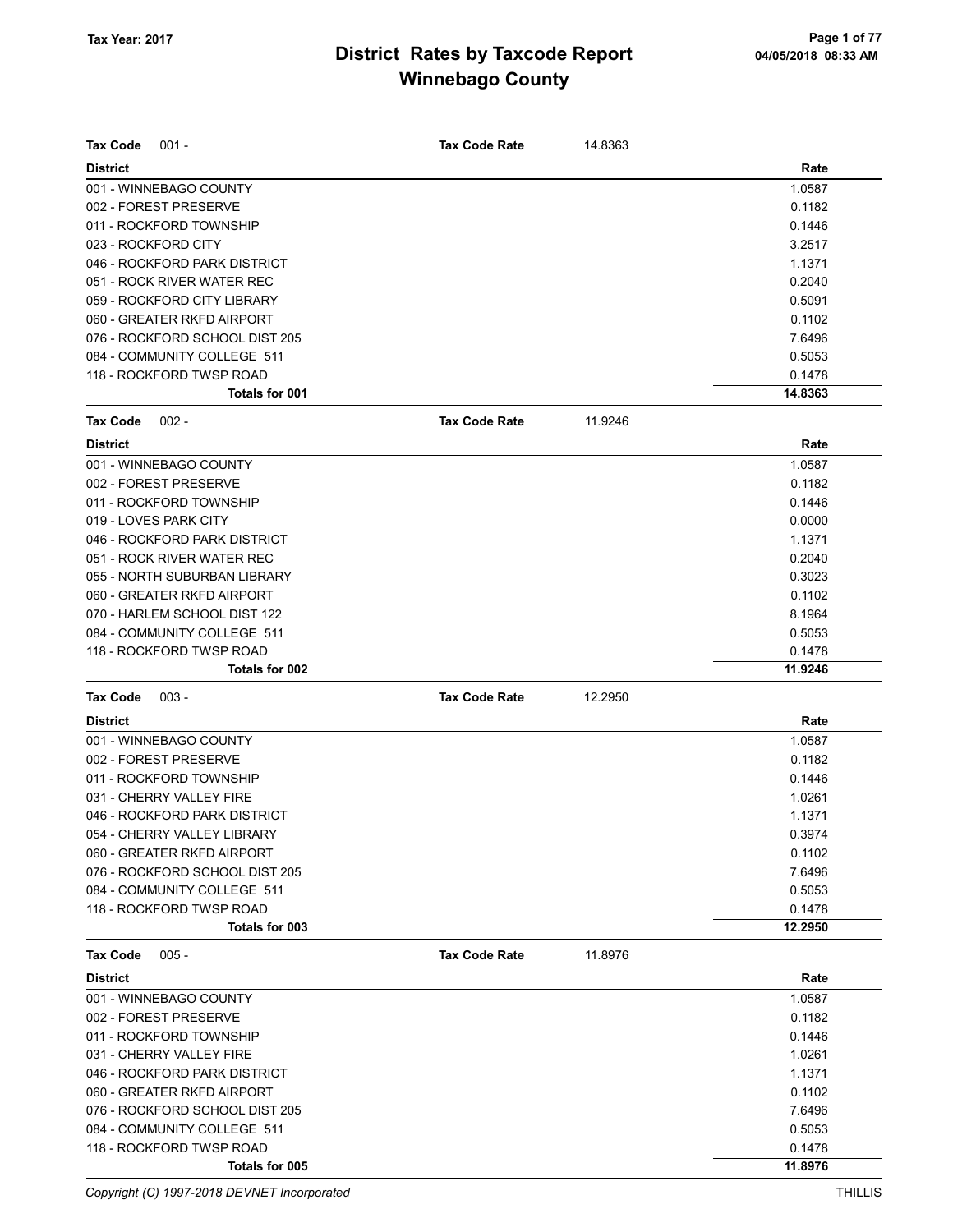| <b>Tax Code</b><br>$006 -$                      | <b>Tax Code Rate</b> | 11.7913 |                   |
|-------------------------------------------------|----------------------|---------|-------------------|
| <b>District</b>                                 |                      |         | Rate              |
| 001 - WINNEBAGO COUNTY                          |                      |         | 1.0587            |
| 002 - FOREST PRESERVE                           |                      |         | 0.1182            |
| 006 - HARLEM TOWNSHIP                           |                      |         | 0.1114            |
| 019 - LOVES PARK CITY                           |                      |         | 0.0000            |
| 046 - ROCKFORD PARK DISTRICT                    |                      |         | 1.1371            |
| 051 - ROCK RIVER WATER REC                      |                      |         | 0.2040            |
| 055 - NORTH SUBURBAN LIBRARY                    |                      |         | 0.3023            |
| 060 - GREATER RKFD AIRPORT                      |                      |         | 0.1102            |
| 070 - HARLEM SCHOOL DIST 122                    |                      |         | 8.1964            |
| 084 - COMMUNITY COLLEGE 511                     |                      |         | 0.5053            |
| 113 - HARLEM TWSP ROAD<br><b>Totals for 006</b> |                      |         | 0.0477<br>11.7913 |
|                                                 |                      |         |                   |
| $007 -$<br><b>Tax Code</b>                      | <b>Tax Code Rate</b> | 11.5873 |                   |
| <b>District</b>                                 |                      |         | Rate              |
| 001 - WINNEBAGO COUNTY                          |                      |         | 1.0587            |
| 002 - FOREST PRESERVE                           |                      |         | 0.1182            |
| 006 - HARLEM TOWNSHIP                           |                      |         | 0.1114            |
| 019 - LOVES PARK CITY                           |                      |         | 0.0000            |
| 046 - ROCKFORD PARK DISTRICT                    |                      |         | 1.1371            |
| 055 - NORTH SUBURBAN LIBRARY                    |                      |         | 0.3023            |
| 060 - GREATER RKFD AIRPORT                      |                      |         | 0.1102            |
| 070 - HARLEM SCHOOL DIST 122                    |                      |         | 8.1964            |
| 084 - COMMUNITY COLLEGE 511                     |                      |         | 0.5053            |
| 113 - HARLEM TWSP ROAD                          |                      |         | 0.0477            |
| Totals for 007                                  |                      |         | 11.5873           |
|                                                 |                      |         |                   |
| <b>Tax Code</b><br>$008 -$                      | <b>Tax Code Rate</b> | 11.3778 |                   |
| <b>District</b>                                 |                      |         | Rate              |
| 001 - WINNEBAGO COUNTY                          |                      |         | 1.0587            |
| 002 - FOREST PRESERVE                           |                      |         | 0.1182            |
| 011 - ROCKFORD TOWNSHIP                         |                      |         | 0.1446            |
| 019 - LOVES PARK CITY                           |                      |         | 0.0000            |
| 046 - ROCKFORD PARK DISTRICT                    |                      |         | 1.1371            |
| 051 - ROCK RIVER WATER REC                      |                      |         | 0.2040            |
| 055 - NORTH SUBURBAN LIBRARY                    |                      |         | 0.3023            |
| 060 - GREATER RKFD AIRPORT                      |                      |         | 0.1102            |
| 076 - ROCKFORD SCHOOL DIST 205                  |                      |         | 7.6496            |
| 084 - COMMUNITY COLLEGE 511                     |                      |         | 0.5053            |
| 118 - ROCKFORD TWSP ROAD                        |                      |         | 0.1478            |
| Totals for 008                                  |                      |         | 11.3778           |
| <b>Tax Code</b><br>$010 -$                      | <b>Tax Code Rate</b> | 12.3819 |                   |
| <b>District</b>                                 |                      |         | Rate              |
| 001 - WINNEBAGO COUNTY                          |                      |         | 1.0587            |
| 002 - FOREST PRESERVE                           |                      |         | 0.1182            |
| 011 - ROCKFORD TOWNSHIP                         |                      |         | 0.1446            |
| 037 - NORTH PARK FIRE                           |                      |         | 0.4573            |
| 046 - ROCKFORD PARK DISTRICT                    |                      |         | 1.1371            |
| 051 - ROCK RIVER WATER REC                      |                      |         | 0.2040            |
| 055 - NORTH SUBURBAN LIBRARY                    |                      |         | 0.3023            |
| 060 - GREATER RKFD AIRPORT                      |                      |         | 0.1102            |

084 - COMMUNITY COLLEGE 511 **0.5053**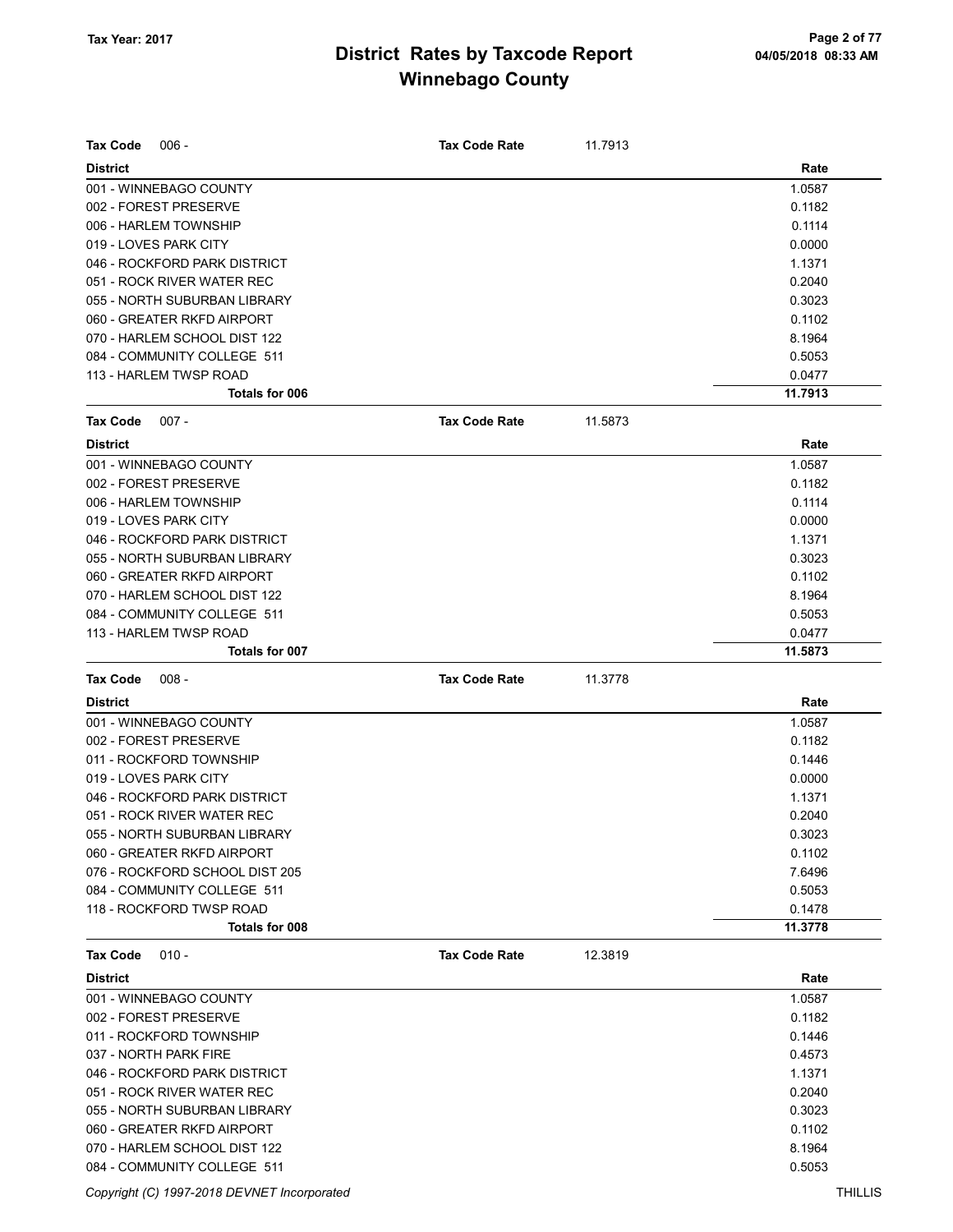| <b>Tax Code</b><br>$010 -$                  | <b>Tax Code Rate</b> | 12.3819 |         |
|---------------------------------------------|----------------------|---------|---------|
| <b>District</b>                             |                      |         | Rate    |
| 118 - ROCKFORD TWSP ROAD                    |                      |         | 0.1478  |
| Totals for 010                              |                      |         | 12.3819 |
|                                             |                      |         |         |
| <b>Tax Code</b><br>$012 -$                  | <b>Tax Code Rate</b> | 9.9034  |         |
| <b>District</b>                             |                      |         | Rate    |
| 001 - WINNEBAGO COUNTY                      |                      |         | 1.0587  |
| 002 - FOREST PRESERVE                       |                      |         | 0.1182  |
| 006 - HARLEM TOWNSHIP                       |                      |         | 0.1114  |
| 019 - LOVES PARK CITY                       |                      |         | 0.0000  |
| 055 - NORTH SUBURBAN LIBRARY                |                      |         | 0.3023  |
| 060 - GREATER RKFD AIRPORT                  |                      |         | 0.1102  |
| 076 - ROCKFORD SCHOOL DIST 205              |                      |         | 7.6496  |
| 084 - COMMUNITY COLLEGE 511                 |                      |         | 0.5053  |
| 113 - HARLEM TWSP ROAD                      |                      |         | 0.0477  |
| Totals for 012                              |                      |         | 9.9034  |
| <b>Tax Code</b><br>$013 -$                  | <b>Tax Code Rate</b> | 11.5328 |         |
| <b>District</b>                             |                      |         | Rate    |
| 001 - WINNEBAGO COUNTY                      |                      |         | 1.0587  |
| 002 - FOREST PRESERVE                       |                      |         | 0.1182  |
| 011 - ROCKFORD TOWNSHIP                     |                      |         | 0.1446  |
| 037 - NORTH PARK FIRE                       |                      |         | 0.4573  |
| 046 - ROCKFORD PARK DISTRICT                |                      |         | 1.1371  |
| 051 - ROCK RIVER WATER REC                  |                      |         | 0.2040  |
| 060 - GREATER RKFD AIRPORT                  |                      |         | 0.1102  |
| 076 - ROCKFORD SCHOOL DIST 205              |                      |         | 7.6496  |
| 084 - COMMUNITY COLLEGE 511                 |                      |         | 0.5053  |
| 118 - ROCKFORD TWSP ROAD                    |                      |         | 0.1478  |
| Totals for 013                              |                      |         | 11.5328 |
| 014 - SOUTH ROCKFORD TIF<br><b>Tax Code</b> | <b>Tax Code Rate</b> | 14.8363 |         |
| <b>District</b>                             |                      |         | Rate    |
| 001 - WINNEBAGO COUNTY                      |                      |         | 1.0587  |
| 002 - FOREST PRESERVE                       |                      |         | 0.1182  |
| 011 - ROCKFORD TOWNSHIP                     |                      |         | 0.1446  |
| 023 - ROCKFORD CITY                         |                      |         | 3.2517  |
| 046 - ROCKFORD PARK DISTRICT                |                      |         | 1.1371  |
| 051 - ROCK RIVER WATER REC                  |                      |         | 0.2040  |
| 059 - ROCKFORD CITY LIBRARY                 |                      |         | 0.5091  |
| 060 - GREATER RKFD AIRPORT                  |                      |         | 0.1102  |
| 076 - ROCKFORD SCHOOL DIST 205              |                      |         | 7.6496  |
| 084 - COMMUNITY COLLEGE 511                 |                      |         | 0.5053  |
| 104 - SOUTH ROCKFORD TIF                    |                      |         | 0.0000  |
| 118 - ROCKFORD TWSP ROAD                    |                      |         | 0.1478  |
| Totals for 014                              |                      |         | 14.8363 |
| <b>Tax Code</b><br>$016 -$                  | <b>Tax Code Rate</b> | 11.0755 |         |
| <b>District</b>                             |                      |         | Rate    |
| 001 - WINNEBAGO COUNTY                      |                      |         | 1.0587  |
| 002 - FOREST PRESERVE                       |                      |         | 0.1182  |
| 011 - ROCKFORD TOWNSHIP                     |                      |         | 0.1446  |
| 046 - ROCKFORD PARK DISTRICT                |                      |         | 1.1371  |
| 051 - ROCK RIVER WATER REC                  |                      |         | 0.2040  |
| 060 - GREATER RKFD AIRPORT                  |                      |         | 0.1102  |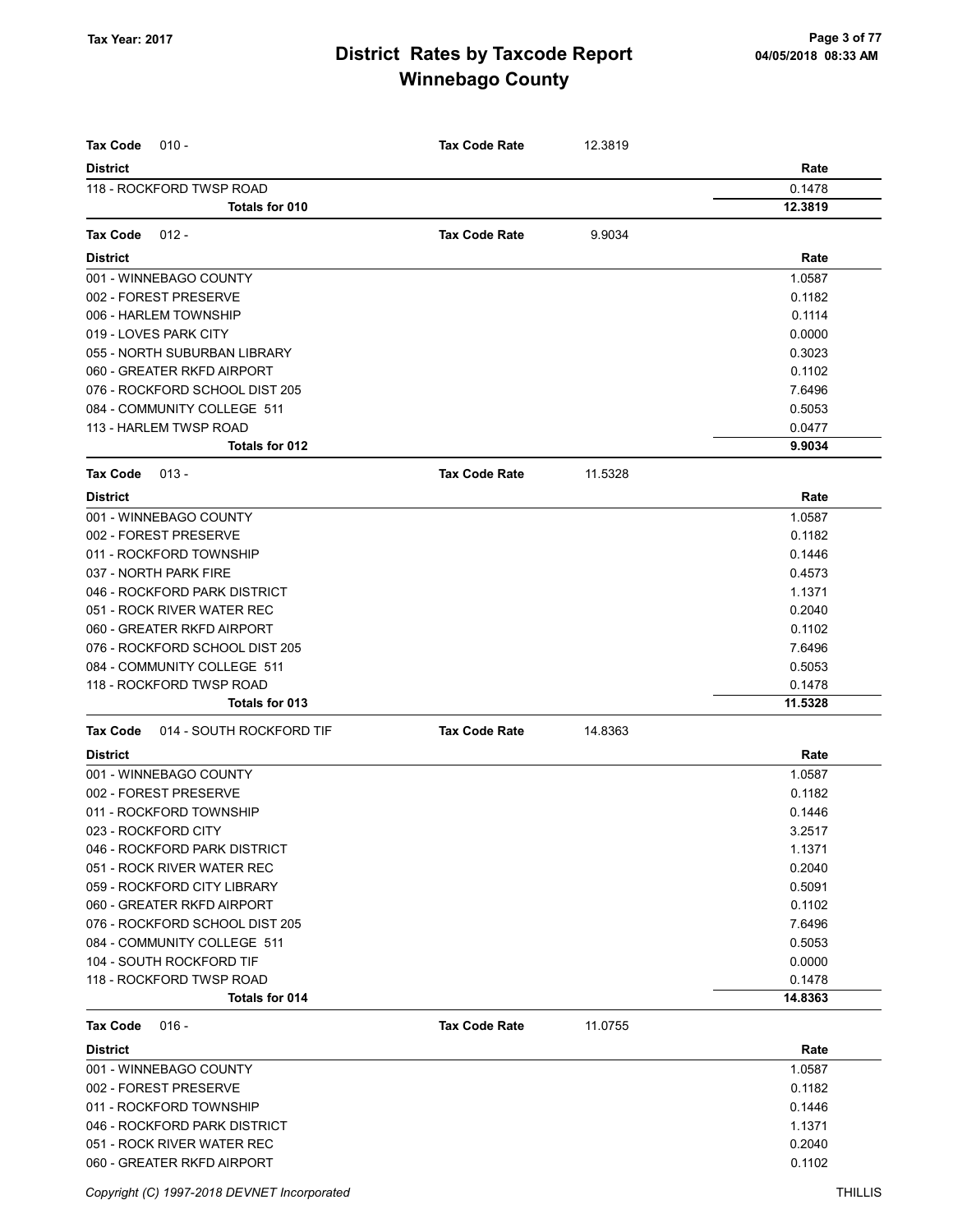| <b>Tax Code</b><br>$016 -$     | <b>Tax Code Rate</b> | 11.0755 |         |
|--------------------------------|----------------------|---------|---------|
| <b>District</b>                |                      |         | Rate    |
| 076 - ROCKFORD SCHOOL DIST 205 |                      |         | 7.6496  |
| 084 - COMMUNITY COLLEGE 511    |                      |         | 0.5053  |
| 118 - ROCKFORD TWSP ROAD       |                      |         | 0.1478  |
| <b>Totals for 016</b>          |                      |         | 11.0755 |
| <b>Tax Code</b><br>$017 -$     | <b>Tax Code Rate</b> | 12.4990 |         |
| <b>District</b>                |                      |         | Rate    |
| 001 - WINNEBAGO COUNTY         |                      |         | 1.0587  |
| 002 - FOREST PRESERVE          |                      |         | 0.1182  |
| 011 - ROCKFORD TOWNSHIP        |                      |         | 0.1446  |
| 031 - CHERRY VALLEY FIRE       |                      |         | 1.0261  |
| 046 - ROCKFORD PARK DISTRICT   |                      |         | 1.1371  |
| 051 - ROCK RIVER WATER REC     |                      |         | 0.2040  |
| 054 - CHERRY VALLEY LIBRARY    |                      |         | 0.3974  |
| 060 - GREATER RKFD AIRPORT     |                      |         | 0.1102  |
| 076 - ROCKFORD SCHOOL DIST 205 |                      |         | 7.6496  |
| 084 - COMMUNITY COLLEGE 511    |                      |         | 0.5053  |
| 118 - ROCKFORD TWSP ROAD       |                      |         | 0.1478  |
| Totals for 017                 |                      |         | 12.4990 |
| Tax Code<br>$018 -$            | <b>Tax Code Rate</b> | 12.1016 |         |
| <b>District</b>                |                      |         | Rate    |
| 001 - WINNEBAGO COUNTY         |                      |         | 1.0587  |
| 002 - FOREST PRESERVE          |                      |         | 0.1182  |
| 011 - ROCKFORD TOWNSHIP        |                      |         | 0.1446  |
| 031 - CHERRY VALLEY FIRE       |                      |         | 1.0261  |
| 046 - ROCKFORD PARK DISTRICT   |                      |         | 1.1371  |
| 051 - ROCK RIVER WATER REC     |                      |         | 0.2040  |
| 060 - GREATER RKFD AIRPORT     |                      |         | 0.1102  |
| 076 - ROCKFORD SCHOOL DIST 205 |                      |         | 7.6496  |
| 084 - COMMUNITY COLLEGE 511    |                      |         | 0.5053  |
| 118 - ROCKFORD TWSP ROAD       |                      |         | 0.1478  |
| Totals for 018                 |                      |         | 12.1016 |
| <b>Tax Code</b><br>$019 -$     | <b>Tax Code Rate</b> | 11.2850 |         |
| District                       |                      |         | Rate    |
| 001 - WINNEBAGO COUNTY         |                      |         | 1.0587  |
| 002 - FOREST PRESERVE          |                      |         | 0.1182  |
| 006 - HARLEM TOWNSHIP          |                      |         | 0.1114  |
| 019 - LOVES PARK CITY          |                      |         | 0.0000  |
| 046 - ROCKFORD PARK DISTRICT   |                      |         | 1.1371  |
| 060 - GREATER RKFD AIRPORT     |                      |         | 0.1102  |
| 070 - HARLEM SCHOOL DIST 122   |                      |         | 8.1964  |
| 084 - COMMUNITY COLLEGE 511    |                      |         | 0.5053  |
| 113 - HARLEM TWSP ROAD         |                      |         | 0.0477  |
| Totals for 019                 |                      |         | 11.2850 |
| <b>Tax Code</b><br>$020 -$     | <b>Tax Code Rate</b> | 11.0405 |         |
| <b>District</b>                |                      |         | Rate    |
| 001 - WINNEBAGO COUNTY         |                      |         | 1.0587  |
| 002 - FOREST PRESERVE          |                      |         | 0.1182  |
| 006 - HARLEM TOWNSHIP          |                      |         | 0.1114  |
| 019 - LOVES PARK CITY          |                      |         | 0.0000  |
| 046 - ROCKFORD PARK DISTRICT   |                      |         | 1.1371  |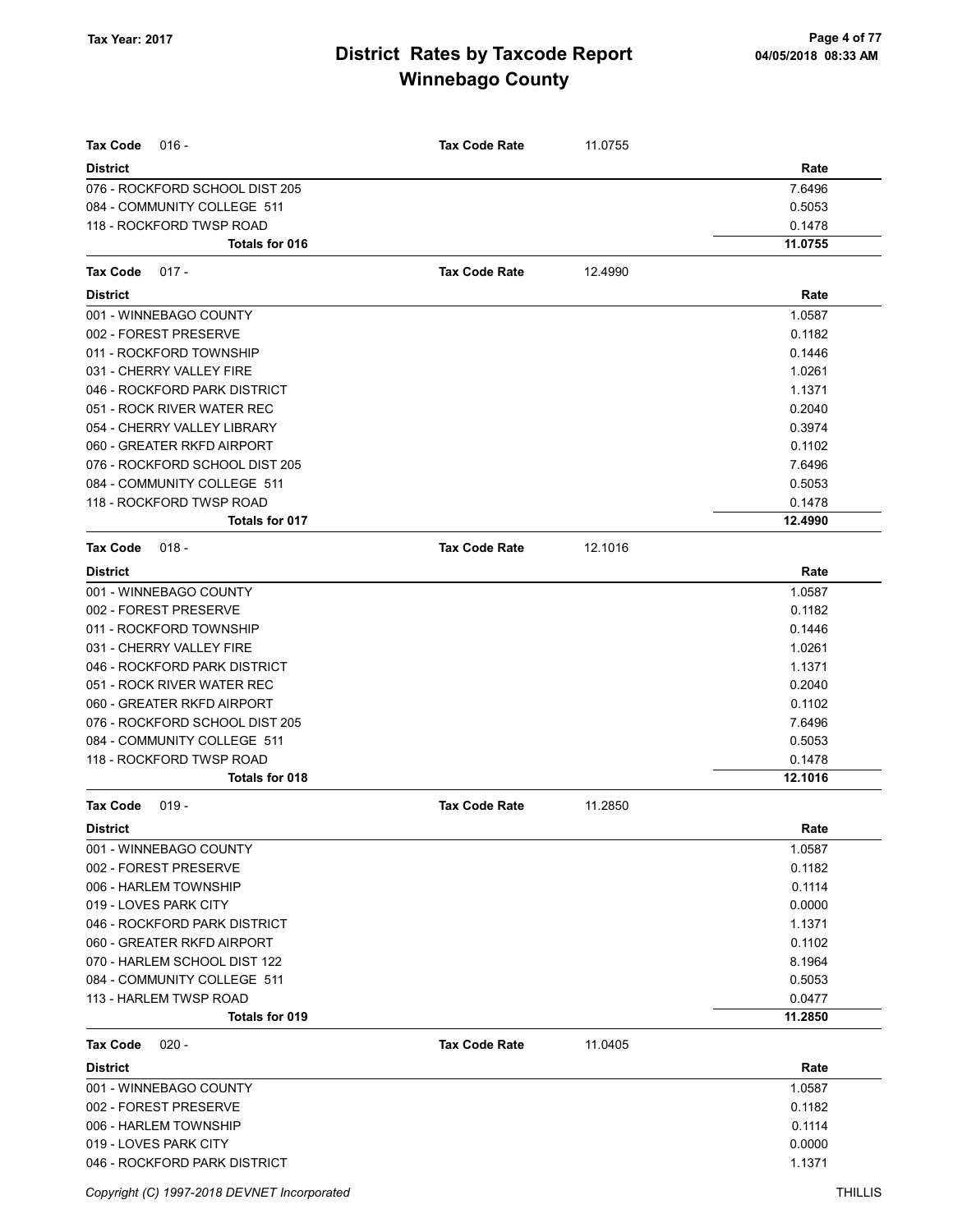| <b>Tax Code</b><br>$020 -$     | <b>Tax Code Rate</b> | 11.0405 |         |
|--------------------------------|----------------------|---------|---------|
| <b>District</b>                |                      |         | Rate    |
| 055 - NORTH SUBURBAN LIBRARY   |                      |         | 0.3023  |
| 060 - GREATER RKFD AIRPORT     |                      |         | 0.1102  |
| 076 - ROCKFORD SCHOOL DIST 205 |                      |         | 7.6496  |
| 084 - COMMUNITY COLLEGE 511    |                      |         | 0.5053  |
| 113 - HARLEM TWSP ROAD         |                      |         | 0.0477  |
| Totals for 020                 |                      |         | 11.0405 |
| $021 -$<br><b>Tax Code</b>     | <b>Tax Code Rate</b> | 15.3831 |         |
| <b>District</b>                |                      |         | Rate    |
| 001 - WINNEBAGO COUNTY         |                      |         | 1.0587  |
| 002 - FOREST PRESERVE          |                      |         | 0.1182  |
| 011 - ROCKFORD TOWNSHIP        |                      |         | 0.1446  |
| 023 - ROCKFORD CITY            |                      |         | 3.2517  |
| 046 - ROCKFORD PARK DISTRICT   |                      |         | 1.1371  |
| 051 - ROCK RIVER WATER REC     |                      |         | 0.2040  |
| 059 - ROCKFORD CITY LIBRARY    |                      |         | 0.5091  |
| 060 - GREATER RKFD AIRPORT     |                      |         | 0.1102  |
| 070 - HARLEM SCHOOL DIST 122   |                      |         | 8.1964  |
| 084 - COMMUNITY COLLEGE 511    |                      |         | 0.5053  |
| 118 - ROCKFORD TWSP ROAD       |                      |         | 0.1478  |
| <b>Totals for 021</b>          |                      |         | 15.3831 |
| <b>Tax Code</b><br>$026 -$     | <b>Tax Code Rate</b> | 11.2445 |         |
| <b>District</b>                |                      |         | Rate    |
| 001 - WINNEBAGO COUNTY         |                      |         | 1.0587  |
| 002 - FOREST PRESERVE          |                      |         | 0.1182  |
| 006 - HARLEM TOWNSHIP          |                      |         | 0.1114  |
| 019 - LOVES PARK CITY          |                      |         | 0.0000  |
| 046 - ROCKFORD PARK DISTRICT   |                      |         | 1.1371  |
| 051 - ROCK RIVER WATER REC     |                      |         | 0.2040  |
| 055 - NORTH SUBURBAN LIBRARY   |                      |         | 0.3023  |
| 060 - GREATER RKFD AIRPORT     |                      |         | 0.1102  |
| 076 - ROCKFORD SCHOOL DIST 205 |                      |         | 7.6496  |
| 084 - COMMUNITY COLLEGE 511    |                      |         | 0.5053  |
| 113 - HARLEM TWSP ROAD         |                      |         | 0.0477  |
| Totals for 026                 |                      |         | 11.2445 |
| $030 -$<br><b>Tax Code</b>     | <b>Tax Code Rate</b> | 11.0755 |         |
| <b>District</b>                |                      |         | Rate    |
| 001 - WINNEBAGO COUNTY         |                      |         | 1.0587  |
| 002 - FOREST PRESERVE          |                      |         | 0.1182  |
| 011 - ROCKFORD TOWNSHIP        |                      |         | 0.1446  |
| 019 - LOVES PARK CITY          |                      |         | 0.0000  |
| 046 - ROCKFORD PARK DISTRICT   |                      |         | 1.1371  |
| 051 - ROCK RIVER WATER REC     |                      |         | 0.2040  |
| 060 - GREATER RKFD AIRPORT     |                      |         | 0.1102  |
| 076 - ROCKFORD SCHOOL DIST 205 |                      |         | 7.6496  |
| 084 - COMMUNITY COLLEGE 511    |                      |         | 0.5053  |
| 118 - ROCKFORD TWSP ROAD       |                      |         | 0.1478  |
| Totals for 030                 |                      |         | 11.0755 |
| <b>Tax Code</b><br>$031 -$     | <b>Tax Code Rate</b> | 11.3288 |         |
| <b>District</b>                |                      |         | Rate    |
| 001 - WINNEBAGO COUNTY         |                      |         | 1.0587  |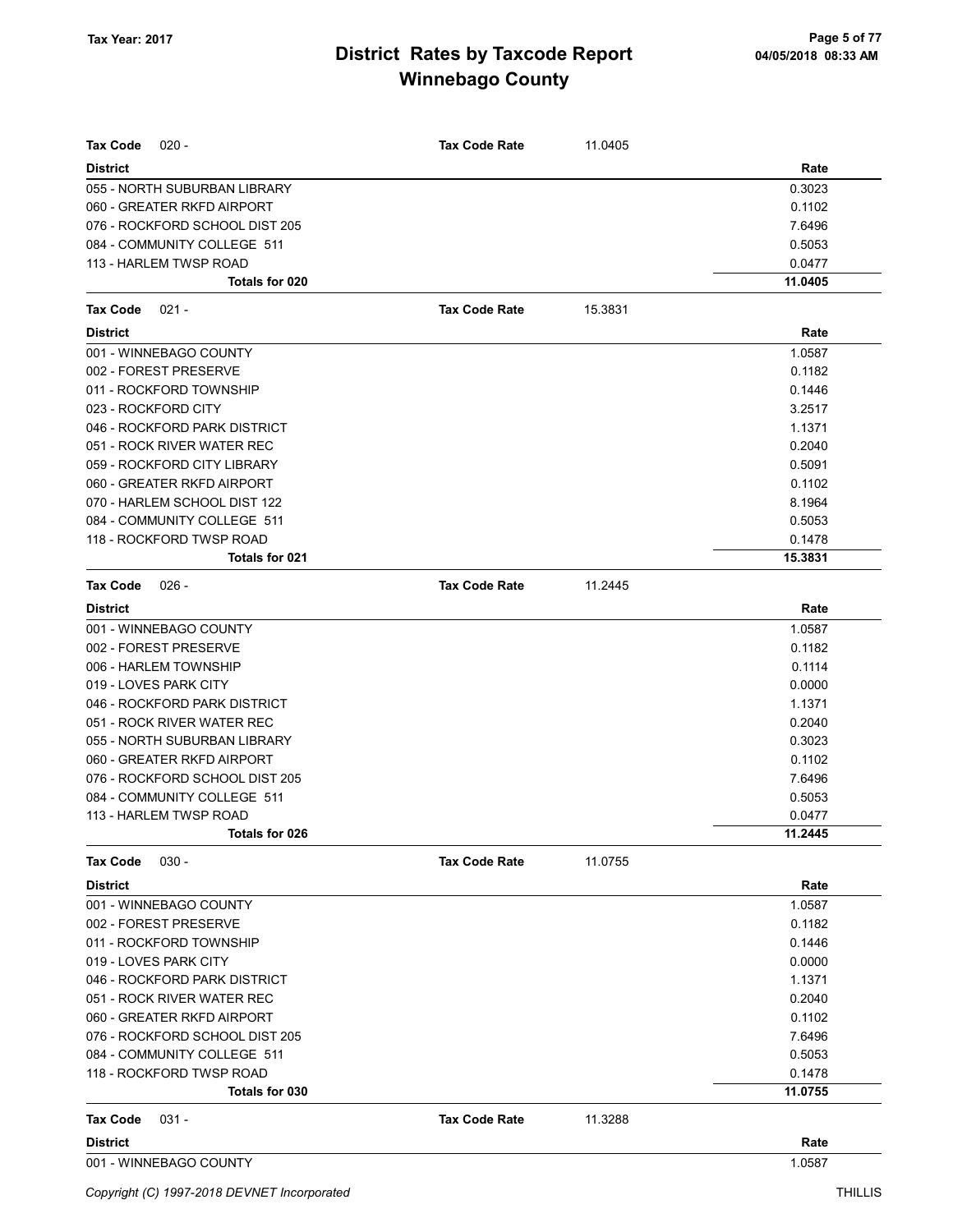| Tax Code<br>$031 -$            | <b>Tax Code Rate</b> | 11.3288 |         |
|--------------------------------|----------------------|---------|---------|
| <b>District</b>                |                      |         | Rate    |
| 002 - FOREST PRESERVE          |                      |         | 0.1182  |
| 011 - ROCKFORD TOWNSHIP        |                      |         | 0.1446  |
| 037 - NORTH PARK FIRE          |                      |         | 0.4573  |
| 046 - ROCKFORD PARK DISTRICT   |                      |         | 1.1371  |
| 060 - GREATER RKFD AIRPORT     |                      |         | 0.1102  |
| 076 - ROCKFORD SCHOOL DIST 205 |                      |         | 7.6496  |
| 084 - COMMUNITY COLLEGE 511    |                      |         | 0.5053  |
| 118 - ROCKFORD TWSP ROAD       |                      |         | 0.1478  |
| Totals for 031                 |                      |         | 11.3288 |
| Tax Code<br>$035 -$            | <b>Tax Code Rate</b> | 11.7206 |         |
| <b>District</b>                |                      |         | Rate    |
| 001 - WINNEBAGO COUNTY         |                      |         | 1.0587  |
| 002 - FOREST PRESERVE          |                      |         | 0.1182  |
| 011 - ROCKFORD TOWNSHIP        |                      |         | 0.1446  |
| 019 - LOVES PARK CITY          |                      |         | 0.0000  |
| 046 - ROCKFORD PARK DISTRICT   |                      |         | 1.1371  |
| 055 - NORTH SUBURBAN LIBRARY   |                      |         | 0.3023  |
| 060 - GREATER RKFD AIRPORT     |                      |         | 0.1102  |
| 070 - HARLEM SCHOOL DIST 122   |                      |         | 8.1964  |
| 084 - COMMUNITY COLLEGE 511    |                      |         | 0.5053  |
| 118 - ROCKFORD TWSP ROAD       |                      |         | 0.1478  |
| Totals for 035                 |                      |         | 11.7206 |
| <b>Tax Code</b><br>036 -       | <b>Tax Code Rate</b> | 14.6323 |         |
| <b>District</b>                |                      |         | Rate    |
| 001 - WINNEBAGO COUNTY         |                      |         | 1.0587  |
| 002 - FOREST PRESERVE          |                      |         | 0.1182  |
| 011 - ROCKFORD TOWNSHIP        |                      |         | 0.1446  |
| 023 - ROCKFORD CITY            |                      |         | 3.2517  |
| 046 - ROCKFORD PARK DISTRICT   |                      |         | 1.1371  |
| 059 - ROCKFORD CITY LIBRARY    |                      |         | 0.5091  |
| 060 - GREATER RKFD AIRPORT     |                      |         | 0.1102  |
| 076 - ROCKFORD SCHOOL DIST 205 |                      |         | 7.6496  |
| 084 - COMMUNITY COLLEGE 511    |                      |         | 0.5053  |
| 118 - ROCKFORD TWSP ROAD       |                      |         | 0.1478  |
| Totals for 036                 |                      |         | 14.6323 |
| $038 -$<br>Tax Code            | <b>Tax Code Rate</b> | 14.8363 |         |
| <b>District</b>                |                      |         | Rate    |
| 001 - WINNEBAGO COUNTY         |                      |         | 1.0587  |
| 002 - FOREST PRESERVE          |                      |         | 0.1182  |
| 011 - ROCKFORD TOWNSHIP        |                      |         | 0.1446  |
| 023 - ROCKFORD CITY            |                      |         | 3.2517  |
| 046 - ROCKFORD PARK DISTRICT   |                      |         | 1.1371  |
| 051 - ROCK RIVER WATER REC     |                      |         | 0.2040  |
| 059 - ROCKFORD CITY LIBRARY    |                      |         | 0.5091  |
| 060 - GREATER RKFD AIRPORT     |                      |         | 0.1102  |
| 076 - ROCKFORD SCHOOL DIST 205 |                      |         | 7.6496  |
| 084 - COMMUNITY COLLEGE 511    |                      |         | 0.5053  |
| 118 - ROCKFORD TWSP ROAD       |                      |         | 0.1478  |
| Totals for 038                 |                      |         | 14.8363 |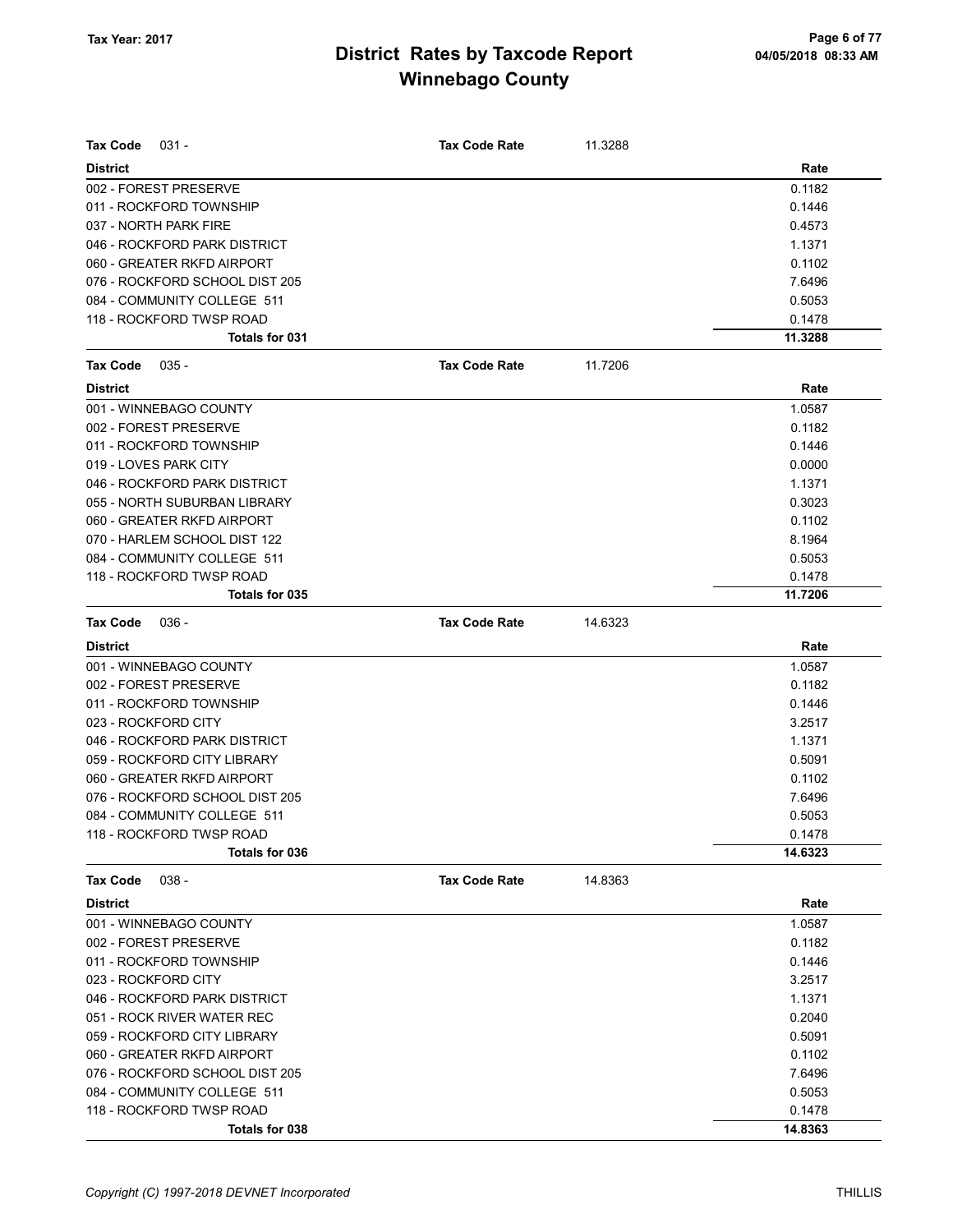| <b>Tax Code</b><br>040 -       | <b>Tax Code Rate</b> | 11.6311 |         |
|--------------------------------|----------------------|---------|---------|
| <b>District</b>                |                      |         | Rate    |
| 001 - WINNEBAGO COUNTY         |                      |         | 1.0587  |
| 002 - FOREST PRESERVE          |                      |         | 0.1182  |
| 011 - ROCKFORD TOWNSHIP        |                      |         | 0.1446  |
| 037 - NORTH PARK FIRE          |                      |         | 0.4573  |
| 046 - ROCKFORD PARK DISTRICT   |                      |         | 1.1371  |
| 055 - NORTH SUBURBAN LIBRARY   |                      |         | 0.3023  |
| 060 - GREATER RKFD AIRPORT     |                      |         | 0.1102  |
| 076 - ROCKFORD SCHOOL DIST 205 |                      |         | 7.6496  |
| 084 - COMMUNITY COLLEGE 511    |                      |         | 0.5053  |
| 118 - ROCKFORD TWSP ROAD       |                      |         | 0.1478  |
| Totals for 040                 |                      |         | 11.6311 |
| <b>Tax Code</b><br>042 -       | <b>Tax Code Rate</b> | 11.7018 |         |
| <b>District</b>                |                      |         | Rate    |
| 001 - WINNEBAGO COUNTY         |                      |         | 1.0587  |
| 002 - FOREST PRESERVE          |                      |         | 0.1182  |
| 006 - HARLEM TOWNSHIP          |                      |         | 0.1114  |
| 037 - NORTH PARK FIRE          |                      |         | 0.4573  |
| 046 - ROCKFORD PARK DISTRICT   |                      |         | 1.1371  |
| 051 - ROCK RIVER WATER REC     |                      |         | 0.2040  |
| 055 - NORTH SUBURBAN LIBRARY   |                      |         | 0.3023  |
| 060 - GREATER RKFD AIRPORT     |                      |         | 0.1102  |
| 076 - ROCKFORD SCHOOL DIST 205 |                      |         | 7.6496  |
| 084 - COMMUNITY COLLEGE 511    |                      |         | 0.5053  |
| 113 - HARLEM TWSP ROAD         |                      |         | 0.0477  |
| Totals for 042                 |                      |         | 11.7018 |
|                                |                      |         |         |
| <b>Tax Code</b><br>$044 -$     | <b>Tax Code Rate</b> | 11.1738 |         |
| <b>District</b>                |                      |         | Rate    |
| 001 - WINNEBAGO COUNTY         |                      |         | 1.0587  |
| 002 - FOREST PRESERVE          |                      |         | 0.1182  |
| 011 - ROCKFORD TOWNSHIP        |                      |         | 0.1446  |
| 019 - LOVES PARK CITY          |                      |         | 0.0000  |
| 046 - ROCKFORD PARK DISTRICT   |                      |         | 1.1371  |
| 055 - NORTH SUBURBAN LIBRARY   |                      |         | 0.3023  |
| 060 - GREATER RKFD AIRPORT     |                      |         | 0.1102  |
| 076 - ROCKFORD SCHOOL DIST 205 |                      |         | 7.6496  |
| 084 - COMMUNITY COLLEGE 511    |                      |         | 0.5053  |
| 118 - ROCKFORD TWSP ROAD       |                      |         | 0.1478  |
| Totals for 044                 |                      |         | 11.1738 |
| <b>Tax Code</b><br>045 -       | <b>Tax Code Rate</b> | 10.1074 |         |
| <b>District</b>                |                      |         | Rate    |
| 001 - WINNEBAGO COUNTY         |                      |         | 1.0587  |
| 002 - FOREST PRESERVE          |                      |         | 0.1182  |
| 006 - HARLEM TOWNSHIP          |                      |         | 0.1114  |
| 019 - LOVES PARK CITY          |                      |         | 0.0000  |
| 051 - ROCK RIVER WATER REC     |                      |         | 0.2040  |
| 055 - NORTH SUBURBAN LIBRARY   |                      |         | 0.3023  |
| 060 - GREATER RKFD AIRPORT     |                      |         | 0.1102  |
| 076 - ROCKFORD SCHOOL DIST 205 |                      |         | 7.6496  |
| 084 - COMMUNITY COLLEGE 511    |                      |         | 0.5053  |
| 113 - HARLEM TWSP ROAD         |                      |         | 0.0477  |

Copyright (C) 1997-2018 DEVNET Incorporated THILLIS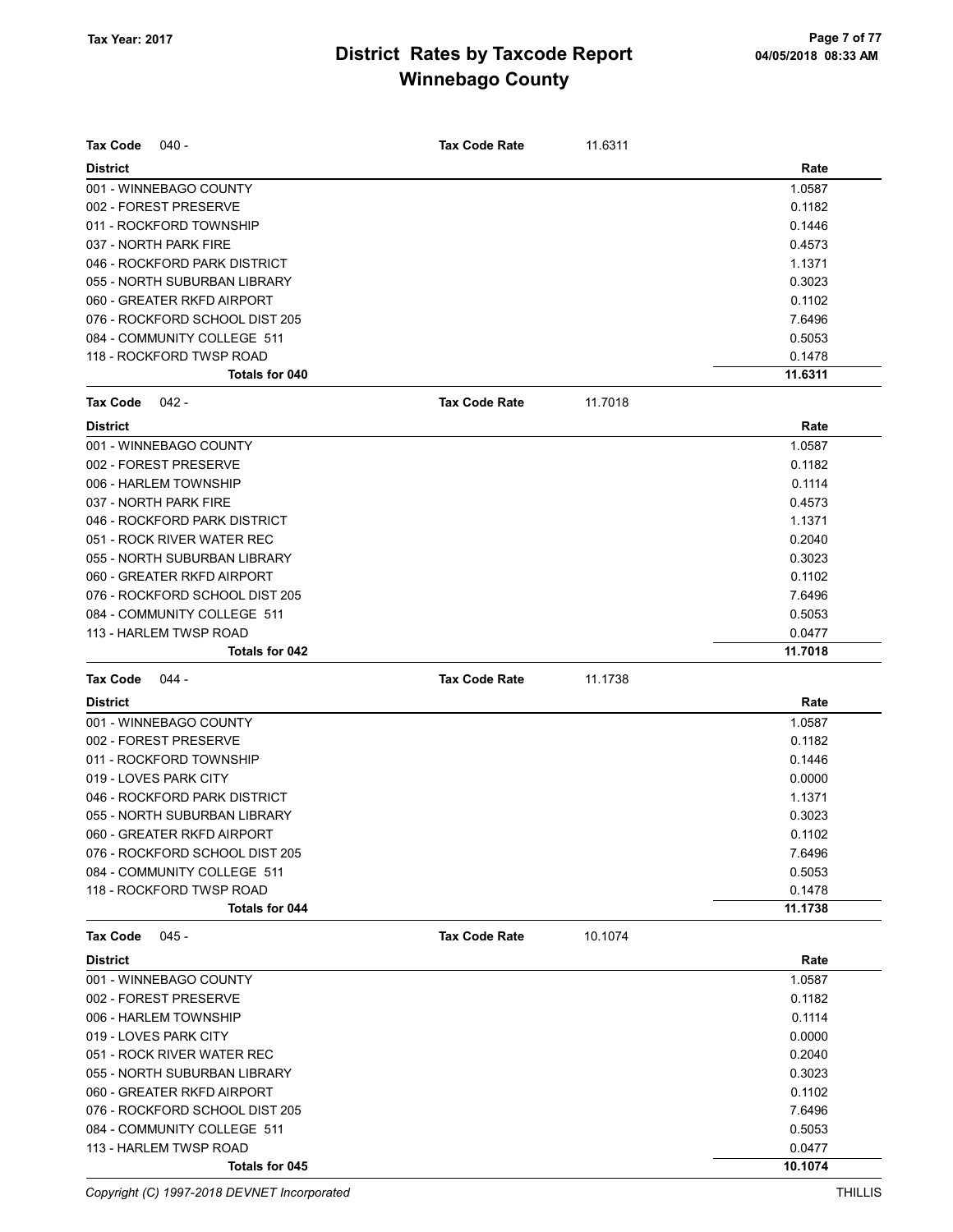| Tax Code<br>046                           | <b>Tax Code Rate</b> | 14.5755 |         |
|-------------------------------------------|----------------------|---------|---------|
| <b>District</b>                           |                      |         | Rate    |
| 001 - WINNEBAGO COUNTY                    |                      |         | 1.0587  |
| 002 - FOREST PRESERVE                     |                      |         | 0.1182  |
| 009 - OWEN TOWNSHIP                       |                      |         | 0.1437  |
| 023 - ROCKFORD CITY                       |                      |         | 3.2517  |
| 046 - ROCKFORD PARK DISTRICT              |                      |         | 1.1371  |
| 059 - ROCKFORD CITY LIBRARY               |                      |         | 0.5091  |
| 076 - ROCKFORD SCHOOL DIST 205            |                      |         | 7.6496  |
| 084 - COMMUNITY COLLEGE 511               |                      |         | 0.5053  |
| 116 - OWEN TWSP ROAD                      |                      |         | 0.2021  |
| <b>Totals for 046</b>                     |                      |         | 14.5755 |
| 047 - LINCOLNWOOD TIF<br>Tax Code         | <b>Tax Code Rate</b> | 14.8363 |         |
| <b>District</b>                           |                      |         | Rate    |
| 001 - WINNEBAGO COUNTY                    |                      |         | 1.0587  |
| 002 - FOREST PRESERVE                     |                      |         | 0.1182  |
| 011 - ROCKFORD TOWNSHIP                   |                      |         | 0.1446  |
| 023 - ROCKFORD CITY                       |                      |         | 3.2517  |
| 046 - ROCKFORD PARK DISTRICT              |                      |         | 1.1371  |
| 051 - ROCK RIVER WATER REC                |                      |         | 0.2040  |
| 059 - ROCKFORD CITY LIBRARY               |                      |         | 0.5091  |
| 060 - GREATER RKFD AIRPORT                |                      |         | 0.1102  |
| 076 - ROCKFORD SCHOOL DIST 205            |                      |         | 7.6496  |
| 084 - COMMUNITY COLLEGE 511               |                      |         | 0.5053  |
| 105 - LINCOLNWOOD TIF                     |                      |         | 0.0000  |
| 118 - ROCKFORD TWSP ROAD                  |                      |         | 0.1478  |
| <b>Totals for 047</b>                     |                      |         | 14.8363 |
| 048 - SPRINGFIELD CORNERS TIF<br>Tax Code | <b>Tax Code Rate</b> | 14.8363 |         |
| <b>District</b>                           |                      |         | Rate    |
| 001 - WINNEBAGO COUNTY                    |                      |         | 1.0587  |
| 002 - FOREST PRESERVE                     |                      |         | 0.1182  |
| 011 - ROCKFORD TOWNSHIP                   |                      |         | 0.1446  |
| 023 - ROCKFORD CITY                       |                      |         | 3.2517  |
| 046 - ROCKFORD PARK DISTRICT              |                      |         | 1.1371  |
| 051 - ROCK RIVER WATER REC                |                      |         | 0.2040  |
| 059 - ROCKFORD CITY LIBRARY               |                      |         | 0.5091  |
| 060 - GREATER RKFD AIRPORT                |                      |         | 0.1102  |
| 076 - ROCKFORD SCHOOL DIST 205            |                      |         | 7.6496  |
| 084 - COMMUNITY COLLEGE 511               |                      |         | 0.5053  |
| 107 - SPRINGFIELD CORNERS TIF             |                      |         | 0.0000  |
| 118 - ROCKFORD TWSP ROAD                  |                      |         | 0.1478  |
| <b>Totals for 048</b>                     |                      |         | 14.8363 |
| Tax Code<br>049 -                         | <b>Tax Code Rate</b> | 12.0858 |         |
| <b>District</b>                           |                      |         | Rate    |
| 001 - WINNEBAGO COUNTY                    |                      |         | 1.0587  |
| 002 - FOREST PRESERVE                     |                      |         | 0.1182  |
| 006 - HARLEM TOWNSHIP                     |                      |         | 0.1114  |
| 025 - ROSCOE VILLAGE                      |                      |         | 0.6667  |
| 035 - HARLEM-ROSCOE FIRE                  |                      |         | 0.7649  |
| 051 - ROCK RIVER WATER REC                |                      |         | 0.2040  |
| 055 - NORTH SUBURBAN LIBRARY              |                      |         | 0.3023  |
| 060 - GREATER RKFD AIRPORT                |                      |         | 0.1102  |
|                                           |                      |         | 8.1964  |

Copyright (C) 1997-2018 DEVNET Incorporated THILLIS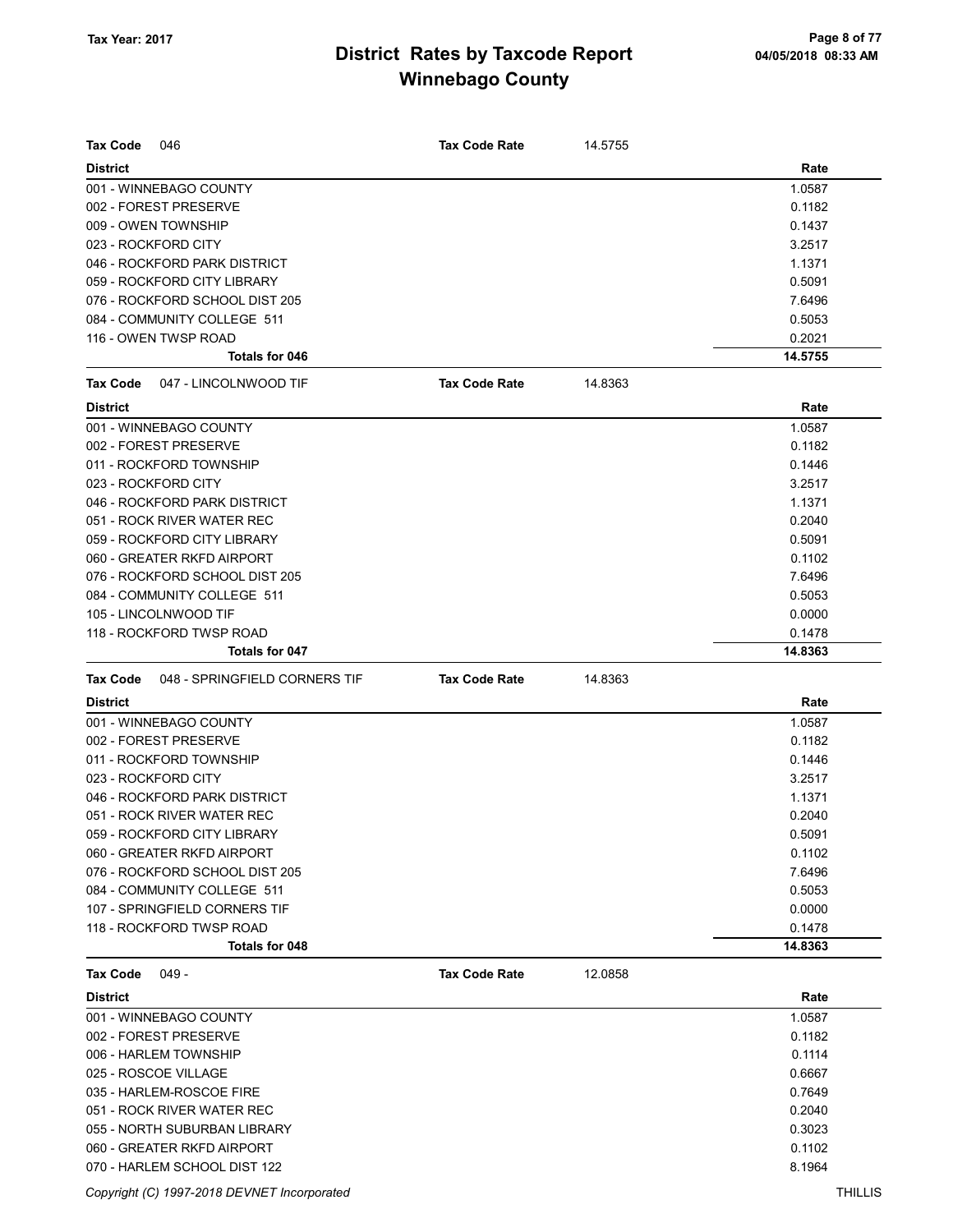| <b>Tax Code</b><br>$049 -$     | <b>Tax Code Rate</b> | 12.0858 |         |
|--------------------------------|----------------------|---------|---------|
| <b>District</b>                |                      |         | Rate    |
| 084 - COMMUNITY COLLEGE 511    |                      |         | 0.5053  |
| 113 - HARLEM TWSP ROAD         |                      |         | 0.0477  |
| Totals for 049                 |                      |         | 12.0858 |
| <b>Tax Code</b><br>$050 -$     | <b>Tax Code Rate</b> | 11.6381 |         |
| <b>District</b>                |                      |         | Rate    |
| 001 - WINNEBAGO COUNTY         |                      |         | 1.0587  |
| 002 - FOREST PRESERVE          |                      |         | 0.1182  |
|                                |                      |         |         |
| 011 - ROCKFORD TOWNSHIP        |                      |         | 0.1446  |
| 038 - NORTHWEST FIRE           |                      |         | 0.5626  |
| 046 - ROCKFORD PARK DISTRICT   |                      |         | 1.1371  |
| 051 - ROCK RIVER WATER REC     |                      |         | 0.2040  |
| 060 - GREATER RKFD AIRPORT     |                      |         | 0.1102  |
| 076 - ROCKFORD SCHOOL DIST 205 |                      |         | 7.6496  |
| 084 - COMMUNITY COLLEGE 511    |                      |         | 0.5053  |
| 118 - ROCKFORD TWSP ROAD       |                      |         | 0.1478  |
| Totals for 050                 |                      |         | 11.6381 |
| <b>Tax Code</b><br>$051 -$     | <b>Tax Code Rate</b> | 11.4341 |         |
| <b>District</b>                |                      |         | Rate    |
| 001 - WINNEBAGO COUNTY         |                      |         | 1.0587  |
| 002 - FOREST PRESERVE          |                      |         | 0.1182  |
| 011 - ROCKFORD TOWNSHIP        |                      |         | 0.1446  |
| 038 - NORTHWEST FIRE           |                      |         | 0.5626  |
| 046 - ROCKFORD PARK DISTRICT   |                      |         | 1.1371  |
| 060 - GREATER RKFD AIRPORT     |                      |         | 0.1102  |
| 076 - ROCKFORD SCHOOL DIST 205 |                      |         | 7.6496  |
| 084 - COMMUNITY COLLEGE 511    |                      |         | 0.5053  |
| 118 - ROCKFORD TWSP ROAD       |                      |         | 0.1478  |
| Totals for 051                 |                      |         | 11.4341 |
| <b>Tax Code</b><br>$052 -$     | <b>Tax Code Rate</b> | 10.7348 |         |
| <b>District</b>                |                      |         | Rate    |
| 001 - WINNEBAGO COUNTY         |                      |         | 1.0587  |
| 002 - FOREST PRESERVE          |                      |         | 0.1182  |
| 011 - ROCKFORD TOWNSHIP        |                      |         | 0.1446  |
| 038 - NORTHWEST FIRE           |                      |         | 0.5626  |
| 046 - ROCKFORD PARK DISTRICT   |                      |         | 1.1371  |
| 058 - WINNEBAGO LIBRARY        |                      |         | 0.2160  |
| 060 - GREATER RKFD AIRPORT     |                      |         | 0.1102  |
| 082 - WINNEBAGO UNIT SD #323   |                      |         | 6.7343  |
| 084 - COMMUNITY COLLEGE 511    |                      |         | 0.5053  |
| 118 - ROCKFORD TWSP ROAD       |                      |         | 0.1478  |
| Totals for 052                 |                      |         | 10.7348 |
| <b>Tax Code</b><br>$053 -$     | <b>Tax Code Rate</b> | 11.6654 |         |
| <b>District</b>                |                      |         | Rate    |
| 001 - WINNEBAGO COUNTY         |                      |         | 1.0587  |
| 002 - FOREST PRESERVE          |                      |         | 0.1182  |
| 011 - ROCKFORD TOWNSHIP        |                      |         | 0.1446  |
| 036 - NEW MILFORD FIRE         |                      |         | 0.5899  |
| 046 - ROCKFORD PARK DISTRICT   |                      |         | 1.1371  |
| 051 - ROCK RIVER WATER REC     |                      |         | 0.2040  |
| 060 - GREATER RKFD AIRPORT     |                      |         | 0.1102  |
|                                |                      |         |         |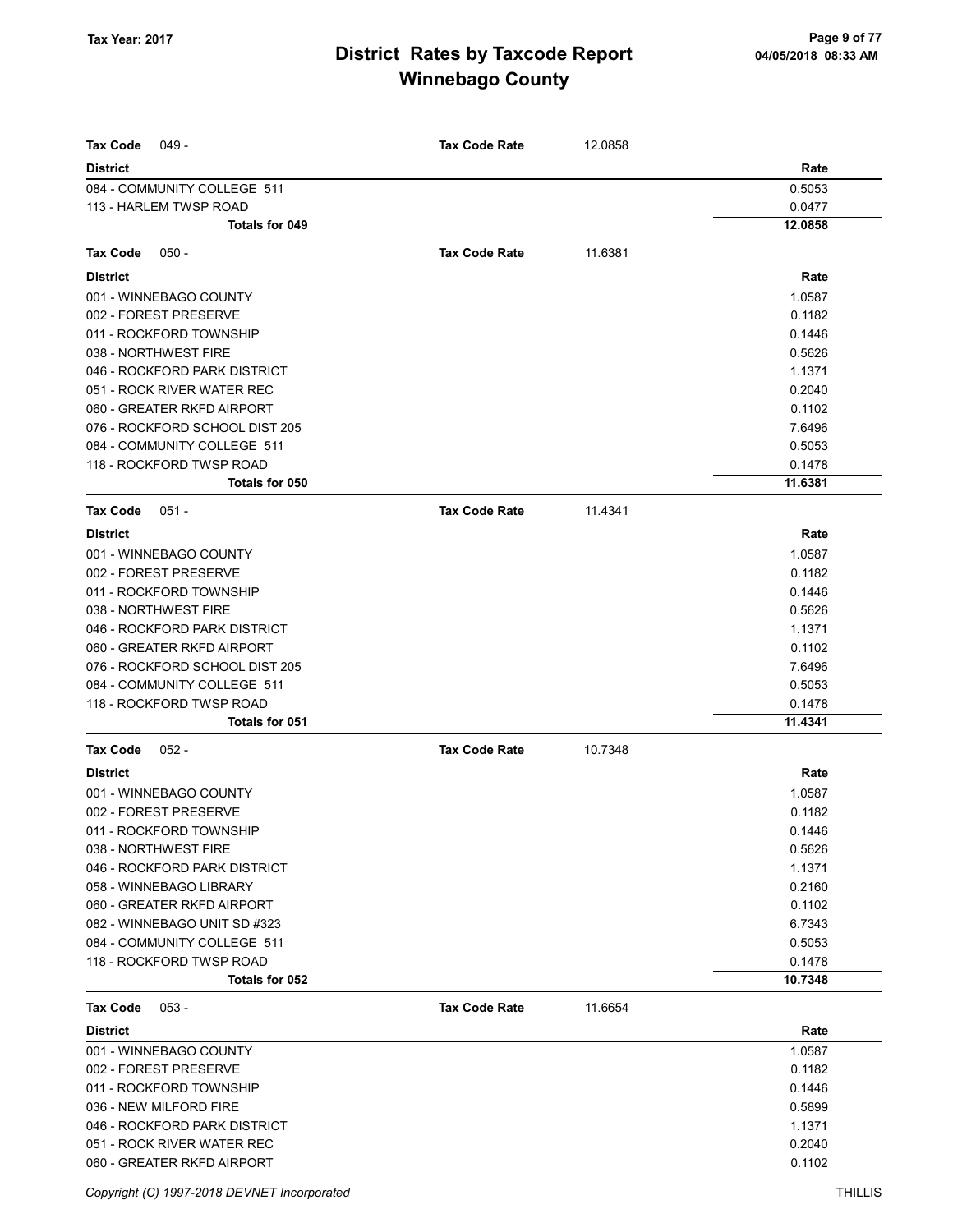| <b>Tax Code</b><br>$053 -$                          | <b>Tax Code Rate</b> | 11.6654 |                   |
|-----------------------------------------------------|----------------------|---------|-------------------|
| <b>District</b>                                     |                      |         | Rate              |
| 076 - ROCKFORD SCHOOL DIST 205                      |                      |         | 7.6496            |
| 084 - COMMUNITY COLLEGE 511                         |                      |         | 0.5053            |
| 118 - ROCKFORD TWSP ROAD                            |                      |         | 0.1478            |
| Totals for 053                                      |                      |         | 11.6654           |
| 056 - COUNTRY OAKS SSA<br><b>Tax Code</b>           | <b>Tax Code Rate</b> | 14.8363 |                   |
| <b>District</b>                                     |                      |         | Rate              |
| 001 - WINNEBAGO COUNTY                              |                      |         | 1.0587            |
| 002 - FOREST PRESERVE                               |                      |         | 0.1182            |
| 011 - ROCKFORD TOWNSHIP                             |                      |         | 0.1446            |
| 023 - ROCKFORD CITY                                 |                      |         | 3.2517            |
| 046 - ROCKFORD PARK DISTRICT                        |                      |         | 1.1371            |
| 051 - ROCK RIVER WATER REC                          |                      |         | 0.2040            |
| 059 - ROCKFORD CITY LIBRARY                         |                      |         | 0.5091            |
| 060 - GREATER RKFD AIRPORT                          |                      |         | 0.1102            |
| 076 - ROCKFORD SCHOOL DIST 205                      |                      |         | 7.6496            |
| 084 - COMMUNITY COLLEGE 511                         |                      |         | 0.5053            |
| 109 - COUNTRY OAKS SSA                              |                      |         | 0.0000            |
| 118 - ROCKFORD TWSP ROAD                            |                      |         | 0.1478            |
| Totals for 056                                      |                      |         | 14.8363           |
| <b>Tax Code</b><br>$057 -$                          | <b>Tax Code Rate</b> | 11.6507 |                   |
| <b>District</b>                                     |                      |         | Rate              |
| 001 - WINNEBAGO COUNTY                              |                      |         | 1.0587            |
| 002 - FOREST PRESERVE                               |                      |         | 0.1182            |
| 011 - ROCKFORD TOWNSHIP                             |                      |         | 0.1446            |
| 043 - WEST SUBURBAN FIRE                            |                      |         | 0.5752            |
| 046 - ROCKFORD PARK DISTRICT                        |                      |         | 1.1371            |
| 051 - ROCK RIVER WATER REC                          |                      |         | 0.2040            |
| 060 - GREATER RKFD AIRPORT                          |                      |         | 0.1102            |
| 076 - ROCKFORD SCHOOL DIST 205                      |                      |         | 7.6496            |
| 084 - COMMUNITY COLLEGE 511                         |                      |         | 0.5053            |
| 118 - ROCKFORD TWSP ROAD                            |                      |         | 0.1478<br>11.6507 |
| Totals for 057                                      |                      |         |                   |
| Tax Code 058 -                                      | <b>Tax Code Rate</b> | 11.4467 |                   |
| <b>District</b>                                     |                      |         | Rate              |
| 001 - WINNEBAGO COUNTY                              |                      |         | 1.0587            |
| 002 - FOREST PRESERVE                               |                      |         | 0.1182            |
| 011 - ROCKFORD TOWNSHIP<br>043 - WEST SUBURBAN FIRE |                      |         | 0.1446            |
| 046 - ROCKFORD PARK DISTRICT                        |                      |         | 0.5752<br>1.1371  |
| 060 - GREATER RKFD AIRPORT                          |                      |         | 0.1102            |
| 076 - ROCKFORD SCHOOL DIST 205                      |                      |         | 7.6496            |
| 084 - COMMUNITY COLLEGE 511                         |                      |         | 0.5053            |
| 118 - ROCKFORD TWSP ROAD                            |                      |         | 0.1478            |
| Totals for 058                                      |                      |         | 11.4467           |
| Tax Code<br>$059 -$                                 | <b>Tax Code Rate</b> | 12.5223 |                   |
| <b>District</b>                                     |                      |         | Rate              |
| 001 - WINNEBAGO COUNTY                              |                      |         | 1.0587            |
| 002 - FOREST PRESERVE                               |                      |         | 0.1182            |
| 011 - ROCKFORD TOWNSHIP                             |                      |         | 0.1446            |
| 043 - WEST SUBURBAN FIRE                            |                      |         | 0.5752            |
|                                                     |                      |         |                   |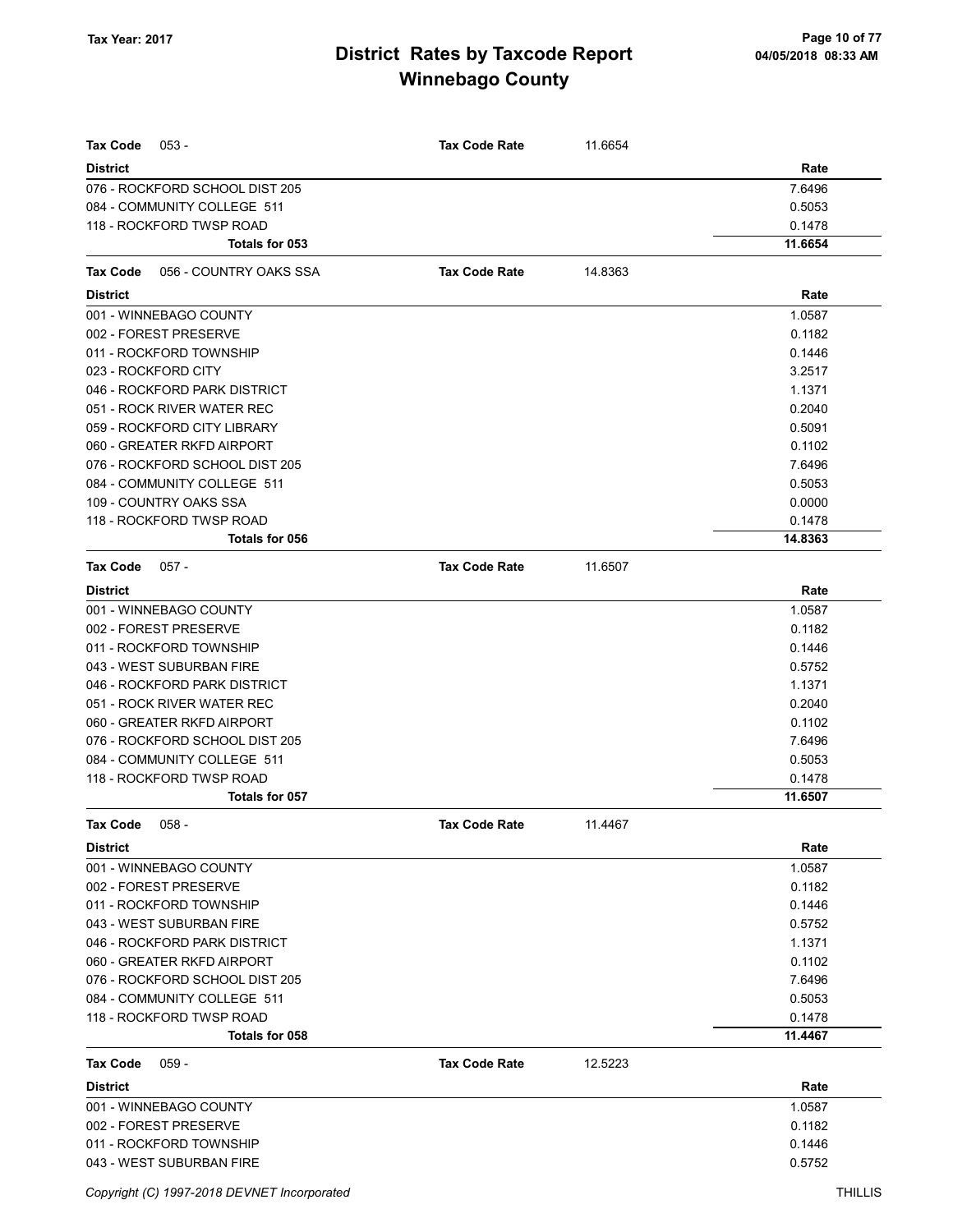| $059 -$<br>Tax Code                | Tax Code Rate        | 12.5223 |         |
|------------------------------------|----------------------|---------|---------|
| <b>District</b>                    |                      |         | Rate    |
| 046 - ROCKFORD PARK DISTRICT       |                      |         | 1.1371  |
| 051 - ROCK RIVER WATER REC         |                      |         | 0.2040  |
| 060 - GREATER RKFD AIRPORT         |                      |         | 0.1102  |
| 065 - WASHINGTON PARK STREET LIGHT |                      |         | 0.8716  |
| 076 - ROCKFORD SCHOOL DIST 205     |                      |         | 7.6496  |
| 084 - COMMUNITY COLLEGE 511        |                      |         | 0.5053  |
| 118 - ROCKFORD TWSP ROAD           |                      |         | 0.1478  |
| <b>Totals for 059</b>              |                      |         | 12.5223 |
| $060 -$<br>Tax Code                | <b>Tax Code Rate</b> | 11.4904 |         |
| <b>District</b>                    |                      |         | Rate    |
| 001 - WINNEBAGO COUNTY             |                      |         | 1.0587  |
| 002 - FOREST PRESERVE              |                      |         | 0.1182  |
| 011 - ROCKFORD TOWNSHIP            |                      |         | 0.1446  |
| 043 - WEST SUBURBAN FIRE           |                      |         | 0.5752  |
| 046 - ROCKFORD PARK DISTRICT       |                      |         | 1.1371  |
| 060 - GREATER RKFD AIRPORT         |                      |         | 0.1102  |
| 062 - RKFD - WINN DRAINAGE         |                      |         | 0.0437  |
| 076 - ROCKFORD SCHOOL DIST 205     |                      |         | 7.6496  |
| 084 - COMMUNITY COLLEGE 511        |                      |         | 0.5053  |
| 118 - ROCKFORD TWSP ROAD           |                      |         | 0.1478  |
| Totals for 060                     |                      |         | 11.4904 |
| <b>Tax Code</b><br>$061 -$         | <b>Tax Code Rate</b> | 11.8351 |         |
| <b>District</b>                    |                      |         | Rate    |
| 001 - WINNEBAGO COUNTY             |                      |         | 1.0587  |
| 002 - FOREST PRESERVE              |                      |         | 0.1182  |
| 011 - ROCKFORD TOWNSHIP            |                      |         | 0.1446  |
| 037 - NORTH PARK FIRE              |                      |         | 0.4573  |
| 046 - ROCKFORD PARK DISTRICT       |                      |         | 1.1371  |
| 051 - ROCK RIVER WATER REC         |                      |         | 0.2040  |
| 055 - NORTH SUBURBAN LIBRARY       |                      |         | 0.3023  |
| 060 - GREATER RKFD AIRPORT         |                      |         | 0.1102  |
| 076 - ROCKFORD SCHOOL DIST 205     |                      |         | 7.6496  |
| 084 - COMMUNITY COLLEGE 511        |                      |         | 0.5053  |
| 118 - ROCKFORD TWSP ROAD           |                      |         | 0.1478  |
| <b>Totals for 061</b>              |                      |         | 11.8351 |
| $062 -$<br><b>Tax Code</b>         | <b>Tax Code Rate</b> | 11.6944 |         |
| <b>District</b>                    |                      |         | Rate    |
| 001 - WINNEBAGO COUNTY             |                      |         | 1.0587  |
| 002 - FOREST PRESERVE              |                      |         | 0.1182  |
| 011 - ROCKFORD TOWNSHIP            |                      |         | 0.1446  |
| 043 - WEST SUBURBAN FIRE           |                      |         | 0.5752  |
| 046 - ROCKFORD PARK DISTRICT       |                      |         | 1.1371  |
| 051 - ROCK RIVER WATER REC         |                      |         | 0.2040  |
| 060 - GREATER RKFD AIRPORT         |                      |         | 0.1102  |
| 062 - RKFD - WINN DRAINAGE         |                      |         | 0.0437  |
| 076 - ROCKFORD SCHOOL DIST 205     |                      |         | 7.6496  |
| 084 - COMMUNITY COLLEGE 511        |                      |         | 0.5053  |
| 118 - ROCKFORD TWSP ROAD           |                      |         | 0.1478  |
| Totals for 062                     |                      |         | 11.6944 |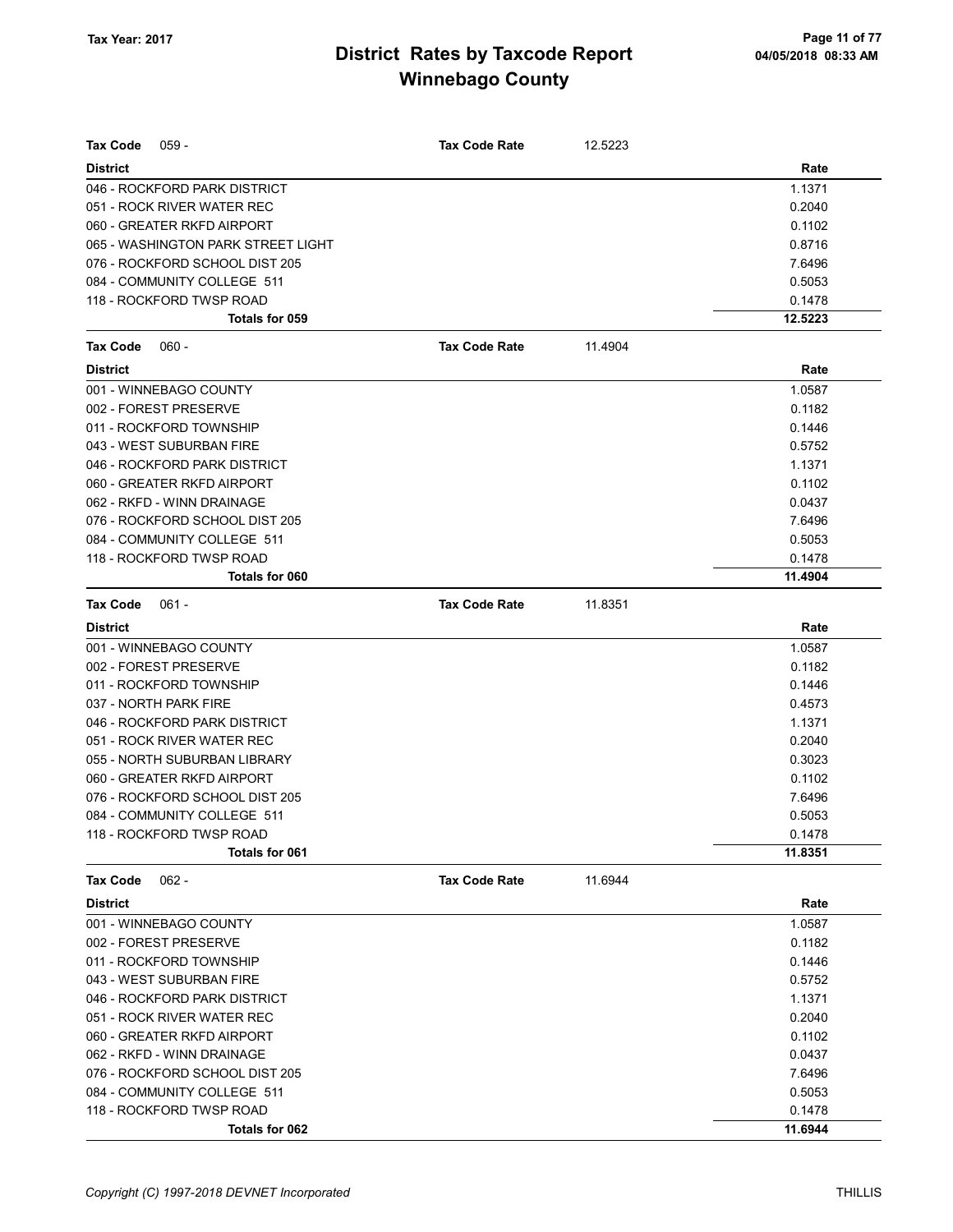| <b>Tax Code</b><br>$063 -$         | <b>Tax Code Rate</b> | 10.7474 |         |
|------------------------------------|----------------------|---------|---------|
| <b>District</b>                    |                      |         | Rate    |
| 001 - WINNEBAGO COUNTY             |                      |         | 1.0587  |
| 002 - FOREST PRESERVE              |                      |         | 0.1182  |
| 011 - ROCKFORD TOWNSHIP            |                      |         | 0.1446  |
| 043 - WEST SUBURBAN FIRE           |                      |         | 0.5752  |
| 046 - ROCKFORD PARK DISTRICT       |                      |         | 1.1371  |
| 058 - WINNEBAGO LIBRARY            |                      |         | 0.2160  |
| 060 - GREATER RKFD AIRPORT         |                      |         | 0.1102  |
| 082 - WINNEBAGO UNIT SD #323       |                      |         | 6.7343  |
| 084 - COMMUNITY COLLEGE 511        |                      |         | 0.5053  |
| 118 - ROCKFORD TWSP ROAD           |                      |         | 0.1478  |
| Totals for 063                     |                      |         | 10.7474 |
| $064 -$<br><b>Tax Code</b>         | <b>Tax Code Rate</b> | 11.3825 |         |
| <b>District</b>                    |                      |         | Rate    |
| 001 - WINNEBAGO COUNTY             |                      |         | 1.0587  |
| 002 - FOREST PRESERVE              |                      |         | 0.1182  |
| 011 - ROCKFORD TOWNSHIP            |                      |         | 0.1446  |
| 030 - BLACKHAWK FIRE               |                      |         | 0.5110  |
| 046 - ROCKFORD PARK DISTRICT       |                      |         | 1.1371  |
| 060 - GREATER RKFD AIRPORT         |                      |         | 0.1102  |
| 076 - ROCKFORD SCHOOL DIST 205     |                      |         | 7.6496  |
| 084 - COMMUNITY COLLEGE 511        |                      |         | 0.5053  |
| 118 - ROCKFORD TWSP ROAD           |                      |         | 0.1478  |
| Totals for 064                     |                      |         | 11.3825 |
| <b>Tax Code</b><br>$066 -$         | <b>Tax Code Rate</b> | 11.5865 |         |
| <b>District</b>                    |                      |         | Rate    |
| 001 - WINNEBAGO COUNTY             |                      |         | 1.0587  |
| 002 - FOREST PRESERVE              |                      |         | 0.1182  |
| 011 - ROCKFORD TOWNSHIP            |                      |         | 0.1446  |
| 030 - BLACKHAWK FIRE               |                      |         | 0.5110  |
| 046 - ROCKFORD PARK DISTRICT       |                      |         | 1.1371  |
| 051 - ROCK RIVER WATER REC         |                      |         | 0.2040  |
| 060 - GREATER RKFD AIRPORT         |                      |         | 0.1102  |
| 076 - ROCKFORD SCHOOL DIST 205     |                      |         | 7.6496  |
| 084 - COMMUNITY COLLEGE 511        |                      |         | 0.5053  |
| 118 - ROCKFORD TWSP ROAD           |                      |         | 0.1478  |
| <b>Totals for 066</b>              |                      |         | 11.5865 |
| <b>Tax Code</b><br>068             | <b>Tax Code Rate</b> | 11.1166 |         |
| <b>District</b>                    |                      |         | Rate    |
| 001 - WINNEBAGO COUNTY             |                      |         | 1.0587  |
| 002 - FOREST PRESERVE              |                      |         | 0.1182  |
| 013 - ROSCOE TOWNSHIP              |                      |         | 0.1482  |
| 025 - ROSCOE VILLAGE               |                      |         | 0.6667  |
| 035 - HARLEM-ROSCOE FIRE           |                      |         | 0.7649  |
| 051 - ROCK RIVER WATER REC         |                      |         | 0.2040  |
| 055 - NORTH SUBURBAN LIBRARY       |                      |         | 0.3023  |
| 072 - PRAIRIE HILL SCHOOL DIST 133 |                      |         | 4.3911  |
| 077 - HONONEGAH HIGH SD #207       |                      |         | 2.7764  |
| 084 - COMMUNITY COLLEGE 511        |                      |         | 0.5053  |
| 120 - ROSCOE TWSP ROAD             |                      |         | 0.1808  |
| Totals for 068                     |                      |         | 11.1166 |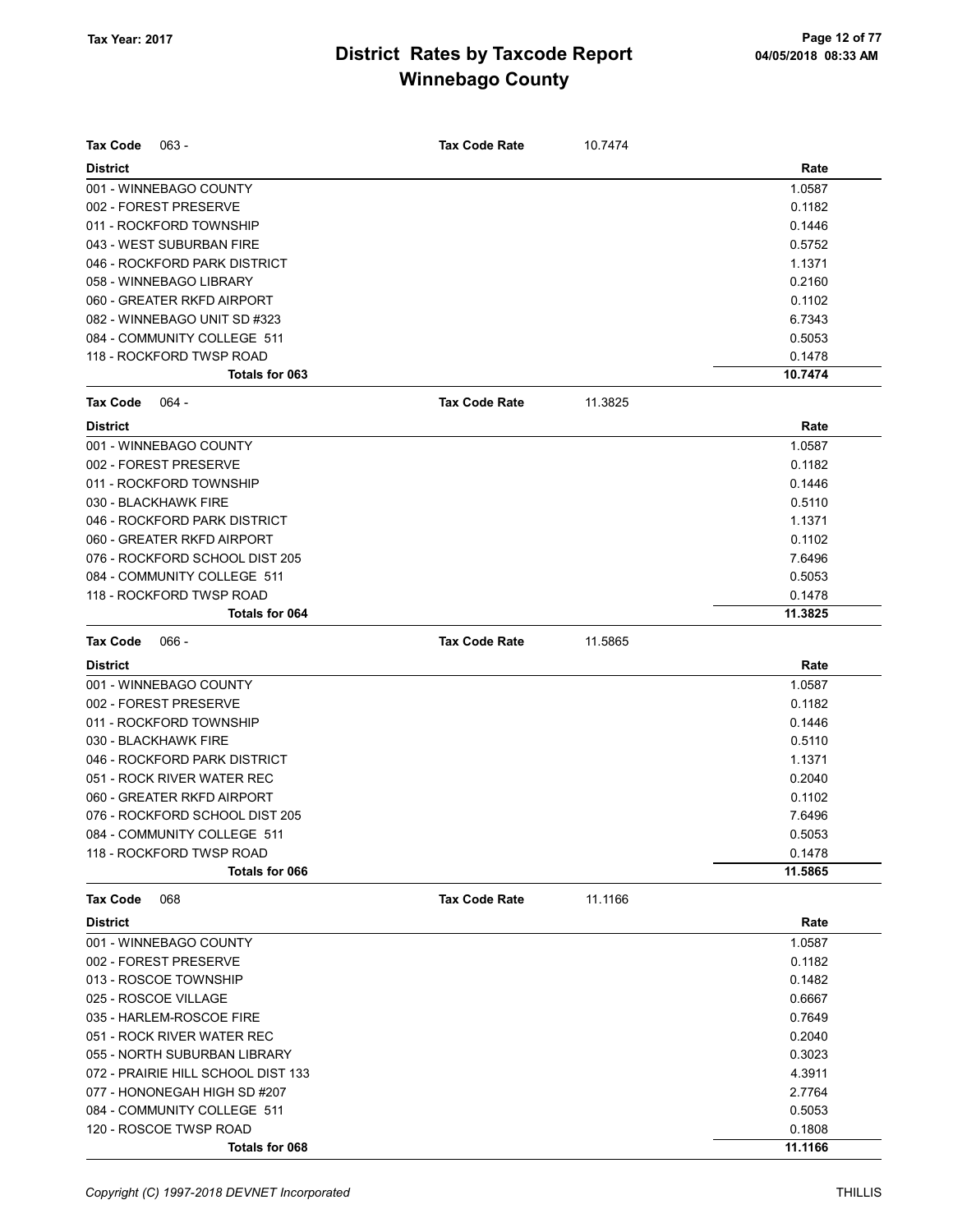| <b>Tax Code</b><br>$069 -$                 | <b>Tax Code Rate</b> | 10.8872 |         |
|--------------------------------------------|----------------------|---------|---------|
| <b>District</b>                            |                      |         | Rate    |
| 001 - WINNEBAGO COUNTY                     |                      |         | 1.0587  |
| 002 - FOREST PRESERVE                      |                      |         | 0.1182  |
| 011 - ROCKFORD TOWNSHIP                    |                      |         | 0.1446  |
| 030 - BLACKHAWK FIRE                       |                      |         | 0.5110  |
| 046 - ROCKFORD PARK DISTRICT               |                      |         | 1.1371  |
| 051 - ROCK RIVER WATER REC                 |                      |         | 0.2040  |
| 058 - WINNEBAGO LIBRARY                    |                      |         | 0.2160  |
| 060 - GREATER RKFD AIRPORT                 |                      |         | 0.1102  |
| 082 - WINNEBAGO UNIT SD #323               |                      |         | 6.7343  |
| 084 - COMMUNITY COLLEGE 511                |                      |         | 0.5053  |
| 118 - ROCKFORD TWSP ROAD                   |                      |         | 0.1478  |
| Totals for 069                             |                      |         | 10.8872 |
| <b>Tax Code</b><br>070 - Harvest Hills SSA | <b>Tax Code Rate</b> | 11.3778 |         |
| <b>District</b>                            |                      |         | Rate    |
| 001 - WINNEBAGO COUNTY                     |                      |         | 1.0587  |
| 002 - FOREST PRESERVE                      |                      |         | 0.1182  |
| 011 - ROCKFORD TOWNSHIP                    |                      |         | 0.1446  |
| 019 - LOVES PARK CITY                      |                      |         | 0.0000  |
| 046 - ROCKFORD PARK DISTRICT               |                      |         | 1.1371  |
| 051 - ROCK RIVER WATER REC                 |                      |         | 0.2040  |
| 055 - NORTH SUBURBAN LIBRARY               |                      |         | 0.3023  |
| 060 - GREATER RKFD AIRPORT                 |                      |         | 0.1102  |
| 076 - ROCKFORD SCHOOL DIST 205             |                      |         | 7.6496  |
| 084 - COMMUNITY COLLEGE 511                |                      |         | 0.5053  |
| 118 - ROCKFORD TWSP ROAD                   |                      |         | 0.1478  |
| 136 - HARVEST HILLS SSA                    |                      |         | 0.0000  |
| Totals for 070                             |                      |         | 11.3778 |
| <b>Tax Code</b><br>$071 -$                 | <b>Tax Code Rate</b> | 10.6832 |         |
| <b>District</b>                            |                      |         | Rate    |
| 001 - WINNEBAGO COUNTY                     |                      |         | 1.0587  |
| 002 - FOREST PRESERVE                      |                      |         | 0.1182  |
| 011 - ROCKFORD TOWNSHIP                    |                      |         | 0.1446  |
| 030 - BLACKHAWK FIRE                       |                      |         | 0.5110  |
| 046 - ROCKFORD PARK DISTRICT               |                      |         | 1.1371  |
| 058 - WINNEBAGO LIBRARY                    |                      |         | 0.2160  |
| 060 - GREATER RKFD AIRPORT                 |                      |         | 0.1102  |
| 082 - WINNEBAGO UNIT SD #323               |                      |         | 6.7343  |
| 084 - COMMUNITY COLLEGE 511                |                      |         | 0.5053  |
| 118 - ROCKFORD TWSP ROAD                   |                      |         | 0.1478  |
| Totals for 071                             |                      |         | 10.6832 |
| <b>Tax Code</b><br>072                     | <b>Tax Code Rate</b> | 11.1579 |         |
| <b>District</b>                            |                      |         | Rate    |
| 001 - WINNEBAGO COUNTY                     |                      |         | 1.0587  |
| 002 - FOREST PRESERVE                      |                      |         | 0.1182  |
| 011 - ROCKFORD TOWNSHIP                    |                      |         | 0.1446  |
| 017 - CHERRY VALLEY VILLAGE                |                      |         | 0.0000  |
| 031 - CHERRY VALLEY FIRE                   |                      |         | 1.0261  |
| 054 - CHERRY VALLEY LIBRARY                |                      |         | 0.3974  |
| 060 - GREATER RKFD AIRPORT                 |                      |         | 0.1102  |
| 076 - ROCKFORD SCHOOL DIST 205             |                      |         | 7.6496  |
| 084 - COMMUNITY COLLEGE 511                |                      |         | 0.5053  |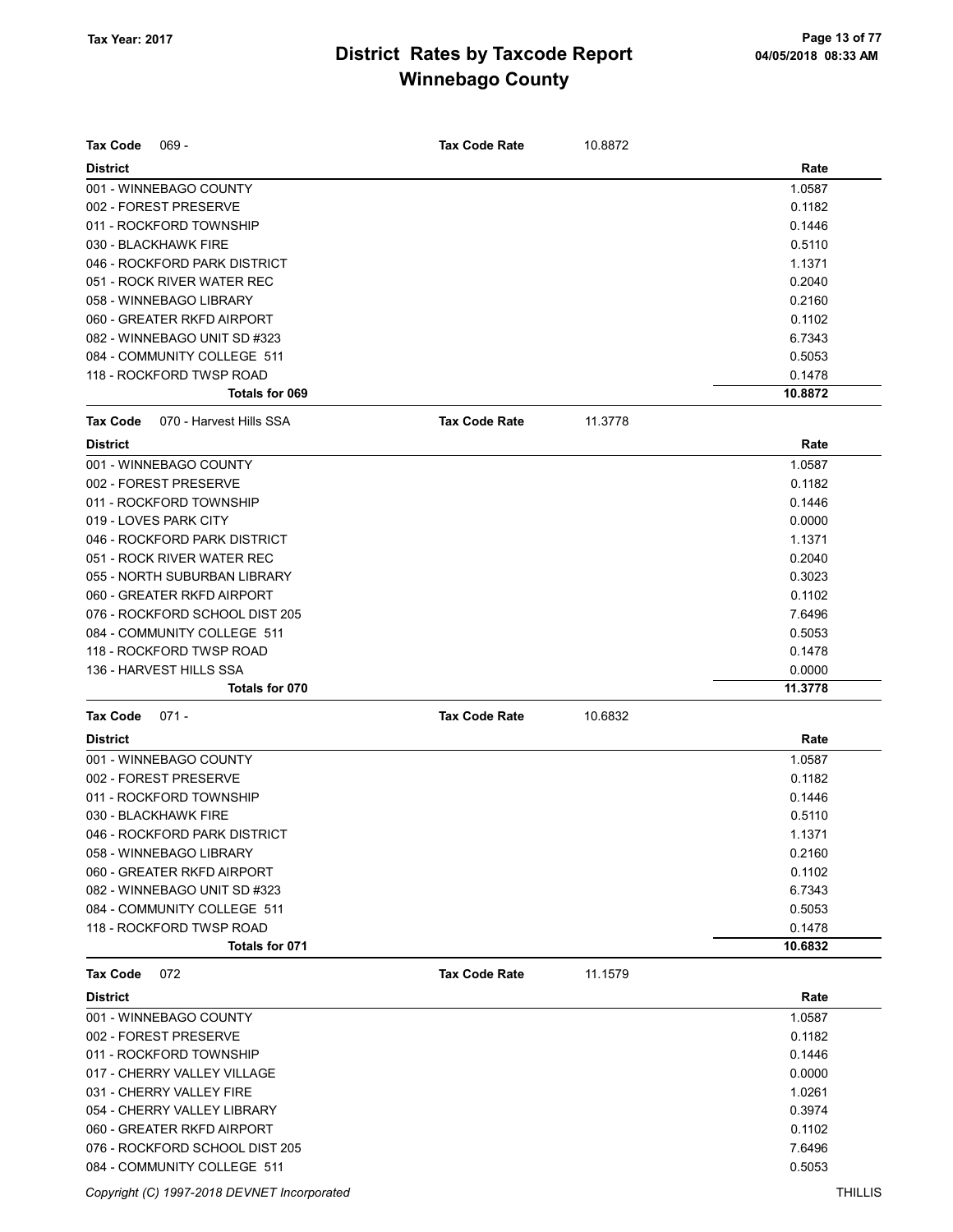| Tax Code<br>072                            | <b>Tax Code Rate</b> | 11.1579 |         |
|--------------------------------------------|----------------------|---------|---------|
| <b>District</b>                            |                      |         | Rate    |
| 118 - ROCKFORD TWSP ROAD                   |                      |         | 0.1478  |
| Totals for 072                             |                      |         | 11.1579 |
|                                            |                      |         |         |
| <b>Tax Code</b><br>$073 -$                 | <b>Tax Code Rate</b> | 10.7911 |         |
| <b>District</b>                            |                      |         | Rate    |
| 001 - WINNEBAGO COUNTY                     |                      |         | 1.0587  |
| 002 - FOREST PRESERVE                      |                      |         | 0.1182  |
| 011 - ROCKFORD TOWNSHIP                    |                      |         | 0.1446  |
| 043 - WEST SUBURBAN FIRE                   |                      |         | 0.5752  |
| 046 - ROCKFORD PARK DISTRICT               |                      |         | 1.1371  |
| 058 - WINNEBAGO LIBRARY                    |                      |         | 0.2160  |
| 060 - GREATER RKFD AIRPORT                 |                      |         | 0.1102  |
| 062 - RKFD - WINN DRAINAGE                 |                      |         | 0.0437  |
| 082 - WINNEBAGO UNIT SD #323               |                      |         | 6.7343  |
| 084 - COMMUNITY COLLEGE 511                |                      |         | 0.5053  |
| 118 - ROCKFORD TWSP ROAD                   |                      |         | 0.1478  |
| Totals for 073                             |                      |         | 10.7911 |
| 076 - Harvest Hills SSA<br><b>Tax Code</b> | <b>Tax Code Rate</b> | 11.1738 |         |
| <b>District</b>                            |                      |         | Rate    |
| 001 - WINNEBAGO COUNTY                     |                      |         | 1.0587  |
| 002 - FOREST PRESERVE                      |                      |         | 0.1182  |
| 011 - ROCKFORD TOWNSHIP                    |                      |         | 0.1446  |
| 019 - LOVES PARK CITY                      |                      |         | 0.0000  |
| 046 - ROCKFORD PARK DISTRICT               |                      |         | 1.1371  |
| 055 - NORTH SUBURBAN LIBRARY               |                      |         | 0.3023  |
| 060 - GREATER RKFD AIRPORT                 |                      |         | 0.1102  |
| 076 - ROCKFORD SCHOOL DIST 205             |                      |         | 7.6496  |
| 084 - COMMUNITY COLLEGE 511                |                      |         | 0.5053  |
| 118 - ROCKFORD TWSP ROAD                   |                      |         | 0.1478  |
| 136 - HARVEST HILLS SSA                    |                      |         | 0.0000  |
| Totals for 076                             |                      |         | 11.1738 |
| <b>Tax Code</b><br>077 - Harvest Hills SSA | <b>Tax Code Rate</b> | 11.0755 |         |
| <b>District</b>                            |                      |         | Rate    |
| 001 - WINNEBAGO COUNTY                     |                      |         | 1.0587  |
| 002 - FOREST PRESERVE                      |                      |         | 0.1182  |
| 011 - ROCKFORD TOWNSHIP                    |                      |         | 0.1446  |
| 019 - LOVES PARK CITY                      |                      |         | 0.0000  |
| 046 - ROCKFORD PARK DISTRICT               |                      |         | 1.1371  |
| 051 - ROCK RIVER WATER REC                 |                      |         | 0.2040  |
| 060 - GREATER RKFD AIRPORT                 |                      |         | 0.1102  |
| 076 - ROCKFORD SCHOOL DIST 205             |                      |         | 7.6496  |
| 084 - COMMUNITY COLLEGE 511                |                      |         | 0.5053  |
| 118 - ROCKFORD TWSP ROAD                   |                      |         | 0.1478  |
| 136 - HARVEST HILLS SSA                    |                      |         | 0.0000  |
| Totals for 077                             |                      |         | 11.0755 |
| Tax Code<br>078                            | <b>Tax Code Rate</b> | 10.9422 |         |
| <b>District</b>                            |                      |         | Rate    |
| 001 - WINNEBAGO COUNTY                     |                      |         | 1.0587  |
| 002 - FOREST PRESERVE                      |                      |         | 0.1182  |
| 006 - HARLEM TOWNSHIP                      |                      |         | 0.1114  |
| 019 - LOVES PARK CITY                      |                      |         | 0.0000  |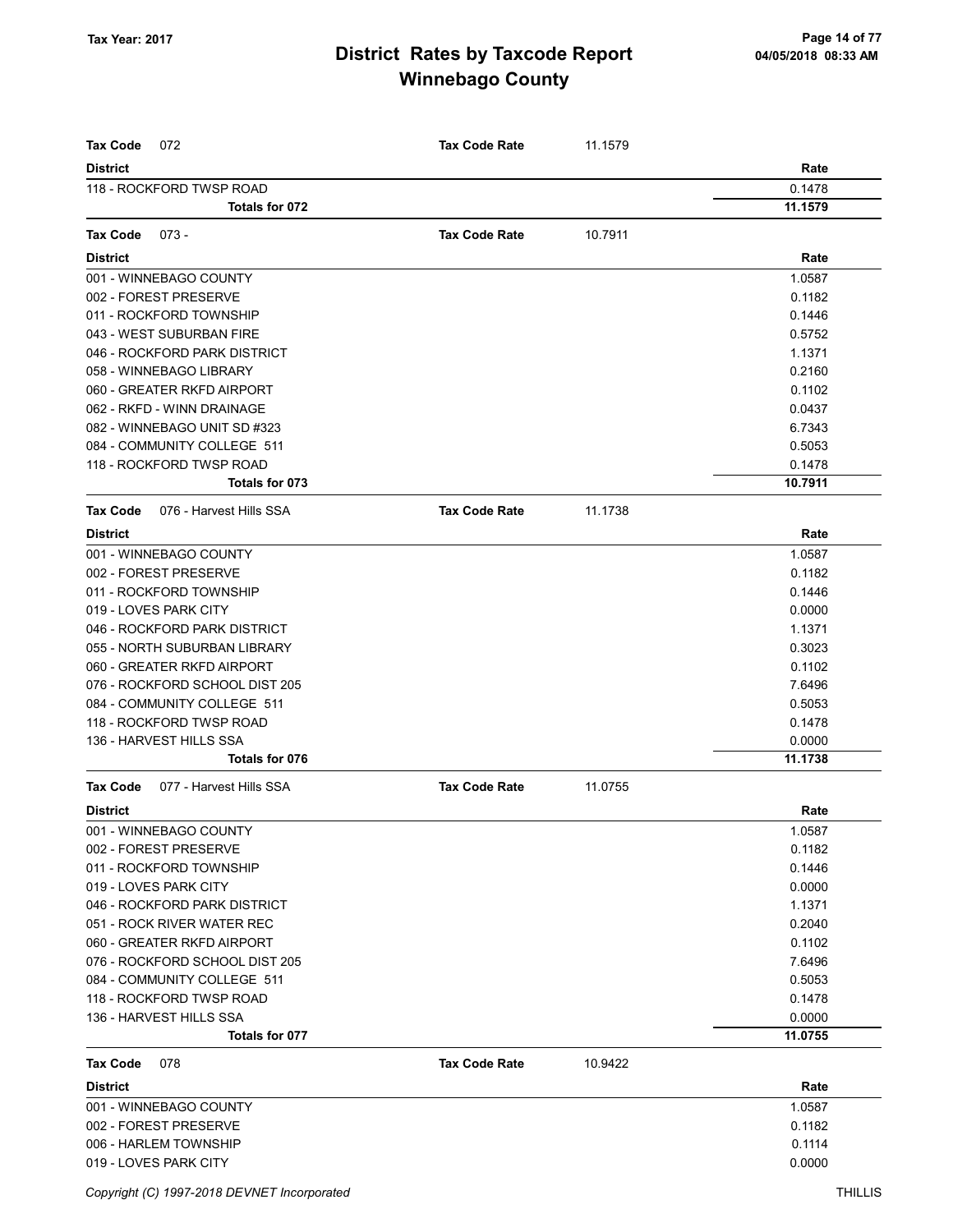| <b>Tax Code</b><br>078            | <b>Tax Code Rate</b> | 10.9422 |         |
|-----------------------------------|----------------------|---------|---------|
| <b>District</b>                   |                      |         | Rate    |
| 046 - ROCKFORD PARK DISTRICT      |                      |         | 1.1371  |
| 051 - ROCK RIVER WATER REC        |                      |         | 0.2040  |
| 060 - GREATER RKFD AIRPORT        |                      |         | 0.1102  |
| 076 - ROCKFORD SCHOOL DIST 205    |                      |         | 7.6496  |
| 084 - COMMUNITY COLLEGE 511       |                      |         | 0.5053  |
| 113 - HARLEM TWSP ROAD            |                      |         | 0.0477  |
| Totals for 078                    |                      |         | 10.9422 |
| 082 - WESTSIDE TIF #2<br>Tax Code | <b>Tax Code Rate</b> | 14.8363 |         |
| <b>District</b>                   |                      |         | Rate    |
| 001 - WINNEBAGO COUNTY            |                      |         | 1.0587  |
| 002 - FOREST PRESERVE             |                      |         | 0.1182  |
| 011 - ROCKFORD TOWNSHIP           |                      |         | 0.1446  |
| 023 - ROCKFORD CITY               |                      |         | 3.2517  |
| 046 - ROCKFORD PARK DISTRICT      |                      |         | 1.1371  |
| 051 - ROCK RIVER WATER REC        |                      |         | 0.2040  |
| 059 - ROCKFORD CITY LIBRARY       |                      |         | 0.5091  |
| 060 - GREATER RKFD AIRPORT        |                      |         | 0.1102  |
| 063 - WESTSIDE TIF #2             |                      |         | 0.0000  |
| 076 - ROCKFORD SCHOOL DIST 205    |                      |         | 7.6496  |
| 084 - COMMUNITY COLLEGE 511       |                      |         | 0.5053  |
| 118 - ROCKFORD TWSP ROAD          |                      |         | 0.1478  |
| Totals for 082                    |                      |         | 14.8363 |
| <b>Tax Code</b><br>083 -          | <b>Tax Code Rate</b> | 11.6507 |         |
| <b>District</b>                   |                      |         | Rate    |
| 001 - WINNEBAGO COUNTY            |                      |         | 1.0587  |
| 002 - FOREST PRESERVE             |                      |         | 0.1182  |
| 011 - ROCKFORD TOWNSHIP           |                      |         | 0.1446  |
| 043 - WEST SUBURBAN FIRE          |                      |         | 0.5752  |
| 046 - ROCKFORD PARK DISTRICT      |                      |         | 1.1371  |
| 051 - ROCK RIVER WATER REC        |                      |         | 0.2040  |
| 060 - GREATER RKFD AIRPORT        |                      |         | 0.1102  |
| 064 - LINCOLN-ACRES STREET LIGHT  |                      |         | 0.0000  |
| 076 - ROCKFORD SCHOOL DIST 205    |                      |         | 7.6496  |
| 084 - COMMUNITY COLLEGE 511       |                      |         | 0.5053  |
| 118 - ROCKFORD TWSP ROAD          |                      |         | 0.1478  |
| Totals for 083                    |                      |         | 11.6507 |
| $084 -$<br><b>Tax Code</b>        | <b>Tax Code Rate</b> | 10.9685 |         |
| <b>District</b>                   |                      |         | Rate    |
| 001 - WINNEBAGO COUNTY            |                      |         | 1.0587  |
| 002 - FOREST PRESERVE             |                      |         | 0.1182  |
| 011 - ROCKFORD TOWNSHIP           |                      |         | 0.1446  |
| 040 - ROCK RIVER FIRE             |                      |         | 0.0970  |
| 046 - ROCKFORD PARK DISTRICT      |                      |         | 1.1371  |
| 060 - GREATER RKFD AIRPORT        |                      |         | 0.1102  |
| 076 - ROCKFORD SCHOOL DIST 205    |                      |         | 7.6496  |
| 084 - COMMUNITY COLLEGE 511       |                      |         | 0.5053  |
| 118 - ROCKFORD TWSP ROAD          |                      |         | 0.1478  |
| Totals for 084                    |                      |         | 10.9685 |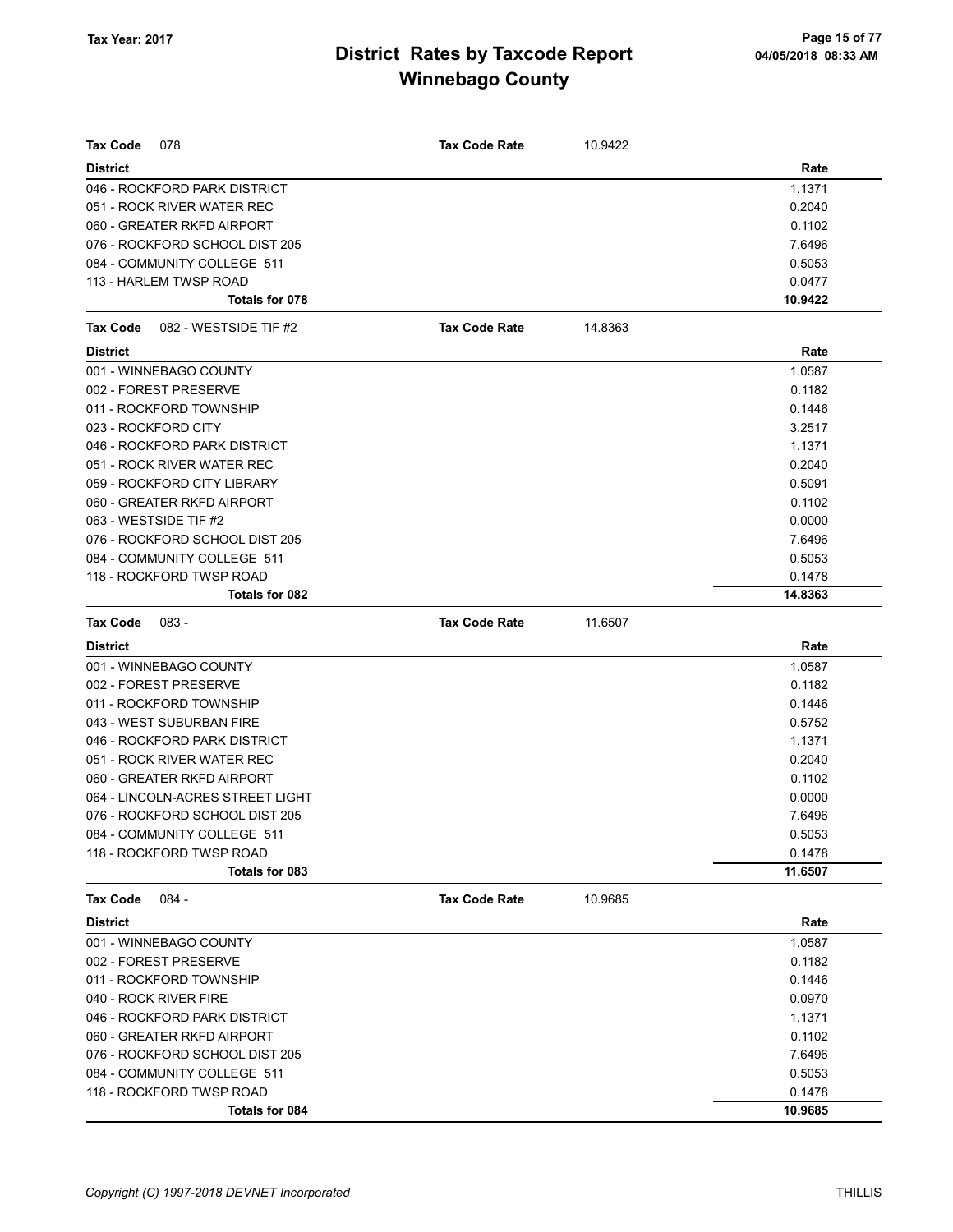| <b>Tax Code</b><br>$085 -$                       | <b>Tax Code Rate</b> | 14.8363 |         |
|--------------------------------------------------|----------------------|---------|---------|
| <b>District</b>                                  |                      |         | Rate    |
| 001 - WINNEBAGO COUNTY                           |                      |         | 1.0587  |
| 002 - FOREST PRESERVE                            |                      |         | 0.1182  |
| 011 - ROCKFORD TOWNSHIP                          |                      |         | 0.1446  |
| 023 - ROCKFORD CITY                              |                      |         | 3.2517  |
| 046 - ROCKFORD PARK DISTRICT                     |                      |         | 1.1371  |
| 051 - ROCK RIVER WATER REC                       |                      |         | 0.2040  |
| 059 - ROCKFORD CITY LIBRARY                      |                      |         | 0.5091  |
| 060 - GREATER RKFD AIRPORT                       |                      |         | 0.1102  |
| 067 - WEST STATE & CENTRAL TIF                   |                      |         | 0.0000  |
| 076 - ROCKFORD SCHOOL DIST 205                   |                      |         | 7.6496  |
| 084 - COMMUNITY COLLEGE 511                      |                      |         | 0.5053  |
| 118 - ROCKFORD TWSP ROAD                         |                      |         | 0.1478  |
| Totals for 085                                   |                      |         | 14.8363 |
| 086 - NORTH MAIN & AUBURN TIF<br><b>Tax Code</b> | <b>Tax Code Rate</b> | 14.7261 |         |
| <b>District</b>                                  |                      |         | Rate    |
| 001 - WINNEBAGO COUNTY                           |                      |         | 1.0587  |
| 002 - FOREST PRESERVE                            |                      |         | 0.1182  |
| 011 - ROCKFORD TOWNSHIP                          |                      |         | 0.1446  |
| 023 - ROCKFORD CITY                              |                      |         | 3.2517  |
| 046 - ROCKFORD PARK DISTRICT                     |                      |         | 1.1371  |
| 051 - ROCK RIVER WATER REC                       |                      |         | 0.2040  |
| 059 - ROCKFORD CITY LIBRARY                      |                      |         | 0.5091  |
| 076 - ROCKFORD SCHOOL DIST 205                   |                      |         | 7.6496  |
| 084 - COMMUNITY COLLEGE 511                      |                      |         | 0.5053  |
| 088 - NORTH MAIN & AUBURN TIF                    |                      |         | 0.0000  |
| 118 - ROCKFORD TWSP ROAD                         |                      |         | 0.1478  |
| Totals for 086                                   |                      |         | 14.7261 |
| <b>Tax Code</b><br>$090 -$                       | <b>Tax Code Rate</b> | 10.4243 |         |
| <b>District</b>                                  |                      |         | Rate    |
| 001 - WINNEBAGO COUNTY                           |                      |         | 1.0587  |
| 002 - FOREST PRESERVE                            |                      |         | 0.1182  |
| 011 - ROCKFORD TOWNSHIP                          |                      |         | 0.1446  |
| 042 - STILLMAN FIRE                              |                      |         | 0.6899  |
| 060 - GREATER RKFD AIRPORT                       |                      |         | 0.1102  |
| 076 - ROCKFORD SCHOOL DIST 205                   |                      |         | 7.6496  |
| 084 - COMMUNITY COLLEGE 511                      |                      |         | 0.5053  |
| 118 - ROCKFORD TWSP ROAD                         |                      |         | 0.1478  |
| Totals for 090                                   |                      |         | 10.4243 |
| $091 -$<br>Tax Code                              | <b>Tax Code Rate</b> | 8.7537  |         |
| <b>District</b>                                  |                      |         | Rate    |
| 001 - WINNEBAGO COUNTY                           |                      |         | 1.0587  |
| 002 - FOREST PRESERVE                            |                      |         | 0.1182  |
| 011 - ROCKFORD TOWNSHIP                          |                      |         | 0.1446  |
| 042 - STILLMAN FIRE                              |                      |         | 0.6899  |
| 060 - GREATER RKFD AIRPORT                       |                      |         | 0.1102  |
| 078 - MERIDIAN SCHOOL DIST 223                   |                      |         | 5.9790  |
| 084 - COMMUNITY COLLEGE 511                      |                      |         | 0.5053  |
| 118 - ROCKFORD TWSP ROAD                         |                      |         | 0.1478  |
| Totals for 091                                   |                      |         | 8.7537  |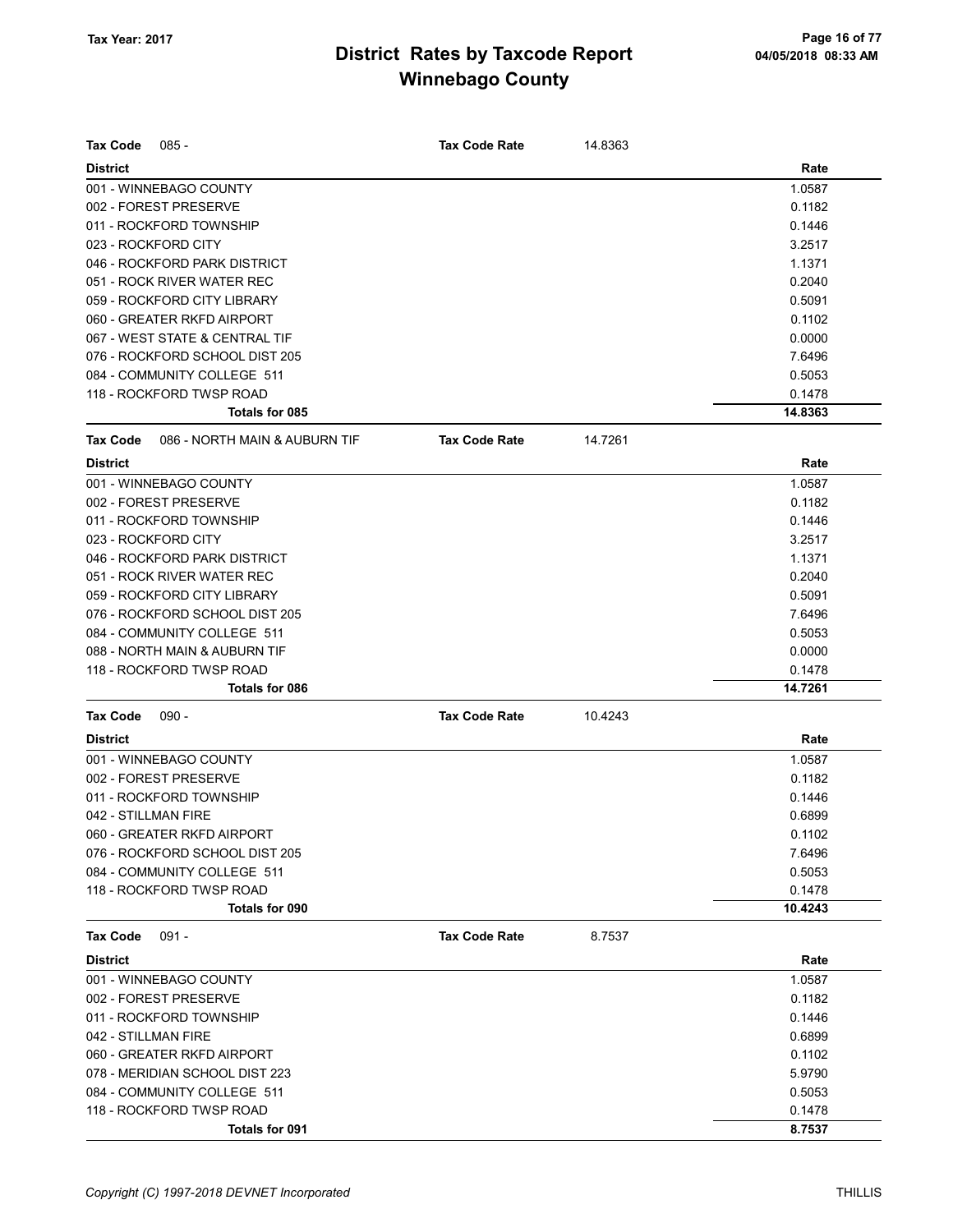| <b>Tax Code</b><br>$092 -$     | <b>Tax Code Rate</b> | 10.3243 |         |
|--------------------------------|----------------------|---------|---------|
| <b>District</b>                |                      |         | Rate    |
| 001 - WINNEBAGO COUNTY         |                      |         | 1.0587  |
| 002 - FOREST PRESERVE          |                      |         | 0.1182  |
| 011 - ROCKFORD TOWNSHIP        |                      |         | 0.1446  |
| 036 - NEW MILFORD FIRE         |                      |         | 0.5899  |
| 060 - GREATER RKFD AIRPORT     |                      |         | 0.1102  |
| 076 - ROCKFORD SCHOOL DIST 205 |                      |         | 7.6496  |
| 084 - COMMUNITY COLLEGE 511    |                      |         | 0.5053  |
| 118 - ROCKFORD TWSP ROAD       |                      |         | 0.1478  |
| Totals for 092                 |                      |         | 10.3243 |
| <b>Tax Code</b><br>$093 -$     | <b>Tax Code Rate</b> | 8.6537  |         |
| <b>District</b>                |                      |         | Rate    |
| 001 - WINNEBAGO COUNTY         |                      |         | 1.0587  |
| 002 - FOREST PRESERVE          |                      |         | 0.1182  |
| 011 - ROCKFORD TOWNSHIP        |                      |         | 0.1446  |
| 036 - NEW MILFORD FIRE         |                      |         | 0.5899  |
| 060 - GREATER RKFD AIRPORT     |                      |         | 0.1102  |
| 078 - MERIDIAN SCHOOL DIST 223 |                      |         | 5.9790  |
| 084 - COMMUNITY COLLEGE 511    |                      |         | 0.5053  |
| 118 - ROCKFORD TWSP ROAD       |                      |         | 0.1478  |
| Totals for 093                 |                      |         | 8.6537  |
| <b>Tax Code</b><br>$095 -$     | <b>Tax Code Rate</b> | 10.7217 |         |
| <b>District</b>                |                      |         | Rate    |
| 001 - WINNEBAGO COUNTY         |                      |         | 1.0587  |
| 002 - FOREST PRESERVE          |                      |         | 0.1182  |
| 011 - ROCKFORD TOWNSHIP        |                      |         | 0.1446  |
| 036 - NEW MILFORD FIRE         |                      |         | 0.5899  |
| 054 - CHERRY VALLEY LIBRARY    |                      |         | 0.3974  |
| 060 - GREATER RKFD AIRPORT     |                      |         | 0.1102  |
| 076 - ROCKFORD SCHOOL DIST 205 |                      |         | 7.6496  |
| 084 - COMMUNITY COLLEGE 511    |                      |         | 0.5053  |
| 118 - ROCKFORD TWSP ROAD       |                      |         | 0.1478  |
| <b>Totals for 095</b>          |                      |         | 10.7217 |
| Tax Code<br>096                | <b>Tax Code Rate</b> | 11.8588 |         |
| <b>District</b>                |                      |         | Rate    |
| 001 - WINNEBAGO COUNTY         |                      |         | 1.0587  |
| 002 - FOREST PRESERVE          |                      |         | 0.1182  |
| 011 - ROCKFORD TOWNSHIP        |                      |         | 0.1446  |
| 036 - NEW MILFORD FIRE         |                      |         | 0.5899  |
| 046 - ROCKFORD PARK DISTRICT   |                      |         | 1.1371  |
| 054 - CHERRY VALLEY LIBRARY    |                      |         | 0.3974  |
| 060 - GREATER RKFD AIRPORT     |                      |         | 0.1102  |
| 076 - ROCKFORD SCHOOL DIST 205 |                      |         | 7.6496  |
| 084 - COMMUNITY COLLEGE 511    |                      |         | 0.5053  |
| 118 - ROCKFORD TWSP ROAD       |                      |         | 0.1478  |
| Totals for 096                 |                      |         | 11.8588 |
| <b>Tax Code</b><br>$099 -$     | <b>Tax Code Rate</b> | 11.4614 |         |
| <b>District</b>                |                      |         | Rate    |
| 001 - WINNEBAGO COUNTY         |                      |         | 1.0587  |
| 002 - FOREST PRESERVE          |                      |         | 0.1182  |
| 011 - ROCKFORD TOWNSHIP        |                      |         | 0.1446  |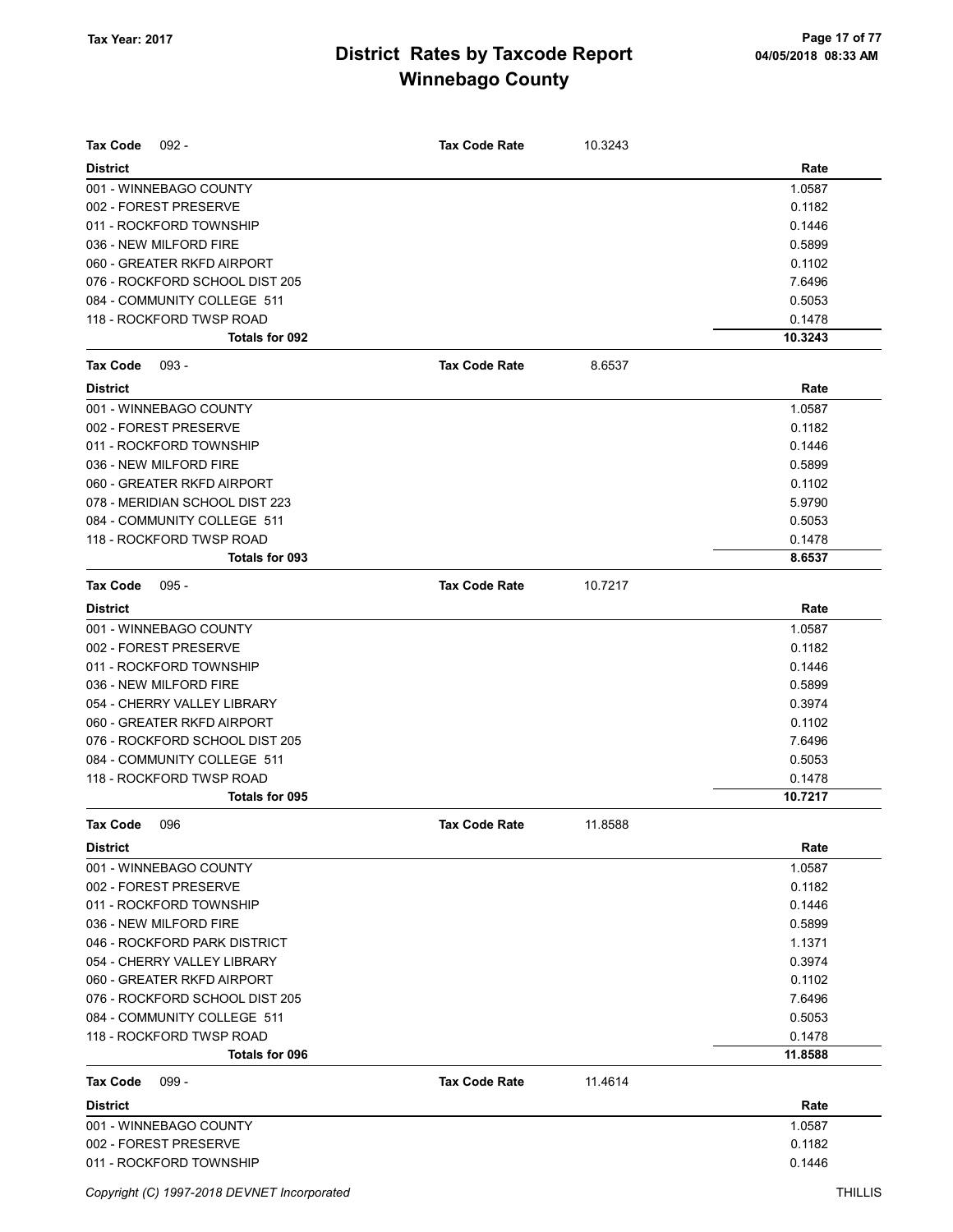| <b>Tax Code</b><br>$099 -$     | <b>Tax Code Rate</b> | 11.4614 |         |
|--------------------------------|----------------------|---------|---------|
| <b>District</b>                |                      |         | Rate    |
| 036 - NEW MILFORD FIRE         |                      |         | 0.5899  |
| 046 - ROCKFORD PARK DISTRICT   |                      |         | 1.1371  |
| 060 - GREATER RKFD AIRPORT     |                      |         | 0.1102  |
| 076 - ROCKFORD SCHOOL DIST 205 |                      |         | 7.6496  |
| 084 - COMMUNITY COLLEGE 511    |                      |         | 0.5053  |
| 118 - ROCKFORD TWSP ROAD       |                      |         | 0.1478  |
| Totals for 099                 |                      |         | 11.4614 |
| Tax Code<br>104 -              | <b>Tax Code Rate</b> | 11.1725 |         |
| <b>District</b>                |                      |         | Rate    |
| 001 - WINNEBAGO COUNTY         |                      |         | 1.0587  |
| 002 - FOREST PRESERVE          |                      |         | 0.1182  |
| 011 - ROCKFORD TOWNSHIP        |                      |         | 0.1446  |
| 040 - ROCK RIVER FIRE          |                      |         | 0.0970  |
| 046 - ROCKFORD PARK DISTRICT   |                      |         | 1.1371  |
| 051 - ROCK RIVER WATER REC     |                      |         | 0.2040  |
| 060 - GREATER RKFD AIRPORT     |                      |         | 0.1102  |
| 076 - ROCKFORD SCHOOL DIST 205 |                      |         | 7.6496  |
| 084 - COMMUNITY COLLEGE 511    |                      |         | 0.5053  |
| 118 - ROCKFORD TWSP ROAD       |                      |         | 0.1478  |
| Totals for 104                 |                      |         | 11.1725 |
| <b>Tax Code</b><br>108 -       | <b>Tax Code Rate</b> | 10.6683 |         |
| <b>District</b>                |                      |         | Rate    |
| 001 - WINNEBAGO COUNTY         |                      |         | 1.0587  |
| 002 - FOREST PRESERVE          |                      |         | 0.1182  |
| 006 - HARLEM TOWNSHIP          |                      |         | 0.1114  |
| 020 - MACHESNEY PARK VILLAGE   |                      |         | 0.0000  |
| 035 - HARLEM-ROSCOE FIRE       |                      |         | 0.7649  |
| 055 - NORTH SUBURBAN LIBRARY   |                      |         | 0.3023  |
| 060 - GREATER RKFD AIRPORT     |                      |         | 0.1102  |
| 076 - ROCKFORD SCHOOL DIST 205 |                      |         | 7.6496  |
| 084 - COMMUNITY COLLEGE 511    |                      |         | 0.5053  |
| 113 - HARLEM TWSP ROAD         |                      |         | 0.0477  |
| Totals for 108                 |                      |         | 10.6683 |
| $109 -$<br>Tax Code            | <b>Tax Code Rate</b> | 10.8723 |         |
| <b>District</b>                |                      |         | Rate    |
| 001 - WINNEBAGO COUNTY         |                      |         | 1.0587  |
| 002 - FOREST PRESERVE          |                      |         | 0.1182  |
| 006 - HARLEM TOWNSHIP          |                      |         | 0.1114  |
| 020 - MACHESNEY PARK VILLAGE   |                      |         | 0.0000  |
| 035 - HARLEM-ROSCOE FIRE       |                      |         | 0.7649  |
| 051 - ROCK RIVER WATER REC     |                      |         | 0.2040  |
| 055 - NORTH SUBURBAN LIBRARY   |                      |         | 0.3023  |
| 060 - GREATER RKFD AIRPORT     |                      |         | 0.1102  |
| 076 - ROCKFORD SCHOOL DIST 205 |                      |         | 7.6496  |
| 084 - COMMUNITY COLLEGE 511    |                      |         | 0.5053  |
| 113 - HARLEM TWSP ROAD         |                      |         | 0.0477  |
| Totals for 109                 |                      |         | 10.8723 |
| <b>Tax Code</b><br>$110 -$     | <b>Tax Code Rate</b> | 11.4835 |         |
| <b>District</b>                |                      |         | Rate    |
| 001 - WINNEBAGO COUNTY         |                      |         | 1.0587  |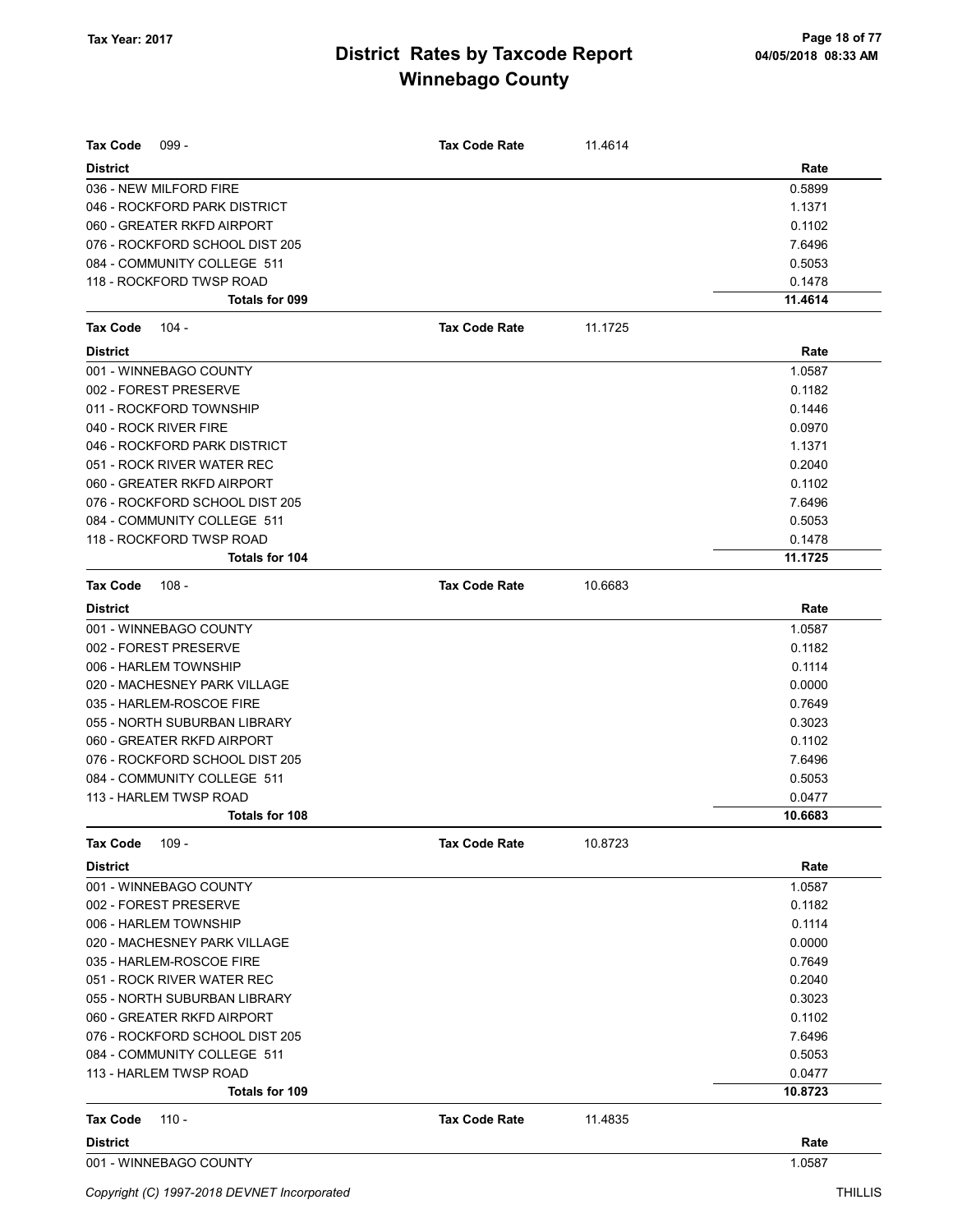| Tax Code<br>$110 -$            | <b>Tax Code Rate</b> | 11.4835 |         |
|--------------------------------|----------------------|---------|---------|
| <b>District</b>                |                      |         | Rate    |
| 002 - FOREST PRESERVE          |                      |         | 0.1182  |
| 004 - CHERRY VALLEY TOWNSHIP   |                      |         | 0.1401  |
| 031 - CHERRY VALLEY FIRE       |                      |         | 1.0261  |
| 051 - ROCK RIVER WATER REC     |                      |         | 0.2040  |
| 054 - CHERRY VALLEY LIBRARY    |                      |         | 0.3974  |
| 060 - GREATER RKFD AIRPORT     |                      |         | 0.1102  |
| 076 - ROCKFORD SCHOOL DIST 205 |                      |         | 7.6496  |
| 084 - COMMUNITY COLLEGE 511    |                      |         | 0.5053  |
| 111 - CHERRY VALLEY TWSP ROAD  |                      |         | 0.2739  |
| <b>Totals for 110</b>          |                      |         | 11.4835 |
| <b>Tax Code</b><br>$111 -$     | <b>Tax Code Rate</b> | 11.0861 |         |
| <b>District</b>                |                      |         | Rate    |
| 001 - WINNEBAGO COUNTY         |                      |         | 1.0587  |
| 002 - FOREST PRESERVE          |                      |         | 0.1182  |
| 004 - CHERRY VALLEY TOWNSHIP   |                      |         | 0.1401  |
| 031 - CHERRY VALLEY FIRE       |                      |         | 1.0261  |
| 051 - ROCK RIVER WATER REC     |                      |         | 0.2040  |
| 060 - GREATER RKFD AIRPORT     |                      |         | 0.1102  |
| 076 - ROCKFORD SCHOOL DIST 205 |                      |         | 7.6496  |
| 084 - COMMUNITY COLLEGE 511    |                      |         | 0.5053  |
| 111 - CHERRY VALLEY TWSP ROAD  |                      |         | 0.2739  |
| Totals for 111                 |                      |         | 11.0861 |
| <b>Tax Code</b><br>112 -       | <b>Tax Code Rate</b> | 13.8208 |         |
| <b>District</b>                |                      |         | Rate    |
| 001 - WINNEBAGO COUNTY         |                      |         | 1.0587  |
| 002 - FOREST PRESERVE          |                      |         | 0.1182  |
| 004 - CHERRY VALLEY TOWNSHIP   |                      |         | 0.1401  |
| 023 - ROCKFORD CITY            |                      |         | 3.2517  |
| 051 - ROCK RIVER WATER REC     |                      |         | 0.2040  |
| 059 - ROCKFORD CITY LIBRARY    |                      |         | 0.5091  |
| 060 - GREATER RKFD AIRPORT     |                      |         | 0.1102  |
| 076 - ROCKFORD SCHOOL DIST 205 |                      |         | 7.6496  |
| 084 - COMMUNITY COLLEGE 511    |                      |         | 0.5053  |
| 111 - CHERRY VALLEY TWSP ROAD  |                      |         | 0.2739  |
| Totals for 112                 |                      |         | 13.8208 |
| <b>Tax Code</b><br>113 -       | <b>Tax Code Rate</b> | 12.6206 |         |
| <b>District</b>                |                      |         | Rate    |
| 001 - WINNEBAGO COUNTY         |                      |         | 1.0587  |
| 002 - FOREST PRESERVE          |                      |         | 0.1182  |
| 004 - CHERRY VALLEY TOWNSHIP   |                      |         | 0.1401  |
| 031 - CHERRY VALLEY FIRE       |                      |         | 1.0261  |
| 046 - ROCKFORD PARK DISTRICT   |                      |         | 1.1371  |
| 051 - ROCK RIVER WATER REC     |                      |         | 0.2040  |
| 054 - CHERRY VALLEY LIBRARY    |                      |         | 0.3974  |
| 060 - GREATER RKFD AIRPORT     |                      |         | 0.1102  |
| 076 - ROCKFORD SCHOOL DIST 205 |                      |         | 7.6496  |
| 084 - COMMUNITY COLLEGE 511    |                      |         | 0.5053  |
| 111 - CHERRY VALLEY TWSP ROAD  |                      |         | 0.2739  |
| Totals for 113                 |                      |         | 12.6206 |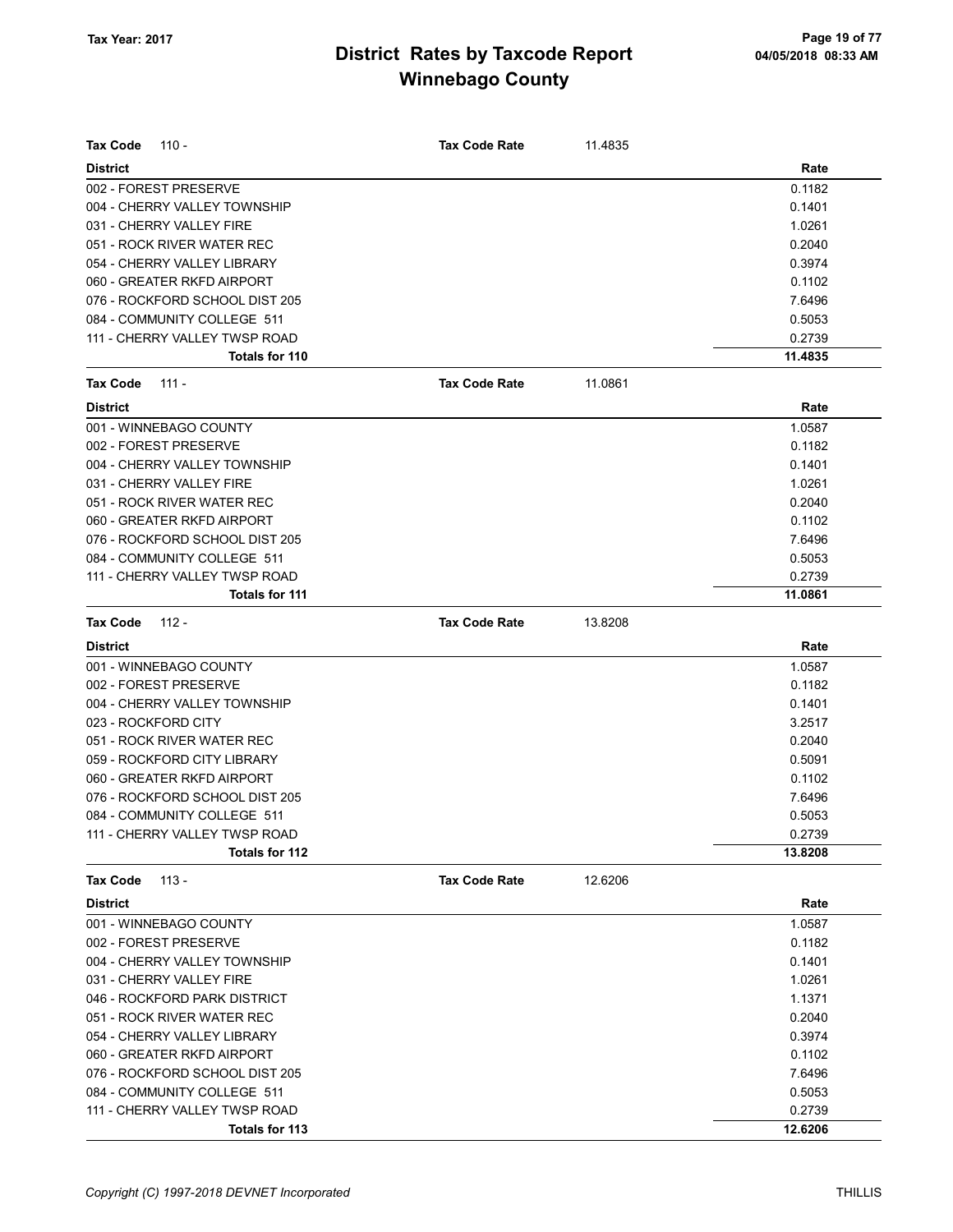| Tax Code<br>114 -                                | <b>Tax Code Rate</b> | 11.2795 |         |
|--------------------------------------------------|----------------------|---------|---------|
| <b>District</b>                                  |                      |         | Rate    |
| 001 - WINNEBAGO COUNTY                           |                      |         | 1.0587  |
| 002 - FOREST PRESERVE                            |                      |         | 0.1182  |
| 004 - CHERRY VALLEY TOWNSHIP                     |                      |         | 0.1401  |
| 031 - CHERRY VALLEY FIRE                         |                      |         | 1.0261  |
| 054 - CHERRY VALLEY LIBRARY                      |                      |         | 0.3974  |
| 060 - GREATER RKFD AIRPORT                       |                      |         | 0.1102  |
| 076 - ROCKFORD SCHOOL DIST 205                   |                      |         | 7.6496  |
| 084 - COMMUNITY COLLEGE 511                      |                      |         | 0.5053  |
| 111 - CHERRY VALLEY TWSP ROAD                    |                      |         | 0.2739  |
| Totals for 114                                   |                      |         | 11.2795 |
| Tax Code<br>$115 -$                              | <b>Tax Code Rate</b> | 10.8821 |         |
| <b>District</b>                                  |                      |         | Rate    |
| 001 - WINNEBAGO COUNTY                           |                      |         | 1.0587  |
| 002 - FOREST PRESERVE                            |                      |         | 0.1182  |
| 004 - CHERRY VALLEY TOWNSHIP                     |                      |         | 0.1401  |
| 031 - CHERRY VALLEY FIRE                         |                      |         | 1.0261  |
| 060 - GREATER RKFD AIRPORT                       |                      |         | 0.1102  |
| 076 - ROCKFORD SCHOOL DIST 205                   |                      |         | 7.6496  |
| 084 - COMMUNITY COLLEGE 511                      |                      |         | 0.5053  |
| 111 - CHERRY VALLEY TWSP ROAD                    |                      |         | 0.2739  |
| Totals for 115                                   |                      |         | 10.8821 |
| <b>Tax Code</b><br>116 -                         | <b>Tax Code Rate</b> | 13.6168 |         |
| <b>District</b>                                  |                      |         | Rate    |
| 001 - WINNEBAGO COUNTY                           |                      |         | 1.0587  |
| 002 - FOREST PRESERVE                            |                      |         | 0.1182  |
| 004 - CHERRY VALLEY TOWNSHIP                     |                      |         | 0.1401  |
| 023 - ROCKFORD CITY                              |                      |         | 3.2517  |
| 059 - ROCKFORD CITY LIBRARY                      |                      |         | 0.5091  |
| 060 - GREATER RKFD AIRPORT                       |                      |         | 0.1102  |
| 076 - ROCKFORD SCHOOL DIST 205                   |                      |         | 7.6496  |
| 084 - COMMUNITY COLLEGE 511                      |                      |         | 0.5053  |
| 111 - CHERRY VALLEY TWSP ROAD                    |                      |         | 0.2739  |
| Totals for 116                                   |                      |         | 13.6168 |
| 117 - EAST STATE & ALPINE TIF<br><b>Tax Code</b> | <b>Tax Code Rate</b> | 14.8363 |         |
| <b>District</b>                                  |                      |         | Rate    |
| 001 - WINNEBAGO COUNTY                           |                      |         | 1.0587  |
| 002 - FOREST PRESERVE                            |                      |         | 0.1182  |
| 011 - ROCKFORD TOWNSHIP                          |                      |         | 0.1446  |
| 023 - ROCKFORD CITY                              |                      |         | 3.2517  |
| 046 - ROCKFORD PARK DISTRICT                     |                      |         | 1.1371  |
| 051 - ROCK RIVER WATER REC                       |                      |         | 0.2040  |
| 059 - ROCKFORD CITY LIBRARY                      |                      |         | 0.5091  |
| 060 - GREATER RKFD AIRPORT                       |                      |         | 0.1102  |
| 066 - EAST STATE & ALPINE TIF                    |                      |         | 0.0000  |
| 076 - ROCKFORD SCHOOL DIST 205                   |                      |         | 7.6496  |
| 084 - COMMUNITY COLLEGE 511                      |                      |         | 0.5053  |
| 118 - ROCKFORD TWSP ROAD                         |                      |         | 0.1478  |
| Totals for 117                                   |                      |         | 14.8363 |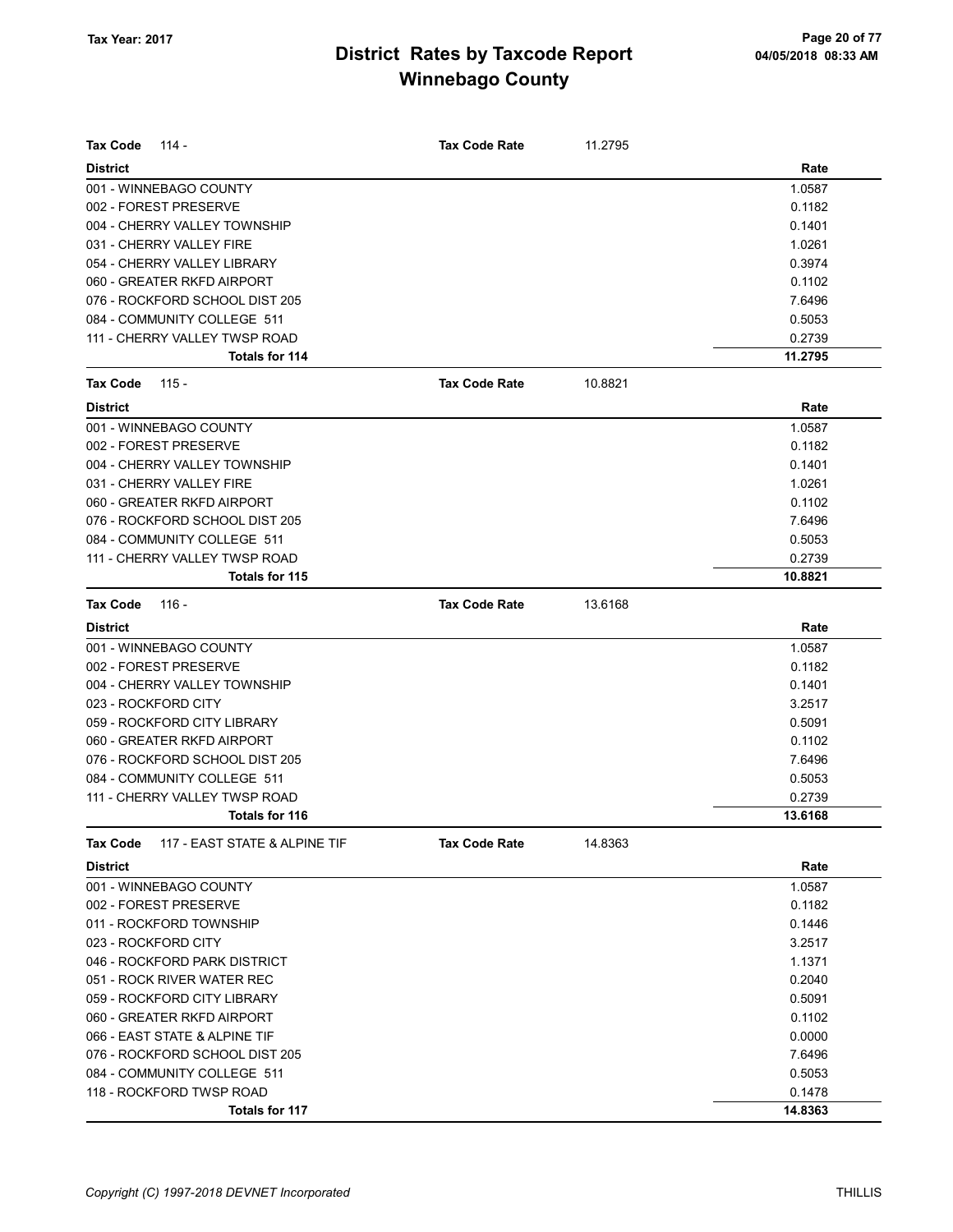| <b>District</b><br>Rate<br>001 - WINNEBAGO COUNTY<br>1.0587<br>002 - FOREST PRESERVE<br>0.1182<br>006 - HARLEM TOWNSHIP<br>0.1114<br>020 - MACHESNEY PARK VILLAGE<br>0.0000<br>035 - HARLEM-ROSCOE FIRE<br>0.7649<br>051 - ROCK RIVER WATER REC<br>0.2040<br>0.3023<br>055 - NORTH SUBURBAN LIBRARY<br>060 - GREATER RKFD AIRPORT<br>0.1102<br>070 - HARLEM SCHOOL DIST 122<br>8.1964<br>084 - COMMUNITY COLLEGE 511<br>0.5053<br>098 - MACHESNEY PARK TIF<br>0.0000<br>113 - HARLEM TWSP ROAD<br>0.0477<br>Totals for 118<br>11.4191<br><b>Tax Code Rate</b><br>11.4835<br><b>Tax Code</b><br>119 -<br>Rate<br><b>District</b><br>001 - WINNEBAGO COUNTY<br>1.0587<br>002 - FOREST PRESERVE<br>0.1182<br>004 - CHERRY VALLEY TOWNSHIP<br>0.1401<br>017 - CHERRY VALLEY VILLAGE<br>0.0000<br>031 - CHERRY VALLEY FIRE<br>1.0261<br>051 - ROCK RIVER WATER REC<br>0.2040<br>054 - CHERRY VALLEY LIBRARY<br>0.3974<br>060 - GREATER RKFD AIRPORT<br>0.1102<br>076 - ROCKFORD SCHOOL DIST 205<br>7.6496<br>084 - COMMUNITY COLLEGE 511<br>0.5053<br>111 - CHERRY VALLEY TWSP ROAD<br>0.2739<br>Totals for 119<br>11.4835<br><b>Tax Code</b><br>120 -<br><b>Tax Code Rate</b><br>11.2795<br><b>District</b><br>Rate<br>001 - WINNEBAGO COUNTY<br>1.0587<br>002 - FOREST PRESERVE<br>0.1182<br>004 - CHERRY VALLEY TOWNSHIP<br>0.1401<br>0.0000<br>017 - CHERRY VALLEY VILLAGE<br>031 - CHERRY VALLEY FIRE<br>1.0261<br>054 - CHERRY VALLEY LIBRARY<br>0.3974<br>060 - GREATER RKFD AIRPORT<br>0.1102<br>076 - ROCKFORD SCHOOL DIST 205<br>7.6496<br>084 - COMMUNITY COLLEGE 511<br>0.5053<br>111 - CHERRY VALLEY TWSP ROAD<br>0.2739<br><b>Totals for 120</b><br>11.2795<br><b>Tax Code</b><br>$122 -$<br><b>Tax Code Rate</b><br>10.0932<br><b>District</b><br>Rate<br>001 - WINNEBAGO COUNTY<br>1.0587<br>0.1182<br>002 - FOREST PRESERVE<br>004 - CHERRY VALLEY TOWNSHIP<br>0.1401<br>031 - CHERRY VALLEY FIRE<br>1.0261<br>0.3974<br>054 - CHERRY VALLEY LIBRARY<br>0.1102<br>060 - GREATER RKFD AIRPORT<br>083 - HIAWATHA SCHOOL DIST 426<br>6.3032 | <b>Tax Code</b><br>118 -    | <b>Tax Code Rate</b> | 11.4191 |        |
|------------------------------------------------------------------------------------------------------------------------------------------------------------------------------------------------------------------------------------------------------------------------------------------------------------------------------------------------------------------------------------------------------------------------------------------------------------------------------------------------------------------------------------------------------------------------------------------------------------------------------------------------------------------------------------------------------------------------------------------------------------------------------------------------------------------------------------------------------------------------------------------------------------------------------------------------------------------------------------------------------------------------------------------------------------------------------------------------------------------------------------------------------------------------------------------------------------------------------------------------------------------------------------------------------------------------------------------------------------------------------------------------------------------------------------------------------------------------------------------------------------------------------------------------------------------------------------------------------------------------------------------------------------------------------------------------------------------------------------------------------------------------------------------------------------------------------------------------------------------------------------------------------------------------------------------------------------------------------------------------------------------------------------------------------|-----------------------------|----------------------|---------|--------|
|                                                                                                                                                                                                                                                                                                                                                                                                                                                                                                                                                                                                                                                                                                                                                                                                                                                                                                                                                                                                                                                                                                                                                                                                                                                                                                                                                                                                                                                                                                                                                                                                                                                                                                                                                                                                                                                                                                                                                                                                                                                      |                             |                      |         |        |
|                                                                                                                                                                                                                                                                                                                                                                                                                                                                                                                                                                                                                                                                                                                                                                                                                                                                                                                                                                                                                                                                                                                                                                                                                                                                                                                                                                                                                                                                                                                                                                                                                                                                                                                                                                                                                                                                                                                                                                                                                                                      |                             |                      |         |        |
|                                                                                                                                                                                                                                                                                                                                                                                                                                                                                                                                                                                                                                                                                                                                                                                                                                                                                                                                                                                                                                                                                                                                                                                                                                                                                                                                                                                                                                                                                                                                                                                                                                                                                                                                                                                                                                                                                                                                                                                                                                                      |                             |                      |         |        |
|                                                                                                                                                                                                                                                                                                                                                                                                                                                                                                                                                                                                                                                                                                                                                                                                                                                                                                                                                                                                                                                                                                                                                                                                                                                                                                                                                                                                                                                                                                                                                                                                                                                                                                                                                                                                                                                                                                                                                                                                                                                      |                             |                      |         |        |
|                                                                                                                                                                                                                                                                                                                                                                                                                                                                                                                                                                                                                                                                                                                                                                                                                                                                                                                                                                                                                                                                                                                                                                                                                                                                                                                                                                                                                                                                                                                                                                                                                                                                                                                                                                                                                                                                                                                                                                                                                                                      |                             |                      |         |        |
|                                                                                                                                                                                                                                                                                                                                                                                                                                                                                                                                                                                                                                                                                                                                                                                                                                                                                                                                                                                                                                                                                                                                                                                                                                                                                                                                                                                                                                                                                                                                                                                                                                                                                                                                                                                                                                                                                                                                                                                                                                                      |                             |                      |         |        |
|                                                                                                                                                                                                                                                                                                                                                                                                                                                                                                                                                                                                                                                                                                                                                                                                                                                                                                                                                                                                                                                                                                                                                                                                                                                                                                                                                                                                                                                                                                                                                                                                                                                                                                                                                                                                                                                                                                                                                                                                                                                      |                             |                      |         |        |
|                                                                                                                                                                                                                                                                                                                                                                                                                                                                                                                                                                                                                                                                                                                                                                                                                                                                                                                                                                                                                                                                                                                                                                                                                                                                                                                                                                                                                                                                                                                                                                                                                                                                                                                                                                                                                                                                                                                                                                                                                                                      |                             |                      |         |        |
|                                                                                                                                                                                                                                                                                                                                                                                                                                                                                                                                                                                                                                                                                                                                                                                                                                                                                                                                                                                                                                                                                                                                                                                                                                                                                                                                                                                                                                                                                                                                                                                                                                                                                                                                                                                                                                                                                                                                                                                                                                                      |                             |                      |         |        |
|                                                                                                                                                                                                                                                                                                                                                                                                                                                                                                                                                                                                                                                                                                                                                                                                                                                                                                                                                                                                                                                                                                                                                                                                                                                                                                                                                                                                                                                                                                                                                                                                                                                                                                                                                                                                                                                                                                                                                                                                                                                      |                             |                      |         |        |
|                                                                                                                                                                                                                                                                                                                                                                                                                                                                                                                                                                                                                                                                                                                                                                                                                                                                                                                                                                                                                                                                                                                                                                                                                                                                                                                                                                                                                                                                                                                                                                                                                                                                                                                                                                                                                                                                                                                                                                                                                                                      |                             |                      |         |        |
|                                                                                                                                                                                                                                                                                                                                                                                                                                                                                                                                                                                                                                                                                                                                                                                                                                                                                                                                                                                                                                                                                                                                                                                                                                                                                                                                                                                                                                                                                                                                                                                                                                                                                                                                                                                                                                                                                                                                                                                                                                                      |                             |                      |         |        |
|                                                                                                                                                                                                                                                                                                                                                                                                                                                                                                                                                                                                                                                                                                                                                                                                                                                                                                                                                                                                                                                                                                                                                                                                                                                                                                                                                                                                                                                                                                                                                                                                                                                                                                                                                                                                                                                                                                                                                                                                                                                      |                             |                      |         |        |
|                                                                                                                                                                                                                                                                                                                                                                                                                                                                                                                                                                                                                                                                                                                                                                                                                                                                                                                                                                                                                                                                                                                                                                                                                                                                                                                                                                                                                                                                                                                                                                                                                                                                                                                                                                                                                                                                                                                                                                                                                                                      |                             |                      |         |        |
|                                                                                                                                                                                                                                                                                                                                                                                                                                                                                                                                                                                                                                                                                                                                                                                                                                                                                                                                                                                                                                                                                                                                                                                                                                                                                                                                                                                                                                                                                                                                                                                                                                                                                                                                                                                                                                                                                                                                                                                                                                                      |                             |                      |         |        |
|                                                                                                                                                                                                                                                                                                                                                                                                                                                                                                                                                                                                                                                                                                                                                                                                                                                                                                                                                                                                                                                                                                                                                                                                                                                                                                                                                                                                                                                                                                                                                                                                                                                                                                                                                                                                                                                                                                                                                                                                                                                      |                             |                      |         |        |
|                                                                                                                                                                                                                                                                                                                                                                                                                                                                                                                                                                                                                                                                                                                                                                                                                                                                                                                                                                                                                                                                                                                                                                                                                                                                                                                                                                                                                                                                                                                                                                                                                                                                                                                                                                                                                                                                                                                                                                                                                                                      |                             |                      |         |        |
|                                                                                                                                                                                                                                                                                                                                                                                                                                                                                                                                                                                                                                                                                                                                                                                                                                                                                                                                                                                                                                                                                                                                                                                                                                                                                                                                                                                                                                                                                                                                                                                                                                                                                                                                                                                                                                                                                                                                                                                                                                                      |                             |                      |         |        |
|                                                                                                                                                                                                                                                                                                                                                                                                                                                                                                                                                                                                                                                                                                                                                                                                                                                                                                                                                                                                                                                                                                                                                                                                                                                                                                                                                                                                                                                                                                                                                                                                                                                                                                                                                                                                                                                                                                                                                                                                                                                      |                             |                      |         |        |
|                                                                                                                                                                                                                                                                                                                                                                                                                                                                                                                                                                                                                                                                                                                                                                                                                                                                                                                                                                                                                                                                                                                                                                                                                                                                                                                                                                                                                                                                                                                                                                                                                                                                                                                                                                                                                                                                                                                                                                                                                                                      |                             |                      |         |        |
|                                                                                                                                                                                                                                                                                                                                                                                                                                                                                                                                                                                                                                                                                                                                                                                                                                                                                                                                                                                                                                                                                                                                                                                                                                                                                                                                                                                                                                                                                                                                                                                                                                                                                                                                                                                                                                                                                                                                                                                                                                                      |                             |                      |         |        |
|                                                                                                                                                                                                                                                                                                                                                                                                                                                                                                                                                                                                                                                                                                                                                                                                                                                                                                                                                                                                                                                                                                                                                                                                                                                                                                                                                                                                                                                                                                                                                                                                                                                                                                                                                                                                                                                                                                                                                                                                                                                      |                             |                      |         |        |
|                                                                                                                                                                                                                                                                                                                                                                                                                                                                                                                                                                                                                                                                                                                                                                                                                                                                                                                                                                                                                                                                                                                                                                                                                                                                                                                                                                                                                                                                                                                                                                                                                                                                                                                                                                                                                                                                                                                                                                                                                                                      |                             |                      |         |        |
|                                                                                                                                                                                                                                                                                                                                                                                                                                                                                                                                                                                                                                                                                                                                                                                                                                                                                                                                                                                                                                                                                                                                                                                                                                                                                                                                                                                                                                                                                                                                                                                                                                                                                                                                                                                                                                                                                                                                                                                                                                                      |                             |                      |         |        |
|                                                                                                                                                                                                                                                                                                                                                                                                                                                                                                                                                                                                                                                                                                                                                                                                                                                                                                                                                                                                                                                                                                                                                                                                                                                                                                                                                                                                                                                                                                                                                                                                                                                                                                                                                                                                                                                                                                                                                                                                                                                      |                             |                      |         |        |
|                                                                                                                                                                                                                                                                                                                                                                                                                                                                                                                                                                                                                                                                                                                                                                                                                                                                                                                                                                                                                                                                                                                                                                                                                                                                                                                                                                                                                                                                                                                                                                                                                                                                                                                                                                                                                                                                                                                                                                                                                                                      |                             |                      |         |        |
|                                                                                                                                                                                                                                                                                                                                                                                                                                                                                                                                                                                                                                                                                                                                                                                                                                                                                                                                                                                                                                                                                                                                                                                                                                                                                                                                                                                                                                                                                                                                                                                                                                                                                                                                                                                                                                                                                                                                                                                                                                                      |                             |                      |         |        |
|                                                                                                                                                                                                                                                                                                                                                                                                                                                                                                                                                                                                                                                                                                                                                                                                                                                                                                                                                                                                                                                                                                                                                                                                                                                                                                                                                                                                                                                                                                                                                                                                                                                                                                                                                                                                                                                                                                                                                                                                                                                      |                             |                      |         |        |
|                                                                                                                                                                                                                                                                                                                                                                                                                                                                                                                                                                                                                                                                                                                                                                                                                                                                                                                                                                                                                                                                                                                                                                                                                                                                                                                                                                                                                                                                                                                                                                                                                                                                                                                                                                                                                                                                                                                                                                                                                                                      |                             |                      |         |        |
|                                                                                                                                                                                                                                                                                                                                                                                                                                                                                                                                                                                                                                                                                                                                                                                                                                                                                                                                                                                                                                                                                                                                                                                                                                                                                                                                                                                                                                                                                                                                                                                                                                                                                                                                                                                                                                                                                                                                                                                                                                                      |                             |                      |         |        |
|                                                                                                                                                                                                                                                                                                                                                                                                                                                                                                                                                                                                                                                                                                                                                                                                                                                                                                                                                                                                                                                                                                                                                                                                                                                                                                                                                                                                                                                                                                                                                                                                                                                                                                                                                                                                                                                                                                                                                                                                                                                      |                             |                      |         |        |
|                                                                                                                                                                                                                                                                                                                                                                                                                                                                                                                                                                                                                                                                                                                                                                                                                                                                                                                                                                                                                                                                                                                                                                                                                                                                                                                                                                                                                                                                                                                                                                                                                                                                                                                                                                                                                                                                                                                                                                                                                                                      |                             |                      |         |        |
|                                                                                                                                                                                                                                                                                                                                                                                                                                                                                                                                                                                                                                                                                                                                                                                                                                                                                                                                                                                                                                                                                                                                                                                                                                                                                                                                                                                                                                                                                                                                                                                                                                                                                                                                                                                                                                                                                                                                                                                                                                                      |                             |                      |         |        |
|                                                                                                                                                                                                                                                                                                                                                                                                                                                                                                                                                                                                                                                                                                                                                                                                                                                                                                                                                                                                                                                                                                                                                                                                                                                                                                                                                                                                                                                                                                                                                                                                                                                                                                                                                                                                                                                                                                                                                                                                                                                      |                             |                      |         |        |
|                                                                                                                                                                                                                                                                                                                                                                                                                                                                                                                                                                                                                                                                                                                                                                                                                                                                                                                                                                                                                                                                                                                                                                                                                                                                                                                                                                                                                                                                                                                                                                                                                                                                                                                                                                                                                                                                                                                                                                                                                                                      |                             |                      |         |        |
|                                                                                                                                                                                                                                                                                                                                                                                                                                                                                                                                                                                                                                                                                                                                                                                                                                                                                                                                                                                                                                                                                                                                                                                                                                                                                                                                                                                                                                                                                                                                                                                                                                                                                                                                                                                                                                                                                                                                                                                                                                                      |                             |                      |         |        |
|                                                                                                                                                                                                                                                                                                                                                                                                                                                                                                                                                                                                                                                                                                                                                                                                                                                                                                                                                                                                                                                                                                                                                                                                                                                                                                                                                                                                                                                                                                                                                                                                                                                                                                                                                                                                                                                                                                                                                                                                                                                      |                             |                      |         |        |
|                                                                                                                                                                                                                                                                                                                                                                                                                                                                                                                                                                                                                                                                                                                                                                                                                                                                                                                                                                                                                                                                                                                                                                                                                                                                                                                                                                                                                                                                                                                                                                                                                                                                                                                                                                                                                                                                                                                                                                                                                                                      |                             |                      |         |        |
|                                                                                                                                                                                                                                                                                                                                                                                                                                                                                                                                                                                                                                                                                                                                                                                                                                                                                                                                                                                                                                                                                                                                                                                                                                                                                                                                                                                                                                                                                                                                                                                                                                                                                                                                                                                                                                                                                                                                                                                                                                                      |                             |                      |         |        |
|                                                                                                                                                                                                                                                                                                                                                                                                                                                                                                                                                                                                                                                                                                                                                                                                                                                                                                                                                                                                                                                                                                                                                                                                                                                                                                                                                                                                                                                                                                                                                                                                                                                                                                                                                                                                                                                                                                                                                                                                                                                      |                             |                      |         |        |
|                                                                                                                                                                                                                                                                                                                                                                                                                                                                                                                                                                                                                                                                                                                                                                                                                                                                                                                                                                                                                                                                                                                                                                                                                                                                                                                                                                                                                                                                                                                                                                                                                                                                                                                                                                                                                                                                                                                                                                                                                                                      |                             |                      |         |        |
|                                                                                                                                                                                                                                                                                                                                                                                                                                                                                                                                                                                                                                                                                                                                                                                                                                                                                                                                                                                                                                                                                                                                                                                                                                                                                                                                                                                                                                                                                                                                                                                                                                                                                                                                                                                                                                                                                                                                                                                                                                                      |                             |                      |         |        |
|                                                                                                                                                                                                                                                                                                                                                                                                                                                                                                                                                                                                                                                                                                                                                                                                                                                                                                                                                                                                                                                                                                                                                                                                                                                                                                                                                                                                                                                                                                                                                                                                                                                                                                                                                                                                                                                                                                                                                                                                                                                      |                             |                      |         |        |
|                                                                                                                                                                                                                                                                                                                                                                                                                                                                                                                                                                                                                                                                                                                                                                                                                                                                                                                                                                                                                                                                                                                                                                                                                                                                                                                                                                                                                                                                                                                                                                                                                                                                                                                                                                                                                                                                                                                                                                                                                                                      |                             |                      |         |        |
|                                                                                                                                                                                                                                                                                                                                                                                                                                                                                                                                                                                                                                                                                                                                                                                                                                                                                                                                                                                                                                                                                                                                                                                                                                                                                                                                                                                                                                                                                                                                                                                                                                                                                                                                                                                                                                                                                                                                                                                                                                                      |                             |                      |         |        |
|                                                                                                                                                                                                                                                                                                                                                                                                                                                                                                                                                                                                                                                                                                                                                                                                                                                                                                                                                                                                                                                                                                                                                                                                                                                                                                                                                                                                                                                                                                                                                                                                                                                                                                                                                                                                                                                                                                                                                                                                                                                      |                             |                      |         |        |
|                                                                                                                                                                                                                                                                                                                                                                                                                                                                                                                                                                                                                                                                                                                                                                                                                                                                                                                                                                                                                                                                                                                                                                                                                                                                                                                                                                                                                                                                                                                                                                                                                                                                                                                                                                                                                                                                                                                                                                                                                                                      |                             |                      |         |        |
|                                                                                                                                                                                                                                                                                                                                                                                                                                                                                                                                                                                                                                                                                                                                                                                                                                                                                                                                                                                                                                                                                                                                                                                                                                                                                                                                                                                                                                                                                                                                                                                                                                                                                                                                                                                                                                                                                                                                                                                                                                                      |                             |                      |         |        |
|                                                                                                                                                                                                                                                                                                                                                                                                                                                                                                                                                                                                                                                                                                                                                                                                                                                                                                                                                                                                                                                                                                                                                                                                                                                                                                                                                                                                                                                                                                                                                                                                                                                                                                                                                                                                                                                                                                                                                                                                                                                      |                             |                      |         |        |
|                                                                                                                                                                                                                                                                                                                                                                                                                                                                                                                                                                                                                                                                                                                                                                                                                                                                                                                                                                                                                                                                                                                                                                                                                                                                                                                                                                                                                                                                                                                                                                                                                                                                                                                                                                                                                                                                                                                                                                                                                                                      |                             |                      |         |        |
|                                                                                                                                                                                                                                                                                                                                                                                                                                                                                                                                                                                                                                                                                                                                                                                                                                                                                                                                                                                                                                                                                                                                                                                                                                                                                                                                                                                                                                                                                                                                                                                                                                                                                                                                                                                                                                                                                                                                                                                                                                                      | 085 - COMMUNITY COLLEGE 523 |                      |         | 0.6654 |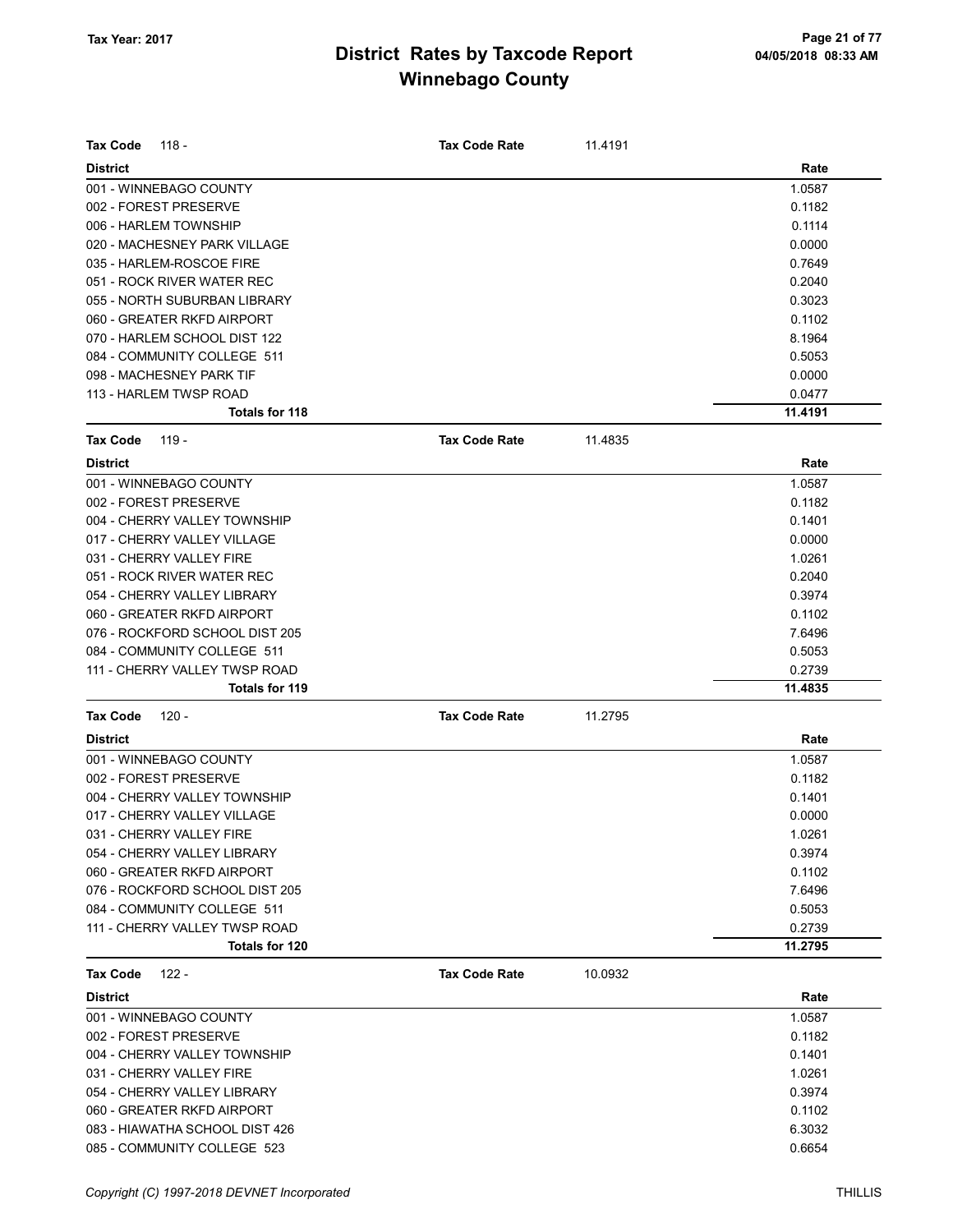| <b>District</b><br>Rate<br>0.2739<br>111 - CHERRY VALLEY TWSP ROAD<br><b>Totals for 122</b><br>10.0932<br><b>Tax Code</b><br>123 -<br><b>Tax Code Rate</b><br>13.6992<br><b>District</b><br>Rate<br>001 - WINNEBAGO COUNTY<br>1.0587<br>002 - FOREST PRESERVE<br>0.1182<br>011 - ROCKFORD TOWNSHIP<br>0.1446<br>023 - ROCKFORD CITY<br>3.2517<br>051 - ROCK RIVER WATER REC<br>0.2040<br>059 - ROCKFORD CITY LIBRARY<br>0.5091<br>060 - GREATER RKFD AIRPORT<br>0.1102<br>076 - ROCKFORD SCHOOL DIST 205<br>7.6496<br>084 - COMMUNITY COLLEGE 511<br>0.5053<br>118 - ROCKFORD TWSP ROAD<br>0.1478<br>Totals for 123<br>13.6992<br><b>Tax Code Rate</b><br>12.6206<br><b>Tax Code</b><br>124 -<br>Rate<br><b>District</b><br>001 - WINNEBAGO COUNTY<br>1.0587<br>002 - FOREST PRESERVE<br>0.1182<br>004 - CHERRY VALLEY TOWNSHIP<br>0.1401<br>0.0000<br>017 - CHERRY VALLEY VILLAGE<br>1.0261<br>031 - CHERRY VALLEY FIRE<br>046 - ROCKFORD PARK DISTRICT<br>1.1371<br>051 - ROCK RIVER WATER REC<br>0.2040<br>0.3974<br>054 - CHERRY VALLEY LIBRARY<br>060 - GREATER RKFD AIRPORT<br>0.1102<br>076 - ROCKFORD SCHOOL DIST 205<br>7.6496<br>0.5053<br>084 - COMMUNITY COLLEGE 511<br>111 - CHERRY VALLEY TWSP ROAD<br>0.2739<br>Totals for 124<br>12.6206<br><b>Tax Code Rate</b><br>12.4166<br><b>Tax Code</b><br>125 -<br><b>District</b><br>Rate<br>001 - WINNEBAGO COUNTY<br>1.0587<br>0.1182<br>002 - FOREST PRESERVE<br>004 - CHERRY VALLEY TOWNSHIP<br>0.1401<br>017 - CHERRY VALLEY VILLAGE<br>0.0000<br>031 - CHERRY VALLEY FIRE<br>1.0261<br>046 - ROCKFORD PARK DISTRICT<br>1.1371<br>054 - CHERRY VALLEY LIBRARY<br>0.3974<br>060 - GREATER RKFD AIRPORT<br>0.1102<br>076 - ROCKFORD SCHOOL DIST 205<br>7.6496<br>084 - COMMUNITY COLLEGE 511<br>0.5053<br>111 - CHERRY VALLEY TWSP ROAD<br>0.2739<br>Totals for 125<br>12.4166<br>126 - PRESTON & CENTRAL TIF<br><b>Tax Code Rate</b><br>14.8363<br><b>Tax Code</b><br>Rate<br><b>District</b><br>001 - WINNEBAGO COUNTY<br>1.0587<br>002 - FOREST PRESERVE<br>0.1182<br>011 - ROCKFORD TOWNSHIP<br>0.1446<br>023 - ROCKFORD CITY<br>3.2517 | <b>Tax Code</b><br>122 - | <b>Tax Code Rate</b> | 10.0932 |  |
|---------------------------------------------------------------------------------------------------------------------------------------------------------------------------------------------------------------------------------------------------------------------------------------------------------------------------------------------------------------------------------------------------------------------------------------------------------------------------------------------------------------------------------------------------------------------------------------------------------------------------------------------------------------------------------------------------------------------------------------------------------------------------------------------------------------------------------------------------------------------------------------------------------------------------------------------------------------------------------------------------------------------------------------------------------------------------------------------------------------------------------------------------------------------------------------------------------------------------------------------------------------------------------------------------------------------------------------------------------------------------------------------------------------------------------------------------------------------------------------------------------------------------------------------------------------------------------------------------------------------------------------------------------------------------------------------------------------------------------------------------------------------------------------------------------------------------------------------------------------------------------------------------------------------------------------------------------------------------------------------------------------------------------------------------------------------------------------------------------|--------------------------|----------------------|---------|--|
|                                                                                                                                                                                                                                                                                                                                                                                                                                                                                                                                                                                                                                                                                                                                                                                                                                                                                                                                                                                                                                                                                                                                                                                                                                                                                                                                                                                                                                                                                                                                                                                                                                                                                                                                                                                                                                                                                                                                                                                                                                                                                                         |                          |                      |         |  |
|                                                                                                                                                                                                                                                                                                                                                                                                                                                                                                                                                                                                                                                                                                                                                                                                                                                                                                                                                                                                                                                                                                                                                                                                                                                                                                                                                                                                                                                                                                                                                                                                                                                                                                                                                                                                                                                                                                                                                                                                                                                                                                         |                          |                      |         |  |
|                                                                                                                                                                                                                                                                                                                                                                                                                                                                                                                                                                                                                                                                                                                                                                                                                                                                                                                                                                                                                                                                                                                                                                                                                                                                                                                                                                                                                                                                                                                                                                                                                                                                                                                                                                                                                                                                                                                                                                                                                                                                                                         |                          |                      |         |  |
|                                                                                                                                                                                                                                                                                                                                                                                                                                                                                                                                                                                                                                                                                                                                                                                                                                                                                                                                                                                                                                                                                                                                                                                                                                                                                                                                                                                                                                                                                                                                                                                                                                                                                                                                                                                                                                                                                                                                                                                                                                                                                                         |                          |                      |         |  |
|                                                                                                                                                                                                                                                                                                                                                                                                                                                                                                                                                                                                                                                                                                                                                                                                                                                                                                                                                                                                                                                                                                                                                                                                                                                                                                                                                                                                                                                                                                                                                                                                                                                                                                                                                                                                                                                                                                                                                                                                                                                                                                         |                          |                      |         |  |
|                                                                                                                                                                                                                                                                                                                                                                                                                                                                                                                                                                                                                                                                                                                                                                                                                                                                                                                                                                                                                                                                                                                                                                                                                                                                                                                                                                                                                                                                                                                                                                                                                                                                                                                                                                                                                                                                                                                                                                                                                                                                                                         |                          |                      |         |  |
|                                                                                                                                                                                                                                                                                                                                                                                                                                                                                                                                                                                                                                                                                                                                                                                                                                                                                                                                                                                                                                                                                                                                                                                                                                                                                                                                                                                                                                                                                                                                                                                                                                                                                                                                                                                                                                                                                                                                                                                                                                                                                                         |                          |                      |         |  |
|                                                                                                                                                                                                                                                                                                                                                                                                                                                                                                                                                                                                                                                                                                                                                                                                                                                                                                                                                                                                                                                                                                                                                                                                                                                                                                                                                                                                                                                                                                                                                                                                                                                                                                                                                                                                                                                                                                                                                                                                                                                                                                         |                          |                      |         |  |
|                                                                                                                                                                                                                                                                                                                                                                                                                                                                                                                                                                                                                                                                                                                                                                                                                                                                                                                                                                                                                                                                                                                                                                                                                                                                                                                                                                                                                                                                                                                                                                                                                                                                                                                                                                                                                                                                                                                                                                                                                                                                                                         |                          |                      |         |  |
|                                                                                                                                                                                                                                                                                                                                                                                                                                                                                                                                                                                                                                                                                                                                                                                                                                                                                                                                                                                                                                                                                                                                                                                                                                                                                                                                                                                                                                                                                                                                                                                                                                                                                                                                                                                                                                                                                                                                                                                                                                                                                                         |                          |                      |         |  |
|                                                                                                                                                                                                                                                                                                                                                                                                                                                                                                                                                                                                                                                                                                                                                                                                                                                                                                                                                                                                                                                                                                                                                                                                                                                                                                                                                                                                                                                                                                                                                                                                                                                                                                                                                                                                                                                                                                                                                                                                                                                                                                         |                          |                      |         |  |
|                                                                                                                                                                                                                                                                                                                                                                                                                                                                                                                                                                                                                                                                                                                                                                                                                                                                                                                                                                                                                                                                                                                                                                                                                                                                                                                                                                                                                                                                                                                                                                                                                                                                                                                                                                                                                                                                                                                                                                                                                                                                                                         |                          |                      |         |  |
|                                                                                                                                                                                                                                                                                                                                                                                                                                                                                                                                                                                                                                                                                                                                                                                                                                                                                                                                                                                                                                                                                                                                                                                                                                                                                                                                                                                                                                                                                                                                                                                                                                                                                                                                                                                                                                                                                                                                                                                                                                                                                                         |                          |                      |         |  |
|                                                                                                                                                                                                                                                                                                                                                                                                                                                                                                                                                                                                                                                                                                                                                                                                                                                                                                                                                                                                                                                                                                                                                                                                                                                                                                                                                                                                                                                                                                                                                                                                                                                                                                                                                                                                                                                                                                                                                                                                                                                                                                         |                          |                      |         |  |
|                                                                                                                                                                                                                                                                                                                                                                                                                                                                                                                                                                                                                                                                                                                                                                                                                                                                                                                                                                                                                                                                                                                                                                                                                                                                                                                                                                                                                                                                                                                                                                                                                                                                                                                                                                                                                                                                                                                                                                                                                                                                                                         |                          |                      |         |  |
|                                                                                                                                                                                                                                                                                                                                                                                                                                                                                                                                                                                                                                                                                                                                                                                                                                                                                                                                                                                                                                                                                                                                                                                                                                                                                                                                                                                                                                                                                                                                                                                                                                                                                                                                                                                                                                                                                                                                                                                                                                                                                                         |                          |                      |         |  |
|                                                                                                                                                                                                                                                                                                                                                                                                                                                                                                                                                                                                                                                                                                                                                                                                                                                                                                                                                                                                                                                                                                                                                                                                                                                                                                                                                                                                                                                                                                                                                                                                                                                                                                                                                                                                                                                                                                                                                                                                                                                                                                         |                          |                      |         |  |
|                                                                                                                                                                                                                                                                                                                                                                                                                                                                                                                                                                                                                                                                                                                                                                                                                                                                                                                                                                                                                                                                                                                                                                                                                                                                                                                                                                                                                                                                                                                                                                                                                                                                                                                                                                                                                                                                                                                                                                                                                                                                                                         |                          |                      |         |  |
|                                                                                                                                                                                                                                                                                                                                                                                                                                                                                                                                                                                                                                                                                                                                                                                                                                                                                                                                                                                                                                                                                                                                                                                                                                                                                                                                                                                                                                                                                                                                                                                                                                                                                                                                                                                                                                                                                                                                                                                                                                                                                                         |                          |                      |         |  |
|                                                                                                                                                                                                                                                                                                                                                                                                                                                                                                                                                                                                                                                                                                                                                                                                                                                                                                                                                                                                                                                                                                                                                                                                                                                                                                                                                                                                                                                                                                                                                                                                                                                                                                                                                                                                                                                                                                                                                                                                                                                                                                         |                          |                      |         |  |
|                                                                                                                                                                                                                                                                                                                                                                                                                                                                                                                                                                                                                                                                                                                                                                                                                                                                                                                                                                                                                                                                                                                                                                                                                                                                                                                                                                                                                                                                                                                                                                                                                                                                                                                                                                                                                                                                                                                                                                                                                                                                                                         |                          |                      |         |  |
|                                                                                                                                                                                                                                                                                                                                                                                                                                                                                                                                                                                                                                                                                                                                                                                                                                                                                                                                                                                                                                                                                                                                                                                                                                                                                                                                                                                                                                                                                                                                                                                                                                                                                                                                                                                                                                                                                                                                                                                                                                                                                                         |                          |                      |         |  |
|                                                                                                                                                                                                                                                                                                                                                                                                                                                                                                                                                                                                                                                                                                                                                                                                                                                                                                                                                                                                                                                                                                                                                                                                                                                                                                                                                                                                                                                                                                                                                                                                                                                                                                                                                                                                                                                                                                                                                                                                                                                                                                         |                          |                      |         |  |
|                                                                                                                                                                                                                                                                                                                                                                                                                                                                                                                                                                                                                                                                                                                                                                                                                                                                                                                                                                                                                                                                                                                                                                                                                                                                                                                                                                                                                                                                                                                                                                                                                                                                                                                                                                                                                                                                                                                                                                                                                                                                                                         |                          |                      |         |  |
|                                                                                                                                                                                                                                                                                                                                                                                                                                                                                                                                                                                                                                                                                                                                                                                                                                                                                                                                                                                                                                                                                                                                                                                                                                                                                                                                                                                                                                                                                                                                                                                                                                                                                                                                                                                                                                                                                                                                                                                                                                                                                                         |                          |                      |         |  |
|                                                                                                                                                                                                                                                                                                                                                                                                                                                                                                                                                                                                                                                                                                                                                                                                                                                                                                                                                                                                                                                                                                                                                                                                                                                                                                                                                                                                                                                                                                                                                                                                                                                                                                                                                                                                                                                                                                                                                                                                                                                                                                         |                          |                      |         |  |
|                                                                                                                                                                                                                                                                                                                                                                                                                                                                                                                                                                                                                                                                                                                                                                                                                                                                                                                                                                                                                                                                                                                                                                                                                                                                                                                                                                                                                                                                                                                                                                                                                                                                                                                                                                                                                                                                                                                                                                                                                                                                                                         |                          |                      |         |  |
|                                                                                                                                                                                                                                                                                                                                                                                                                                                                                                                                                                                                                                                                                                                                                                                                                                                                                                                                                                                                                                                                                                                                                                                                                                                                                                                                                                                                                                                                                                                                                                                                                                                                                                                                                                                                                                                                                                                                                                                                                                                                                                         |                          |                      |         |  |
|                                                                                                                                                                                                                                                                                                                                                                                                                                                                                                                                                                                                                                                                                                                                                                                                                                                                                                                                                                                                                                                                                                                                                                                                                                                                                                                                                                                                                                                                                                                                                                                                                                                                                                                                                                                                                                                                                                                                                                                                                                                                                                         |                          |                      |         |  |
|                                                                                                                                                                                                                                                                                                                                                                                                                                                                                                                                                                                                                                                                                                                                                                                                                                                                                                                                                                                                                                                                                                                                                                                                                                                                                                                                                                                                                                                                                                                                                                                                                                                                                                                                                                                                                                                                                                                                                                                                                                                                                                         |                          |                      |         |  |
|                                                                                                                                                                                                                                                                                                                                                                                                                                                                                                                                                                                                                                                                                                                                                                                                                                                                                                                                                                                                                                                                                                                                                                                                                                                                                                                                                                                                                                                                                                                                                                                                                                                                                                                                                                                                                                                                                                                                                                                                                                                                                                         |                          |                      |         |  |
|                                                                                                                                                                                                                                                                                                                                                                                                                                                                                                                                                                                                                                                                                                                                                                                                                                                                                                                                                                                                                                                                                                                                                                                                                                                                                                                                                                                                                                                                                                                                                                                                                                                                                                                                                                                                                                                                                                                                                                                                                                                                                                         |                          |                      |         |  |
|                                                                                                                                                                                                                                                                                                                                                                                                                                                                                                                                                                                                                                                                                                                                                                                                                                                                                                                                                                                                                                                                                                                                                                                                                                                                                                                                                                                                                                                                                                                                                                                                                                                                                                                                                                                                                                                                                                                                                                                                                                                                                                         |                          |                      |         |  |
|                                                                                                                                                                                                                                                                                                                                                                                                                                                                                                                                                                                                                                                                                                                                                                                                                                                                                                                                                                                                                                                                                                                                                                                                                                                                                                                                                                                                                                                                                                                                                                                                                                                                                                                                                                                                                                                                                                                                                                                                                                                                                                         |                          |                      |         |  |
|                                                                                                                                                                                                                                                                                                                                                                                                                                                                                                                                                                                                                                                                                                                                                                                                                                                                                                                                                                                                                                                                                                                                                                                                                                                                                                                                                                                                                                                                                                                                                                                                                                                                                                                                                                                                                                                                                                                                                                                                                                                                                                         |                          |                      |         |  |
|                                                                                                                                                                                                                                                                                                                                                                                                                                                                                                                                                                                                                                                                                                                                                                                                                                                                                                                                                                                                                                                                                                                                                                                                                                                                                                                                                                                                                                                                                                                                                                                                                                                                                                                                                                                                                                                                                                                                                                                                                                                                                                         |                          |                      |         |  |
|                                                                                                                                                                                                                                                                                                                                                                                                                                                                                                                                                                                                                                                                                                                                                                                                                                                                                                                                                                                                                                                                                                                                                                                                                                                                                                                                                                                                                                                                                                                                                                                                                                                                                                                                                                                                                                                                                                                                                                                                                                                                                                         |                          |                      |         |  |
|                                                                                                                                                                                                                                                                                                                                                                                                                                                                                                                                                                                                                                                                                                                                                                                                                                                                                                                                                                                                                                                                                                                                                                                                                                                                                                                                                                                                                                                                                                                                                                                                                                                                                                                                                                                                                                                                                                                                                                                                                                                                                                         |                          |                      |         |  |
|                                                                                                                                                                                                                                                                                                                                                                                                                                                                                                                                                                                                                                                                                                                                                                                                                                                                                                                                                                                                                                                                                                                                                                                                                                                                                                                                                                                                                                                                                                                                                                                                                                                                                                                                                                                                                                                                                                                                                                                                                                                                                                         |                          |                      |         |  |
|                                                                                                                                                                                                                                                                                                                                                                                                                                                                                                                                                                                                                                                                                                                                                                                                                                                                                                                                                                                                                                                                                                                                                                                                                                                                                                                                                                                                                                                                                                                                                                                                                                                                                                                                                                                                                                                                                                                                                                                                                                                                                                         |                          |                      |         |  |
|                                                                                                                                                                                                                                                                                                                                                                                                                                                                                                                                                                                                                                                                                                                                                                                                                                                                                                                                                                                                                                                                                                                                                                                                                                                                                                                                                                                                                                                                                                                                                                                                                                                                                                                                                                                                                                                                                                                                                                                                                                                                                                         |                          |                      |         |  |
|                                                                                                                                                                                                                                                                                                                                                                                                                                                                                                                                                                                                                                                                                                                                                                                                                                                                                                                                                                                                                                                                                                                                                                                                                                                                                                                                                                                                                                                                                                                                                                                                                                                                                                                                                                                                                                                                                                                                                                                                                                                                                                         |                          |                      |         |  |
|                                                                                                                                                                                                                                                                                                                                                                                                                                                                                                                                                                                                                                                                                                                                                                                                                                                                                                                                                                                                                                                                                                                                                                                                                                                                                                                                                                                                                                                                                                                                                                                                                                                                                                                                                                                                                                                                                                                                                                                                                                                                                                         |                          |                      |         |  |
|                                                                                                                                                                                                                                                                                                                                                                                                                                                                                                                                                                                                                                                                                                                                                                                                                                                                                                                                                                                                                                                                                                                                                                                                                                                                                                                                                                                                                                                                                                                                                                                                                                                                                                                                                                                                                                                                                                                                                                                                                                                                                                         |                          |                      |         |  |
|                                                                                                                                                                                                                                                                                                                                                                                                                                                                                                                                                                                                                                                                                                                                                                                                                                                                                                                                                                                                                                                                                                                                                                                                                                                                                                                                                                                                                                                                                                                                                                                                                                                                                                                                                                                                                                                                                                                                                                                                                                                                                                         |                          |                      |         |  |
|                                                                                                                                                                                                                                                                                                                                                                                                                                                                                                                                                                                                                                                                                                                                                                                                                                                                                                                                                                                                                                                                                                                                                                                                                                                                                                                                                                                                                                                                                                                                                                                                                                                                                                                                                                                                                                                                                                                                                                                                                                                                                                         |                          |                      |         |  |
|                                                                                                                                                                                                                                                                                                                                                                                                                                                                                                                                                                                                                                                                                                                                                                                                                                                                                                                                                                                                                                                                                                                                                                                                                                                                                                                                                                                                                                                                                                                                                                                                                                                                                                                                                                                                                                                                                                                                                                                                                                                                                                         |                          |                      |         |  |
|                                                                                                                                                                                                                                                                                                                                                                                                                                                                                                                                                                                                                                                                                                                                                                                                                                                                                                                                                                                                                                                                                                                                                                                                                                                                                                                                                                                                                                                                                                                                                                                                                                                                                                                                                                                                                                                                                                                                                                                                                                                                                                         |                          |                      |         |  |
|                                                                                                                                                                                                                                                                                                                                                                                                                                                                                                                                                                                                                                                                                                                                                                                                                                                                                                                                                                                                                                                                                                                                                                                                                                                                                                                                                                                                                                                                                                                                                                                                                                                                                                                                                                                                                                                                                                                                                                                                                                                                                                         |                          |                      |         |  |
|                                                                                                                                                                                                                                                                                                                                                                                                                                                                                                                                                                                                                                                                                                                                                                                                                                                                                                                                                                                                                                                                                                                                                                                                                                                                                                                                                                                                                                                                                                                                                                                                                                                                                                                                                                                                                                                                                                                                                                                                                                                                                                         |                          |                      |         |  |
|                                                                                                                                                                                                                                                                                                                                                                                                                                                                                                                                                                                                                                                                                                                                                                                                                                                                                                                                                                                                                                                                                                                                                                                                                                                                                                                                                                                                                                                                                                                                                                                                                                                                                                                                                                                                                                                                                                                                                                                                                                                                                                         |                          |                      |         |  |
|                                                                                                                                                                                                                                                                                                                                                                                                                                                                                                                                                                                                                                                                                                                                                                                                                                                                                                                                                                                                                                                                                                                                                                                                                                                                                                                                                                                                                                                                                                                                                                                                                                                                                                                                                                                                                                                                                                                                                                                                                                                                                                         |                          |                      |         |  |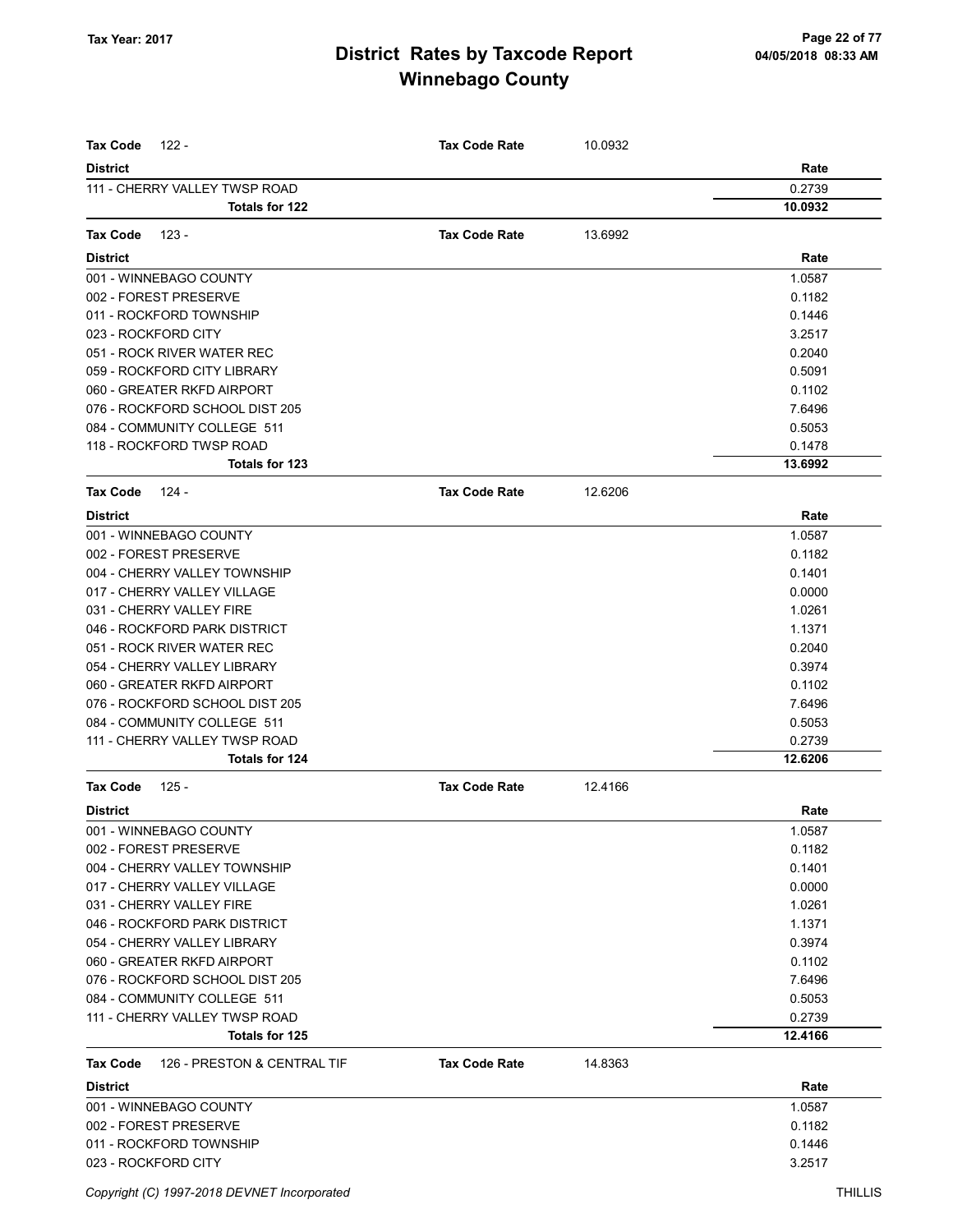| <b>District</b><br>Rate<br>1.1371<br>046 - ROCKFORD PARK DISTRICT<br>051 - ROCK RIVER WATER REC<br>0.2040<br>052 - PRESTON & CENTRAL TIF<br>0.0000<br>059 - ROCKFORD CITY LIBRARY<br>0.5091<br>060 - GREATER RKFD AIRPORT<br>0.1102<br>076 - ROCKFORD SCHOOL DIST 205<br>7.6496<br>084 - COMMUNITY COLLEGE 511<br>0.5053<br>118 - ROCKFORD TWSP ROAD<br>0.1478<br>14.8363<br><b>Totals for 126</b><br>$127 -$<br><b>Tax Code Rate</b><br>14.9579<br>Tax Code<br><b>District</b><br>Rate<br>001 - WINNEBAGO COUNTY<br>1.0587<br>002 - FOREST PRESERVE<br>0.1182<br>004 - CHERRY VALLEY TOWNSHIP<br>0.1401<br>023 - ROCKFORD CITY<br>3.2517<br>046 - ROCKFORD PARK DISTRICT<br>1.1371<br>051 - ROCK RIVER WATER REC<br>0.2040<br>059 - ROCKFORD CITY LIBRARY<br>0.5091<br>060 - GREATER RKFD AIRPORT<br>0.1102<br>076 - ROCKFORD SCHOOL DIST 205<br>7.6496<br>084 - COMMUNITY COLLEGE 511<br>0.5053<br>111 - CHERRY VALLEY TWSP ROAD<br>0.2739<br>Totals for 127<br>14.9579<br><b>Tax Code Rate</b><br>12.0192<br>Tax Code<br>128 -<br><b>District</b><br>Rate<br>1.0587<br>001 - WINNEBAGO COUNTY<br>002 - FOREST PRESERVE<br>0.1182<br>004 - CHERRY VALLEY TOWNSHIP<br>0.1401<br>031 - CHERRY VALLEY FIRE<br>1.0261<br>046 - ROCKFORD PARK DISTRICT<br>1.1371<br>060 - GREATER RKFD AIRPORT<br>0.1102<br>076 - ROCKFORD SCHOOL DIST 205<br>7.6496<br>084 - COMMUNITY COLLEGE 511<br>0.5053<br>111 - CHERRY VALLEY TWSP ROAD<br>0.2739<br>12.0192<br>Totals for 128<br><b>Tax Code</b><br>$129 -$<br><b>Tax Code Rate</b><br>12.4166<br>Rate<br><b>District</b><br>001 - WINNEBAGO COUNTY<br>1.0587<br>0.1182<br>002 - FOREST PRESERVE<br>004 - CHERRY VALLEY TOWNSHIP<br>0.1401<br>031 - CHERRY VALLEY FIRE<br>1.0261<br>1.1371<br>046 - ROCKFORD PARK DISTRICT<br>0.3974<br>054 - CHERRY VALLEY LIBRARY<br>060 - GREATER RKFD AIRPORT<br>0.1102<br>076 - ROCKFORD SCHOOL DIST 205<br>7.6496<br>084 - COMMUNITY COLLEGE 511<br>0.5053<br>111 - CHERRY VALLEY TWSP ROAD<br>0.2739 | <b>Tax Code</b> | 126 - PRESTON & CENTRAL TIF | <b>Tax Code Rate</b> | 14.8363 |         |
|----------------------------------------------------------------------------------------------------------------------------------------------------------------------------------------------------------------------------------------------------------------------------------------------------------------------------------------------------------------------------------------------------------------------------------------------------------------------------------------------------------------------------------------------------------------------------------------------------------------------------------------------------------------------------------------------------------------------------------------------------------------------------------------------------------------------------------------------------------------------------------------------------------------------------------------------------------------------------------------------------------------------------------------------------------------------------------------------------------------------------------------------------------------------------------------------------------------------------------------------------------------------------------------------------------------------------------------------------------------------------------------------------------------------------------------------------------------------------------------------------------------------------------------------------------------------------------------------------------------------------------------------------------------------------------------------------------------------------------------------------------------------------------------------------------------------------------------------------------------------------------------------------------------------------------------------------------------------------------|-----------------|-----------------------------|----------------------|---------|---------|
|                                                                                                                                                                                                                                                                                                                                                                                                                                                                                                                                                                                                                                                                                                                                                                                                                                                                                                                                                                                                                                                                                                                                                                                                                                                                                                                                                                                                                                                                                                                                                                                                                                                                                                                                                                                                                                                                                                                                                                                  |                 |                             |                      |         |         |
|                                                                                                                                                                                                                                                                                                                                                                                                                                                                                                                                                                                                                                                                                                                                                                                                                                                                                                                                                                                                                                                                                                                                                                                                                                                                                                                                                                                                                                                                                                                                                                                                                                                                                                                                                                                                                                                                                                                                                                                  |                 |                             |                      |         |         |
|                                                                                                                                                                                                                                                                                                                                                                                                                                                                                                                                                                                                                                                                                                                                                                                                                                                                                                                                                                                                                                                                                                                                                                                                                                                                                                                                                                                                                                                                                                                                                                                                                                                                                                                                                                                                                                                                                                                                                                                  |                 |                             |                      |         |         |
|                                                                                                                                                                                                                                                                                                                                                                                                                                                                                                                                                                                                                                                                                                                                                                                                                                                                                                                                                                                                                                                                                                                                                                                                                                                                                                                                                                                                                                                                                                                                                                                                                                                                                                                                                                                                                                                                                                                                                                                  |                 |                             |                      |         |         |
|                                                                                                                                                                                                                                                                                                                                                                                                                                                                                                                                                                                                                                                                                                                                                                                                                                                                                                                                                                                                                                                                                                                                                                                                                                                                                                                                                                                                                                                                                                                                                                                                                                                                                                                                                                                                                                                                                                                                                                                  |                 |                             |                      |         |         |
|                                                                                                                                                                                                                                                                                                                                                                                                                                                                                                                                                                                                                                                                                                                                                                                                                                                                                                                                                                                                                                                                                                                                                                                                                                                                                                                                                                                                                                                                                                                                                                                                                                                                                                                                                                                                                                                                                                                                                                                  |                 |                             |                      |         |         |
|                                                                                                                                                                                                                                                                                                                                                                                                                                                                                                                                                                                                                                                                                                                                                                                                                                                                                                                                                                                                                                                                                                                                                                                                                                                                                                                                                                                                                                                                                                                                                                                                                                                                                                                                                                                                                                                                                                                                                                                  |                 |                             |                      |         |         |
|                                                                                                                                                                                                                                                                                                                                                                                                                                                                                                                                                                                                                                                                                                                                                                                                                                                                                                                                                                                                                                                                                                                                                                                                                                                                                                                                                                                                                                                                                                                                                                                                                                                                                                                                                                                                                                                                                                                                                                                  |                 |                             |                      |         |         |
|                                                                                                                                                                                                                                                                                                                                                                                                                                                                                                                                                                                                                                                                                                                                                                                                                                                                                                                                                                                                                                                                                                                                                                                                                                                                                                                                                                                                                                                                                                                                                                                                                                                                                                                                                                                                                                                                                                                                                                                  |                 |                             |                      |         |         |
|                                                                                                                                                                                                                                                                                                                                                                                                                                                                                                                                                                                                                                                                                                                                                                                                                                                                                                                                                                                                                                                                                                                                                                                                                                                                                                                                                                                                                                                                                                                                                                                                                                                                                                                                                                                                                                                                                                                                                                                  |                 |                             |                      |         |         |
|                                                                                                                                                                                                                                                                                                                                                                                                                                                                                                                                                                                                                                                                                                                                                                                                                                                                                                                                                                                                                                                                                                                                                                                                                                                                                                                                                                                                                                                                                                                                                                                                                                                                                                                                                                                                                                                                                                                                                                                  |                 |                             |                      |         |         |
|                                                                                                                                                                                                                                                                                                                                                                                                                                                                                                                                                                                                                                                                                                                                                                                                                                                                                                                                                                                                                                                                                                                                                                                                                                                                                                                                                                                                                                                                                                                                                                                                                                                                                                                                                                                                                                                                                                                                                                                  |                 |                             |                      |         |         |
|                                                                                                                                                                                                                                                                                                                                                                                                                                                                                                                                                                                                                                                                                                                                                                                                                                                                                                                                                                                                                                                                                                                                                                                                                                                                                                                                                                                                                                                                                                                                                                                                                                                                                                                                                                                                                                                                                                                                                                                  |                 |                             |                      |         |         |
|                                                                                                                                                                                                                                                                                                                                                                                                                                                                                                                                                                                                                                                                                                                                                                                                                                                                                                                                                                                                                                                                                                                                                                                                                                                                                                                                                                                                                                                                                                                                                                                                                                                                                                                                                                                                                                                                                                                                                                                  |                 |                             |                      |         |         |
|                                                                                                                                                                                                                                                                                                                                                                                                                                                                                                                                                                                                                                                                                                                                                                                                                                                                                                                                                                                                                                                                                                                                                                                                                                                                                                                                                                                                                                                                                                                                                                                                                                                                                                                                                                                                                                                                                                                                                                                  |                 |                             |                      |         |         |
|                                                                                                                                                                                                                                                                                                                                                                                                                                                                                                                                                                                                                                                                                                                                                                                                                                                                                                                                                                                                                                                                                                                                                                                                                                                                                                                                                                                                                                                                                                                                                                                                                                                                                                                                                                                                                                                                                                                                                                                  |                 |                             |                      |         |         |
|                                                                                                                                                                                                                                                                                                                                                                                                                                                                                                                                                                                                                                                                                                                                                                                                                                                                                                                                                                                                                                                                                                                                                                                                                                                                                                                                                                                                                                                                                                                                                                                                                                                                                                                                                                                                                                                                                                                                                                                  |                 |                             |                      |         |         |
|                                                                                                                                                                                                                                                                                                                                                                                                                                                                                                                                                                                                                                                                                                                                                                                                                                                                                                                                                                                                                                                                                                                                                                                                                                                                                                                                                                                                                                                                                                                                                                                                                                                                                                                                                                                                                                                                                                                                                                                  |                 |                             |                      |         |         |
|                                                                                                                                                                                                                                                                                                                                                                                                                                                                                                                                                                                                                                                                                                                                                                                                                                                                                                                                                                                                                                                                                                                                                                                                                                                                                                                                                                                                                                                                                                                                                                                                                                                                                                                                                                                                                                                                                                                                                                                  |                 |                             |                      |         |         |
|                                                                                                                                                                                                                                                                                                                                                                                                                                                                                                                                                                                                                                                                                                                                                                                                                                                                                                                                                                                                                                                                                                                                                                                                                                                                                                                                                                                                                                                                                                                                                                                                                                                                                                                                                                                                                                                                                                                                                                                  |                 |                             |                      |         |         |
|                                                                                                                                                                                                                                                                                                                                                                                                                                                                                                                                                                                                                                                                                                                                                                                                                                                                                                                                                                                                                                                                                                                                                                                                                                                                                                                                                                                                                                                                                                                                                                                                                                                                                                                                                                                                                                                                                                                                                                                  |                 |                             |                      |         |         |
|                                                                                                                                                                                                                                                                                                                                                                                                                                                                                                                                                                                                                                                                                                                                                                                                                                                                                                                                                                                                                                                                                                                                                                                                                                                                                                                                                                                                                                                                                                                                                                                                                                                                                                                                                                                                                                                                                                                                                                                  |                 |                             |                      |         |         |
|                                                                                                                                                                                                                                                                                                                                                                                                                                                                                                                                                                                                                                                                                                                                                                                                                                                                                                                                                                                                                                                                                                                                                                                                                                                                                                                                                                                                                                                                                                                                                                                                                                                                                                                                                                                                                                                                                                                                                                                  |                 |                             |                      |         |         |
|                                                                                                                                                                                                                                                                                                                                                                                                                                                                                                                                                                                                                                                                                                                                                                                                                                                                                                                                                                                                                                                                                                                                                                                                                                                                                                                                                                                                                                                                                                                                                                                                                                                                                                                                                                                                                                                                                                                                                                                  |                 |                             |                      |         |         |
|                                                                                                                                                                                                                                                                                                                                                                                                                                                                                                                                                                                                                                                                                                                                                                                                                                                                                                                                                                                                                                                                                                                                                                                                                                                                                                                                                                                                                                                                                                                                                                                                                                                                                                                                                                                                                                                                                                                                                                                  |                 |                             |                      |         |         |
|                                                                                                                                                                                                                                                                                                                                                                                                                                                                                                                                                                                                                                                                                                                                                                                                                                                                                                                                                                                                                                                                                                                                                                                                                                                                                                                                                                                                                                                                                                                                                                                                                                                                                                                                                                                                                                                                                                                                                                                  |                 |                             |                      |         |         |
|                                                                                                                                                                                                                                                                                                                                                                                                                                                                                                                                                                                                                                                                                                                                                                                                                                                                                                                                                                                                                                                                                                                                                                                                                                                                                                                                                                                                                                                                                                                                                                                                                                                                                                                                                                                                                                                                                                                                                                                  |                 |                             |                      |         |         |
|                                                                                                                                                                                                                                                                                                                                                                                                                                                                                                                                                                                                                                                                                                                                                                                                                                                                                                                                                                                                                                                                                                                                                                                                                                                                                                                                                                                                                                                                                                                                                                                                                                                                                                                                                                                                                                                                                                                                                                                  |                 |                             |                      |         |         |
|                                                                                                                                                                                                                                                                                                                                                                                                                                                                                                                                                                                                                                                                                                                                                                                                                                                                                                                                                                                                                                                                                                                                                                                                                                                                                                                                                                                                                                                                                                                                                                                                                                                                                                                                                                                                                                                                                                                                                                                  |                 |                             |                      |         |         |
|                                                                                                                                                                                                                                                                                                                                                                                                                                                                                                                                                                                                                                                                                                                                                                                                                                                                                                                                                                                                                                                                                                                                                                                                                                                                                                                                                                                                                                                                                                                                                                                                                                                                                                                                                                                                                                                                                                                                                                                  |                 |                             |                      |         |         |
|                                                                                                                                                                                                                                                                                                                                                                                                                                                                                                                                                                                                                                                                                                                                                                                                                                                                                                                                                                                                                                                                                                                                                                                                                                                                                                                                                                                                                                                                                                                                                                                                                                                                                                                                                                                                                                                                                                                                                                                  |                 |                             |                      |         |         |
|                                                                                                                                                                                                                                                                                                                                                                                                                                                                                                                                                                                                                                                                                                                                                                                                                                                                                                                                                                                                                                                                                                                                                                                                                                                                                                                                                                                                                                                                                                                                                                                                                                                                                                                                                                                                                                                                                                                                                                                  |                 |                             |                      |         |         |
|                                                                                                                                                                                                                                                                                                                                                                                                                                                                                                                                                                                                                                                                                                                                                                                                                                                                                                                                                                                                                                                                                                                                                                                                                                                                                                                                                                                                                                                                                                                                                                                                                                                                                                                                                                                                                                                                                                                                                                                  |                 |                             |                      |         |         |
|                                                                                                                                                                                                                                                                                                                                                                                                                                                                                                                                                                                                                                                                                                                                                                                                                                                                                                                                                                                                                                                                                                                                                                                                                                                                                                                                                                                                                                                                                                                                                                                                                                                                                                                                                                                                                                                                                                                                                                                  |                 |                             |                      |         |         |
|                                                                                                                                                                                                                                                                                                                                                                                                                                                                                                                                                                                                                                                                                                                                                                                                                                                                                                                                                                                                                                                                                                                                                                                                                                                                                                                                                                                                                                                                                                                                                                                                                                                                                                                                                                                                                                                                                                                                                                                  |                 |                             |                      |         |         |
|                                                                                                                                                                                                                                                                                                                                                                                                                                                                                                                                                                                                                                                                                                                                                                                                                                                                                                                                                                                                                                                                                                                                                                                                                                                                                                                                                                                                                                                                                                                                                                                                                                                                                                                                                                                                                                                                                                                                                                                  |                 |                             |                      |         |         |
|                                                                                                                                                                                                                                                                                                                                                                                                                                                                                                                                                                                                                                                                                                                                                                                                                                                                                                                                                                                                                                                                                                                                                                                                                                                                                                                                                                                                                                                                                                                                                                                                                                                                                                                                                                                                                                                                                                                                                                                  |                 |                             |                      |         |         |
|                                                                                                                                                                                                                                                                                                                                                                                                                                                                                                                                                                                                                                                                                                                                                                                                                                                                                                                                                                                                                                                                                                                                                                                                                                                                                                                                                                                                                                                                                                                                                                                                                                                                                                                                                                                                                                                                                                                                                                                  |                 |                             |                      |         |         |
|                                                                                                                                                                                                                                                                                                                                                                                                                                                                                                                                                                                                                                                                                                                                                                                                                                                                                                                                                                                                                                                                                                                                                                                                                                                                                                                                                                                                                                                                                                                                                                                                                                                                                                                                                                                                                                                                                                                                                                                  |                 |                             |                      |         |         |
|                                                                                                                                                                                                                                                                                                                                                                                                                                                                                                                                                                                                                                                                                                                                                                                                                                                                                                                                                                                                                                                                                                                                                                                                                                                                                                                                                                                                                                                                                                                                                                                                                                                                                                                                                                                                                                                                                                                                                                                  |                 |                             |                      |         |         |
|                                                                                                                                                                                                                                                                                                                                                                                                                                                                                                                                                                                                                                                                                                                                                                                                                                                                                                                                                                                                                                                                                                                                                                                                                                                                                                                                                                                                                                                                                                                                                                                                                                                                                                                                                                                                                                                                                                                                                                                  |                 |                             |                      |         |         |
|                                                                                                                                                                                                                                                                                                                                                                                                                                                                                                                                                                                                                                                                                                                                                                                                                                                                                                                                                                                                                                                                                                                                                                                                                                                                                                                                                                                                                                                                                                                                                                                                                                                                                                                                                                                                                                                                                                                                                                                  |                 |                             |                      |         |         |
|                                                                                                                                                                                                                                                                                                                                                                                                                                                                                                                                                                                                                                                                                                                                                                                                                                                                                                                                                                                                                                                                                                                                                                                                                                                                                                                                                                                                                                                                                                                                                                                                                                                                                                                                                                                                                                                                                                                                                                                  |                 |                             |                      |         |         |
|                                                                                                                                                                                                                                                                                                                                                                                                                                                                                                                                                                                                                                                                                                                                                                                                                                                                                                                                                                                                                                                                                                                                                                                                                                                                                                                                                                                                                                                                                                                                                                                                                                                                                                                                                                                                                                                                                                                                                                                  |                 |                             |                      |         |         |
|                                                                                                                                                                                                                                                                                                                                                                                                                                                                                                                                                                                                                                                                                                                                                                                                                                                                                                                                                                                                                                                                                                                                                                                                                                                                                                                                                                                                                                                                                                                                                                                                                                                                                                                                                                                                                                                                                                                                                                                  |                 |                             |                      |         |         |
|                                                                                                                                                                                                                                                                                                                                                                                                                                                                                                                                                                                                                                                                                                                                                                                                                                                                                                                                                                                                                                                                                                                                                                                                                                                                                                                                                                                                                                                                                                                                                                                                                                                                                                                                                                                                                                                                                                                                                                                  |                 |                             |                      |         |         |
|                                                                                                                                                                                                                                                                                                                                                                                                                                                                                                                                                                                                                                                                                                                                                                                                                                                                                                                                                                                                                                                                                                                                                                                                                                                                                                                                                                                                                                                                                                                                                                                                                                                                                                                                                                                                                                                                                                                                                                                  |                 |                             |                      |         |         |
|                                                                                                                                                                                                                                                                                                                                                                                                                                                                                                                                                                                                                                                                                                                                                                                                                                                                                                                                                                                                                                                                                                                                                                                                                                                                                                                                                                                                                                                                                                                                                                                                                                                                                                                                                                                                                                                                                                                                                                                  |                 |                             |                      |         |         |
|                                                                                                                                                                                                                                                                                                                                                                                                                                                                                                                                                                                                                                                                                                                                                                                                                                                                                                                                                                                                                                                                                                                                                                                                                                                                                                                                                                                                                                                                                                                                                                                                                                                                                                                                                                                                                                                                                                                                                                                  |                 | Totals for 129              |                      |         | 12.4166 |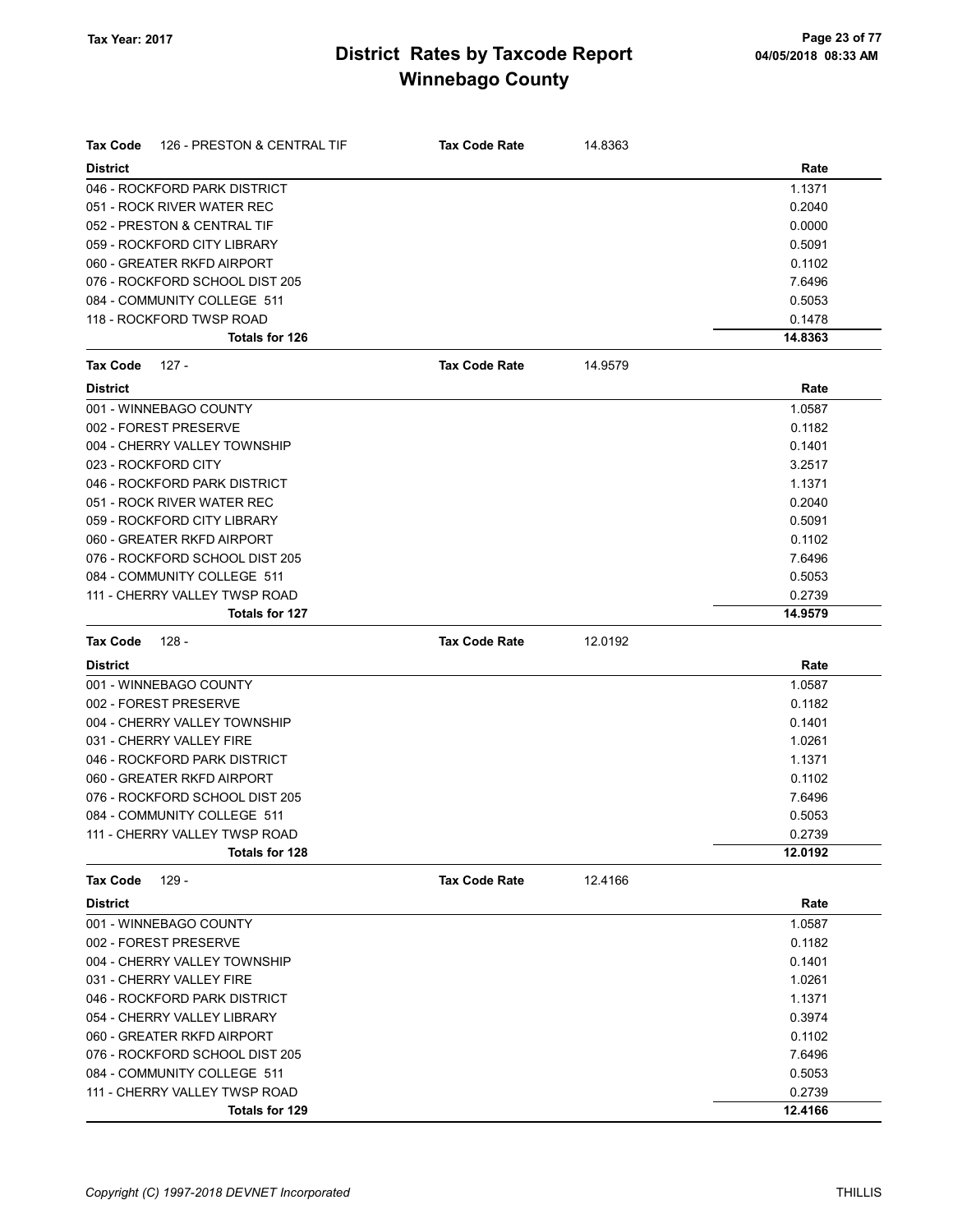| <b>Tax Code</b>     | - 130                          | <b>Tax Code Rate</b> | 11.3350 |         |
|---------------------|--------------------------------|----------------------|---------|---------|
| <b>District</b>     |                                |                      |         | Rate    |
|                     | 001 - WINNEBAGO COUNTY         |                      |         | 1.0587  |
|                     | 002 - FOREST PRESERVE          |                      |         | 0.1182  |
|                     | 006 - HARLEM TOWNSHIP          |                      |         | 0.1114  |
|                     | 025 - ROSCOE VILLAGE           |                      |         | 0.6667  |
|                     | 035 - HARLEM-ROSCOE FIRE       |                      |         | 0.7649  |
|                     | 055 - NORTH SUBURBAN LIBRARY   |                      |         | 0.3023  |
|                     | 060 - GREATER RKFD AIRPORT     |                      |         | 0.1102  |
|                     | 076 - ROCKFORD SCHOOL DIST 205 |                      |         | 7.6496  |
|                     | 084 - COMMUNITY COLLEGE 511    |                      |         | 0.5053  |
|                     | 113 - HARLEM TWSP ROAD         |                      |         | 0.0477  |
|                     | <b>Totals for 130</b>          |                      |         | 11.3350 |
| Tax Code            | 131 -                          | <b>Tax Code Rate</b> | 13.4952 |         |
| <b>District</b>     |                                |                      |         | Rate    |
|                     | 001 - WINNEBAGO COUNTY         |                      |         | 1.0587  |
|                     | 002 - FOREST PRESERVE          |                      |         | 0.1182  |
|                     | 011 - ROCKFORD TOWNSHIP        |                      |         | 0.1446  |
| 023 - ROCKFORD CITY |                                |                      |         | 3.2517  |
|                     | 059 - ROCKFORD CITY LIBRARY    |                      |         | 0.5091  |
|                     | 060 - GREATER RKFD AIRPORT     |                      |         | 0.1102  |
|                     | 076 - ROCKFORD SCHOOL DIST 205 |                      |         | 7.6496  |
|                     | 084 - COMMUNITY COLLEGE 511    |                      |         | 0.5053  |
|                     | 118 - ROCKFORD TWSP ROAD       |                      |         | 0.1478  |
|                     | Totals for 131                 |                      |         | 13.4952 |
| <b>Tax Code</b>     | - 133                          | <b>Tax Code Rate</b> | 11.4191 |         |
|                     |                                |                      |         |         |
| <b>District</b>     |                                |                      |         | Rate    |
|                     | 001 - WINNEBAGO COUNTY         |                      |         | 1.0587  |
|                     | 002 - FOREST PRESERVE          |                      |         | 0.1182  |
|                     | 006 - HARLEM TOWNSHIP          |                      |         | 0.1114  |
|                     | 020 - MACHESNEY PARK VILLAGE   |                      |         | 0.0000  |
|                     | 035 - HARLEM-ROSCOE FIRE       |                      |         | 0.7649  |
|                     | 051 - ROCK RIVER WATER REC     |                      |         | 0.2040  |
|                     | 055 - NORTH SUBURBAN LIBRARY   |                      |         | 0.3023  |
|                     | 060 - GREATER RKFD AIRPORT     |                      |         | 0.1102  |
|                     | 070 - HARLEM SCHOOL DIST 122   |                      |         | 8.1964  |
|                     | 084 - COMMUNITY COLLEGE 511    |                      |         | 0.5053  |
|                     | 113 - HARLEM TWSP ROAD         |                      |         | 0.0477  |
|                     | Totals for 133                 |                      |         | 11.4191 |
| <b>Tax Code</b>     | 134 -                          | <b>Tax Code Rate</b> | 10.4502 |         |
| <b>District</b>     |                                |                      |         | Rate    |
|                     | 001 - WINNEBAGO COUNTY         |                      |         | 1.0587  |
|                     | 002 - FOREST PRESERVE          |                      |         | 0.1182  |
|                     | 006 - HARLEM TOWNSHIP          |                      |         | 0.1114  |
|                     | 019 - LOVES PARK CITY          |                      |         | 0.0000  |
|                     | 055 - NORTH SUBURBAN LIBRARY   |                      |         | 0.3023  |
|                     | 060 - GREATER RKFD AIRPORT     |                      |         | 0.1102  |
|                     | 070 - HARLEM SCHOOL DIST 122   |                      |         | 8.1964  |
|                     | 084 - COMMUNITY COLLEGE 511    |                      |         | 0.5053  |
|                     | 113 - HARLEM TWSP ROAD         |                      |         | 0.0477  |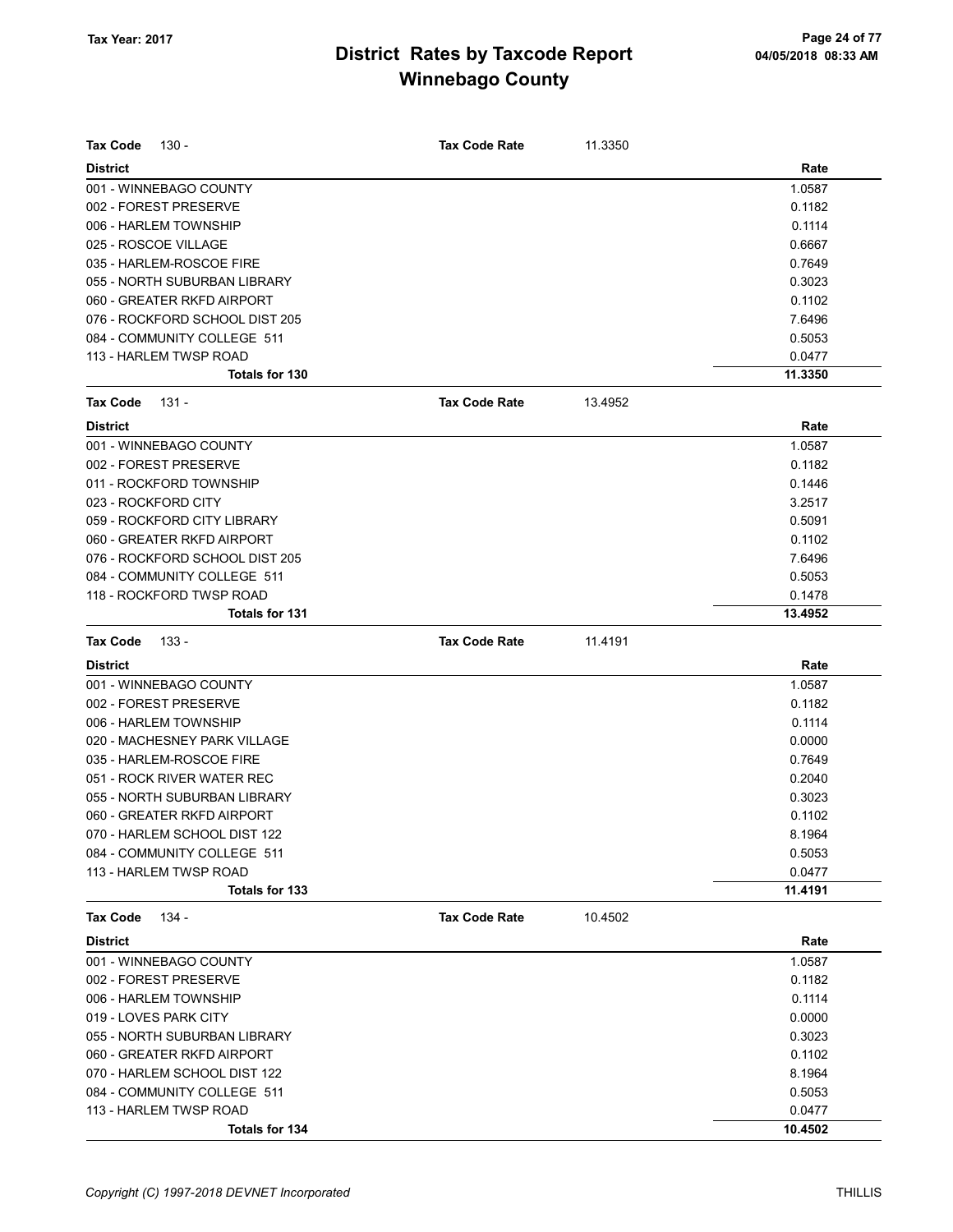| <b>Tax Code</b><br>135 -       | <b>Tax Code Rate</b> | 10.6683 |         |
|--------------------------------|----------------------|---------|---------|
| <b>District</b>                |                      |         | Rate    |
| 001 - WINNEBAGO COUNTY         |                      |         | 1.0587  |
| 002 - FOREST PRESERVE          |                      |         | 0.1182  |
| 006 - HARLEM TOWNSHIP          |                      |         | 0.1114  |
| 035 - HARLEM-ROSCOE FIRE       |                      |         | 0.7649  |
| 055 - NORTH SUBURBAN LIBRARY   |                      |         | 0.3023  |
| 060 - GREATER RKFD AIRPORT     |                      |         | 0.1102  |
| 076 - ROCKFORD SCHOOL DIST 205 |                      |         | 7.6496  |
| 084 - COMMUNITY COLLEGE 511    |                      |         | 0.5053  |
| 113 - HARLEM TWSP ROAD         |                      |         | 0.0477  |
| Totals for 135                 |                      |         | 10.6683 |
| <b>Tax Code</b><br>136 -       | <b>Tax Code Rate</b> | 10.0847 |         |
| <b>District</b>                |                      |         | Rate    |
| 001 - WINNEBAGO COUNTY         |                      |         | 1.0587  |
| 002 - FOREST PRESERVE          |                      |         | 0.1182  |
| 006 - HARLEM TOWNSHIP          |                      |         | 0.1114  |
| 035 - HARLEM-ROSCOE FIRE       |                      |         | 0.7649  |
| 055 - NORTH SUBURBAN LIBRARY   |                      |         | 0.3023  |
| 060 - GREATER RKFD AIRPORT     |                      |         | 0.1102  |
| 071 - KINNIKINNICK SD #131     |                      |         | 4.2896  |
| 077 - HONONEGAH HIGH SD #207   |                      |         | 2.7764  |
| 084 - COMMUNITY COLLEGE 511    |                      |         | 0.5053  |
| 113 - HARLEM TWSP ROAD         |                      |         | 0.0477  |
| Totals for 136                 |                      |         | 10.0847 |
| <b>Tax Code</b><br>137 -       | <b>Tax Code Rate</b> | 11.2151 |         |
| <b>District</b>                |                      |         | Rate    |
| 001 - WINNEBAGO COUNTY         |                      |         | 1.0587  |
| 002 - FOREST PRESERVE          |                      |         | 0.1182  |
| 006 - HARLEM TOWNSHIP          |                      |         | 0.1114  |
| 020 - MACHESNEY PARK VILLAGE   |                      |         | 0.0000  |
| 035 - HARLEM-ROSCOE FIRE       |                      |         | 0.7649  |
| 055 - NORTH SUBURBAN LIBRARY   |                      |         | 0.3023  |
| 060 - GREATER RKFD AIRPORT     |                      |         | 0.1102  |
| 070 - HARLEM SCHOOL DIST 122   |                      |         | 8.1964  |
| 084 - COMMUNITY COLLEGE 511    |                      |         | 0.5053  |
| 113 - HARLEM TWSP ROAD         |                      |         | 0.0477  |
| <b>Totals for 137</b>          |                      |         | 11.2151 |
| 139 -<br><b>Tax Code</b>       | <b>Tax Code Rate</b> | 10.9075 |         |
| <b>District</b>                |                      |         | Rate    |
| 001 - WINNEBAGO COUNTY         |                      |         | 1.0587  |
| 002 - FOREST PRESERVE          |                      |         | 0.1182  |
| 006 - HARLEM TOWNSHIP          |                      |         | 0.1114  |
| 020 - MACHESNEY PARK VILLAGE   |                      |         | 0.0000  |
| 037 - NORTH PARK FIRE          |                      |         | 0.4573  |
| 055 - NORTH SUBURBAN LIBRARY   |                      |         | 0.3023  |
| 060 - GREATER RKFD AIRPORT     |                      |         | 0.1102  |
| 070 - HARLEM SCHOOL DIST 122   |                      |         | 8.1964  |
| 084 - COMMUNITY COLLEGE 511    |                      |         | 0.5053  |
| 113 - HARLEM TWSP ROAD         |                      |         | 0.0477  |
| Totals for 139                 |                      |         | 10.9075 |
|                                |                      |         |         |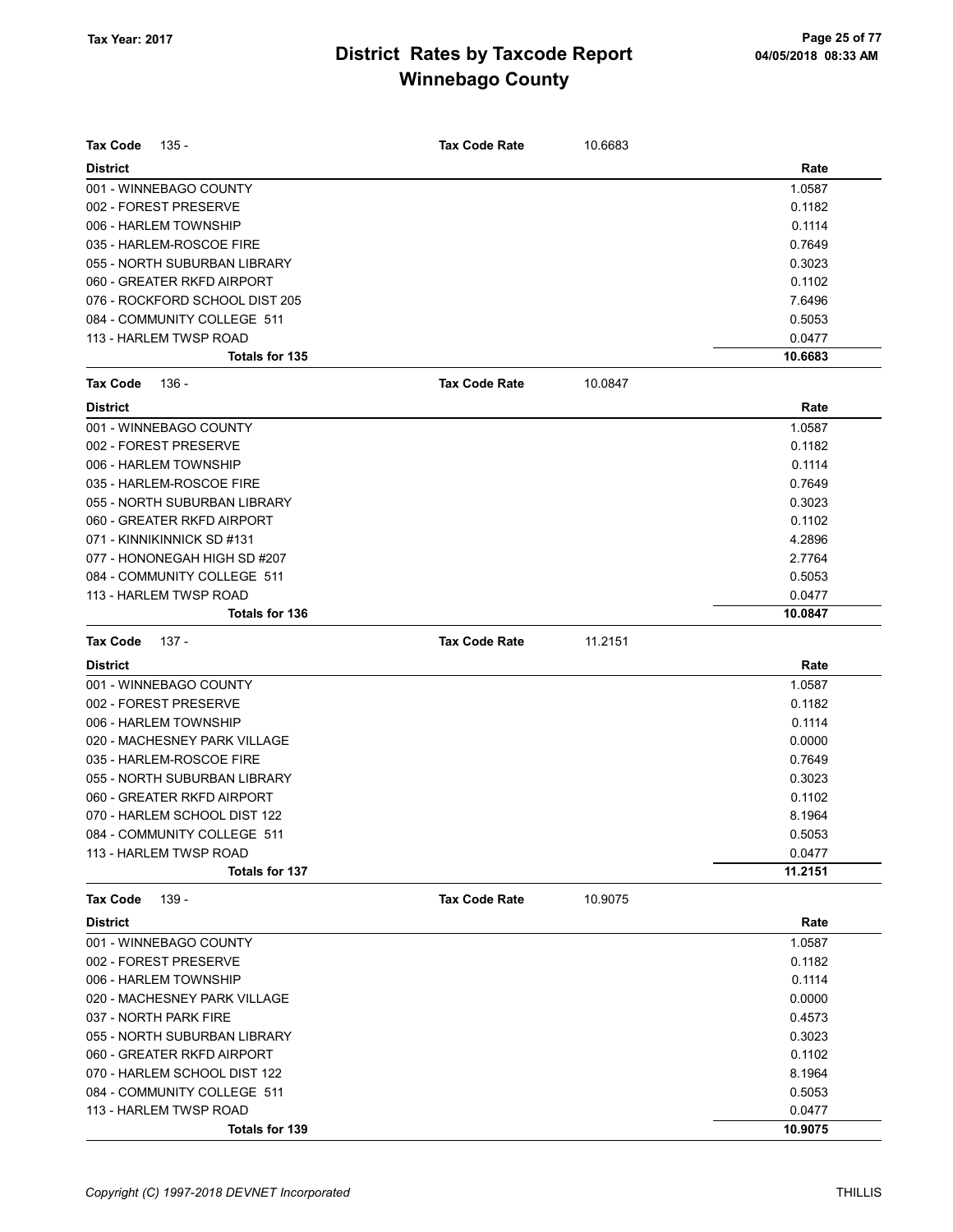| <b>Tax Code</b><br>140 -       | <b>Tax Code Rate</b> | 10.0584 |         |
|--------------------------------|----------------------|---------|---------|
| <b>District</b>                |                      |         | Rate    |
| 001 - WINNEBAGO COUNTY         |                      |         | 1.0587  |
| 002 - FOREST PRESERVE          |                      |         | 0.1182  |
| 006 - HARLEM TOWNSHIP          |                      |         | 0.1114  |
| 037 - NORTH PARK FIRE          |                      |         | 0.4573  |
| 060 - GREATER RKFD AIRPORT     |                      |         | 0.1102  |
| 076 - ROCKFORD SCHOOL DIST 205 |                      |         | 7.6496  |
| 084 - COMMUNITY COLLEGE 511    |                      |         | 0.5053  |
| 113 - HARLEM TWSP ROAD         |                      |         | 0.0477  |
| Totals for 140                 |                      |         | 10.0584 |
| Tax Code<br>141 -              | <b>Tax Code Rate</b> | 11.2151 |         |
| <b>District</b>                |                      |         | Rate    |
| 001 - WINNEBAGO COUNTY         |                      |         | 1.0587  |
| 002 - FOREST PRESERVE          |                      |         | 0.1182  |
| 006 - HARLEM TOWNSHIP          |                      |         | 0.1114  |
| 020 - MACHESNEY PARK VILLAGE   |                      |         | 0.0000  |
| 035 - HARLEM-ROSCOE FIRE       |                      |         | 0.7649  |
| 055 - NORTH SUBURBAN LIBRARY   |                      |         | 0.3023  |
| 060 - GREATER RKFD AIRPORT     |                      |         | 0.1102  |
| 070 - HARLEM SCHOOL DIST 122   |                      |         | 8.1964  |
| 084 - COMMUNITY COLLEGE 511    |                      |         | 0.5053  |
| 098 - MACHESNEY PARK TIF       |                      |         | 0.0000  |
| 113 - HARLEM TWSP ROAD         |                      |         | 0.0477  |
| Totals for 141                 |                      |         | 11.2151 |
| Tax Code<br>142 -              | <b>Tax Code Rate</b> | 12.0446 |         |
| <b>District</b>                |                      |         | Rate    |
| 001 - WINNEBAGO COUNTY         |                      |         | 1.0587  |
| 002 - FOREST PRESERVE          |                      |         | 0.1182  |
| 006 - HARLEM TOWNSHIP          |                      |         | 0.1114  |
| 037 - NORTH PARK FIRE          |                      |         | 0.4573  |
| 046 - ROCKFORD PARK DISTRICT   |                      |         | 1.1371  |
| 055 - NORTH SUBURBAN LIBRARY   |                      |         | 0.3023  |
| 060 - GREATER RKFD AIRPORT     |                      |         | 0.1102  |
| 070 - HARLEM SCHOOL DIST 122   |                      |         | 8.1964  |
| 084 - COMMUNITY COLLEGE 511    |                      |         | 0.5053  |
| 113 - HARLEM TWSP ROAD         |                      |         | 0.0477  |
| <b>Totals for 142</b>          |                      |         | 12.0446 |
| <b>Tax Code</b><br>143 -       | <b>Tax Code Rate</b> | 10.6542 |         |
| <b>District</b>                |                      |         | Rate    |
| 001 - WINNEBAGO COUNTY         |                      |         | 1.0587  |
| 002 - FOREST PRESERVE          |                      |         | 0.1182  |
| 006 - HARLEM TOWNSHIP          |                      |         | 0.1114  |
| 019 - LOVES PARK CITY          |                      |         | 0.0000  |
| 051 - ROCK RIVER WATER REC     |                      |         | 0.2040  |
| 055 - NORTH SUBURBAN LIBRARY   |                      |         | 0.3023  |
| 060 - GREATER RKFD AIRPORT     |                      |         | 0.1102  |
| 070 - HARLEM SCHOOL DIST 122   |                      |         | 8.1964  |
| 084 - COMMUNITY COLLEGE 511    |                      |         | 0.5053  |
| 113 - HARLEM TWSP ROAD         |                      |         | 0.0477  |
| Totals for 143                 |                      |         | 10.6542 |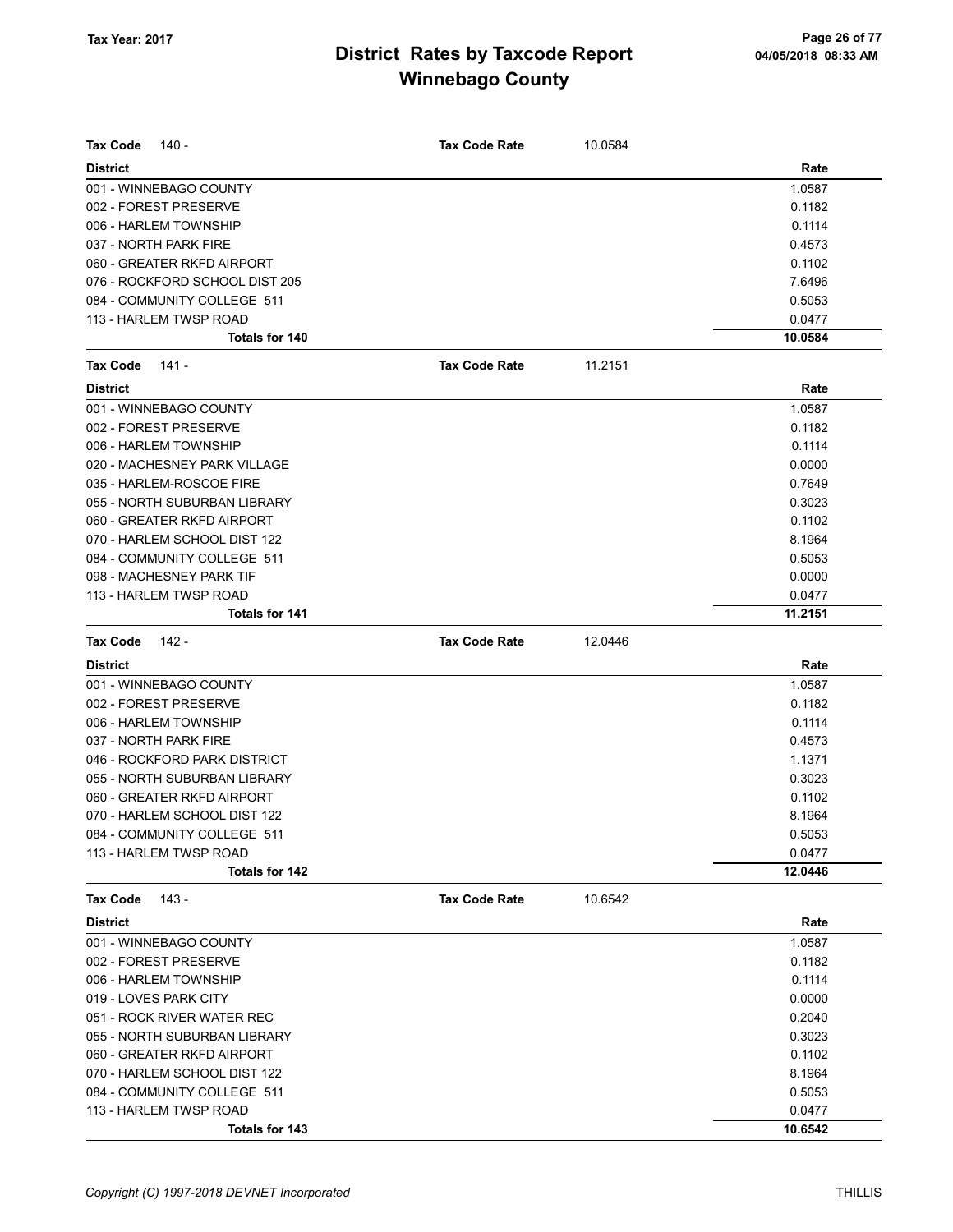| <b>Tax Code</b><br>144 -                                   | Tax Code Rate        | 11.1115 |                  |
|------------------------------------------------------------|----------------------|---------|------------------|
| <b>District</b>                                            |                      |         | Rate             |
| 001 - WINNEBAGO COUNTY                                     |                      |         | 1.0587           |
| 002 - FOREST PRESERVE                                      |                      |         | 0.1182           |
| 006 - HARLEM TOWNSHIP                                      |                      |         | 0.1114           |
| 020 - MACHESNEY PARK VILLAGE                               |                      |         | 0.0000           |
| 037 - NORTH PARK FIRE                                      |                      |         | 0.4573           |
| 051 - ROCK RIVER WATER REC                                 |                      |         | 0.2040           |
| 055 - NORTH SUBURBAN LIBRARY                               |                      |         | 0.3023           |
| 060 - GREATER RKFD AIRPORT                                 |                      |         | 0.1102           |
| 070 - HARLEM SCHOOL DIST 122                               |                      |         | 8.1964           |
| 084 - COMMUNITY COLLEGE 511                                |                      |         | 0.5053           |
| 113 - HARLEM TWSP ROAD                                     |                      |         | 0.0477           |
| Totals for 144                                             |                      |         | 11.1115          |
| Tax Code<br>145 -                                          | <b>Tax Code Rate</b> | 10.3607 |                  |
| <b>District</b>                                            |                      |         | Rate             |
| 001 - WINNEBAGO COUNTY                                     |                      |         | 1.0587           |
| 002 - FOREST PRESERVE                                      |                      |         | 0.1182           |
| 006 - HARLEM TOWNSHIP                                      |                      |         | 0.1114           |
| 037 - NORTH PARK FIRE                                      |                      |         | 0.4573           |
| 055 - NORTH SUBURBAN LIBRARY                               |                      |         | 0.3023           |
| 060 - GREATER RKFD AIRPORT                                 |                      |         | 0.1102           |
| 076 - ROCKFORD SCHOOL DIST 205                             |                      |         | 7.6496           |
| 084 - COMMUNITY COLLEGE 511                                |                      |         | 0.5053           |
| 113 - HARLEM TWSP ROAD                                     |                      |         | 0.0477           |
| <b>Totals for 145</b>                                      |                      |         | 10.3607          |
| Tax Code<br>146 -                                          | <b>Tax Code Rate</b> | 14.8897 |                  |
| <b>District</b>                                            |                      |         | Rate             |
|                                                            |                      |         |                  |
| 001 - WINNEBAGO COUNTY                                     |                      |         | 1.0587           |
| 002 - FOREST PRESERVE<br>009 - OWEN TOWNSHIP               |                      |         | 0.1182           |
| 023 - ROCKFORD CITY                                        |                      |         | 0.1437<br>3.2517 |
| 046 - ROCKFORD PARK DISTRICT                               |                      |         | 1.1371           |
| 051 - ROCK RIVER WATER REC                                 |                      |         | 0.2040           |
| 059 - ROCKFORD CITY LIBRARY                                |                      |         |                  |
| 060 - GREATER RKFD AIRPORT                                 |                      |         | 0.5091<br>0.1102 |
| 076 - ROCKFORD SCHOOL DIST 205                             |                      |         | 7.6496           |
| 084 - COMMUNITY COLLEGE 511                                |                      |         | 0.5053           |
| 116 - OWEN TWSP ROAD                                       |                      |         | 0.2021           |
| Totals for 146                                             |                      |         | 14.8897          |
| $147 -$<br>Tax Code                                        | <b>Tax Code Rate</b> | 12.2486 |                  |
| <b>District</b>                                            |                      |         | Rate             |
|                                                            |                      |         |                  |
| 001 - WINNEBAGO COUNTY                                     |                      |         | 1.0587           |
| 002 - FOREST PRESERVE                                      |                      |         | 0.1182           |
| 006 - HARLEM TOWNSHIP                                      |                      |         | 0.1114           |
| 037 - NORTH PARK FIRE                                      |                      |         | 0.4573           |
| 046 - ROCKFORD PARK DISTRICT                               |                      |         | 1.1371           |
| 051 - ROCK RIVER WATER REC                                 |                      |         | 0.2040           |
| 055 - NORTH SUBURBAN LIBRARY<br>060 - GREATER RKFD AIRPORT |                      |         | 0.3023<br>0.1102 |
| 070 - HARLEM SCHOOL DIST 122                               |                      |         | 8.1964           |
|                                                            |                      |         |                  |

084 - COMMUNITY COLLEGE 511 0.5053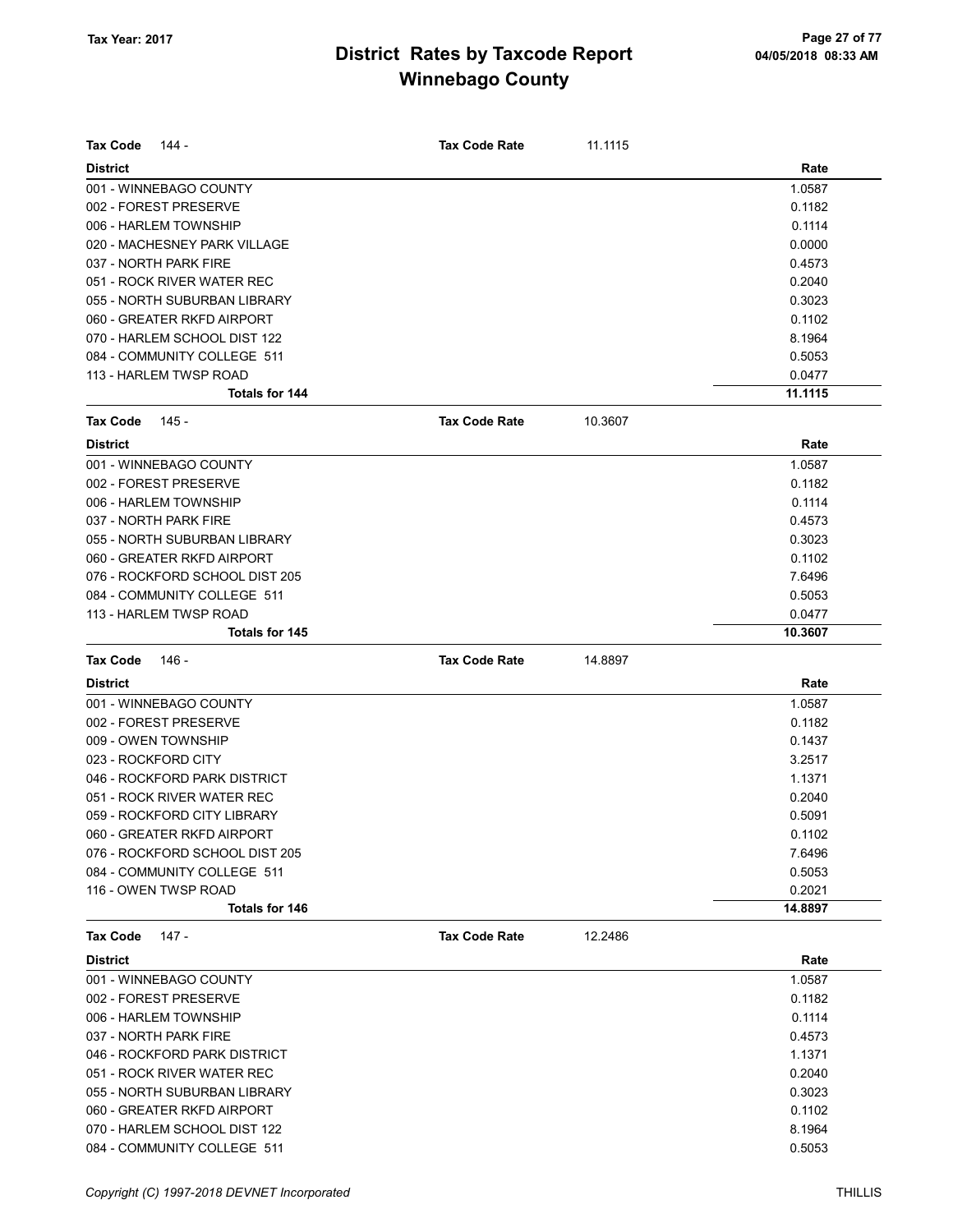| <b>Tax Code</b><br>147 -                                   | <b>Tax Code Rate</b> | 12.2486 |                   |
|------------------------------------------------------------|----------------------|---------|-------------------|
| <b>District</b>                                            |                      |         | Rate              |
| 113 - HARLEM TWSP ROAD<br><b>Totals for 147</b>            |                      |         | 0.0477<br>12.2486 |
|                                                            |                      |         |                   |
| <b>Tax Code</b><br>148                                     | <b>Tax Code Rate</b> | 10.4442 |                   |
| <b>District</b>                                            |                      |         | Rate              |
| 001 - WINNEBAGO COUNTY                                     |                      |         | 1.0587            |
| 002 - FOREST PRESERVE                                      |                      |         | 0.1182            |
| 009 - OWEN TOWNSHIP                                        |                      |         | 0.1437            |
| 038 - NORTHWEST FIRE                                       |                      |         | 0.5626            |
| 051 - ROCK RIVER WATER REC                                 |                      |         | 0.2040            |
| 076 - ROCKFORD SCHOOL DIST 205                             |                      |         | 7.6496            |
| 084 - COMMUNITY COLLEGE 511                                |                      |         | 0.5053            |
| 116 - OWEN TWSP ROAD                                       |                      |         | 0.2021            |
| <b>Totals for 148</b>                                      |                      |         | 10.4442           |
| <b>Tax Code</b><br>149 -                                   | <b>Tax Code Rate</b> | 11.8818 |                   |
| <b>District</b>                                            |                      |         | Rate              |
| 001 - WINNEBAGO COUNTY                                     |                      |         | 1.0587            |
| 002 - FOREST PRESERVE                                      |                      |         | 0.1182            |
| 006 - HARLEM TOWNSHIP                                      |                      |         | 0.1114            |
| 025 - ROSCOE VILLAGE                                       |                      |         | 0.6667            |
| 035 - HARLEM-ROSCOE FIRE                                   |                      |         | 0.7649            |
| 055 - NORTH SUBURBAN LIBRARY                               |                      |         | 0.3023            |
| 060 - GREATER RKFD AIRPORT                                 |                      |         | 0.1102            |
| 070 - HARLEM SCHOOL DIST 122                               |                      |         | 8.1964            |
| 084 - COMMUNITY COLLEGE 511                                |                      |         | 0.5053            |
| 113 - HARLEM TWSP ROAD                                     |                      |         | 0.0477            |
| <b>Totals for 149</b>                                      |                      |         | 11.8818           |
| <b>Tax Code</b><br>$150 -$                                 | <b>Tax Code Rate</b> | 11.4875 |                   |
| <b>District</b>                                            |                      |         | Rate              |
| 001 - WINNEBAGO COUNTY                                     |                      |         | 1.0587            |
| 002 - FOREST PRESERVE                                      |                      |         | 0.1182            |
| 009 - OWEN TOWNSHIP                                        |                      |         | 0.1437            |
| 038 - NORTHWEST FIRE                                       |                      |         |                   |
|                                                            |                      |         | 0.5626            |
| 046 - ROCKFORD PARK DISTRICT<br>060 - GREATER RKFD AIRPORT |                      |         | 1.1371<br>0.1102  |
| 076 - ROCKFORD SCHOOL DIST 205                             |                      |         | 7.6496            |
| 084 - COMMUNITY COLLEGE 511                                |                      |         | 0.5053            |
| 116 - OWEN TWSP ROAD                                       |                      |         | 0.2021            |
| Totals for 150                                             |                      |         | 11.4875           |
| <b>Tax Code</b><br>151 -                                   | <b>Tax Code Rate</b> | 12.5562 |                   |
|                                                            |                      |         |                   |
| <b>District</b>                                            |                      |         | Rate              |
| 001 - WINNEBAGO COUNTY                                     |                      |         | 1.0587            |
| 002 - FOREST PRESERVE                                      |                      |         | 0.1182            |
| 006 - HARLEM TOWNSHIP                                      |                      |         | 0.1114            |
| 035 - HARLEM-ROSCOE FIRE                                   |                      |         | 0.7649            |
| 046 - ROCKFORD PARK DISTRICT                               |                      |         | 1.1371            |
| 051 - ROCK RIVER WATER REC                                 |                      |         | 0.2040            |
| 055 - NORTH SUBURBAN LIBRARY                               |                      |         | 0.3023            |
| 060 - GREATER RKFD AIRPORT                                 |                      |         | 0.1102            |
| 070 - HARLEM SCHOOL DIST 122                               |                      |         | 8.1964            |
| 084 - COMMUNITY COLLEGE 511                                |                      |         | 0.5053            |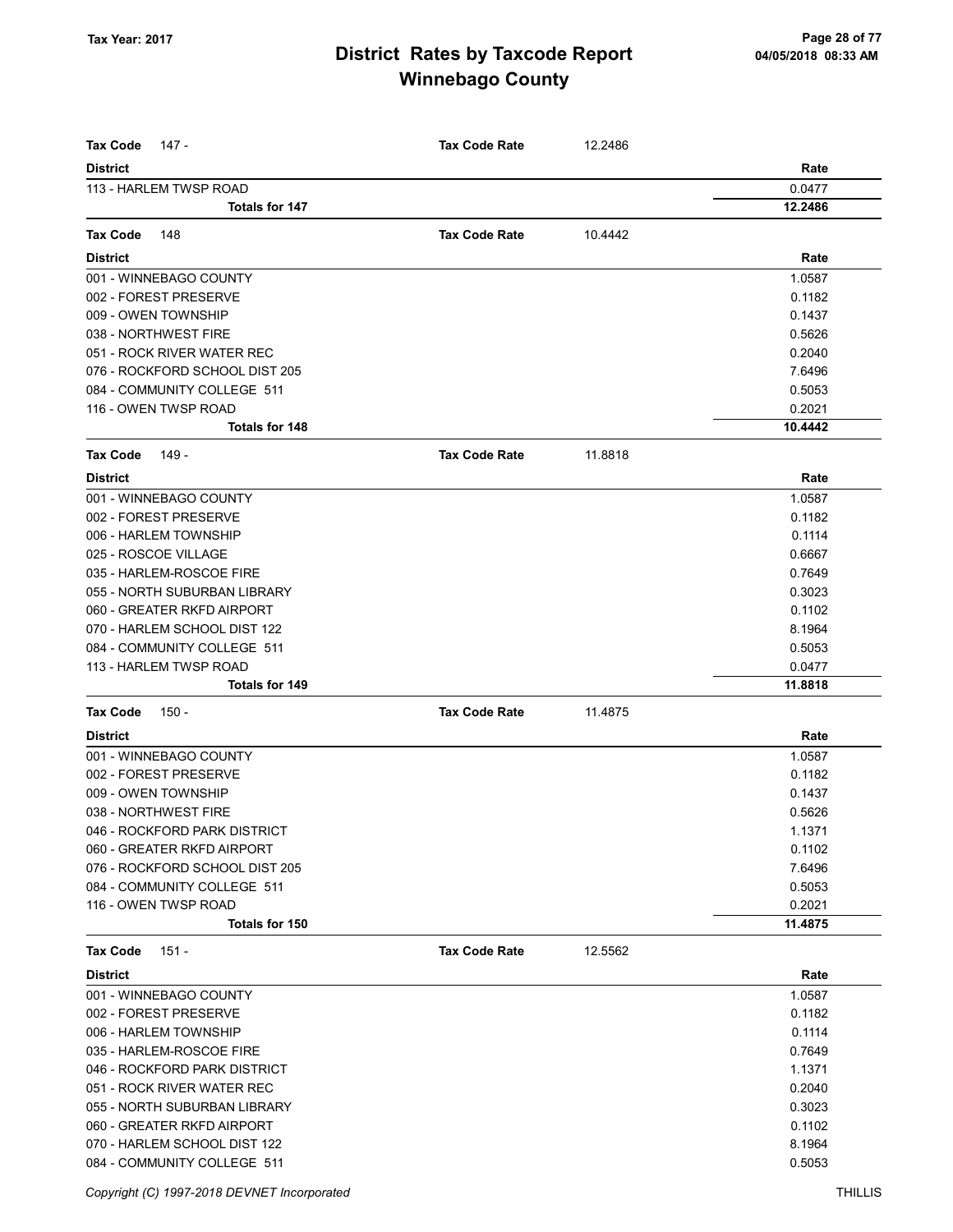| <b>Tax Code</b><br>151 -       | <b>Tax Code Rate</b> | 12.5562 |         |
|--------------------------------|----------------------|---------|---------|
| <b>District</b>                |                      |         | Rate    |
| 113 - HARLEM TWSP ROAD         |                      |         | 0.0477  |
| <b>Totals for 151</b>          |                      |         | 12.5562 |
| <b>Tax Code</b><br>152 -       | <b>Tax Code Rate</b> | 12.5562 |         |
| <b>District</b>                |                      |         | Rate    |
| 001 - WINNEBAGO COUNTY         |                      |         | 1.0587  |
| 002 - FOREST PRESERVE          |                      |         | 0.1182  |
| 006 - HARLEM TOWNSHIP          |                      |         | 0.1114  |
| 020 - MACHESNEY PARK VILLAGE   |                      |         | 0.0000  |
| 035 - HARLEM-ROSCOE FIRE       |                      |         | 0.7649  |
| 046 - ROCKFORD PARK DISTRICT   |                      |         | 1.1371  |
| 051 - ROCK RIVER WATER REC     |                      |         | 0.2040  |
| 055 - NORTH SUBURBAN LIBRARY   |                      |         | 0.3023  |
| 060 - GREATER RKFD AIRPORT     |                      |         | 0.1102  |
| 070 - HARLEM SCHOOL DIST 122   |                      |         | 8.1964  |
| 084 - COMMUNITY COLLEGE 511    |                      |         | 0.5053  |
| 113 - HARLEM TWSP ROAD         |                      |         | 0.0477  |
| Totals for 152                 |                      |         | 12.5562 |
| <b>Tax Code</b><br>153 -       | <b>Tax Code Rate</b> | 11.4191 |         |
| <b>District</b>                |                      |         | Rate    |
| 001 - WINNEBAGO COUNTY         |                      |         | 1.0587  |
| 002 - FOREST PRESERVE          |                      |         | 0.1182  |
| 006 - HARLEM TOWNSHIP          |                      |         | 0.1114  |
| 035 - HARLEM-ROSCOE FIRE       |                      |         | 0.7649  |
| 051 - ROCK RIVER WATER REC     |                      |         | 0.2040  |
| 055 - NORTH SUBURBAN LIBRARY   |                      |         | 0.3023  |
| 060 - GREATER RKFD AIRPORT     |                      |         | 0.1102  |
| 070 - HARLEM SCHOOL DIST 122   |                      |         | 8.1964  |
| 084 - COMMUNITY COLLEGE 511    |                      |         | 0.5053  |
| 113 - HARLEM TWSP ROAD         |                      |         | 0.0477  |
| <b>Totals for 153</b>          |                      |         | 11.4191 |
| 154 -<br><b>Tax Code</b>       | <b>Tax Code Rate</b> | 14.6857 |         |
| <b>District</b>                |                      |         | Rate    |
| 001 - WINNEBAGO COUNTY         |                      |         | 1.0587  |
| 002 - FOREST PRESERVE          |                      |         | 0.1182  |
| 009 - OWEN TOWNSHIP            |                      |         | 0.1437  |
| 023 - ROCKFORD CITY            |                      |         | 3.2517  |
| 046 - ROCKFORD PARK DISTRICT   |                      |         | 1.1371  |
| 059 - ROCKFORD CITY LIBRARY    |                      |         | 0.5091  |
| 060 - GREATER RKFD AIRPORT     |                      |         | 0.1102  |
| 076 - ROCKFORD SCHOOL DIST 205 |                      |         | 7.6496  |
| 084 - COMMUNITY COLLEGE 511    |                      |         | 0.5053  |
| 116 - OWEN TWSP ROAD           |                      |         | 0.2021  |
| Totals for 154                 |                      |         | 14.6857 |
| <b>Tax Code</b><br>155 -       | <b>Tax Code Rate</b> | 10.5131 |         |
| <b>District</b>                |                      |         | Rate    |
| 001 - WINNEBAGO COUNTY         |                      |         | 1.0587  |
| 002 - FOREST PRESERVE          |                      |         | 0.1182  |
| 009 - OWEN TOWNSHIP            |                      |         | 0.1437  |
| 041 - ROCKTON FIRE             |                      |         | 0.7253  |
| 060 - GREATER RKFD AIRPORT     |                      |         | 0.1102  |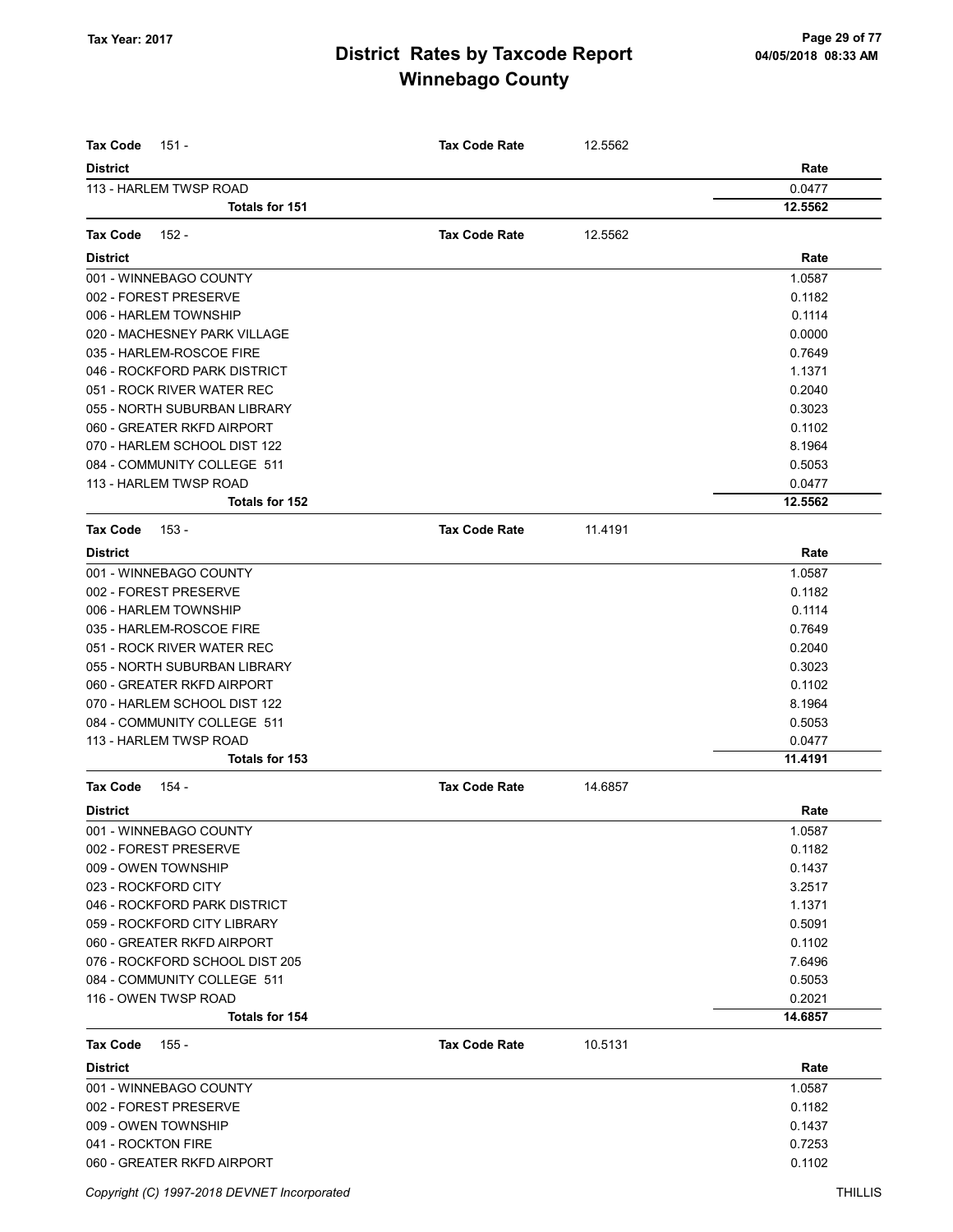| <b>Tax Code</b><br>155 -       | <b>Tax Code Rate</b> | 10.5131 |         |
|--------------------------------|----------------------|---------|---------|
| <b>District</b>                |                      |         | Rate    |
| 076 - ROCKFORD SCHOOL DIST 205 |                      |         | 7.6496  |
| 084 - COMMUNITY COLLEGE 511    |                      |         | 0.5053  |
| 116 - OWEN TWSP ROAD           |                      |         | 0.2021  |
| Totals for 155                 |                      |         | 10.5131 |
| <b>Tax Code</b><br>156 -       | <b>Tax Code Rate</b> | 10.3504 |         |
| <b>District</b>                |                      |         | Rate    |
| 001 - WINNEBAGO COUNTY         |                      |         | 1.0587  |
| 002 - FOREST PRESERVE          |                      |         | 0.1182  |
| 009 - OWEN TOWNSHIP            |                      |         | 0.1437  |
| 038 - NORTHWEST FIRE           |                      |         | 0.5626  |
| 060 - GREATER RKFD AIRPORT     |                      |         | 0.1102  |
| 076 - ROCKFORD SCHOOL DIST 205 |                      |         | 7.6496  |
| 084 - COMMUNITY COLLEGE 511    |                      |         | 0.5053  |
| 116 - OWEN TWSP ROAD           |                      |         | 0.2021  |
| Totals for 156                 |                      |         | 10.3504 |
| <b>Tax Code</b><br>157 -       | <b>Tax Code Rate</b> | 13.5486 |         |
| <b>District</b>                |                      |         | Rate    |
| 001 - WINNEBAGO COUNTY         |                      |         | 1.0587  |
| 002 - FOREST PRESERVE          |                      |         | 0.1182  |
| 009 - OWEN TOWNSHIP            |                      |         | 0.1437  |
| 023 - ROCKFORD CITY            |                      |         | 3.2517  |
| 059 - ROCKFORD CITY LIBRARY    |                      |         | 0.5091  |
| 060 - GREATER RKFD AIRPORT     |                      |         | 0.1102  |
| 076 - ROCKFORD SCHOOL DIST 205 |                      |         | 7.6496  |
| 084 - COMMUNITY COLLEGE 511    |                      |         | 0.5053  |
| 116 - OWEN TWSP ROAD           |                      |         | 0.2021  |
| Totals for 157                 |                      |         | 13.5486 |
| <b>Tax Code</b><br>158 -       | <b>Tax Code Rate</b> | 12.2486 |         |
| <b>District</b>                |                      |         | Rate    |
| 001 - WINNEBAGO COUNTY         |                      |         | 1.0587  |
| 002 - FOREST PRESERVE          |                      |         | 0.1182  |
| 006 - HARLEM TOWNSHIP          |                      |         | 0.1114  |
| 020 - MACHESNEY PARK VILLAGE   |                      |         | 0.0000  |
| 037 - NORTH PARK FIRE          |                      |         | 0.4573  |
| 046 - ROCKFORD PARK DISTRICT   |                      |         | 1.1371  |
| 051 - ROCK RIVER WATER REC     |                      |         | 0.2040  |
| 055 - NORTH SUBURBAN LIBRARY   |                      |         | 0.3023  |
| 060 - GREATER RKFD AIRPORT     |                      |         | 0.1102  |
| 070 - HARLEM SCHOOL DIST 122   |                      |         | 8.1964  |
| 084 - COMMUNITY COLLEGE 511    |                      |         | 0.5053  |
| 113 - HARLEM TWSP ROAD         |                      |         | 0.0477  |
| Totals for 158                 |                      |         | 12.2486 |
| <b>Tax Code</b><br>159 -       | <b>Tax Code Rate</b> | 11.4978 |         |
| <b>District</b>                |                      |         | Rate    |
| 001 - WINNEBAGO COUNTY         |                      |         | 1.0587  |
| 002 - FOREST PRESERVE          |                      |         | 0.1182  |
| 006 - HARLEM TOWNSHIP          |                      |         | 0.1114  |
| 037 - NORTH PARK FIRE          |                      |         | 0.4573  |
| 046 - ROCKFORD PARK DISTRICT   |                      |         | 1.1371  |
| 055 - NORTH SUBURBAN LIBRARY   |                      |         | 0.3023  |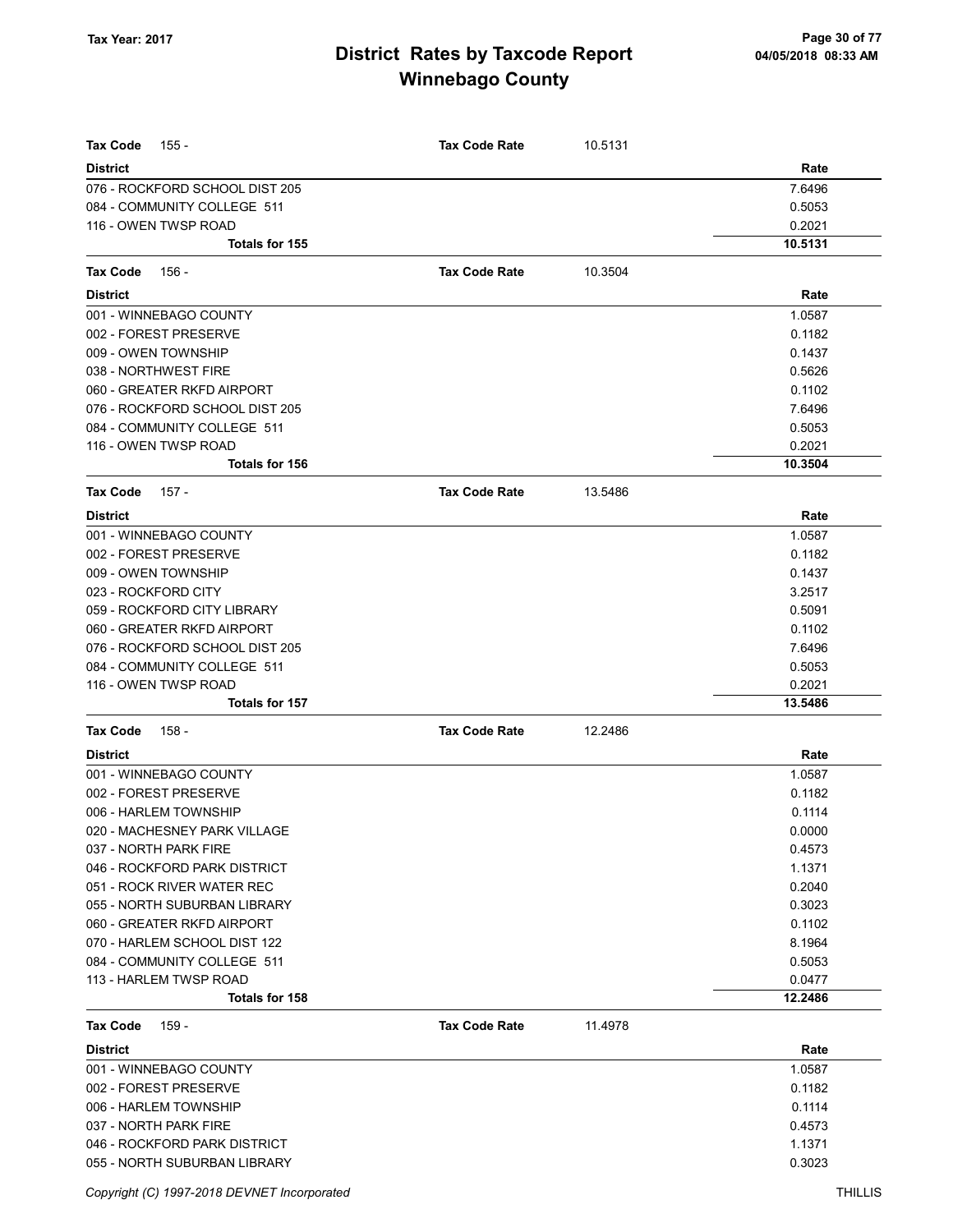| <b>Tax Code</b><br>159 -                                      | <b>Tax Code Rate</b> | 11.4978 |                  |
|---------------------------------------------------------------|----------------------|---------|------------------|
| <b>District</b>                                               |                      |         | Rate             |
| 060 - GREATER RKFD AIRPORT                                    |                      |         | 0.1102           |
| 076 - ROCKFORD SCHOOL DIST 205<br>084 - COMMUNITY COLLEGE 511 |                      |         | 7.6496           |
| 113 - HARLEM TWSP ROAD                                        |                      |         | 0.5053<br>0.0477 |
| <b>Totals for 159</b>                                         |                      |         | 11.4978          |
|                                                               |                      |         |                  |
| <b>Tax Code</b><br>160 -                                      | <b>Tax Code Rate</b> | 11.1115 |                  |
| <b>District</b>                                               |                      |         | Rate             |
| 001 - WINNEBAGO COUNTY                                        |                      |         | 1.0587           |
| 002 - FOREST PRESERVE                                         |                      |         | 0.1182           |
| 006 - HARLEM TOWNSHIP                                         |                      |         | 0.1114           |
| 037 - NORTH PARK FIRE                                         |                      |         | 0.4573           |
| 051 - ROCK RIVER WATER REC                                    |                      |         | 0.2040           |
| 055 - NORTH SUBURBAN LIBRARY                                  |                      |         | 0.3023           |
| 060 - GREATER RKFD AIRPORT                                    |                      |         | 0.1102           |
| 070 - HARLEM SCHOOL DIST 122                                  |                      |         | 8.1964           |
| 084 - COMMUNITY COLLEGE 511                                   |                      |         | 0.5053           |
| 113 - HARLEM TWSP ROAD                                        |                      |         | 0.0477           |
| Totals for 160                                                |                      |         | 11.1115          |
| <b>Tax Code</b><br>161 -                                      | <b>Tax Code Rate</b> | 9.2698  |                  |
| <b>District</b>                                               |                      |         | Rate             |
| 001 - WINNEBAGO COUNTY                                        |                      |         | 1.0587           |
| 002 - FOREST PRESERVE                                         |                      |         | 0.1182           |
| 009 - OWEN TOWNSHIP                                           |                      |         | 0.1437           |
| 038 - NORTHWEST FIRE                                          |                      |         | 0.5626           |
| 060 - GREATER RKFD AIRPORT                                    |                      |         | 0.1102           |
| 074 - ROCKTON SCHOOL DIST 140                                 |                      |         | 3.7926           |
| 077 - HONONEGAH HIGH SD #207                                  |                      |         | 2.7764           |
| 084 - COMMUNITY COLLEGE 511                                   |                      |         | 0.5053           |
| 116 - OWEN TWSP ROAD                                          |                      |         | 0.2021           |
| Totals for 161                                                |                      |         | 9.2698           |
| <b>Tax Code</b><br>162 -                                      | <b>Tax Code Rate</b> | 9.6511  |                  |
| <b>District</b>                                               |                      |         | Rate             |
| 001 - WINNEBAGO COUNTY                                        |                      |         | 1.0587           |
| 002 - FOREST PRESERVE                                         |                      |         | 0.1182           |
| 009 - OWEN TOWNSHIP                                           |                      |         | 0.1437           |
| 038 - NORTHWEST FIRE                                          |                      |         | 0.5626           |
| 058 - WINNEBAGO LIBRARY                                       |                      |         | 0.2160           |
| 060 - GREATER RKFD AIRPORT                                    |                      |         | 0.1102           |
| 082 - WINNEBAGO UNIT SD #323                                  |                      |         | 6.7343           |
| 084 - COMMUNITY COLLEGE 511                                   |                      |         | 0.5053           |
| 116 - OWEN TWSP ROAD                                          |                      |         | 0.2021           |
| Totals for 162                                                |                      |         | 9.6511           |
| <b>Tax Code</b><br>$163 -$                                    | <b>Tax Code Rate</b> | 11.2151 |                  |
| <b>District</b>                                               |                      |         | Rate             |
| 001 - WINNEBAGO COUNTY                                        |                      |         | 1.0587           |
| 002 - FOREST PRESERVE                                         |                      |         | 0.1182           |
| 006 - HARLEM TOWNSHIP                                         |                      |         | 0.1114           |
| 035 - HARLEM-ROSCOE FIRE                                      |                      |         | 0.7649           |
| 055 - NORTH SUBURBAN LIBRARY                                  |                      |         | 0.3023           |
| 060 - GREATER RKFD AIRPORT                                    |                      |         | 0.1102           |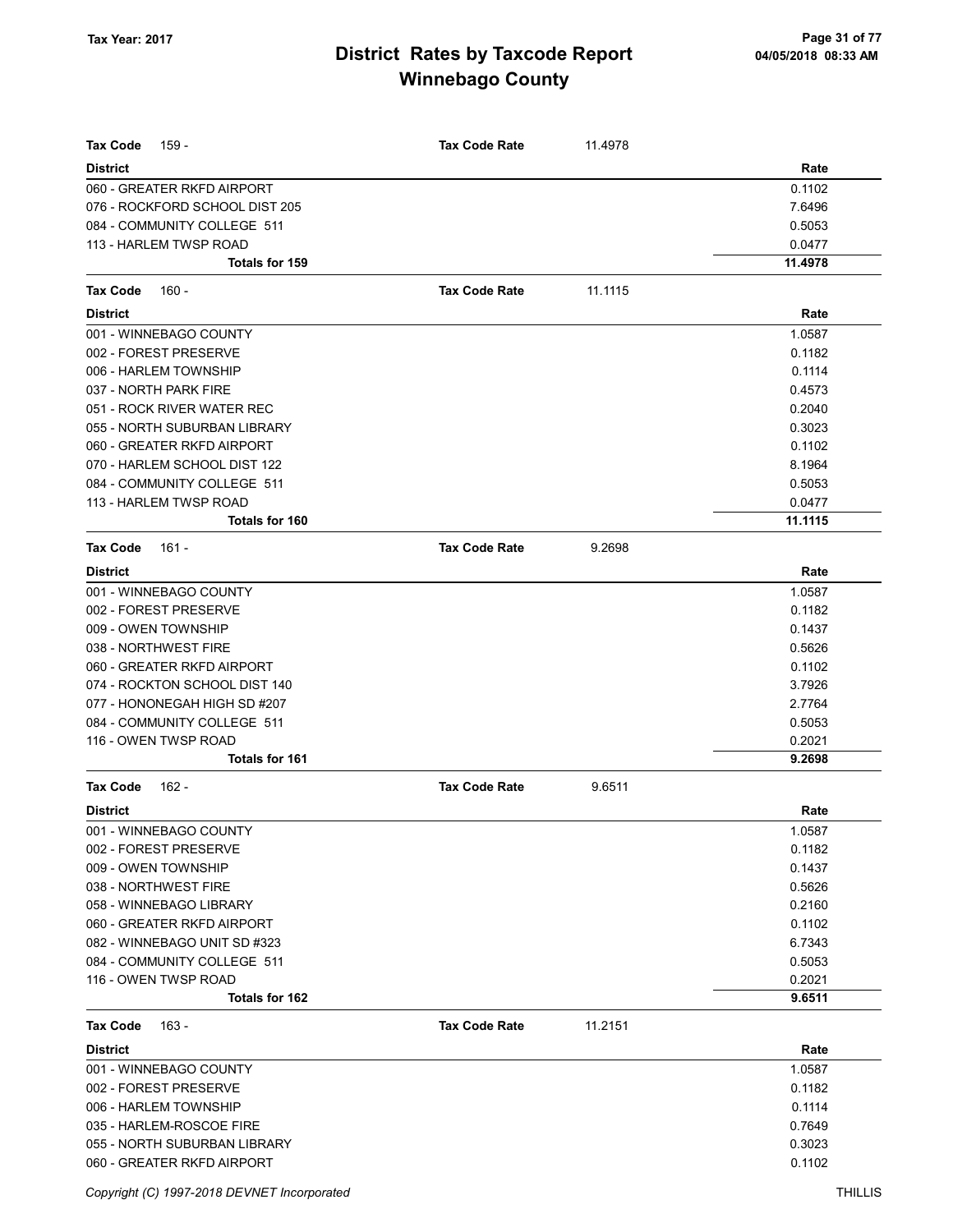| <b>Tax Code</b>                                     | <b>Tax Code Rate</b> |         |                   |
|-----------------------------------------------------|----------------------|---------|-------------------|
| 163 -                                               |                      | 11.2151 | Rate              |
| District<br>070 - HARLEM SCHOOL DIST 122            |                      |         | 8.1964            |
| 084 - COMMUNITY COLLEGE 511                         |                      |         | 0.5053            |
| 113 - HARLEM TWSP ROAD                              |                      |         | 0.0477            |
| Totals for 163                                      |                      |         | 11.2151           |
|                                                     |                      |         |                   |
| Tax Code<br>164 -<br><b>District</b>                | <b>Tax Code Rate</b> | 10.9075 |                   |
|                                                     |                      |         | Rate              |
| 001 - WINNEBAGO COUNTY                              |                      |         | 1.0587            |
| 002 - FOREST PRESERVE                               |                      |         | 0.1182            |
| 006 - HARLEM TOWNSHIP                               |                      |         | 0.1114            |
| 037 - NORTH PARK FIRE                               |                      |         | 0.4573            |
| 055 - NORTH SUBURBAN LIBRARY                        |                      |         | 0.3023            |
| 060 - GREATER RKFD AIRPORT                          |                      |         | 0.1102            |
| 070 - HARLEM SCHOOL DIST 122                        |                      |         | 8.1964            |
| 084 - COMMUNITY COLLEGE 511                         |                      |         | 0.5053            |
| 113 - HARLEM TWSP ROAD<br><b>Totals for 164</b>     |                      |         | 0.0477<br>10.9075 |
|                                                     |                      |         |                   |
| Tax Code<br>165 -                                   | <b>Tax Code Rate</b> | 9.4325  |                   |
| <b>District</b>                                     |                      |         | Rate              |
| 001 - WINNEBAGO COUNTY                              |                      |         | 1.0587            |
| 002 - FOREST PRESERVE                               |                      |         | 0.1182<br>0.1437  |
| 009 - OWEN TOWNSHIP<br>041 - ROCKTON FIRE           |                      |         | 0.7253            |
| 060 - GREATER RKFD AIRPORT                          |                      |         | 0.1102            |
| 074 - ROCKTON SCHOOL DIST 140                       |                      |         | 3.7926            |
| 077 - HONONEGAH HIGH SD #207                        |                      |         | 2.7764            |
|                                                     |                      |         | 0.5053            |
| 084 - COMMUNITY COLLEGE 511<br>116 - OWEN TWSP ROAD |                      |         | 0.2021            |
| <b>Totals for 165</b>                               |                      |         | 9.4325            |
| Tax Code<br>167 -                                   | <b>Tax Code Rate</b> | 10.2402 |                   |
| <b>District</b>                                     |                      |         | Rate              |
| 001 - WINNEBAGO COUNTY                              |                      |         | 1.0587            |
| 002 - FOREST PRESERVE                               |                      |         | 0.1182            |
| 009 - OWEN TOWNSHIP                                 |                      |         | 0.1437            |
| 038 - NORTHWEST FIRE                                |                      |         | 0.5626            |
| 076 - ROCKFORD SCHOOL DIST 205                      |                      |         | 7.6496            |
| 084 - COMMUNITY COLLEGE 511                         |                      |         | 0.5053            |
| 116 - OWEN TWSP ROAD                                |                      |         | 0.2021            |
| Totals for 167                                      |                      |         | 10.2402           |
| <b>Tax Code</b><br>168 -                            | <b>Tax Code Rate</b> | 9.4325  |                   |
| <b>District</b>                                     |                      |         | Rate              |
| 001 - WINNEBAGO COUNTY                              |                      |         | 1.0587            |
| 002 - FOREST PRESERVE                               |                      |         | 0.1182            |
| 009 - OWEN TOWNSHIP                                 |                      |         | 0.1437            |
| 020 - MACHESNEY PARK VILLAGE                        |                      |         | 0.0000            |
| 041 - ROCKTON FIRE                                  |                      |         | 0.7253            |
| 060 - GREATER RKFD AIRPORT                          |                      |         | 0.1102            |
| 074 - ROCKTON SCHOOL DIST 140                       |                      |         | 3.7926            |
| 077 - HONONEGAH HIGH SD #207                        |                      |         | 2.7764            |
| 084 - COMMUNITY COLLEGE 511                         |                      |         | 0.5053            |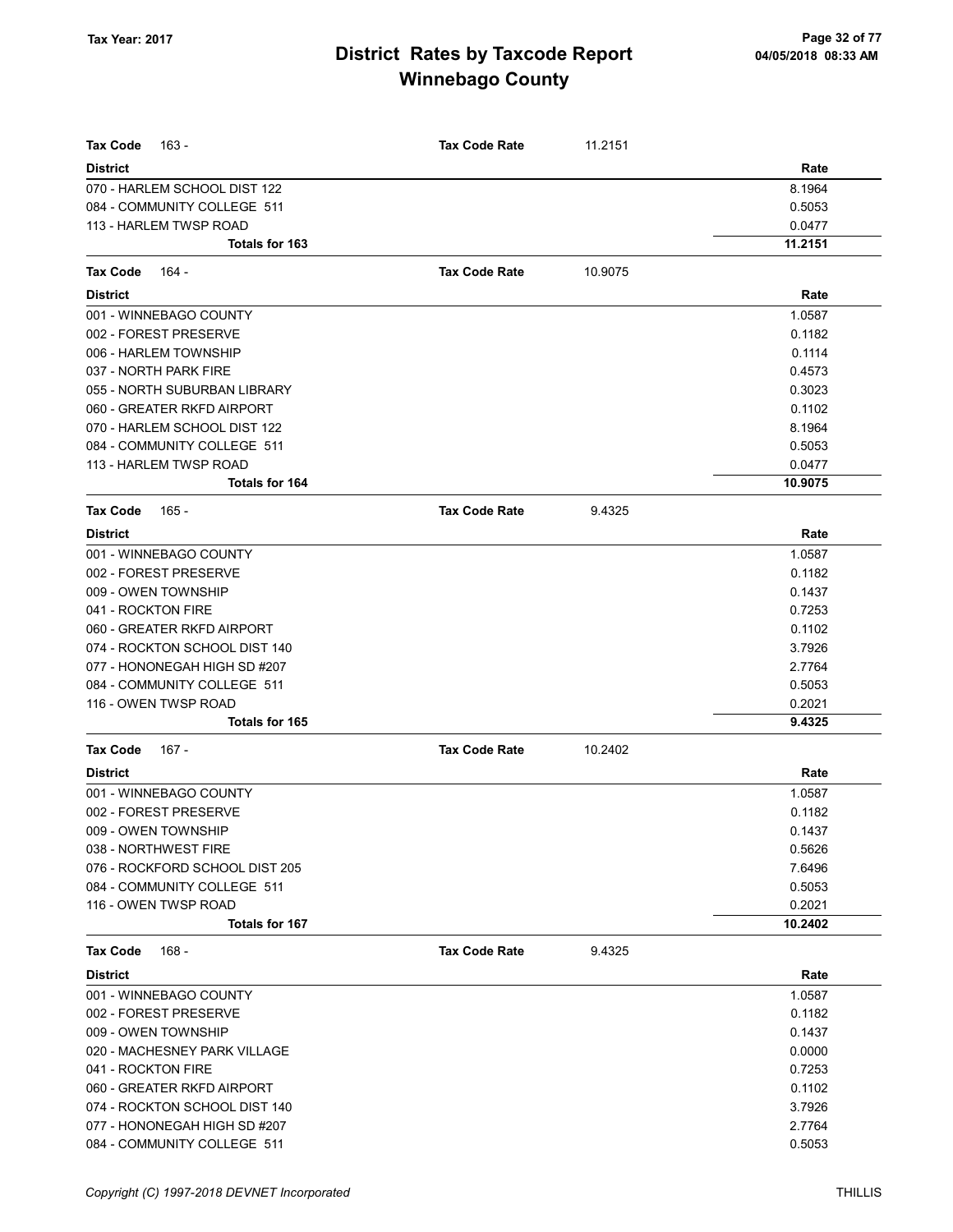| <b>Tax Code</b><br>168 -                      | <b>Tax Code Rate</b> | 9.4325  |                  |
|-----------------------------------------------|----------------------|---------|------------------|
| <b>District</b>                               |                      |         | Rate             |
| 116 - OWEN TWSP ROAD<br><b>Totals for 168</b> |                      |         | 0.2021<br>9.4325 |
|                                               |                      |         |                  |
| <b>Tax Code</b><br>169 -                      | <b>Tax Code Rate</b> | 10.6527 |                  |
| <b>District</b>                               |                      |         | Rate             |
| 001 - WINNEBAGO COUNTY                        |                      |         | 1.0587           |
| 002 - FOREST PRESERVE                         |                      |         | 0.1182           |
| 009 - OWEN TOWNSHIP                           |                      |         | 0.1437           |
| 038 - NORTHWEST FIRE                          |                      |         | 0.5626           |
| 055 - NORTH SUBURBAN LIBRARY                  |                      |         | 0.3023           |
| 060 - GREATER RKFD AIRPORT                    |                      |         | 0.1102           |
| 076 - ROCKFORD SCHOOL DIST 205                |                      |         | 7.6496           |
| 084 - COMMUNITY COLLEGE 511                   |                      |         | 0.5053           |
| 116 - OWEN TWSP ROAD                          |                      |         | 0.2021           |
| <b>Totals for 169</b>                         |                      |         | 10.6527          |
| <b>Tax Code</b><br>170 -                      | <b>Tax Code Rate</b> | 10.5544 |                  |
| <b>District</b>                               |                      |         | Rate             |
| 001 - WINNEBAGO COUNTY                        |                      |         | 1.0587           |
| 002 - FOREST PRESERVE                         |                      |         | 0.1182           |
| 009 - OWEN TOWNSHIP                           |                      |         | 0.1437           |
| 038 - NORTHWEST FIRE                          |                      |         | 0.5626           |
| 051 - ROCK RIVER WATER REC                    |                      |         | 0.2040           |
| 060 - GREATER RKFD AIRPORT                    |                      |         | 0.1102           |
| 076 - ROCKFORD SCHOOL DIST 205                |                      |         | 7.6496           |
| 084 - COMMUNITY COLLEGE 511                   |                      |         | 0.5053           |
| 116 - OWEN TWSP ROAD                          |                      |         | 0.2021           |
| <b>Totals for 170</b>                         |                      |         | 10.5544          |
| $171 -$<br><b>Tax Code</b>                    | <b>Tax Code Rate</b> | 11.6915 |                  |
| <b>District</b>                               |                      |         | Rate             |
| 001 - WINNEBAGO COUNTY                        |                      |         | 1.0587           |
| 002 - FOREST PRESERVE                         |                      |         | 0.1182           |
| 009 - OWEN TOWNSHIP                           |                      |         | 0.1437           |
| 038 - NORTHWEST FIRE                          |                      |         | 0.5626           |
| 046 - ROCKFORD PARK DISTRICT                  |                      |         | 1.1371           |
| 051 - ROCK RIVER WATER REC                    |                      |         | 0.2040           |
| 060 - GREATER RKFD AIRPORT                    |                      |         | 0.1102           |
| 076 - ROCKFORD SCHOOL DIST 205                |                      |         | 7.6496           |
| 084 - COMMUNITY COLLEGE 511                   |                      |         | 0.5053           |
| 116 - OWEN TWSP ROAD                          |                      |         | 0.2021           |
| Totals for 171                                |                      |         | 11.6915          |
| <b>Tax Code</b><br>172                        | <b>Tax Code Rate</b> | 14.7795 |                  |
| <b>District</b>                               |                      |         | Rate             |
| 001 - WINNEBAGO COUNTY                        |                      |         | 1.0587           |
| 002 - FOREST PRESERVE                         |                      |         | 0.1182           |
| 009 - OWEN TOWNSHIP                           |                      |         | 0.1437           |
| 023 - ROCKFORD CITY                           |                      |         | 3.2517           |
| 046 - ROCKFORD PARK DISTRICT                  |                      |         | 1.1371           |
| 051 - ROCK RIVER WATER REC                    |                      |         | 0.2040           |
| 059 - ROCKFORD CITY LIBRARY                   |                      |         | 0.5091           |
| 076 - ROCKFORD SCHOOL DIST 205                |                      |         | 7.6496           |
| 084 - COMMUNITY COLLEGE 511                   |                      |         | 0.5053           |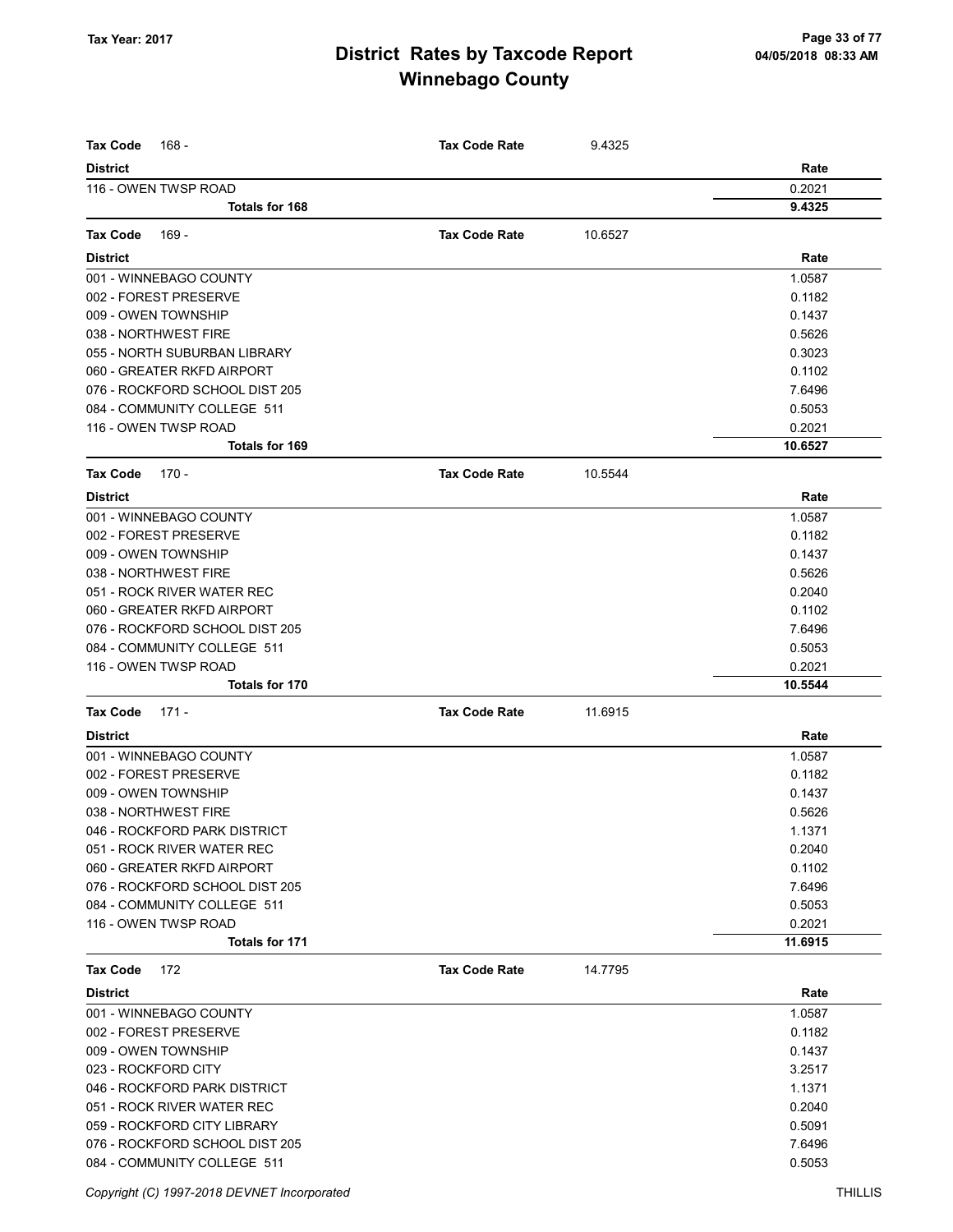| <b>Tax Code</b><br>172             | <b>Tax Code Rate</b> | 14.7795 |         |
|------------------------------------|----------------------|---------|---------|
| <b>District</b>                    |                      |         | Rate    |
| 116 - OWEN TWSP ROAD               |                      |         | 0.2021  |
| Totals for 172                     |                      |         | 14.7795 |
|                                    |                      |         |         |
| <b>Tax Code</b><br>175 -           | <b>Tax Code Rate</b> | 10.5530 |         |
| <b>District</b>                    |                      |         | Rate    |
| 001 - WINNEBAGO COUNTY             |                      |         | 1.0587  |
| 002 - FOREST PRESERVE              |                      |         | 0.1182  |
| 013 - ROSCOE TOWNSHIP              |                      |         | 0.1482  |
| 026 - SOUTH BELOIT CITY            |                      |         | 1.1625  |
| 061 - SOUTH BELOIT CITY LIBRARY    |                      |         | 0.2118  |
| 072 - PRAIRIE HILL SCHOOL DIST 133 |                      |         | 4.3911  |
| 077 - HONONEGAH HIGH SD #207       |                      |         | 2.7764  |
| 084 - COMMUNITY COLLEGE 511        |                      |         | 0.5053  |
| 120 - ROSCOE TWSP ROAD             |                      |         | 0.1808  |
| Totals for 175                     |                      |         | 10.5530 |
| <b>Tax Code</b><br>176 -           | <b>Tax Code Rate</b> | 9.4810  |         |
| <b>District</b>                    |                      |         | Rate    |
| 001 - WINNEBAGO COUNTY             |                      |         | 1.0587  |
| 002 - FOREST PRESERVE              |                      |         | 0.1182  |
| 013 - ROSCOE TOWNSHIP              |                      |         | 0.1482  |
| 055 - NORTH SUBURBAN LIBRARY       |                      |         | 0.3023  |
| 072 - PRAIRIE HILL SCHOOL DIST 133 |                      |         | 4.3911  |
| 077 - HONONEGAH HIGH SD #207       |                      |         | 2.7764  |
| 084 - COMMUNITY COLLEGE 511        |                      |         | 0.5053  |
| 120 - ROSCOE TWSP ROAD             |                      |         | 0.1808  |
| <b>Totals for 176</b>              |                      |         | 9.4810  |
| <b>Tax Code</b><br>177 -           | <b>Tax Code Rate</b> | 10.2036 |         |
| <b>District</b>                    |                      |         | Rate    |
| 001 - WINNEBAGO COUNTY             |                      |         | 1.0587  |
| 002 - FOREST PRESERVE              |                      |         | 0.1182  |
| 013 - ROSCOE TOWNSHIP              |                      |         | 0.1482  |
| 026 - SOUTH BELOIT CITY            |                      |         | 1.1625  |
| 061 - SOUTH BELOIT CITY LIBRARY    |                      |         | 0.2118  |
| 079 - SOUTH BELOIT SD #320         |                      |         | 6.8181  |
| 084 - COMMUNITY COLLEGE 511        |                      |         | 0.5053  |
| 120 - ROSCOE TWSP ROAD             |                      |         | 0.1808  |
| Totals for 177                     |                      |         | 10.2036 |
| Tax Code<br>178 -                  | <b>Tax Code Rate</b> | 9.1316  |         |
| <b>District</b>                    |                      |         | Rate    |
| 001 - WINNEBAGO COUNTY             |                      |         | 1.0587  |
| 002 - FOREST PRESERVE              |                      |         | 0.1182  |
| 013 - ROSCOE TOWNSHIP              |                      |         | 0.1482  |
| 055 - NORTH SUBURBAN LIBRARY       |                      |         | 0.3023  |
| 079 - SOUTH BELOIT SD #320         |                      |         | 6.8181  |
| 084 - COMMUNITY COLLEGE 511        |                      |         | 0.5053  |
| 120 - ROSCOE TWSP ROAD             |                      |         | 0.1808  |
| <b>Totals for 178</b>              |                      |         | 9.1316  |
| <b>Tax Code</b><br>179 -           | <b>Tax Code Rate</b> | 9.8965  |         |
| <b>District</b>                    |                      |         | Rate    |
| 001 - WINNEBAGO COUNTY             |                      |         | 1.0587  |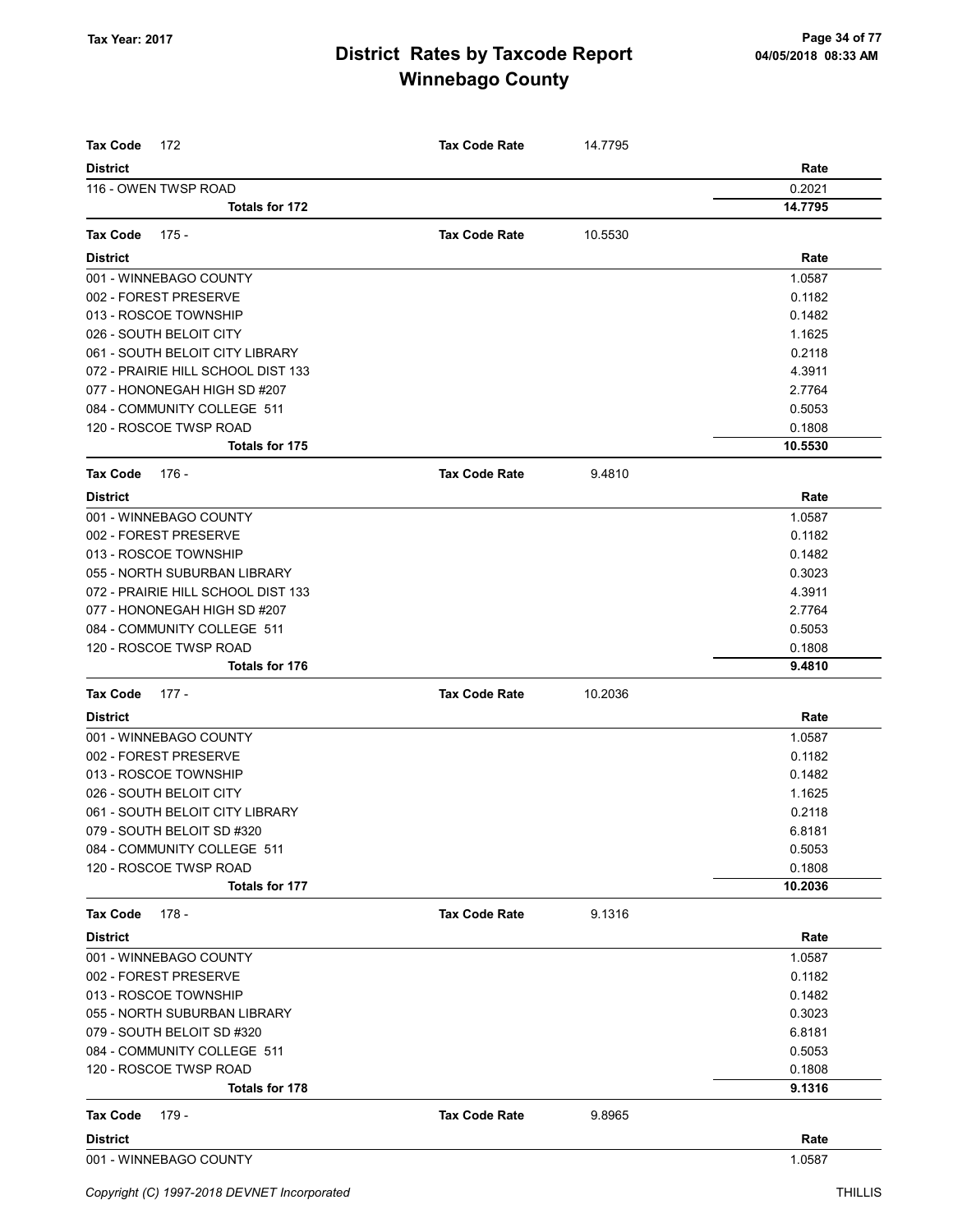| <b>Tax Code</b><br>179 -           | <b>Tax Code Rate</b> | 9.8965  |         |
|------------------------------------|----------------------|---------|---------|
| <b>District</b>                    |                      |         | Rate    |
| 002 - FOREST PRESERVE              |                      |         | 0.1182  |
| 013 - ROSCOE TOWNSHIP              |                      |         | 0.1482  |
| 035 - HARLEM-ROSCOE FIRE           |                      |         | 0.7649  |
| 055 - NORTH SUBURBAN LIBRARY       |                      |         | 0.3023  |
| 079 - SOUTH BELOIT SD #320         |                      |         | 6.8181  |
| 084 - COMMUNITY COLLEGE 511        |                      |         | 0.5053  |
| 120 - ROSCOE TWSP ROAD             |                      |         | 0.1808  |
| Totals for 179                     |                      |         | 9.8965  |
| <b>Tax Code</b><br>180 -           | <b>Tax Code Rate</b> | 10.2459 |         |
| <b>District</b>                    |                      |         | Rate    |
| 001 - WINNEBAGO COUNTY             |                      |         | 1.0587  |
| 002 - FOREST PRESERVE              |                      |         | 0.1182  |
| 013 - ROSCOE TOWNSHIP              |                      |         | 0.1482  |
| 035 - HARLEM-ROSCOE FIRE           |                      |         | 0.7649  |
| 055 - NORTH SUBURBAN LIBRARY       |                      |         | 0.3023  |
| 072 - PRAIRIE HILL SCHOOL DIST 133 |                      |         | 4.3911  |
| 077 - HONONEGAH HIGH SD #207       |                      |         | 2.7764  |
| 084 - COMMUNITY COLLEGE 511        |                      |         | 0.5053  |
| 120 - ROSCOE TWSP ROAD             |                      |         | 0.1808  |
| <b>Totals for 180</b>              |                      |         | 10.2459 |
| <b>Tax Code</b><br>181 -           | <b>Tax Code Rate</b> | 10.1444 |         |
| <b>District</b>                    |                      |         | Rate    |
| 001 - WINNEBAGO COUNTY             |                      |         | 1.0587  |
| 002 - FOREST PRESERVE              |                      |         | 0.1182  |
| 013 - ROSCOE TOWNSHIP              |                      |         | 0.1482  |
| 035 - HARLEM-ROSCOE FIRE           |                      |         | 0.7649  |
| 055 - NORTH SUBURBAN LIBRARY       |                      |         | 0.3023  |
| 071 - KINNIKINNICK SD #131         |                      |         | 4.2896  |
| 077 - HONONEGAH HIGH SD #207       |                      |         | 2.7764  |
| 084 - COMMUNITY COLLEGE 511        |                      |         | 0.5053  |
| 120 - ROSCOE TWSP ROAD             |                      |         | 0.1808  |
| <b>Totals for 181</b>              |                      |         | 10.1444 |
| Tax Code 182 -                     | <b>Tax Code Rate</b> | 9.3451  |         |
| <b>District</b>                    |                      |         | Rate    |
| 001 - WINNEBAGO COUNTY             |                      |         | 1.0587  |
| 002 - FOREST PRESERVE              |                      |         | 0.1182  |
| 013 - ROSCOE TOWNSHIP              |                      |         | 0.1482  |
| 035 - HARLEM-ROSCOE FIRE           |                      |         | 0.7649  |
| 074 - ROCKTON SCHOOL DIST 140      |                      |         | 3.7926  |
| 077 - HONONEGAH HIGH SD #207       |                      |         | 2.7764  |
| 084 - COMMUNITY COLLEGE 511        |                      |         | 0.5053  |
| 120 - ROSCOE TWSP ROAD             |                      |         | 0.1808  |
| Totals for 182                     |                      |         | 9.3451  |
| <b>Tax Code</b><br>$183 -$         | <b>Tax Code Rate</b> | 9.3451  |         |
| <b>District</b>                    |                      |         | Rate    |
| 001 - WINNEBAGO COUNTY             |                      |         | 1.0587  |
| 002 - FOREST PRESERVE              |                      |         | 0.1182  |
| 013 - ROSCOE TOWNSHIP              |                      |         | 0.1482  |
| 020 - MACHESNEY PARK VILLAGE       |                      |         | 0.0000  |
| 035 - HARLEM-ROSCOE FIRE           |                      |         | 0.7649  |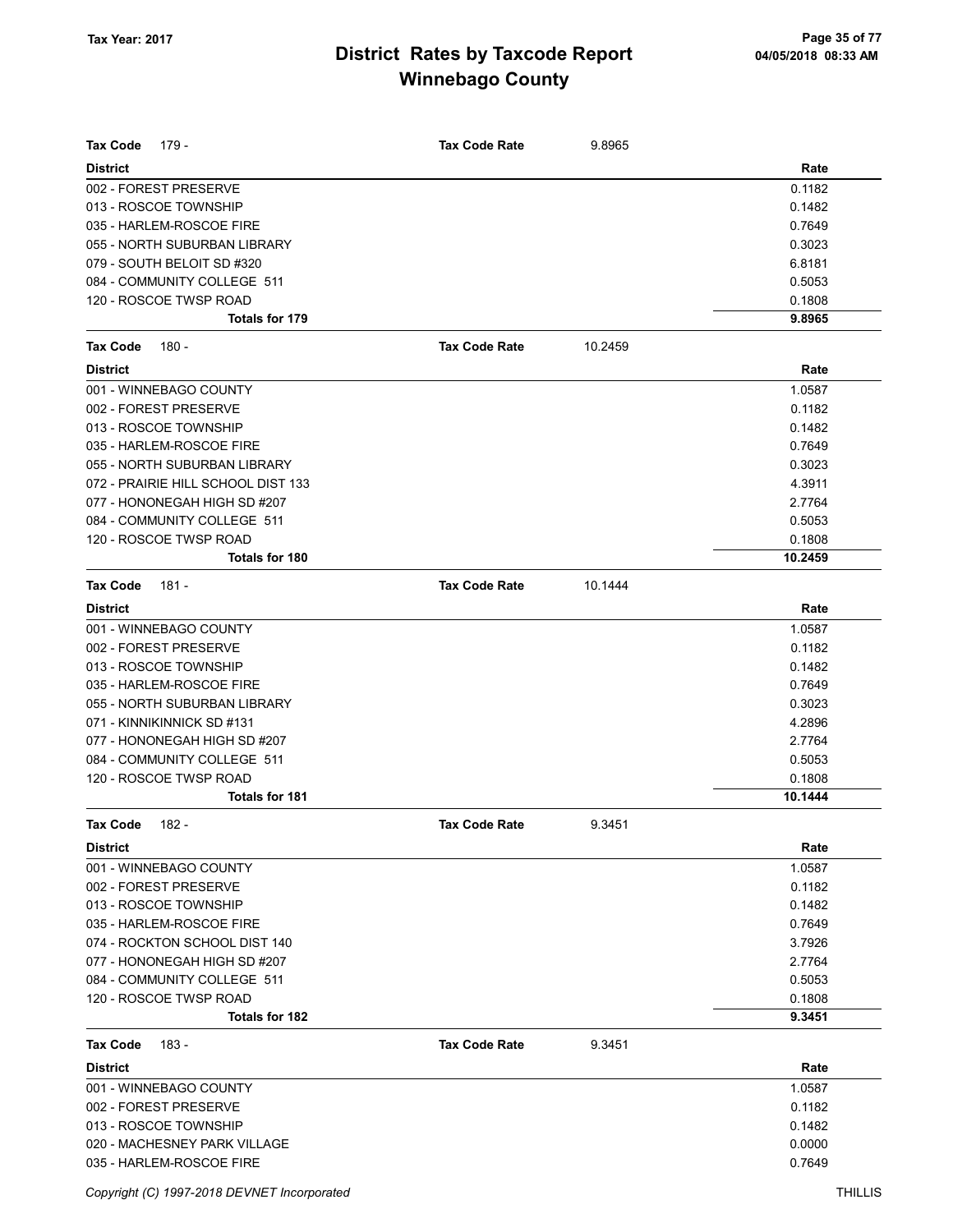| <b>Tax Code</b><br>183 -                  | <b>Tax Code Rate</b> | 9.3451  |                   |
|-------------------------------------------|----------------------|---------|-------------------|
| <b>District</b>                           |                      |         | Rate              |
| 074 - ROCKTON SCHOOL DIST 140             |                      |         | 3.7926            |
| 077 - HONONEGAH HIGH SD #207              |                      |         | 2.7764            |
| 084 - COMMUNITY COLLEGE 511               |                      |         | 0.5053            |
| 120 - ROSCOE TWSP ROAD                    |                      |         | 0.1808            |
| <b>Totals for 183</b>                     |                      |         | 9.3451            |
| <b>Tax Code</b><br>184 -                  | <b>Tax Code Rate</b> | 10.9756 |                   |
| <b>District</b>                           |                      |         | Rate              |
| 001 - WINNEBAGO COUNTY                    |                      |         | 1.0587            |
| 002 - FOREST PRESERVE                     |                      |         | 0.1182            |
| 013 - ROSCOE TOWNSHIP                     |                      |         | 0.1482            |
| 035 - HARLEM-ROSCOE FIRE                  |                      |         | 0.7649            |
| 055 - NORTH SUBURBAN LIBRARY              |                      |         | 0.3023            |
| 075 - NORTH BOONE SD #200                 |                      |         | 7.8972            |
| 084 - COMMUNITY COLLEGE 511               |                      |         | 0.5053            |
| 120 - ROSCOE TWSP ROAD                    |                      |         | 0.1808            |
| <b>Totals for 184</b>                     |                      |         | 10.9756           |
| <b>Tax Code</b><br>185 -                  | <b>Tax Code Rate</b> | 10.8111 |                   |
| <b>District</b>                           |                      |         | Rate              |
| 001 - WINNEBAGO COUNTY                    |                      |         | 1.0587            |
| 002 - FOREST PRESERVE                     |                      |         | 0.1182            |
| 013 - ROSCOE TOWNSHIP                     |                      |         | 0.1482            |
| 025 - ROSCOE VILLAGE                      |                      |         | 0.6667            |
| 035 - HARLEM-ROSCOE FIRE                  |                      |         | 0.7649            |
| 055 - NORTH SUBURBAN LIBRARY              |                      |         | 0.3023            |
| 071 - KINNIKINNICK SD #131                |                      |         | 4.2896            |
| 077 - HONONEGAH HIGH SD #207              |                      |         | 2.7764            |
| 084 - COMMUNITY COLLEGE 511               |                      |         | 0.5053            |
| 120 - ROSCOE TWSP ROAD                    |                      |         | 0.1808            |
| <b>Totals for 185</b>                     |                      |         | 10.8111           |
| <b>Tax Code</b><br>187 -                  | <b>Tax Code Rate</b> | 10.3484 |                   |
| <b>District</b>                           |                      |         | Rate              |
| 001 - WINNEBAGO COUNTY                    |                      |         | 1.0587            |
| 002 - FOREST PRESERVE                     |                      |         | 0.1182            |
| 013 - ROSCOE TOWNSHIP                     |                      |         | 0.1482            |
| 035 - HARLEM-ROSCOE FIRE                  |                      |         | 0.7649            |
| 051 - ROCK RIVER WATER REC                |                      |         | 0.2040            |
| 055 - NORTH SUBURBAN LIBRARY              |                      |         | 0.3023            |
| 071 - KINNIKINNICK SD #131                |                      |         | 4.2896            |
| 077 - HONONEGAH HIGH SD #207              |                      |         | 2.7764            |
| 084 - COMMUNITY COLLEGE 511               |                      |         | 0.5053            |
| 120 - ROSCOE TWSP ROAD<br>Totals for 187  |                      |         | 0.1808<br>10.3484 |
|                                           |                      |         |                   |
| <b>Tax Code</b><br>188                    | <b>Tax Code Rate</b> | 10.4499 |                   |
| <b>District</b><br>001 - WINNEBAGO COUNTY |                      |         | Rate<br>1.0587    |
| 002 - FOREST PRESERVE                     |                      |         | 0.1182            |
| 013 - ROSCOE TOWNSHIP                     |                      |         | 0.1482            |
| 035 - HARLEM-ROSCOE FIRE                  |                      |         | 0.7649            |
| 051 - ROCK RIVER WATER REC                |                      |         | 0.2040            |
| 055 - NORTH SUBURBAN LIBRARY              |                      |         | 0.3023            |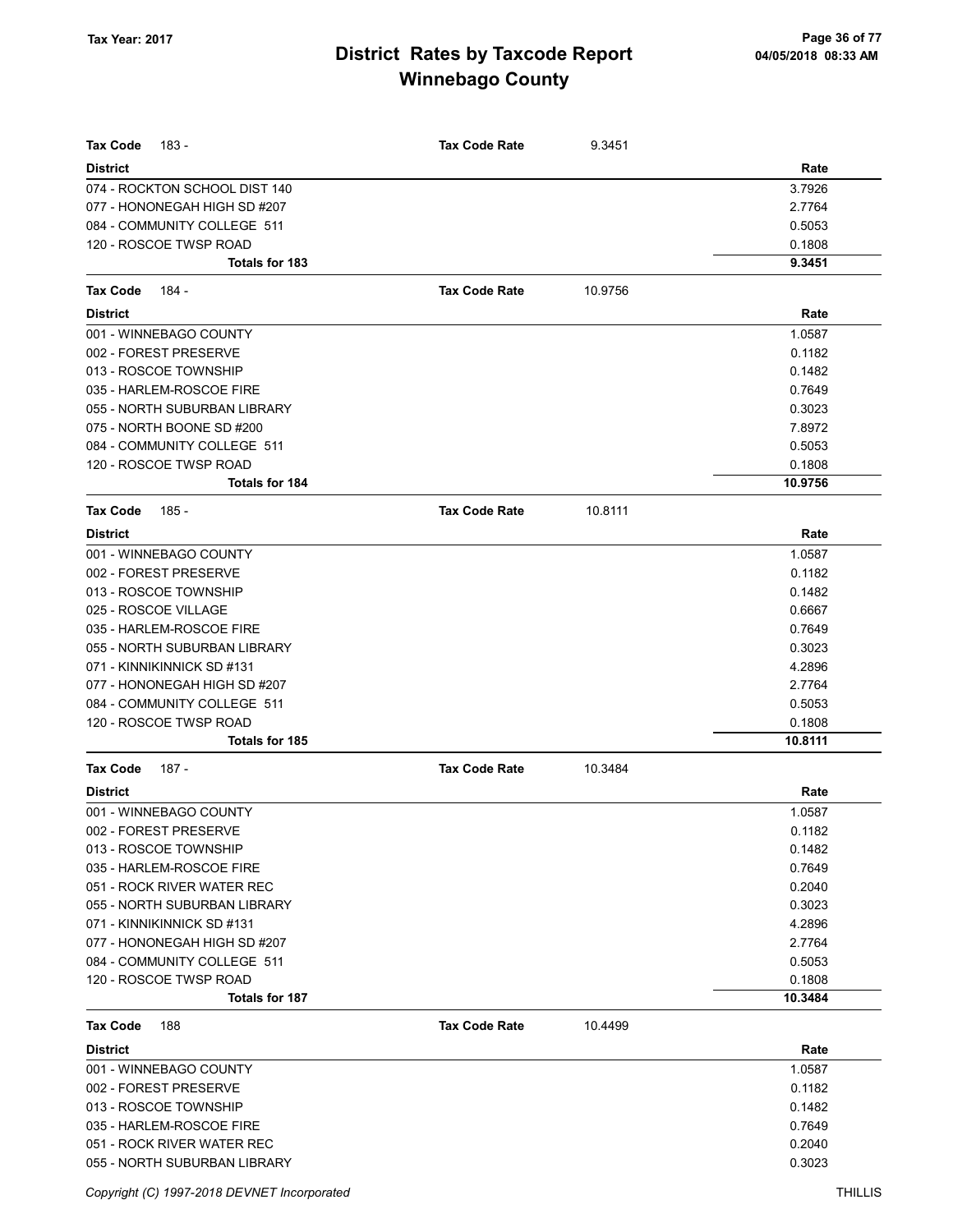| <b>Tax Code</b><br>188             | <b>Tax Code Rate</b> | 10.4499 |         |
|------------------------------------|----------------------|---------|---------|
| <b>District</b>                    |                      |         | Rate    |
| 072 - PRAIRIE HILL SCHOOL DIST 133 |                      |         | 4.3911  |
| 077 - HONONEGAH HIGH SD #207       |                      |         | 2.7764  |
| 084 - COMMUNITY COLLEGE 511        |                      |         | 0.5053  |
| 120 - ROSCOE TWSP ROAD             |                      |         | 0.1808  |
| <b>Totals for 188</b>              |                      |         | 10.4499 |
| <b>Tax Code</b><br>189 -           | <b>Tax Code Rate</b> | 11.0151 |         |
| <b>District</b>                    |                      |         | Rate    |
| 001 - WINNEBAGO COUNTY             |                      |         | 1.0587  |
| 002 - FOREST PRESERVE              |                      |         | 0.1182  |
| 013 - ROSCOE TOWNSHIP              |                      |         | 0.1482  |
| 025 - ROSCOE VILLAGE               |                      |         | 0.6667  |
| 035 - HARLEM-ROSCOE FIRE           |                      |         | 0.7649  |
| 051 - ROCK RIVER WATER REC         |                      |         | 0.2040  |
| 055 - NORTH SUBURBAN LIBRARY       |                      |         | 0.3023  |
| 071 - KINNIKINNICK SD #131         |                      |         | 4.2896  |
| 077 - HONONEGAH HIGH SD #207       |                      |         | 2.7764  |
| 084 - COMMUNITY COLLEGE 511        |                      |         | 0.5053  |
| 120 - ROSCOE TWSP ROAD             |                      |         | 0.1808  |
| <b>Totals for 189</b>              |                      |         | 11.0151 |
| <b>Tax Code</b><br>190 -           | <b>Tax Code Rate</b> | 10.2308 |         |
| <b>District</b>                    |                      |         | Rate    |
| 001 - WINNEBAGO COUNTY             |                      |         | 1.0587  |
| 002 - FOREST PRESERVE              |                      |         | 0.1182  |
| 012 - ROCKTON TOWNSHIP             |                      |         | 0.1988  |
| 026 - SOUTH BELOIT CITY            |                      |         | 1.1625  |
| 061 - SOUTH BELOIT CITY LIBRARY    |                      |         | 0.2118  |
| 079 - SOUTH BELOIT SD #320         |                      |         | 6.8181  |
| 084 - COMMUNITY COLLEGE 511        |                      |         | 0.5053  |
| 119 - ROCKTON TWSP ROAD            |                      |         | 0.1574  |
| <b>Totals for 190</b>              |                      |         | 10.2308 |
| 191 -<br><b>Tax Code</b>           | <b>Tax Code Rate</b> | 9.7967  |         |
| <b>District</b>                    |                      |         | Rate    |
| 001 - WINNEBAGO COUNTY             |                      |         | 1.0587  |
| 002 - FOREST PRESERVE              |                      |         | 0.1182  |
| 012 - ROCKTON TOWNSHIP             |                      |         | 0.1988  |
| 041 - ROCKTON FIRE                 |                      |         | 0.7253  |
| 057 - TALCOTT FREE LIBRARY         |                      |         | 0.2149  |
| 079 - SOUTH BELOIT SD #320         |                      |         | 6.8181  |
| 084 - COMMUNITY COLLEGE 511        |                      |         | 0.5053  |
| 119 - ROCKTON TWSP ROAD            |                      |         | 0.1574  |
| <b>Totals for 191</b>              |                      |         | 9.7967  |
| 192 -<br><b>Tax Code</b>           | <b>Tax Code Rate</b> | 10.9126 |         |
| <b>District</b>                    |                      |         | Rate    |
| 001 - WINNEBAGO COUNTY             |                      |         | 1.0587  |
| 002 - FOREST PRESERVE              |                      |         | 0.1182  |
| 013 - ROSCOE TOWNSHIP              |                      |         | 0.1482  |
| 025 - ROSCOE VILLAGE               |                      |         | 0.6667  |
| 035 - HARLEM-ROSCOE FIRE           |                      |         | 0.7649  |
| 055 - NORTH SUBURBAN LIBRARY       |                      |         | 0.3023  |
| 072 - PRAIRIE HILL SCHOOL DIST 133 |                      |         | 4.3911  |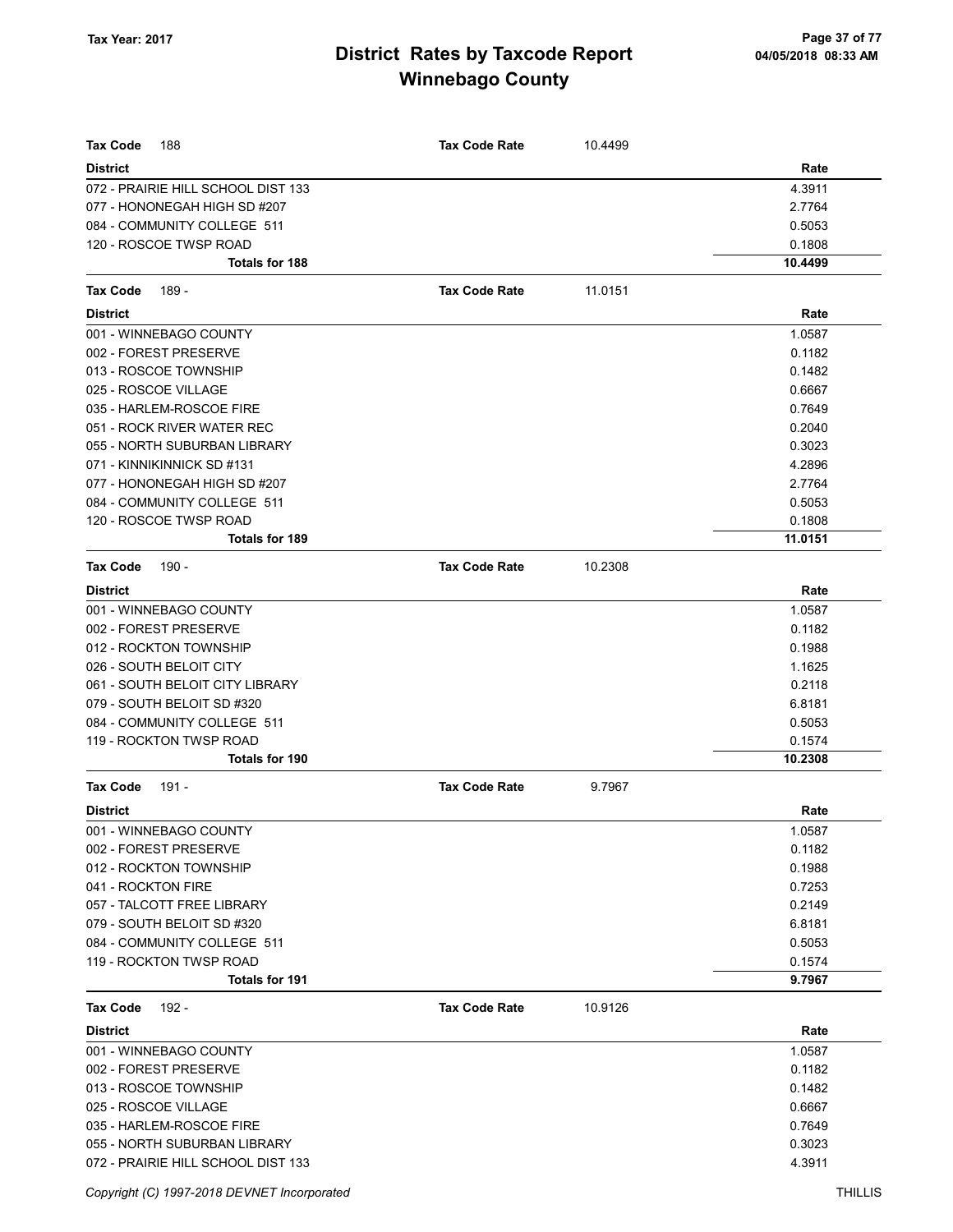| <b>Tax Code</b><br>192 -       | <b>Tax Code Rate</b> | 10.9126 |         |
|--------------------------------|----------------------|---------|---------|
| <b>District</b>                |                      |         | Rate    |
| 077 - HONONEGAH HIGH SD #207   |                      |         | 2.7764  |
| 084 - COMMUNITY COLLEGE 511    |                      |         | 0.5053  |
| 120 - ROSCOE TWSP ROAD         |                      |         | 0.1808  |
| Totals for 192                 |                      |         | 10.9126 |
| <b>Tax Code</b><br>193 -       | <b>Tax Code Rate</b> | 9.6724  |         |
| <b>District</b>                |                      |         | Rate    |
| 001 - WINNEBAGO COUNTY         |                      |         | 1.0587  |
| 002 - FOREST PRESERVE          |                      |         | 0.1182  |
| 012 - ROCKTON TOWNSHIP         |                      |         | 0.1988  |
| 041 - ROCKTON FIRE             |                      |         | 0.7253  |
| 057 - TALCOTT FREE LIBRARY     |                      |         | 0.2149  |
| 073 - SHIRLAND SCHOOL DIST 134 |                      |         | 3.9174  |
| 077 - HONONEGAH HIGH SD #207   |                      |         | 2.7764  |
| 084 - COMMUNITY COLLEGE 511    |                      |         | 0.5053  |
| 119 - ROCKTON TWSP ROAD        |                      |         | 0.1574  |
| Totals for 193                 |                      |         | 9.6724  |
| <b>Tax Code</b><br>194 -       | <b>Tax Code Rate</b> | 10.5647 |         |
| <b>District</b>                |                      |         | Rate    |
| 001 - WINNEBAGO COUNTY         |                      |         | 1.0587  |
| 002 - FOREST PRESERVE          |                      |         | 0.1182  |
| 006 - HARLEM TOWNSHIP          |                      |         | 0.1114  |
| 037 - NORTH PARK FIRE          |                      |         | 0.4573  |
| 051 - ROCK RIVER WATER REC     |                      |         | 0.2040  |
| 055 - NORTH SUBURBAN LIBRARY   |                      |         | 0.3023  |
| 060 - GREATER RKFD AIRPORT     |                      |         | 0.1102  |
| 076 - ROCKFORD SCHOOL DIST 205 |                      |         | 7.6496  |
| 084 - COMMUNITY COLLEGE 511    |                      |         | 0.5053  |
| 113 - HARLEM TWSP ROAD         |                      |         | 0.0477  |
| Totals for 194                 |                      |         | 10.5647 |
| <b>Tax Code</b><br>196 -       | <b>Tax Code Rate</b> | 9.5491  |         |
| <b>District</b>                |                      |         | Rate    |
| 001 - WINNEBAGO COUNTY         |                      |         | 1.0587  |
| 002 - FOREST PRESERVE          |                      |         | 0.1182  |
| 013 - ROSCOE TOWNSHIP          |                      |         | 0.1482  |
| 035 - HARLEM-ROSCOE FIRE       |                      |         | 0.7649  |
| 051 - ROCK RIVER WATER REC     |                      |         | 0.2040  |
| 074 - ROCKTON SCHOOL DIST 140  |                      |         | 3.7926  |
| 077 - HONONEGAH HIGH SD #207   |                      |         | 2.7764  |
| 084 - COMMUNITY COLLEGE 511    |                      |         | 0.5053  |
| 120 - ROSCOE TWSP ROAD         |                      |         | 0.1808  |
| <b>Totals for 196</b>          |                      |         | 9.5491  |
| 197 -<br><b>Tax Code</b>       | <b>Tax Code Rate</b> | 10.2112 |         |
| <b>District</b>                |                      |         | Rate    |
| 001 - WINNEBAGO COUNTY         |                      |         | 1.0587  |
| 002 - FOREST PRESERVE          |                      |         | 0.1182  |
| 012 - ROCKTON TOWNSHIP         |                      |         | 0.1988  |
| 024 - ROCKTON VILLAGE          |                      |         | 0.6636  |
| 041 - ROCKTON FIRE             |                      |         | 0.7253  |
| 057 - TALCOTT FREE LIBRARY     |                      |         | 0.2149  |
| 074 - ROCKTON SCHOOL DIST 140  |                      |         | 3.7926  |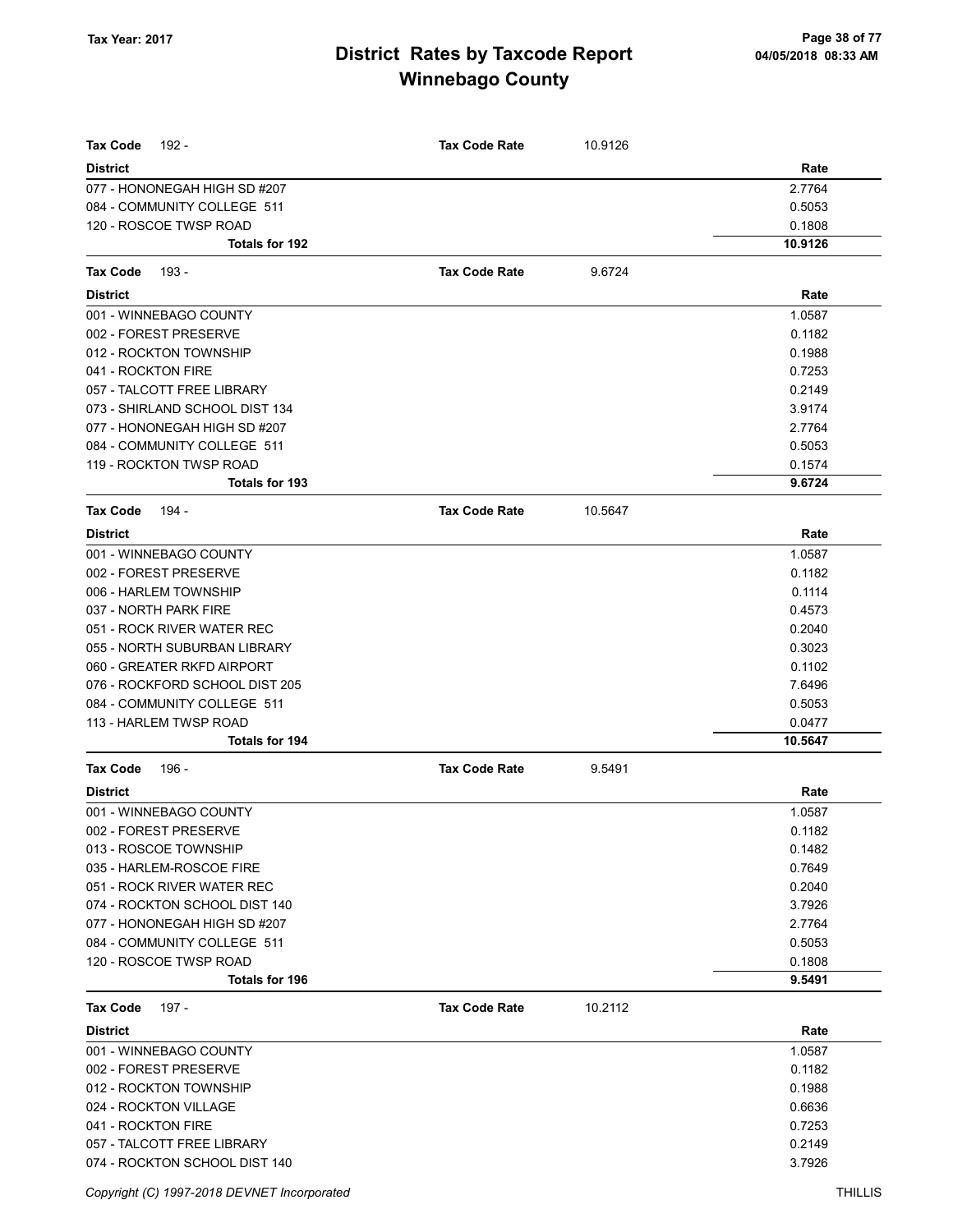| <b>Tax Code</b><br>197 -                      | <b>Tax Code Rate</b> | 10.2112 |                   |
|-----------------------------------------------|----------------------|---------|-------------------|
| <b>District</b>                               |                      |         | Rate              |
| 077 - HONONEGAH HIGH SD #207                  |                      |         | 2.7764            |
| 084 - COMMUNITY COLLEGE 511                   |                      |         | 0.5053            |
| 119 - ROCKTON TWSP ROAD                       |                      |         | 0.1574            |
| Totals for 197                                |                      |         | 10.2112           |
| Tax Code<br>198 -                             | <b>Tax Code Rate</b> | 10.8080 |                   |
| <b>District</b>                               |                      |         | Rate              |
| 001 - WINNEBAGO COUNTY                        |                      |         | 1.0587            |
| 002 - FOREST PRESERVE                         |                      |         | 0.1182            |
| 013 - ROSCOE TOWNSHIP                         |                      |         | 0.1482            |
| 024 - ROCKTON VILLAGE                         |                      |         | 0.6636            |
| 035 - HARLEM-ROSCOE FIRE                      |                      |         | 0.7649            |
| 055 - NORTH SUBURBAN LIBRARY                  |                      |         | 0.3023            |
| 071 - KINNIKINNICK SD #131                    |                      |         | 4.2896            |
| 077 - HONONEGAH HIGH SD #207                  |                      |         | 2.7764            |
| 084 - COMMUNITY COLLEGE 511                   |                      |         | 0.5053            |
| 120 - ROSCOE TWSP ROAD                        |                      |         | 0.1808            |
| Totals for 198                                |                      |         | 10.8080           |
| <b>Tax Code</b><br>199 -                      | <b>Tax Code Rate</b> | 11.0120 |                   |
| <b>District</b>                               |                      |         | Rate              |
| 001 - WINNEBAGO COUNTY                        |                      |         | 1.0587            |
| 002 - FOREST PRESERVE                         |                      |         | 0.1182            |
| 013 - ROSCOE TOWNSHIP                         |                      |         | 0.1482            |
| 024 - ROCKTON VILLAGE                         |                      |         | 0.6636            |
| 035 - HARLEM-ROSCOE FIRE                      |                      |         | 0.7649            |
| 051 - ROCK RIVER WATER REC                    |                      |         | 0.2040            |
| 055 - NORTH SUBURBAN LIBRARY                  |                      |         | 0.3023            |
| 071 - KINNIKINNICK SD #131                    |                      |         | 4.2896            |
| 077 - HONONEGAH HIGH SD #207                  |                      |         | 2.7764            |
| 084 - COMMUNITY COLLEGE 511                   |                      |         | 0.5053            |
| 120 - ROSCOE TWSP ROAD                        |                      |         | 0.1808            |
| <b>Totals for 199</b>                         |                      |         | 11.0120           |
| <b>Tax Code</b><br>200                        | <b>Tax Code Rate</b> | 10.6055 |                   |
| <b>District</b>                               |                      |         | Rate              |
| 001 - WINNEBAGO COUNTY                        |                      |         | 1.0587            |
| 002 - FOREST PRESERVE                         |                      |         | 0.1182            |
| 009 - OWEN TOWNSHIP                           |                      |         | 0.1437            |
| 025 - ROSCOE VILLAGE                          |                      |         | 0.6667            |
| 041 - ROCKTON FIRE                            |                      |         | 0.7253            |
| 051 - ROCK RIVER WATER REC                    |                      |         | 0.2040            |
| 055 - NORTH SUBURBAN LIBRARY                  |                      |         | 0.3023            |
| 060 - GREATER RKFD AIRPORT                    |                      |         | 0.1102            |
| 074 - ROCKTON SCHOOL DIST 140                 |                      |         | 3.7926            |
| 077 - HONONEGAH HIGH SD #207                  |                      |         | 2.7764            |
| 084 - COMMUNITY COLLEGE 511                   |                      |         | 0.5053            |
| 116 - OWEN TWSP ROAD<br><b>Totals for 200</b> |                      |         | 0.2021<br>10.6055 |
| Tax Code<br>$201 -$                           | <b>Tax Code Rate</b> | 9.9817  |                   |
| <b>District</b>                               |                      |         | Rate              |
| 001 - WINNEBAGO COUNTY                        |                      |         | 1.0587            |
| 002 - FOREST PRESERVE                         |                      |         | 0.1182            |
|                                               |                      |         |                   |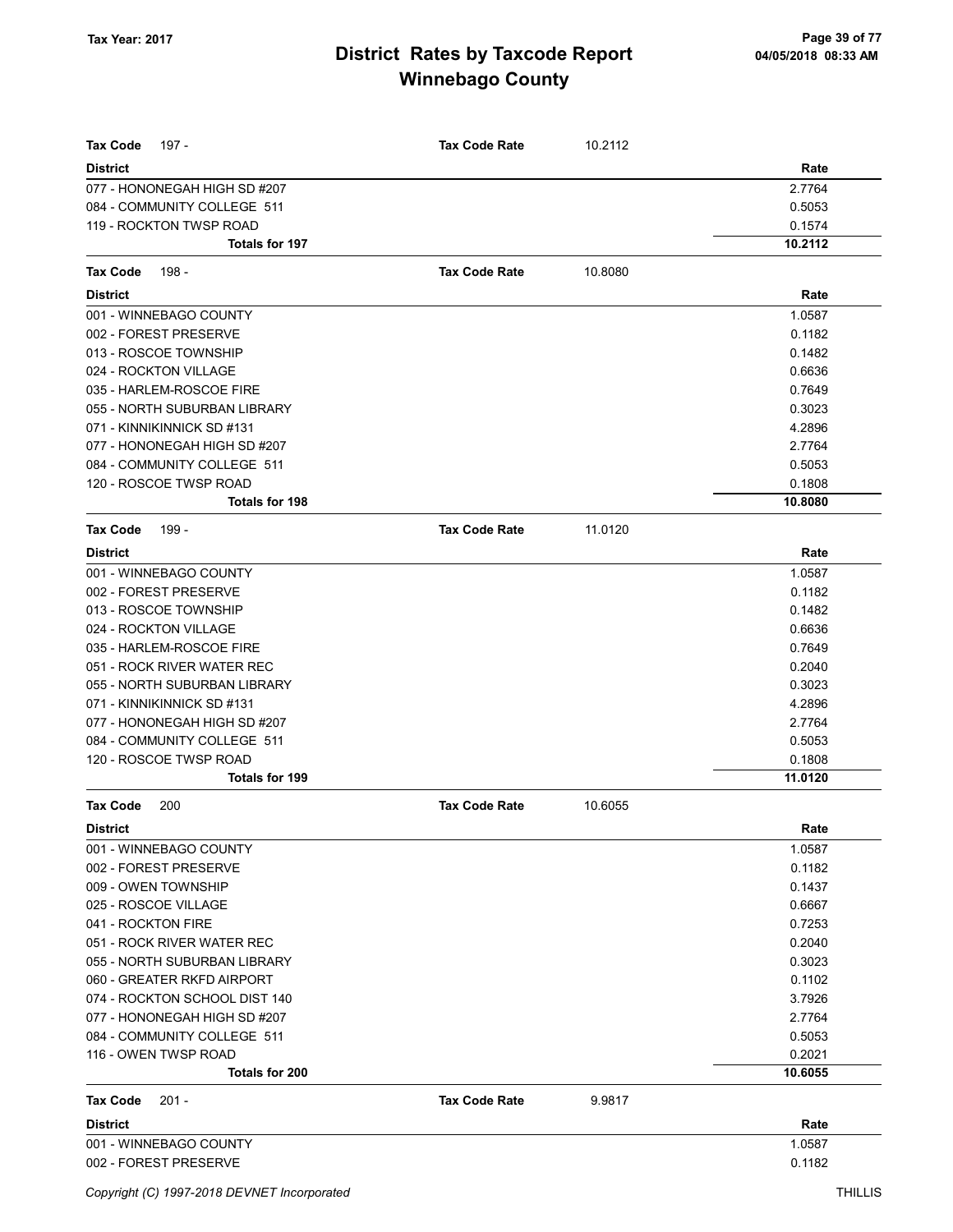| $201 -$<br><b>Tax Code</b>      | <b>Tax Code Rate</b> | 9.9817  |         |
|---------------------------------|----------------------|---------|---------|
| <b>District</b>                 |                      |         | Rate    |
| 012 - ROCKTON TOWNSHIP          |                      |         | 0.1988  |
| 026 - SOUTH BELOIT CITY         |                      |         | 1.1625  |
| 061 - SOUTH BELOIT CITY LIBRARY |                      |         | 0.2118  |
| 074 - ROCKTON SCHOOL DIST 140   |                      |         | 3.7926  |
| 077 - HONONEGAH HIGH SD #207    |                      |         | 2.7764  |
| 084 - COMMUNITY COLLEGE 511     |                      |         | 0.5053  |
| 119 - ROCKTON TWSP ROAD         |                      |         | 0.1574  |
| <b>Totals for 201</b>           |                      |         | 9.9817  |
| <b>Tax Code</b><br>$202 -$      | <b>Tax Code Rate</b> | 9.5476  |         |
| <b>District</b>                 |                      |         | Rate    |
| 001 - WINNEBAGO COUNTY          |                      |         | 1.0587  |
| 002 - FOREST PRESERVE           |                      |         | 0.1182  |
| 012 - ROCKTON TOWNSHIP          |                      |         | 0.1988  |
| 041 - ROCKTON FIRE              |                      |         | 0.7253  |
| 057 - TALCOTT FREE LIBRARY      |                      |         | 0.2149  |
| 074 - ROCKTON SCHOOL DIST 140   |                      |         | 3.7926  |
| 077 - HONONEGAH HIGH SD #207    |                      |         | 2.7764  |
| 084 - COMMUNITY COLLEGE 511     |                      |         | 0.5053  |
| 119 - ROCKTON TWSP ROAD         |                      |         | 0.1574  |
| Totals for 202                  |                      |         | 9.5476  |
| <b>Tax Code</b><br>$203 -$      | <b>Tax Code Rate</b> | 10.0446 |         |
| <b>District</b>                 |                      |         | Rate    |
| 001 - WINNEBAGO COUNTY          |                      |         | 1.0587  |
| 002 - FOREST PRESERVE           |                      |         | 0.1182  |
| 012 - ROCKTON TOWNSHIP          |                      |         | 0.1988  |
| 041 - ROCKTON FIRE              |                      |         | 0.7253  |
| 057 - TALCOTT FREE LIBRARY      |                      |         | 0.2149  |
| 071 - KINNIKINNICK SD #131      |                      |         | 4.2896  |
| 077 - HONONEGAH HIGH SD #207    |                      |         | 2.7764  |
| 084 - COMMUNITY COLLEGE 511     |                      |         | 0.5053  |
| 119 - ROCKTON TWSP ROAD         |                      |         | 0.1574  |
| Totals for 203                  |                      |         | 10.0446 |
| Tax Code<br>$205 -$             | <b>Tax Code Rate</b> | 10.7113 |         |
| <b>District</b>                 |                      |         | Rate    |
| 001 - WINNEBAGO COUNTY          |                      |         | 1.0587  |
| 002 - FOREST PRESERVE           |                      |         | 0.1182  |
| 012 - ROCKTON TOWNSHIP          |                      |         | 0.1988  |
| 025 - ROSCOE VILLAGE            |                      |         | 0.6667  |
| 041 - ROCKTON FIRE              |                      |         | 0.7253  |
| 057 - TALCOTT FREE LIBRARY      |                      |         | 0.2149  |
| 071 - KINNIKINNICK SD #131      |                      |         | 4.2896  |
| 077 - HONONEGAH HIGH SD #207    |                      |         | 2.7764  |
| 084 - COMMUNITY COLLEGE 511     |                      |         | 0.5053  |
| 119 - ROCKTON TWSP ROAD         |                      |         | 0.1574  |
| Totals for 205                  |                      |         | 10.7113 |
| $206 -$<br><b>Tax Code</b>      | <b>Tax Code Rate</b> | 10.9153 |         |
| <b>District</b>                 |                      |         | Rate    |
| 001 - WINNEBAGO COUNTY          |                      |         | 1.0587  |
| 002 - FOREST PRESERVE           |                      |         | 0.1182  |
| 012 - ROCKTON TOWNSHIP          |                      |         | 0.1988  |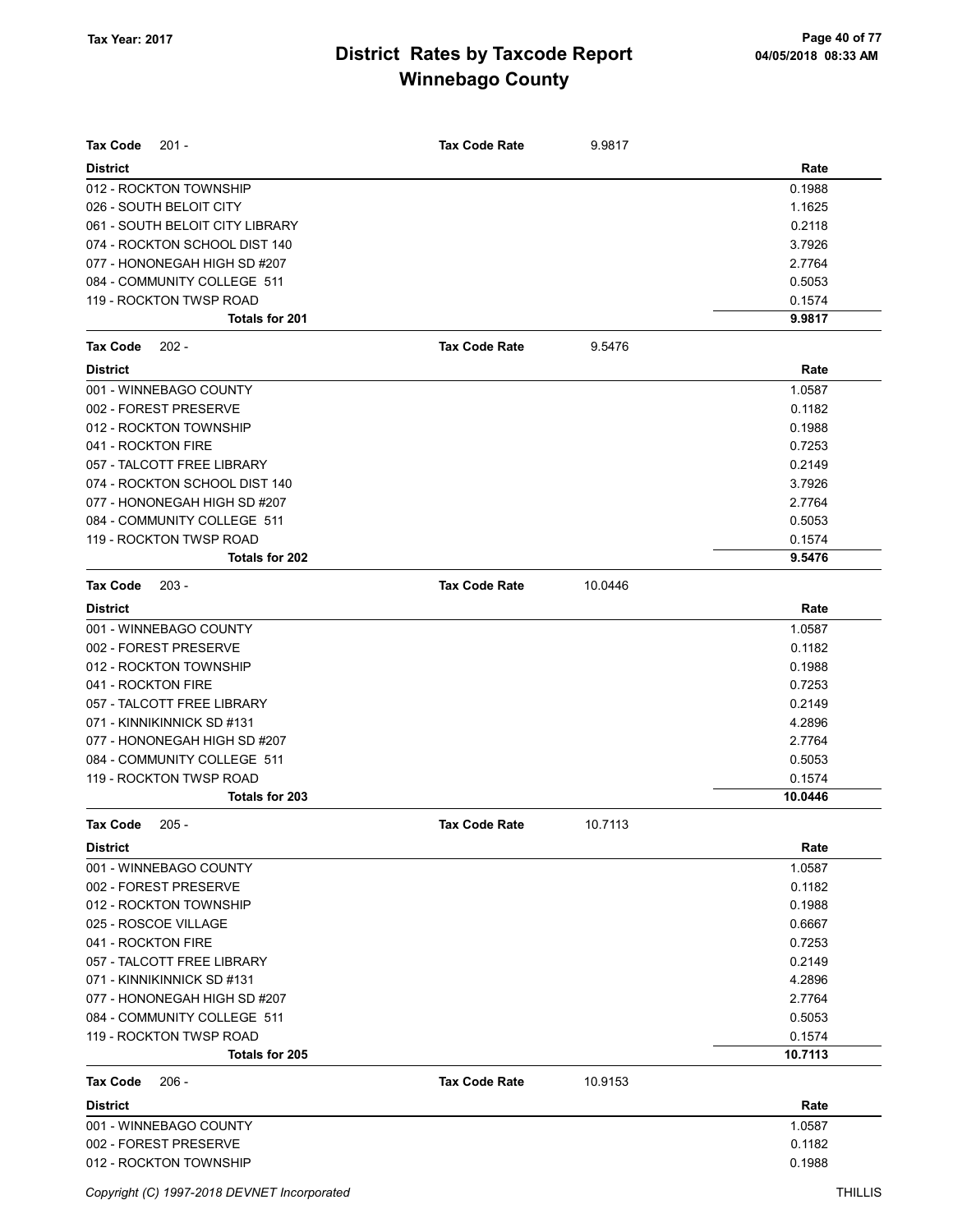| $206 -$<br><b>Tax Code</b>     | <b>Tax Code Rate</b> | 10.9153 |         |
|--------------------------------|----------------------|---------|---------|
| <b>District</b>                |                      |         | Rate    |
| 025 - ROSCOE VILLAGE           |                      |         | 0.6667  |
| 041 - ROCKTON FIRE             |                      |         | 0.7253  |
| 051 - ROCK RIVER WATER REC     |                      |         | 0.2040  |
| 057 - TALCOTT FREE LIBRARY     |                      |         | 0.2149  |
| 071 - KINNIKINNICK SD #131     |                      |         | 4.2896  |
| 077 - HONONEGAH HIGH SD #207   |                      |         | 2.7764  |
| 084 - COMMUNITY COLLEGE 511    |                      |         | 0.5053  |
| 119 - ROCKTON TWSP ROAD        |                      |         | 0.1574  |
| Totals for 206                 |                      |         | 10.9153 |
| Tax Code<br>207 -              | <b>Tax Code Rate</b> | 10.2158 |         |
| <b>District</b>                |                      |         | Rate    |
| 001 - WINNEBAGO COUNTY         |                      |         | 1.0587  |
| 002 - FOREST PRESERVE          |                      |         | 0.1182  |
| 013 - ROSCOE TOWNSHIP          |                      |         | 0.1482  |
| 025 - ROSCOE VILLAGE           |                      |         | 0.6667  |
| 035 - HARLEM-ROSCOE FIRE       |                      |         | 0.7649  |
| 051 - ROCK RIVER WATER REC     |                      |         | 0.2040  |
| 074 - ROCKTON SCHOOL DIST 140  |                      |         | 3.7926  |
| 077 - HONONEGAH HIGH SD #207   |                      |         | 2.7764  |
| 084 - COMMUNITY COLLEGE 511    |                      |         | 0.5053  |
| 120 - ROSCOE TWSP ROAD         |                      |         | 0.1808  |
| Totals for 207                 |                      |         | 10.2158 |
| <b>Tax Code</b><br>$208 -$     | <b>Tax Code Rate</b> | 10.8723 |         |
| <b>District</b>                |                      |         | Rate    |
| 001 - WINNEBAGO COUNTY         |                      |         | 1.0587  |
| 002 - FOREST PRESERVE          |                      |         | 0.1182  |
| 006 - HARLEM TOWNSHIP          |                      |         | 0.1114  |
| 035 - HARLEM-ROSCOE FIRE       |                      |         | 0.7649  |
| 051 - ROCK RIVER WATER REC     |                      |         | 0.2040  |
| 055 - NORTH SUBURBAN LIBRARY   |                      |         | 0.3023  |
| 060 - GREATER RKFD AIRPORT     |                      |         | 0.1102  |
| 076 - ROCKFORD SCHOOL DIST 205 |                      |         | 7.6496  |
| 084 - COMMUNITY COLLEGE 511    |                      |         | 0.5053  |
| 113 - HARLEM TWSP ROAD         |                      |         | 0.0477  |
| Totals for 208                 |                      |         | 10.8723 |
| $209 -$<br><b>Tax Code</b>     | <b>Tax Code Rate</b> | 10.5181 |         |
| <b>District</b>                |                      |         | Rate    |
| 001 - WINNEBAGO COUNTY         |                      |         | 1.0587  |
| 002 - FOREST PRESERVE          |                      |         | 0.1182  |
| 013 - ROSCOE TOWNSHIP          |                      |         | 0.1482  |
| 025 - ROSCOE VILLAGE           |                      |         | 0.6667  |
| 035 - HARLEM-ROSCOE FIRE       |                      |         | 0.7649  |
| 051 - ROCK RIVER WATER REC     |                      |         | 0.2040  |
| 055 - NORTH SUBURBAN LIBRARY   |                      |         | 0.3023  |
| 074 - ROCKTON SCHOOL DIST 140  |                      |         | 3.7926  |
| 077 - HONONEGAH HIGH SD #207   |                      |         | 2.7764  |
| 084 - COMMUNITY COLLEGE 511    |                      |         | 0.5053  |
| 120 - ROSCOE TWSP ROAD         |                      |         | 0.1808  |
| Totals for 209                 |                      |         | 10.5181 |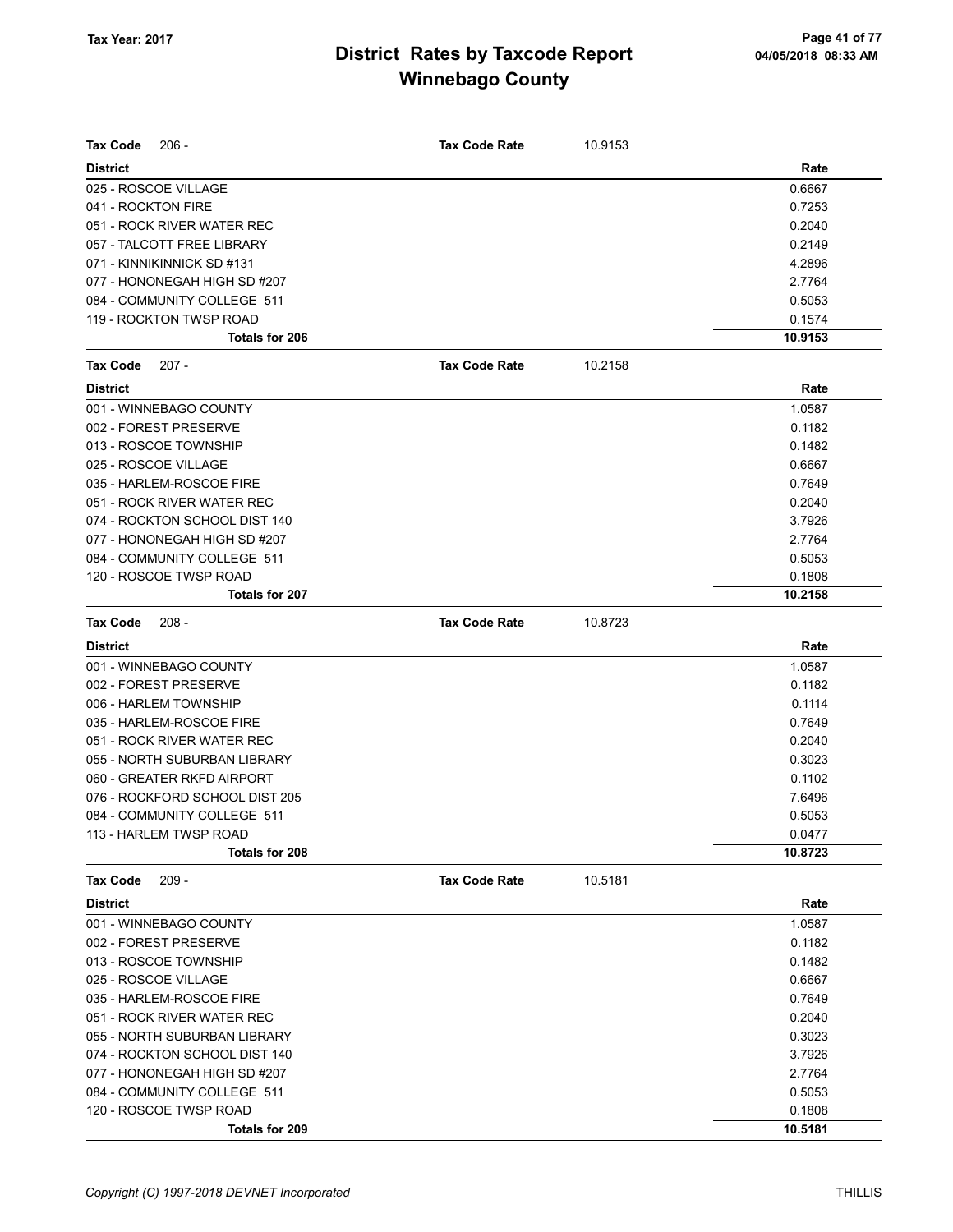| <b>Tax Code</b><br>$210 -$                  | Tax Code Rate        | 9.4290  |         |
|---------------------------------------------|----------------------|---------|---------|
| <b>District</b>                             |                      |         | Rate    |
| 001 - WINNEBAGO COUNTY                      |                      |         | 1.0587  |
| 002 - FOREST PRESERVE                       |                      |         | 0.1182  |
| 015 - SHIRLAND TOWNSHIP                     |                      |         | 0.2118  |
| 041 - ROCKTON FIRE                          |                      |         | 0.7253  |
| 073 - SHIRLAND SCHOOL DIST 134              |                      |         | 3.9174  |
| 077 - HONONEGAH HIGH SD #207                |                      |         | 2.7764  |
| 084 - COMMUNITY COLLEGE 511                 |                      |         | 0.5053  |
| 122 - SHIRLAND TWSP ROAD                    |                      |         | 0.1159  |
| Totals for 210                              |                      |         | 9.4290  |
| <b>Tax Code</b><br>$211 -$                  | <b>Tax Code Rate</b> | 9.4846  |         |
| <b>District</b>                             |                      |         | Rate    |
| 001 - WINNEBAGO COUNTY                      |                      |         | 1.0587  |
| 002 - FOREST PRESERVE                       |                      |         | 0.1182  |
| 015 - SHIRLAND TOWNSHIP                     |                      |         | 0.2118  |
| 033 - FIRE 1                                |                      |         | 0.7809  |
| 073 - SHIRLAND SCHOOL DIST 134              |                      |         | 3.9174  |
| 077 - HONONEGAH HIGH SD #207                |                      |         | 2.7764  |
| 084 - COMMUNITY COLLEGE 511                 |                      |         | 0.5053  |
| 122 - SHIRLAND TWSP ROAD                    |                      |         | 0.1159  |
| <b>Totals for 211</b>                       |                      |         | 9.4846  |
| <b>Tax Code</b><br>212                      | <b>Tax Code Rate</b> | 9.4868  |         |
| <b>District</b>                             |                      |         | Rate    |
| 001 - WINNEBAGO COUNTY                      |                      |         | 1.0587  |
| 002 - FOREST PRESERVE                       |                      |         | 0.1182  |
| 008 - LAONA TOWNSHIP                        |                      |         | 0.1227  |
| 033 - FIRE 1                                |                      |         | 0.7809  |
| 073 - SHIRLAND SCHOOL DIST 134              |                      |         | 3.9174  |
| 077 - HONONEGAH HIGH SD #207                |                      |         | 2.7764  |
| 084 - COMMUNITY COLLEGE 511                 |                      |         | 0.5053  |
| 115 - LAONA TWSP ROAD                       |                      |         | 0.2072  |
| Totals for 212                              |                      |         | 9.4868  |
| <b>Tax Code</b><br>$220 -$                  | <b>Tax Code Rate</b> | 10.4693 |         |
| District                                    |                      |         | Rate    |
| 001 - WINNEBAGO COUNTY                      |                      |         | 1.0587  |
| 002 - FOREST PRESERVE                       |                      |         | 0.1182  |
| 008 - LAONA TOWNSHIP                        |                      |         | 0.1227  |
| 033 - FIRE 1                                |                      |         | 0.7809  |
| 081 - DURAND UNIT SD #322                   |                      |         | 7.6354  |
| 084 - COMMUNITY COLLEGE 511                 |                      |         | 0.5053  |
| 102 - DU/LA MULTI TOWNSHIP                  |                      |         | 0.0409  |
| 115 - LAONA TWSP ROAD                       |                      |         | 0.2072  |
| Totals for 220                              |                      |         | 10.4693 |
| 223 - JACKSON SCHOOL TIF<br><b>Tax Code</b> | <b>Tax Code Rate</b> | 14.8363 |         |
| <b>District</b>                             |                      |         | Rate    |
| 001 - WINNEBAGO COUNTY                      |                      |         | 1.0587  |
| 002 - FOREST PRESERVE                       |                      |         | 0.1182  |
| 011 - ROCKFORD TOWNSHIP                     |                      |         | 0.1446  |
| 023 - ROCKFORD CITY                         |                      |         | 3.2517  |
| 046 - ROCKFORD PARK DISTRICT                |                      |         | 1.1371  |
| 051 - ROCK RIVER WATER REC                  |                      |         | 0.2040  |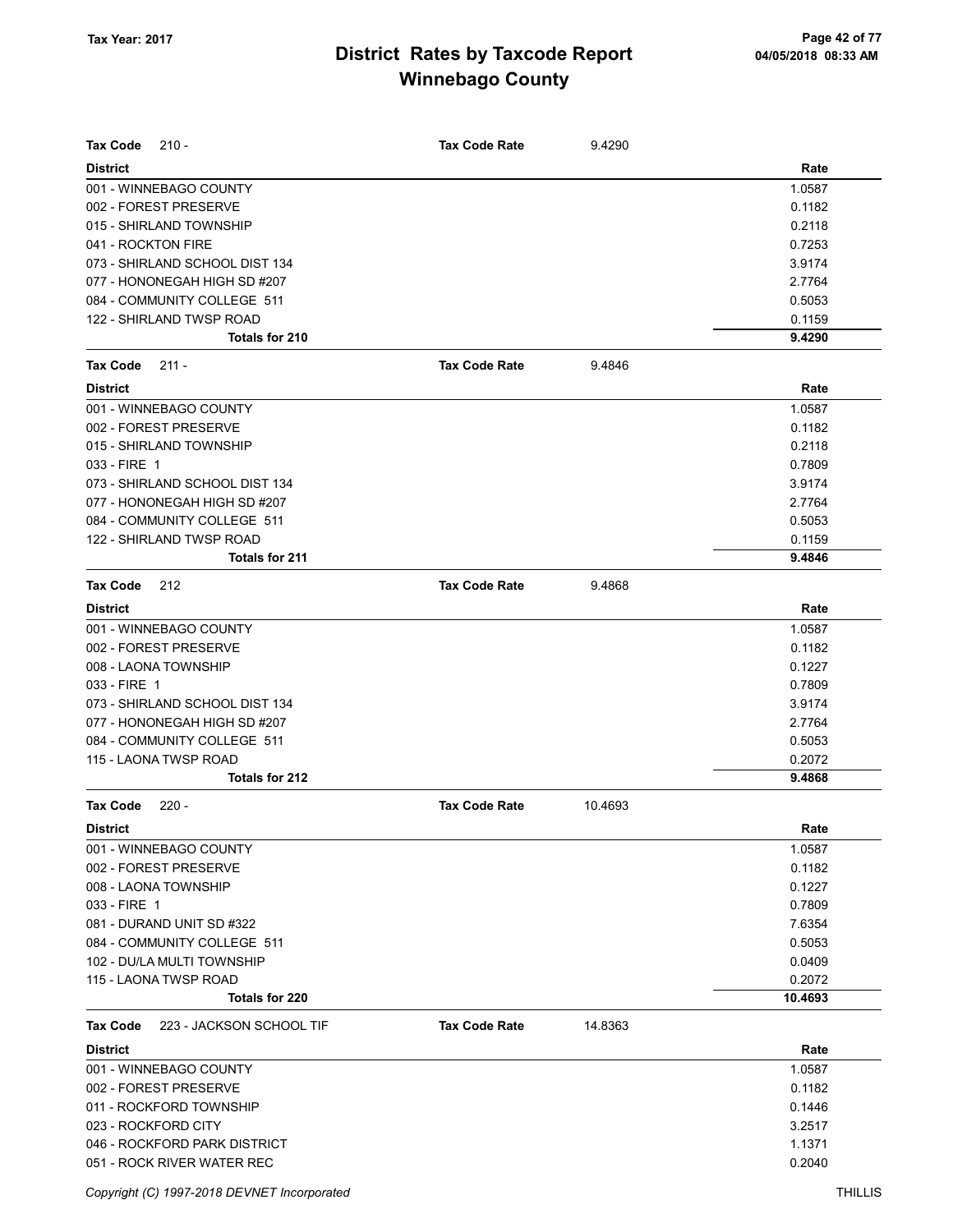| <b>District</b><br>Rate<br>0.5091<br>059 - ROCKFORD CITY LIBRARY<br>060 - GREATER RKFD AIRPORT<br>0.1102<br>076 - ROCKFORD SCHOOL DIST 205<br>7.6496<br>084 - COMMUNITY COLLEGE 511<br>0.5053<br>089 - JACKSON SCHOOL TIF<br>0.0000<br>118 - ROCKFORD TWSP ROAD<br>0.1478<br>14.8363<br>Totals for 223<br>226 - WEST STATE & KILBURN TIF<br>14.8363<br>Tax Code<br><b>Tax Code Rate</b><br><b>District</b><br>Rate<br>1.0587<br>001 - WINNEBAGO COUNTY<br>002 - FOREST PRESERVE<br>0.1182<br>011 - ROCKFORD TOWNSHIP<br>0.1446<br>023 - ROCKFORD CITY<br>3.2517<br>046 - ROCKFORD PARK DISTRICT<br>1.1371<br>051 - ROCK RIVER WATER REC<br>0.2040<br>059 - ROCKFORD CITY LIBRARY<br>0.5091<br>060 - GREATER RKFD AIRPORT<br>0.1102<br>068 - WEST STATE & KILBURN TIF<br>0.0000<br>076 - ROCKFORD SCHOOL DIST 205<br>7.6496<br>084 - COMMUNITY COLLEGE 511<br>0.5053<br>118 - ROCKFORD TWSP ROAD<br>0.1478<br>14.8363<br>Totals for 226<br>228 - DURAND VILLAGE TIF<br><b>Tax Code Rate</b><br>10.9868<br>Tax Code<br>Rate<br><b>District</b><br>001 - WINNEBAGO COUNTY<br>1.0587<br>002 - FOREST PRESERVE<br>0.1182<br>005 - DURAND TOWNSHIP<br>0.1808<br>018 - DURAND VILLAGE<br>0.3338<br>033 - FIRE 1<br>0.7809<br>0.0439<br>050 - DURAND SANITARY<br>7.6354<br>081 - DURAND UNIT SD #322<br>084 - COMMUNITY COLLEGE 511<br>0.5053<br>102 - DU/LA MULTI TOWNSHIP<br>0.0409<br>106 - DURAND VILLAGE TIF<br>0.0000<br>112 - DURAND TWSP ROAD<br>0.2889<br>10.9868<br>Totals for 228<br>$229 -$<br><b>Tax Code Rate</b><br>10.9429<br>Tax Code<br><b>District</b><br>Rate<br>001 - WINNEBAGO COUNTY<br>1.0587<br>002 - FOREST PRESERVE<br>0.1182<br>005 - DURAND TOWNSHIP<br>0.1808<br>018 - DURAND VILLAGE<br>0.3338<br>033 - FIRE 1<br>0.7809<br>081 - DURAND UNIT SD #322<br>7.6354<br>084 - COMMUNITY COLLEGE 511<br>0.5053<br>102 - DU/LA MULTI TOWNSHIP<br>0.0409<br>112 - DURAND TWSP ROAD<br>0.2889<br>10.9429<br>Totals for 229 | Tax Code<br>223 - JACKSON SCHOOL TIF | <b>Tax Code Rate</b> | 14.8363 |  |
|------------------------------------------------------------------------------------------------------------------------------------------------------------------------------------------------------------------------------------------------------------------------------------------------------------------------------------------------------------------------------------------------------------------------------------------------------------------------------------------------------------------------------------------------------------------------------------------------------------------------------------------------------------------------------------------------------------------------------------------------------------------------------------------------------------------------------------------------------------------------------------------------------------------------------------------------------------------------------------------------------------------------------------------------------------------------------------------------------------------------------------------------------------------------------------------------------------------------------------------------------------------------------------------------------------------------------------------------------------------------------------------------------------------------------------------------------------------------------------------------------------------------------------------------------------------------------------------------------------------------------------------------------------------------------------------------------------------------------------------------------------------------------------------------------------------------------------------------------------------------------------------------------------------------------------------|--------------------------------------|----------------------|---------|--|
|                                                                                                                                                                                                                                                                                                                                                                                                                                                                                                                                                                                                                                                                                                                                                                                                                                                                                                                                                                                                                                                                                                                                                                                                                                                                                                                                                                                                                                                                                                                                                                                                                                                                                                                                                                                                                                                                                                                                          |                                      |                      |         |  |
|                                                                                                                                                                                                                                                                                                                                                                                                                                                                                                                                                                                                                                                                                                                                                                                                                                                                                                                                                                                                                                                                                                                                                                                                                                                                                                                                                                                                                                                                                                                                                                                                                                                                                                                                                                                                                                                                                                                                          |                                      |                      |         |  |
|                                                                                                                                                                                                                                                                                                                                                                                                                                                                                                                                                                                                                                                                                                                                                                                                                                                                                                                                                                                                                                                                                                                                                                                                                                                                                                                                                                                                                                                                                                                                                                                                                                                                                                                                                                                                                                                                                                                                          |                                      |                      |         |  |
|                                                                                                                                                                                                                                                                                                                                                                                                                                                                                                                                                                                                                                                                                                                                                                                                                                                                                                                                                                                                                                                                                                                                                                                                                                                                                                                                                                                                                                                                                                                                                                                                                                                                                                                                                                                                                                                                                                                                          |                                      |                      |         |  |
|                                                                                                                                                                                                                                                                                                                                                                                                                                                                                                                                                                                                                                                                                                                                                                                                                                                                                                                                                                                                                                                                                                                                                                                                                                                                                                                                                                                                                                                                                                                                                                                                                                                                                                                                                                                                                                                                                                                                          |                                      |                      |         |  |
|                                                                                                                                                                                                                                                                                                                                                                                                                                                                                                                                                                                                                                                                                                                                                                                                                                                                                                                                                                                                                                                                                                                                                                                                                                                                                                                                                                                                                                                                                                                                                                                                                                                                                                                                                                                                                                                                                                                                          |                                      |                      |         |  |
|                                                                                                                                                                                                                                                                                                                                                                                                                                                                                                                                                                                                                                                                                                                                                                                                                                                                                                                                                                                                                                                                                                                                                                                                                                                                                                                                                                                                                                                                                                                                                                                                                                                                                                                                                                                                                                                                                                                                          |                                      |                      |         |  |
|                                                                                                                                                                                                                                                                                                                                                                                                                                                                                                                                                                                                                                                                                                                                                                                                                                                                                                                                                                                                                                                                                                                                                                                                                                                                                                                                                                                                                                                                                                                                                                                                                                                                                                                                                                                                                                                                                                                                          |                                      |                      |         |  |
|                                                                                                                                                                                                                                                                                                                                                                                                                                                                                                                                                                                                                                                                                                                                                                                                                                                                                                                                                                                                                                                                                                                                                                                                                                                                                                                                                                                                                                                                                                                                                                                                                                                                                                                                                                                                                                                                                                                                          |                                      |                      |         |  |
|                                                                                                                                                                                                                                                                                                                                                                                                                                                                                                                                                                                                                                                                                                                                                                                                                                                                                                                                                                                                                                                                                                                                                                                                                                                                                                                                                                                                                                                                                                                                                                                                                                                                                                                                                                                                                                                                                                                                          |                                      |                      |         |  |
|                                                                                                                                                                                                                                                                                                                                                                                                                                                                                                                                                                                                                                                                                                                                                                                                                                                                                                                                                                                                                                                                                                                                                                                                                                                                                                                                                                                                                                                                                                                                                                                                                                                                                                                                                                                                                                                                                                                                          |                                      |                      |         |  |
|                                                                                                                                                                                                                                                                                                                                                                                                                                                                                                                                                                                                                                                                                                                                                                                                                                                                                                                                                                                                                                                                                                                                                                                                                                                                                                                                                                                                                                                                                                                                                                                                                                                                                                                                                                                                                                                                                                                                          |                                      |                      |         |  |
|                                                                                                                                                                                                                                                                                                                                                                                                                                                                                                                                                                                                                                                                                                                                                                                                                                                                                                                                                                                                                                                                                                                                                                                                                                                                                                                                                                                                                                                                                                                                                                                                                                                                                                                                                                                                                                                                                                                                          |                                      |                      |         |  |
|                                                                                                                                                                                                                                                                                                                                                                                                                                                                                                                                                                                                                                                                                                                                                                                                                                                                                                                                                                                                                                                                                                                                                                                                                                                                                                                                                                                                                                                                                                                                                                                                                                                                                                                                                                                                                                                                                                                                          |                                      |                      |         |  |
|                                                                                                                                                                                                                                                                                                                                                                                                                                                                                                                                                                                                                                                                                                                                                                                                                                                                                                                                                                                                                                                                                                                                                                                                                                                                                                                                                                                                                                                                                                                                                                                                                                                                                                                                                                                                                                                                                                                                          |                                      |                      |         |  |
|                                                                                                                                                                                                                                                                                                                                                                                                                                                                                                                                                                                                                                                                                                                                                                                                                                                                                                                                                                                                                                                                                                                                                                                                                                                                                                                                                                                                                                                                                                                                                                                                                                                                                                                                                                                                                                                                                                                                          |                                      |                      |         |  |
|                                                                                                                                                                                                                                                                                                                                                                                                                                                                                                                                                                                                                                                                                                                                                                                                                                                                                                                                                                                                                                                                                                                                                                                                                                                                                                                                                                                                                                                                                                                                                                                                                                                                                                                                                                                                                                                                                                                                          |                                      |                      |         |  |
|                                                                                                                                                                                                                                                                                                                                                                                                                                                                                                                                                                                                                                                                                                                                                                                                                                                                                                                                                                                                                                                                                                                                                                                                                                                                                                                                                                                                                                                                                                                                                                                                                                                                                                                                                                                                                                                                                                                                          |                                      |                      |         |  |
|                                                                                                                                                                                                                                                                                                                                                                                                                                                                                                                                                                                                                                                                                                                                                                                                                                                                                                                                                                                                                                                                                                                                                                                                                                                                                                                                                                                                                                                                                                                                                                                                                                                                                                                                                                                                                                                                                                                                          |                                      |                      |         |  |
|                                                                                                                                                                                                                                                                                                                                                                                                                                                                                                                                                                                                                                                                                                                                                                                                                                                                                                                                                                                                                                                                                                                                                                                                                                                                                                                                                                                                                                                                                                                                                                                                                                                                                                                                                                                                                                                                                                                                          |                                      |                      |         |  |
|                                                                                                                                                                                                                                                                                                                                                                                                                                                                                                                                                                                                                                                                                                                                                                                                                                                                                                                                                                                                                                                                                                                                                                                                                                                                                                                                                                                                                                                                                                                                                                                                                                                                                                                                                                                                                                                                                                                                          |                                      |                      |         |  |
|                                                                                                                                                                                                                                                                                                                                                                                                                                                                                                                                                                                                                                                                                                                                                                                                                                                                                                                                                                                                                                                                                                                                                                                                                                                                                                                                                                                                                                                                                                                                                                                                                                                                                                                                                                                                                                                                                                                                          |                                      |                      |         |  |
|                                                                                                                                                                                                                                                                                                                                                                                                                                                                                                                                                                                                                                                                                                                                                                                                                                                                                                                                                                                                                                                                                                                                                                                                                                                                                                                                                                                                                                                                                                                                                                                                                                                                                                                                                                                                                                                                                                                                          |                                      |                      |         |  |
|                                                                                                                                                                                                                                                                                                                                                                                                                                                                                                                                                                                                                                                                                                                                                                                                                                                                                                                                                                                                                                                                                                                                                                                                                                                                                                                                                                                                                                                                                                                                                                                                                                                                                                                                                                                                                                                                                                                                          |                                      |                      |         |  |
|                                                                                                                                                                                                                                                                                                                                                                                                                                                                                                                                                                                                                                                                                                                                                                                                                                                                                                                                                                                                                                                                                                                                                                                                                                                                                                                                                                                                                                                                                                                                                                                                                                                                                                                                                                                                                                                                                                                                          |                                      |                      |         |  |
|                                                                                                                                                                                                                                                                                                                                                                                                                                                                                                                                                                                                                                                                                                                                                                                                                                                                                                                                                                                                                                                                                                                                                                                                                                                                                                                                                                                                                                                                                                                                                                                                                                                                                                                                                                                                                                                                                                                                          |                                      |                      |         |  |
|                                                                                                                                                                                                                                                                                                                                                                                                                                                                                                                                                                                                                                                                                                                                                                                                                                                                                                                                                                                                                                                                                                                                                                                                                                                                                                                                                                                                                                                                                                                                                                                                                                                                                                                                                                                                                                                                                                                                          |                                      |                      |         |  |
|                                                                                                                                                                                                                                                                                                                                                                                                                                                                                                                                                                                                                                                                                                                                                                                                                                                                                                                                                                                                                                                                                                                                                                                                                                                                                                                                                                                                                                                                                                                                                                                                                                                                                                                                                                                                                                                                                                                                          |                                      |                      |         |  |
|                                                                                                                                                                                                                                                                                                                                                                                                                                                                                                                                                                                                                                                                                                                                                                                                                                                                                                                                                                                                                                                                                                                                                                                                                                                                                                                                                                                                                                                                                                                                                                                                                                                                                                                                                                                                                                                                                                                                          |                                      |                      |         |  |
|                                                                                                                                                                                                                                                                                                                                                                                                                                                                                                                                                                                                                                                                                                                                                                                                                                                                                                                                                                                                                                                                                                                                                                                                                                                                                                                                                                                                                                                                                                                                                                                                                                                                                                                                                                                                                                                                                                                                          |                                      |                      |         |  |
|                                                                                                                                                                                                                                                                                                                                                                                                                                                                                                                                                                                                                                                                                                                                                                                                                                                                                                                                                                                                                                                                                                                                                                                                                                                                                                                                                                                                                                                                                                                                                                                                                                                                                                                                                                                                                                                                                                                                          |                                      |                      |         |  |
|                                                                                                                                                                                                                                                                                                                                                                                                                                                                                                                                                                                                                                                                                                                                                                                                                                                                                                                                                                                                                                                                                                                                                                                                                                                                                                                                                                                                                                                                                                                                                                                                                                                                                                                                                                                                                                                                                                                                          |                                      |                      |         |  |
|                                                                                                                                                                                                                                                                                                                                                                                                                                                                                                                                                                                                                                                                                                                                                                                                                                                                                                                                                                                                                                                                                                                                                                                                                                                                                                                                                                                                                                                                                                                                                                                                                                                                                                                                                                                                                                                                                                                                          |                                      |                      |         |  |
|                                                                                                                                                                                                                                                                                                                                                                                                                                                                                                                                                                                                                                                                                                                                                                                                                                                                                                                                                                                                                                                                                                                                                                                                                                                                                                                                                                                                                                                                                                                                                                                                                                                                                                                                                                                                                                                                                                                                          |                                      |                      |         |  |
|                                                                                                                                                                                                                                                                                                                                                                                                                                                                                                                                                                                                                                                                                                                                                                                                                                                                                                                                                                                                                                                                                                                                                                                                                                                                                                                                                                                                                                                                                                                                                                                                                                                                                                                                                                                                                                                                                                                                          |                                      |                      |         |  |
|                                                                                                                                                                                                                                                                                                                                                                                                                                                                                                                                                                                                                                                                                                                                                                                                                                                                                                                                                                                                                                                                                                                                                                                                                                                                                                                                                                                                                                                                                                                                                                                                                                                                                                                                                                                                                                                                                                                                          |                                      |                      |         |  |
|                                                                                                                                                                                                                                                                                                                                                                                                                                                                                                                                                                                                                                                                                                                                                                                                                                                                                                                                                                                                                                                                                                                                                                                                                                                                                                                                                                                                                                                                                                                                                                                                                                                                                                                                                                                                                                                                                                                                          |                                      |                      |         |  |
|                                                                                                                                                                                                                                                                                                                                                                                                                                                                                                                                                                                                                                                                                                                                                                                                                                                                                                                                                                                                                                                                                                                                                                                                                                                                                                                                                                                                                                                                                                                                                                                                                                                                                                                                                                                                                                                                                                                                          |                                      |                      |         |  |
|                                                                                                                                                                                                                                                                                                                                                                                                                                                                                                                                                                                                                                                                                                                                                                                                                                                                                                                                                                                                                                                                                                                                                                                                                                                                                                                                                                                                                                                                                                                                                                                                                                                                                                                                                                                                                                                                                                                                          |                                      |                      |         |  |
|                                                                                                                                                                                                                                                                                                                                                                                                                                                                                                                                                                                                                                                                                                                                                                                                                                                                                                                                                                                                                                                                                                                                                                                                                                                                                                                                                                                                                                                                                                                                                                                                                                                                                                                                                                                                                                                                                                                                          |                                      |                      |         |  |
|                                                                                                                                                                                                                                                                                                                                                                                                                                                                                                                                                                                                                                                                                                                                                                                                                                                                                                                                                                                                                                                                                                                                                                                                                                                                                                                                                                                                                                                                                                                                                                                                                                                                                                                                                                                                                                                                                                                                          |                                      |                      |         |  |
|                                                                                                                                                                                                                                                                                                                                                                                                                                                                                                                                                                                                                                                                                                                                                                                                                                                                                                                                                                                                                                                                                                                                                                                                                                                                                                                                                                                                                                                                                                                                                                                                                                                                                                                                                                                                                                                                                                                                          |                                      |                      |         |  |
|                                                                                                                                                                                                                                                                                                                                                                                                                                                                                                                                                                                                                                                                                                                                                                                                                                                                                                                                                                                                                                                                                                                                                                                                                                                                                                                                                                                                                                                                                                                                                                                                                                                                                                                                                                                                                                                                                                                                          |                                      |                      |         |  |
|                                                                                                                                                                                                                                                                                                                                                                                                                                                                                                                                                                                                                                                                                                                                                                                                                                                                                                                                                                                                                                                                                                                                                                                                                                                                                                                                                                                                                                                                                                                                                                                                                                                                                                                                                                                                                                                                                                                                          |                                      |                      |         |  |
|                                                                                                                                                                                                                                                                                                                                                                                                                                                                                                                                                                                                                                                                                                                                                                                                                                                                                                                                                                                                                                                                                                                                                                                                                                                                                                                                                                                                                                                                                                                                                                                                                                                                                                                                                                                                                                                                                                                                          |                                      |                      |         |  |
|                                                                                                                                                                                                                                                                                                                                                                                                                                                                                                                                                                                                                                                                                                                                                                                                                                                                                                                                                                                                                                                                                                                                                                                                                                                                                                                                                                                                                                                                                                                                                                                                                                                                                                                                                                                                                                                                                                                                          |                                      |                      |         |  |
|                                                                                                                                                                                                                                                                                                                                                                                                                                                                                                                                                                                                                                                                                                                                                                                                                                                                                                                                                                                                                                                                                                                                                                                                                                                                                                                                                                                                                                                                                                                                                                                                                                                                                                                                                                                                                                                                                                                                          |                                      |                      |         |  |
|                                                                                                                                                                                                                                                                                                                                                                                                                                                                                                                                                                                                                                                                                                                                                                                                                                                                                                                                                                                                                                                                                                                                                                                                                                                                                                                                                                                                                                                                                                                                                                                                                                                                                                                                                                                                                                                                                                                                          |                                      |                      |         |  |
|                                                                                                                                                                                                                                                                                                                                                                                                                                                                                                                                                                                                                                                                                                                                                                                                                                                                                                                                                                                                                                                                                                                                                                                                                                                                                                                                                                                                                                                                                                                                                                                                                                                                                                                                                                                                                                                                                                                                          |                                      |                      |         |  |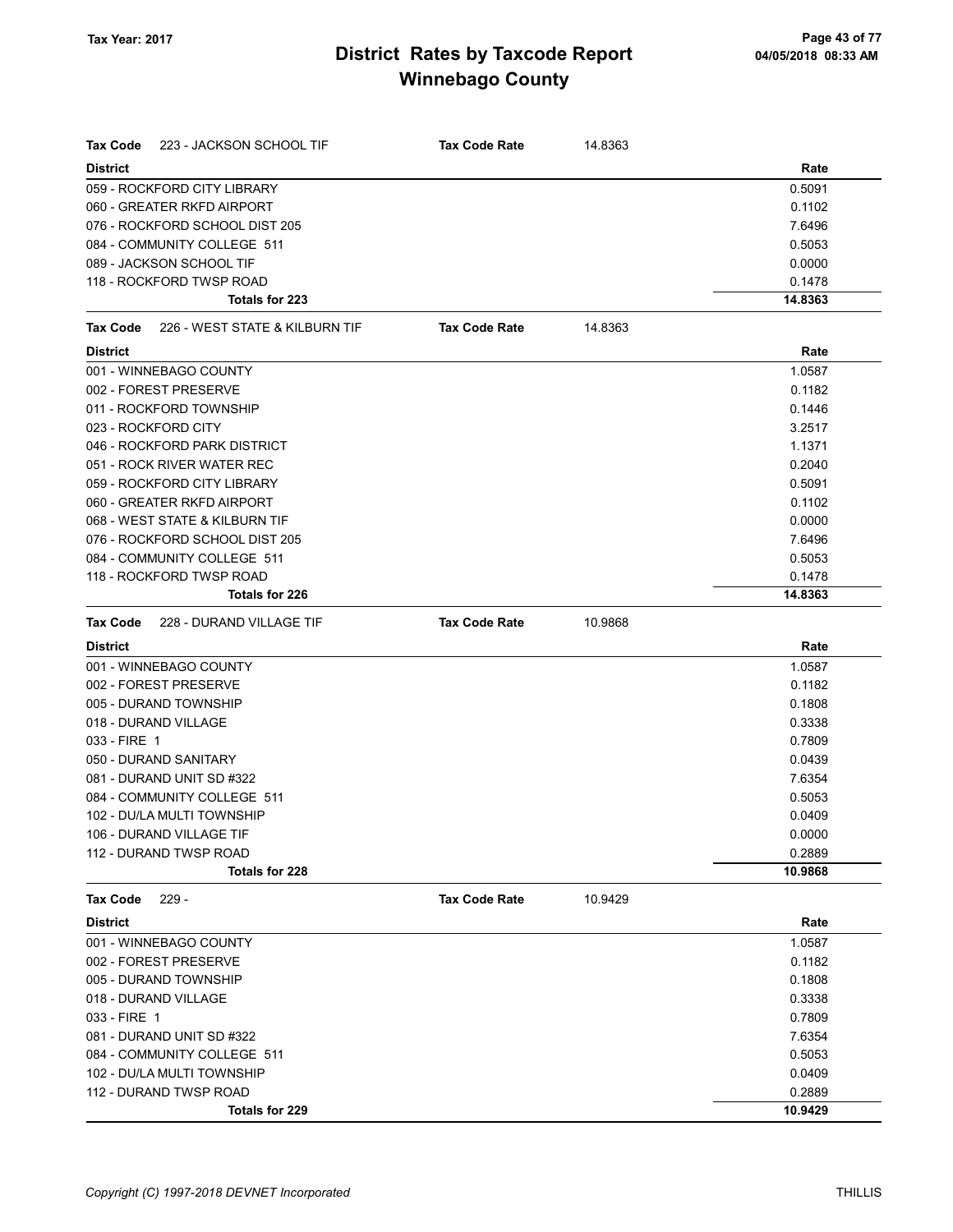| <b>Tax Code</b><br>$230 -$    | <b>Tax Code Rate</b> | 10.6091 |         |
|-------------------------------|----------------------|---------|---------|
| <b>District</b>               |                      |         | Rate    |
| 001 - WINNEBAGO COUNTY        |                      |         | 1.0587  |
| 002 - FOREST PRESERVE         |                      |         | 0.1182  |
| 005 - DURAND TOWNSHIP         |                      |         | 0.1808  |
| 033 - FIRE 1                  |                      |         | 0.7809  |
| 081 - DURAND UNIT SD #322     |                      |         | 7.6354  |
| 084 - COMMUNITY COLLEGE 511   |                      |         | 0.5053  |
| 102 - DU/LA MULTI TOWNSHIP    |                      |         | 0.0409  |
| 112 - DURAND TWSP ROAD        |                      |         | 0.2889  |
| <b>Totals for 230</b>         |                      |         | 10.6091 |
| <b>Tax Code</b><br>$231 -$    | <b>Tax Code Rate</b> | 10.8031 |         |
| <b>District</b>               |                      |         | Rate    |
| 001 - WINNEBAGO COUNTY        |                      |         | 1.0587  |
| 002 - FOREST PRESERVE         |                      |         | 0.1182  |
| 005 - DURAND TOWNSHIP         |                      |         | 0.1808  |
| 033 - FIRE 1                  |                      |         | 0.7809  |
| 056 - PECATONICA LIBRARY      |                      |         | 0.1940  |
| 081 - DURAND UNIT SD #322     |                      |         | 7.6354  |
| 084 - COMMUNITY COLLEGE 511   |                      |         | 0.5053  |
| 102 - DU/LA MULTI TOWNSHIP    |                      |         | 0.0409  |
| 112 - DURAND TWSP ROAD        |                      |         | 0.2889  |
| Totals for 231                |                      |         | 10.8031 |
| <b>Tax Code</b><br>$232 -$    | <b>Tax Code Rate</b> | 10.6900 |         |
| <b>District</b>               |                      |         | Rate    |
| 001 - WINNEBAGO COUNTY        |                      |         | 1.0587  |
| 002 - FOREST PRESERVE         |                      |         | 0.1182  |
| 005 - DURAND TOWNSHIP         |                      |         | 0.1808  |
| 033 - FIRE 1                  |                      |         | 0.7809  |
| 056 - PECATONICA LIBRARY      |                      |         | 0.1940  |
| 080 - PECATONICA UNIT SD #321 |                      |         | 7.5223  |
| 084 - COMMUNITY COLLEGE 511   |                      |         | 0.5053  |
| 102 - DU/LA MULTI TOWNSHIP    |                      |         | 0.0409  |
| 112 - DURAND TWSP ROAD        |                      |         | 0.2889  |
| Totals for 232                |                      |         | 10.6900 |
| Tax Code<br>$233 -$           | <b>Tax Code Rate</b> | 10.9868 |         |
| <b>District</b>               |                      |         | Rate    |
| 001 - WINNEBAGO COUNTY        |                      |         | 1.0587  |
| 002 - FOREST PRESERVE         |                      |         | 0.1182  |
| 005 - DURAND TOWNSHIP         |                      |         | 0.1808  |
| 018 - DURAND VILLAGE          |                      |         | 0.3338  |
| 033 - FIRE 1                  |                      |         | 0.7809  |
| 050 - DURAND SANITARY         |                      |         | 0.0439  |
| 081 - DURAND UNIT SD #322     |                      |         | 7.6354  |
| 084 - COMMUNITY COLLEGE 511   |                      |         | 0.5053  |
| 102 - DU/LA MULTI TOWNSHIP    |                      |         | 0.0409  |
| 112 - DURAND TWSP ROAD        |                      |         | 0.2889  |
| Totals for 233                |                      |         | 10.9868 |
| <b>Tax Code</b><br>$234 -$    | <b>Tax Code Rate</b> | 10.6530 |         |
| <b>District</b>               |                      |         | Rate    |
| 001 - WINNEBAGO COUNTY        |                      |         | 1.0587  |
| 002 - FOREST PRESERVE         |                      |         | 0.1182  |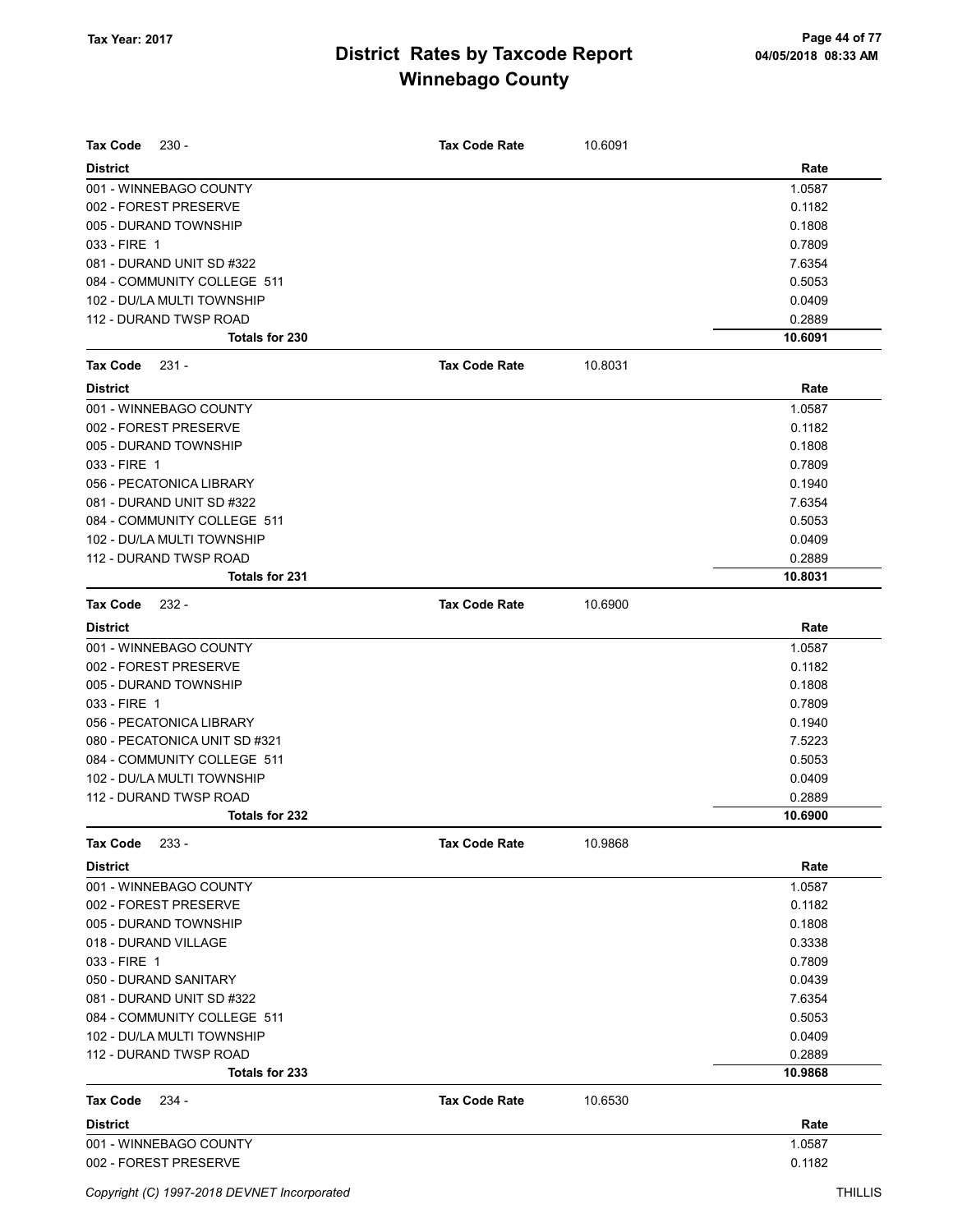| <b>Tax Code</b><br>$234 -$    | <b>Tax Code Rate</b> | 10.6530 |         |
|-------------------------------|----------------------|---------|---------|
| <b>District</b>               |                      |         | Rate    |
| 005 - DURAND TOWNSHIP         |                      |         | 0.1808  |
| 033 - FIRE 1                  |                      |         | 0.7809  |
| 050 - DURAND SANITARY         |                      |         | 0.0439  |
| 081 - DURAND UNIT SD #322     |                      |         | 7.6354  |
| 084 - COMMUNITY COLLEGE 511   |                      |         | 0.5053  |
| 102 - DU/LA MULTI TOWNSHIP    |                      |         | 0.0409  |
| 112 - DURAND TWSP ROAD        |                      |         | 0.2889  |
| <b>Totals for 234</b>         |                      |         | 10.6530 |
| <b>Tax Code</b><br>$246 -$    | <b>Tax Code Rate</b> | 10.4806 |         |
| <b>District</b>               |                      |         | Rate    |
| 001 - WINNEBAGO COUNTY        |                      |         | 1.0587  |
| 002 - FOREST PRESERVE         |                      |         | 0.1182  |
| 007 - HARRISON TOWNSHIP       |                      |         | 0.1250  |
| 033 - FIRE 1                  |                      |         | 0.7809  |
| 081 - DURAND UNIT SD #322     |                      |         | 7.6354  |
| 084 - COMMUNITY COLLEGE 511   |                      |         | 0.5053  |
| 101 - BU/HA MULTI TOWNSHIP    |                      |         | 0.0490  |
| 114 - HARRISON TWSP ROAD      |                      |         | 0.2081  |
| <b>Totals for 246</b>         |                      |         | 10.4806 |
| <b>Tax Code</b><br>247 -      | <b>Tax Code Rate</b> | 9.4142  |         |
| <b>District</b>               |                      |         | Rate    |
| 001 - WINNEBAGO COUNTY        |                      |         | 1.0587  |
| 002 - FOREST PRESERVE         |                      |         | 0.1182  |
| 007 - HARRISON TOWNSHIP       |                      |         | 0.1250  |
| 033 - FIRE 1                  |                      |         | 0.7809  |
| 074 - ROCKTON SCHOOL DIST 140 |                      |         | 3.7926  |
| 077 - HONONEGAH HIGH SD #207  |                      |         | 2.7764  |
| 084 - COMMUNITY COLLEGE 511   |                      |         | 0.5053  |
| 101 - BU/HA MULTI TOWNSHIP    |                      |         | 0.0490  |
| 114 - HARRISON TWSP ROAD      |                      |         | 0.2081  |
| <b>Totals for 247</b>         |                      |         | 9.4142  |
| <b>Tax Code</b><br>- 248      | <b>Tax Code Rate</b> | 9.7955  |         |
|                               |                      |         |         |
| <b>District</b>               |                      |         | Rate    |
| 001 - WINNEBAGO COUNTY        |                      |         | 1.0587  |
| 002 - FOREST PRESERVE         |                      |         | 0.1182  |
| 007 - HARRISON TOWNSHIP       |                      |         | 0.1250  |
| 033 - FIRE 1                  |                      |         | 0.7809  |
| 058 - WINNEBAGO LIBRARY       |                      |         | 0.2160  |
| 082 - WINNEBAGO UNIT SD #323  |                      |         | 6.7343  |
| 084 - COMMUNITY COLLEGE 511   |                      |         | 0.5053  |
| 101 - BU/HA MULTI TOWNSHIP    |                      |         | 0.0490  |
| 114 - HARRISON TWSP ROAD      |                      |         | 0.2081  |
| Totals for 248                |                      |         | 9.7955  |
| <b>Tax Code</b><br>254 -      | <b>Tax Code Rate</b> | 9.7844  |         |
| <b>District</b>               |                      |         | Rate    |
| 001 - WINNEBAGO COUNTY        |                      |         | 1.0587  |
| 002 - FOREST PRESERVE         |                      |         | 0.1182  |
| 003 - BURRITT TOWNSHIP        |                      |         | 0.1767  |
| 044 - W B S FIRE              |                      |         | 0.6808  |
| 058 - WINNEBAGO LIBRARY       |                      |         | 0.2160  |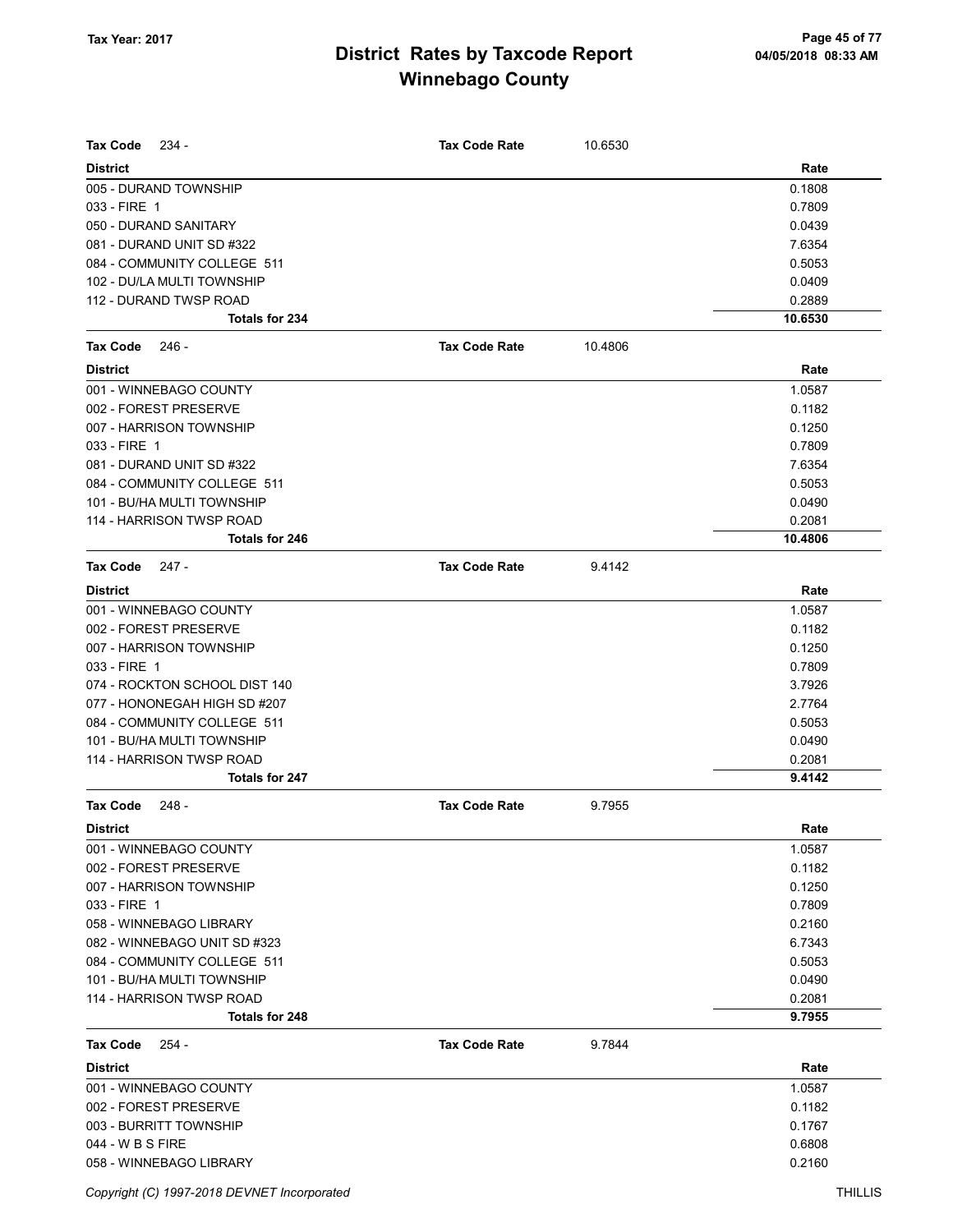| <b>Tax Code</b><br>$254 -$                         | <b>Tax Code Rate</b> | 9.7844  |                  |
|----------------------------------------------------|----------------------|---------|------------------|
| <b>District</b>                                    |                      |         | Rate             |
| 062 - RKFD - WINN DRAINAGE                         |                      |         | 0.0437           |
| 082 - WINNEBAGO UNIT SD #323                       |                      |         | 6.7343           |
| 084 - COMMUNITY COLLEGE 511                        |                      |         | 0.5053           |
| 101 - BU/HA MULTI TOWNSHIP                         |                      |         | 0.0490           |
| 110 - BURRITT TWSP ROAD                            |                      |         | 0.2017           |
| Totals for 254                                     |                      |         | 9.7844           |
| <b>Tax Code</b><br>258 -                           | <b>Tax Code Rate</b> | 12.6047 |                  |
| <b>District</b>                                    |                      |         | Rate             |
| 001 - WINNEBAGO COUNTY                             |                      |         | 1.0587           |
| 002 - FOREST PRESERVE                              |                      |         | 0.1182           |
| 003 - BURRITT TOWNSHIP                             |                      |         | 0.1767           |
| 023 - ROCKFORD CITY                                |                      |         | 3.2517           |
| 059 - ROCKFORD CITY LIBRARY                        |                      |         | 0.5091           |
| 082 - WINNEBAGO UNIT SD #323                       |                      |         | 6.7343           |
| 084 - COMMUNITY COLLEGE 511                        |                      |         | 0.5053           |
| 101 - BU/HA MULTI TOWNSHIP                         |                      |         | 0.0490           |
| 110 - BURRITT TWSP ROAD                            |                      |         | 0.2017           |
| Totals for 258                                     |                      |         | 12.6047          |
| <b>Tax Code</b><br>259 -                           | <b>Tax Code Rate</b> | 13.3927 |                  |
|                                                    |                      |         |                  |
| <b>District</b>                                    |                      |         | Rate             |
| 001 - WINNEBAGO COUNTY                             |                      |         | 1.0587           |
| 002 - FOREST PRESERVE                              |                      |         | 0.1182           |
| 003 - BURRITT TOWNSHIP                             |                      |         | 0.1767           |
| 023 - ROCKFORD CITY<br>059 - ROCKFORD CITY LIBRARY |                      |         | 3.2517<br>0.5091 |
| 080 - PECATONICA UNIT SD #321                      |                      |         | 7.5223           |
| 084 - COMMUNITY COLLEGE 511                        |                      |         | 0.5053           |
| 101 - BU/HA MULTI TOWNSHIP                         |                      |         | 0.0490           |
| 110 - BURRITT TWSP ROAD                            |                      |         | 0.2017           |
| <b>Totals for 259</b>                              |                      |         | 13.3927          |
|                                                    |                      |         |                  |
| <b>Tax Code</b><br>260 -                           | <b>Tax Code Rate</b> | 9.7407  |                  |
| <b>District</b>                                    |                      |         | Rate             |
| 001 - WINNEBAGO COUNTY                             |                      |         | 1.0587           |
| 002 - FOREST PRESERVE                              |                      |         | 0.1182           |
| 003 - BURRITT TOWNSHIP                             |                      |         | 0.1767           |
| 044 - W B S FIRE                                   |                      |         | 0.6808           |
| 058 - WINNEBAGO LIBRARY                            |                      |         | 0.2160           |
| 082 - WINNEBAGO UNIT SD #323                       |                      |         | 6.7343           |
| 084 - COMMUNITY COLLEGE 511                        |                      |         | 0.5053           |
| 101 - BU/HA MULTI TOWNSHIP                         |                      |         | 0.0490           |
| 110 - BURRITT TWSP ROAD                            |                      |         | 0.2017           |
| Totals for 260                                     |                      |         | 9.7407           |
| <b>Tax Code</b><br>262 -                           | <b>Tax Code Rate</b> | 9.5247  |                  |
| <b>District</b>                                    |                      |         | Rate             |
| 001 - WINNEBAGO COUNTY                             |                      |         | 1.0587           |
| 002 - FOREST PRESERVE                              |                      |         | 0.1182           |
| 003 - BURRITT TOWNSHIP                             |                      |         | 0.1767           |
| 044 - W B S FIRE                                   |                      |         | 0.6808           |
| 082 - WINNEBAGO UNIT SD #323                       |                      |         | 6.7343           |
| 084 - COMMUNITY COLLEGE 511                        |                      |         | 0.5053           |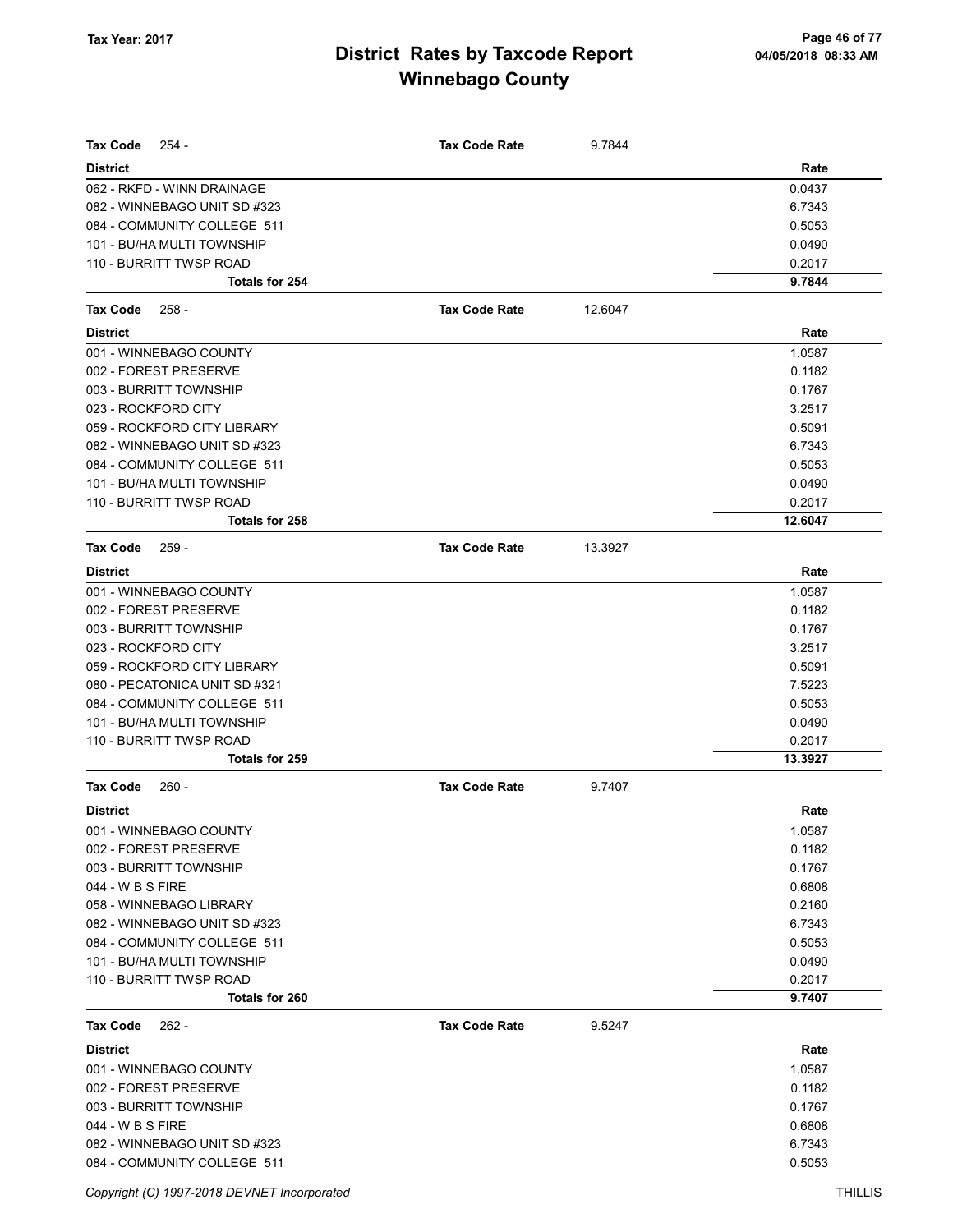| <b>Tax Code</b><br>$262 -$                      | <b>Tax Code Rate</b> | 9.5247  |                  |
|-------------------------------------------------|----------------------|---------|------------------|
| <b>District</b>                                 |                      |         | Rate             |
| 101 - BU/HA MULTI TOWNSHIP                      |                      |         | 0.0490           |
| 110 - BURRITT TWSP ROAD                         |                      |         | 0.2017           |
| Totals for 262                                  |                      |         | 9.5247           |
| <b>Tax Code</b><br>$263 -$                      | <b>Tax Code Rate</b> | 9.4894  |                  |
|                                                 |                      |         |                  |
| <b>District</b>                                 |                      |         | Rate             |
| 001 - WINNEBAGO COUNTY                          |                      |         | 1.0587           |
| 002 - FOREST PRESERVE                           |                      |         | 0.1182           |
| 003 - BURRITT TOWNSHIP                          |                      |         | 0.1767           |
| 039 - PECATONICA FIRE                           |                      |         | 0.4295           |
| 058 - WINNEBAGO LIBRARY                         |                      |         | 0.2160           |
| 082 - WINNEBAGO UNIT SD #323                    |                      |         | 6.7343           |
| 084 - COMMUNITY COLLEGE 511                     |                      |         | 0.5053           |
| 101 - BU/HA MULTI TOWNSHIP                      |                      |         | 0.0490           |
| 110 - BURRITT TWSP ROAD<br>Totals for 263       |                      |         | 0.2017<br>9.4894 |
|                                                 |                      |         |                  |
| <b>Tax Code</b><br>$265 -$                      | <b>Tax Code Rate</b> | 9.7187  |                  |
| <b>District</b><br>001 - WINNEBAGO COUNTY       |                      |         | Rate             |
|                                                 |                      |         | 1.0587           |
| 002 - FOREST PRESERVE<br>003 - BURRITT TOWNSHIP |                      |         | 0.1182<br>0.1767 |
| 044 - W B S FIRE                                |                      |         | 0.6808           |
| 056 - PECATONICA LIBRARY                        |                      |         | 0.1940           |
| 082 - WINNEBAGO UNIT SD #323                    |                      |         | 6.7343           |
| 084 - COMMUNITY COLLEGE 511                     |                      |         | 0.5053           |
| 101 - BU/HA MULTI TOWNSHIP                      |                      |         | 0.0490           |
| 110 - BURRITT TWSP ROAD                         |                      |         | 0.2017           |
| Totals for 265                                  |                      |         | 9.7187           |
| <b>Tax Code</b><br>$266 -$                      | <b>Tax Code Rate</b> | 10.5067 |                  |
| <b>District</b>                                 |                      |         | Rate             |
| 001 - WINNEBAGO COUNTY                          |                      |         | 1.0587           |
| 002 - FOREST PRESERVE                           |                      |         | 0.1182           |
| 003 - BURRITT TOWNSHIP                          |                      |         | 0.1767           |
| 044 - W B S FIRE                                |                      |         | 0.6808           |
| 056 - PECATONICA LIBRARY                        |                      |         | 0.1940           |
| 080 - PECATONICA UNIT SD #321                   |                      |         | 7.5223           |
| 084 - COMMUNITY COLLEGE 511                     |                      |         | 0.5053           |
| 101 - BU/HA MULTI TOWNSHIP                      |                      |         | 0.0490           |
| 110 - BURRITT TWSP ROAD                         |                      |         | 0.2017           |
| Totals for 266                                  |                      |         | 10.5067          |
| Tax Code<br>267 -                               | <b>Tax Code Rate</b> | 9.4674  |                  |
| <b>District</b>                                 |                      |         | Rate             |
| 001 - WINNEBAGO COUNTY                          |                      |         | 1.0587           |
| 002 - FOREST PRESERVE                           |                      |         | 0.1182           |
| 003 - BURRITT TOWNSHIP                          |                      |         | 0.1767           |
| 039 - PECATONICA FIRE                           |                      |         | 0.4295           |
| 056 - PECATONICA LIBRARY                        |                      |         | 0.1940           |
| 082 - WINNEBAGO UNIT SD #323                    |                      |         | 6.7343           |
| 084 - COMMUNITY COLLEGE 511                     |                      |         | 0.5053           |
| 101 - BU/HA MULTI TOWNSHIP                      |                      |         | 0.0490           |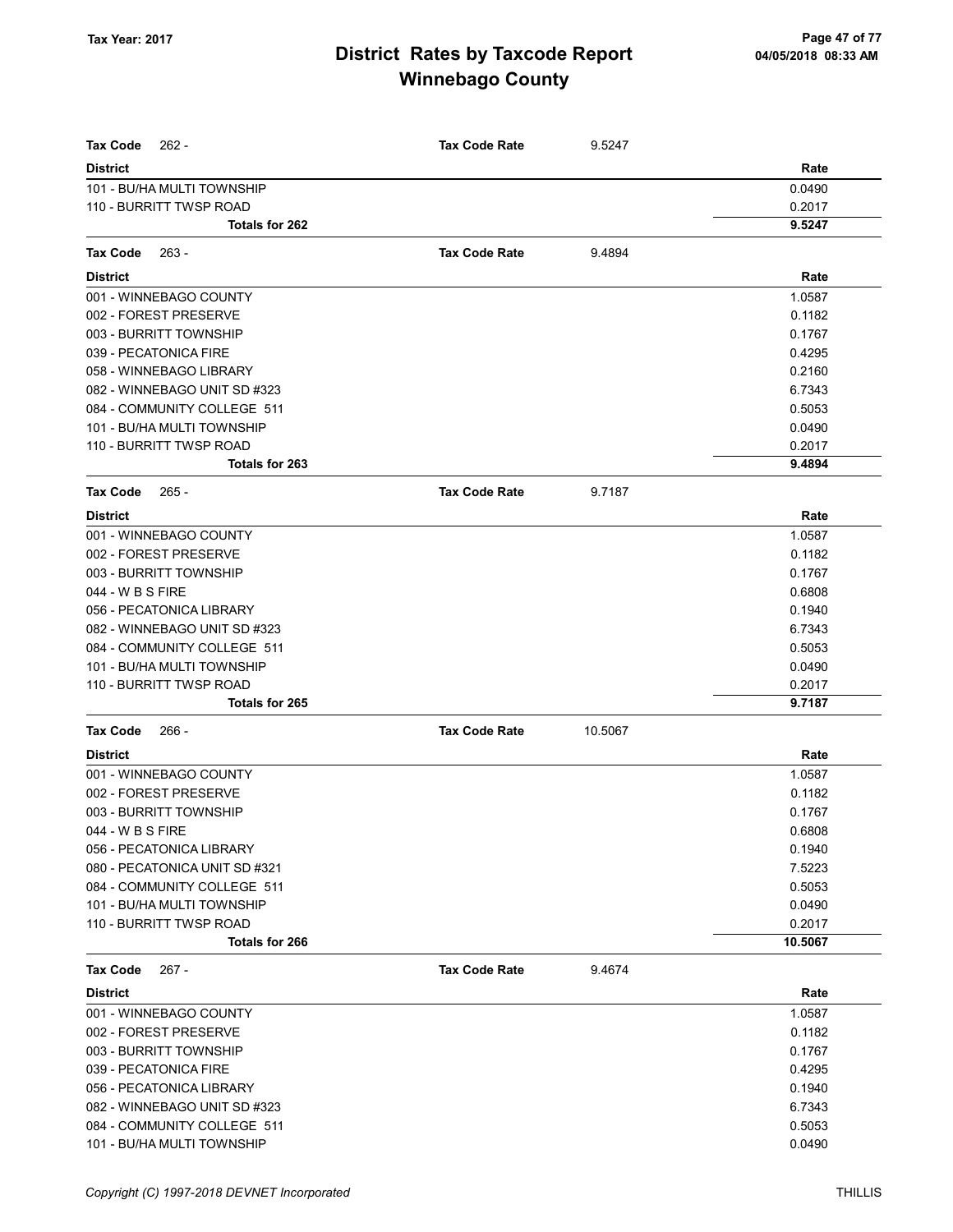| <b>Tax Code</b><br>267 -      | <b>Tax Code Rate</b> | 9.4674  |         |
|-------------------------------|----------------------|---------|---------|
| <b>District</b>               |                      |         | Rate    |
| 110 - BURRITT TWSP ROAD       |                      |         | 0.2017  |
| <b>Totals for 267</b>         |                      |         | 9.4674  |
|                               |                      |         |         |
| <b>Tax Code</b><br>268 -      | <b>Tax Code Rate</b> | 10.2554 |         |
| <b>District</b>               |                      |         | Rate    |
| 001 - WINNEBAGO COUNTY        |                      |         | 1.0587  |
| 002 - FOREST PRESERVE         |                      |         | 0.1182  |
| 003 - BURRITT TOWNSHIP        |                      |         | 0.1767  |
| 039 - PECATONICA FIRE         |                      |         | 0.4295  |
| 056 - PECATONICA LIBRARY      |                      |         | 0.1940  |
| 080 - PECATONICA UNIT SD #321 |                      |         | 7.5223  |
| 084 - COMMUNITY COLLEGE 511   |                      |         | 0.5053  |
| 101 - BU/HA MULTI TOWNSHIP    |                      |         | 0.0490  |
| 110 - BURRITT TWSP ROAD       |                      |         | 0.2017  |
| Totals for 268                |                      |         | 10.2554 |
| <b>Tax Code</b><br>281 -      | <b>Tax Code Rate</b> | 10.3994 |         |
| <b>District</b>               |                      |         | Rate    |
| 001 - WINNEBAGO COUNTY        |                      |         | 1.0587  |
| 002 - FOREST PRESERVE         |                      |         | 0.1182  |
| 010 - PECATONICA TOWNSHIP     |                      |         | 0.1828  |
| 039 - PECATONICA FIRE         |                      |         | 0.4295  |
| 047 - SUMNER PARK             |                      |         | 0.1472  |
| 056 - PECATONICA LIBRARY      |                      |         | 0.1940  |
| 080 - PECATONICA UNIT SD #321 |                      |         | 7.5223  |
| 084 - COMMUNITY COLLEGE 511   |                      |         | 0.5053  |
| 117 - PECATONICA TWSP ROAD    |                      |         | 0.1873  |
| 124 - PE/SE MULTI TOWNSHIP    |                      |         | 0.0541  |
| <b>Totals for 281</b>         |                      |         | 10.3994 |
| <b>Tax Code</b><br>282 -      | <b>Tax Code Rate</b> | 9.6114  |         |
| <b>District</b>               |                      |         | Rate    |
| 001 - WINNEBAGO COUNTY        |                      |         | 1.0587  |
| 002 - FOREST PRESERVE         |                      |         | 0.1182  |
| 010 - PECATONICA TOWNSHIP     |                      |         | 0.1828  |
| 039 - PECATONICA FIRE         |                      |         | 0.4295  |
| 047 - SUMNER PARK             |                      |         | 0.1472  |
| 056 - PECATONICA LIBRARY      |                      |         | 0.1940  |
| 082 - WINNEBAGO UNIT SD #323  |                      |         | 6.7343  |
| 084 - COMMUNITY COLLEGE 511   |                      |         | 0.5053  |
| 117 - PECATONICA TWSP ROAD    |                      |         | 0.1873  |
| 124 - PE/SE MULTI TOWNSHIP    |                      |         | 0.0541  |
| Totals for 282                |                      |         | 9.6114  |
| <b>Tax Code</b><br>283 -      | <b>Tax Code Rate</b> | 9.8627  |         |
| <b>District</b>               |                      |         | Rate    |
| 001 - WINNEBAGO COUNTY        |                      |         | 1.0587  |
| 002 - FOREST PRESERVE         |                      |         | 0.1182  |
| 010 - PECATONICA TOWNSHIP     |                      |         | 0.1828  |
| 044 - W B S FIRE              |                      |         | 0.6808  |
| 047 - SUMNER PARK             |                      |         | 0.1472  |
| 056 - PECATONICA LIBRARY      |                      |         | 0.1940  |
| 082 - WINNEBAGO UNIT SD #323  |                      |         | 6.7343  |
| 084 - COMMUNITY COLLEGE 511   |                      |         | 0.5053  |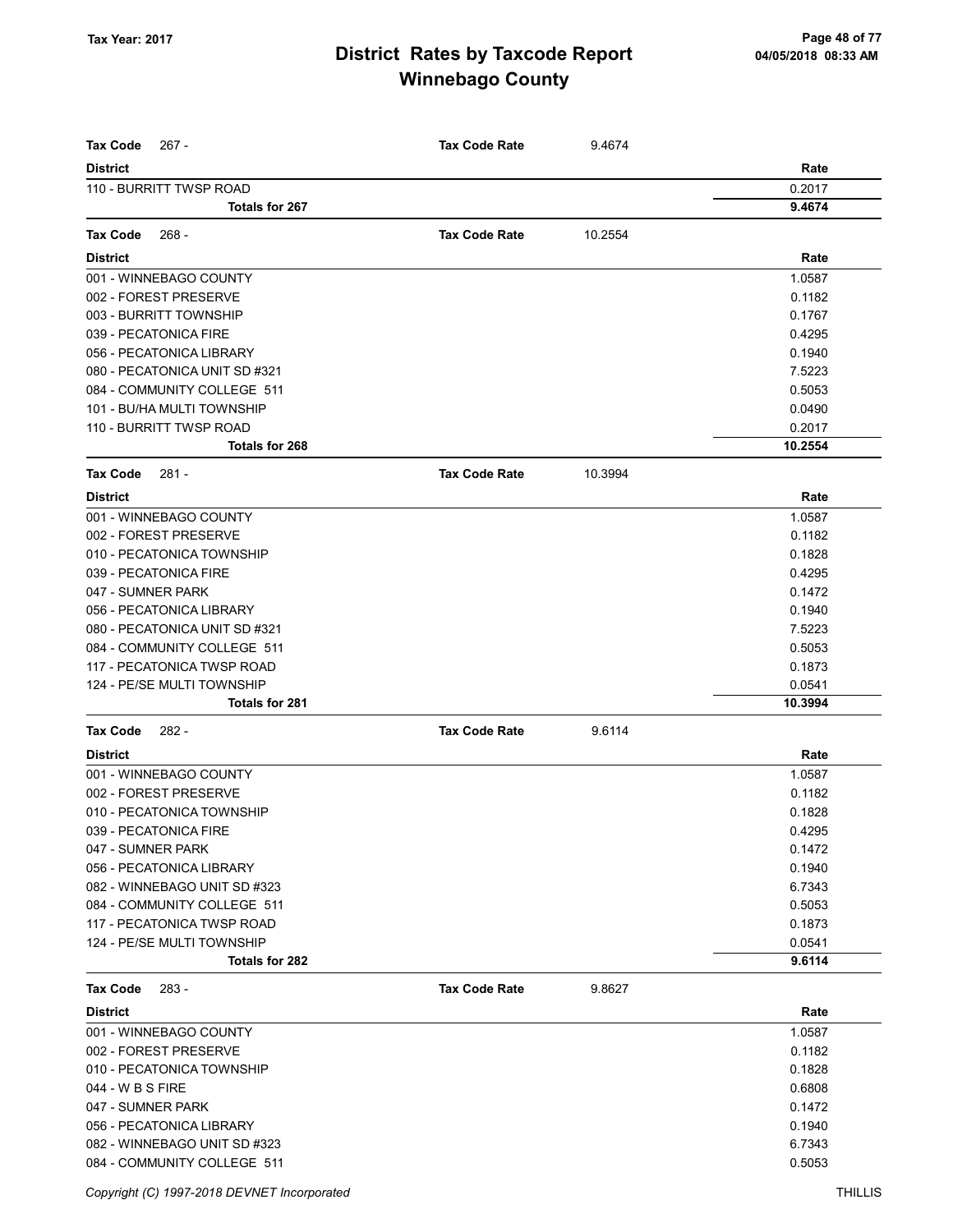| Tax Code<br>283 -                           | <b>Tax Code Rate</b> | 9.8627  |         |
|---------------------------------------------|----------------------|---------|---------|
| <b>District</b>                             |                      |         | Rate    |
| 117 - PECATONICA TWSP ROAD                  |                      |         | 0.1873  |
| 124 - PE/SE MULTI TOWNSHIP                  |                      |         | 0.0541  |
| Totals for 283                              |                      |         | 9.8627  |
| <b>Tax Code</b><br>284 -                    | <b>Tax Code Rate</b> | 10.6507 |         |
| <b>District</b>                             |                      |         | Rate    |
| 001 - WINNEBAGO COUNTY                      |                      |         | 1.0587  |
| 002 - FOREST PRESERVE                       |                      |         | 0.1182  |
| 010 - PECATONICA TOWNSHIP                   |                      |         | 0.1828  |
| 044 - W B S FIRE                            |                      |         | 0.6808  |
| 047 - SUMNER PARK                           |                      |         | 0.1472  |
| 056 - PECATONICA LIBRARY                    |                      |         | 0.1940  |
| 080 - PECATONICA UNIT SD #321               |                      |         | 7.5223  |
| 084 - COMMUNITY COLLEGE 511                 |                      |         | 0.5053  |
| 117 - PECATONICA TWSP ROAD                  |                      |         | 0.1873  |
| 124 - PE/SE MULTI TOWNSHIP                  |                      |         | 0.0541  |
| <b>Totals for 284</b>                       |                      |         | 10.6507 |
| <b>Tax Code</b><br>286 -                    | <b>Tax Code Rate</b> | 11.1376 |         |
| <b>District</b>                             |                      |         | Rate    |
| 001 - WINNEBAGO COUNTY                      |                      |         | 1.0587  |
| 002 - FOREST PRESERVE                       |                      |         | 0.1182  |
| 010 - PECATONICA TOWNSHIP                   |                      |         | 0.1828  |
| 022 - PECATONICA VILLAGE                    |                      |         | 0.7382  |
| 039 - PECATONICA FIRE                       |                      |         | 0.4295  |
| 047 - SUMNER PARK                           |                      |         | 0.1472  |
| 056 - PECATONICA LIBRARY                    |                      |         | 0.1940  |
| 080 - PECATONICA UNIT SD #321               |                      |         | 7.5223  |
| 084 - COMMUNITY COLLEGE 511                 |                      |         | 0.5053  |
| 117 - PECATONICA TWSP ROAD                  |                      |         | 0.1873  |
| 124 - PE/SE MULTI TOWNSHIP                  |                      |         | 0.0541  |
| Totals for 286                              |                      |         | 11.1376 |
| <b>Tax Code</b><br>290 - SOUTH BELOIT SSA 1 | <b>Tax Code Rate</b> | 10.2308 |         |
| <b>District</b>                             |                      |         | Rate    |
| 001 - WINNEBAGO COUNTY                      |                      |         | 1.0587  |
| 002 - FOREST PRESERVE                       |                      |         | 0.1182  |
| 012 - ROCKTON TOWNSHIP                      |                      |         | 0.1988  |
| 026 - SOUTH BELOIT CITY                     |                      |         | 1.1625  |
| 061 - SOUTH BELOIT CITY LIBRARY             |                      |         | 0.2118  |
| 079 - SOUTH BELOIT SD #320                  |                      |         | 6.8181  |
| 084 - COMMUNITY COLLEGE 511                 |                      |         | 0.5053  |
| 119 - ROCKTON TWSP ROAD                     |                      |         | 0.1574  |
| 160 - SOUTH BELOIT SSA 1                    |                      |         | 0.0000  |
| <b>Totals for 290</b>                       |                      |         | 10.2308 |
| <b>Tax Code</b><br>$305 -$                  | <b>Tax Code Rate</b> | 10.9164 |         |
| <b>District</b>                             |                      |         | Rate    |
| 001 - WINNEBAGO COUNTY                      |                      |         | 1.0587  |
| 002 - FOREST PRESERVE                       |                      |         | 0.1182  |
| 014 - SEWARD TOWNSHIP                       |                      |         | 0.4445  |
| 039 - PECATONICA FIRE                       |                      |         | 0.4295  |
| 049 - SEWARD PARK DISTRICT                  |                      |         | 0.1529  |
| 056 - PECATONICA LIBRARY                    |                      |         | 0.1940  |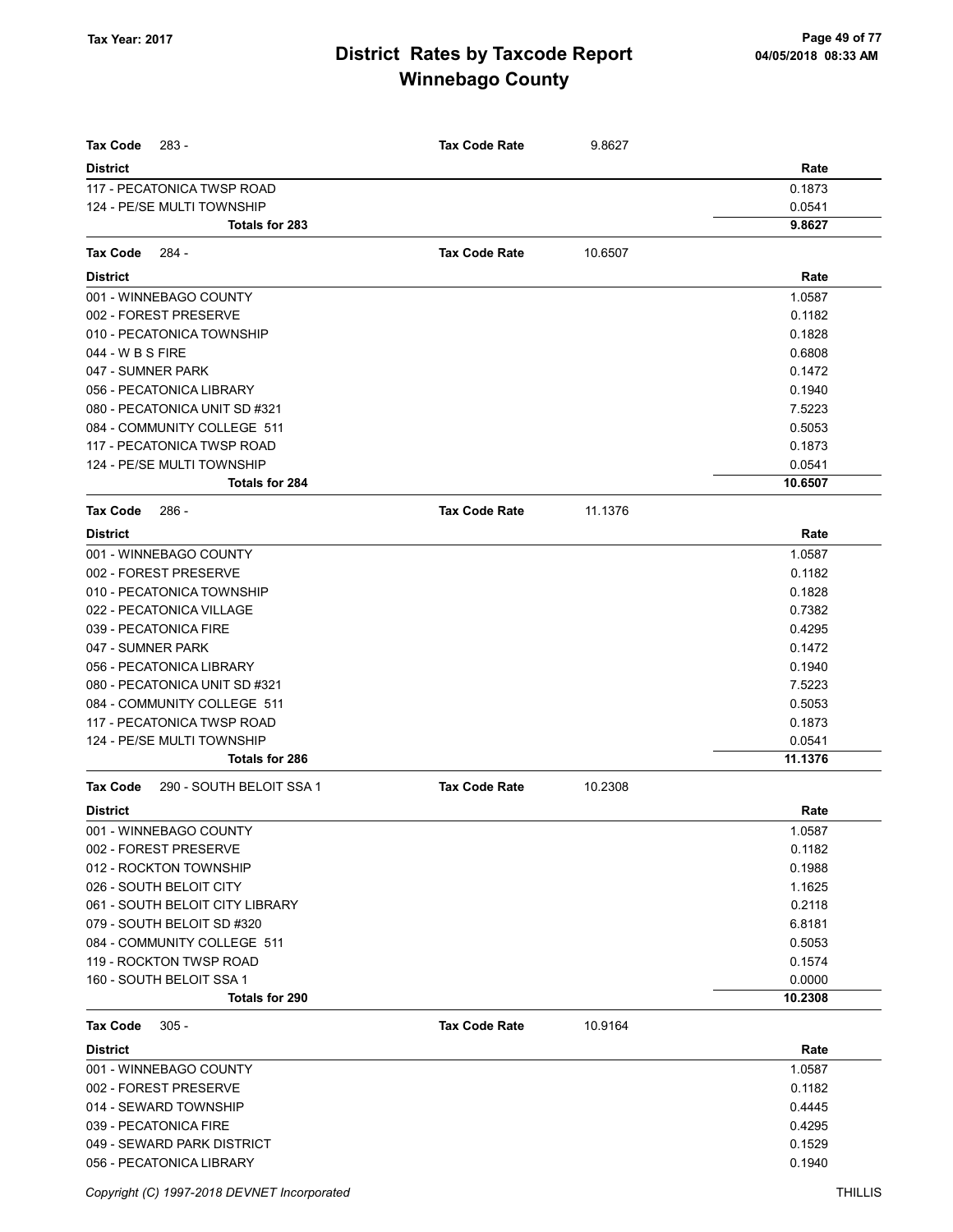| <b>Tax Code</b><br>$305 -$                                   | <b>Tax Code Rate</b> | 10.9164 |         |
|--------------------------------------------------------------|----------------------|---------|---------|
| <b>District</b>                                              |                      |         | Rate    |
|                                                              |                      |         | 7.5223  |
| 080 - PECATONICA UNIT SD #321<br>084 - COMMUNITY COLLEGE 511 |                      |         | 0.5053  |
| 121 - SEWARD TWSP ROAD                                       |                      |         | 0.4369  |
| 124 - PE/SE MULTI TOWNSHIP                                   |                      |         | 0.0541  |
| Totals for 305                                               |                      |         | 10.9164 |
|                                                              |                      |         |         |
| <b>Tax Code</b><br>306                                       | <b>Tax Code Rate</b> | 10.3960 |         |
| <b>District</b>                                              |                      |         | Rate    |
| 001 - WINNEBAGO COUNTY                                       |                      |         | 1.0587  |
| 002 - FOREST PRESERVE                                        |                      |         | 0.1182  |
| 014 - SEWARD TOWNSHIP                                        |                      |         | 0.4445  |
| 044 - W B S FIRE                                             |                      |         | 0.6808  |
| 047 - SUMNER PARK                                            |                      |         | 0.1472  |
| 058 - WINNEBAGO LIBRARY                                      |                      |         | 0.2160  |
| 082 - WINNEBAGO UNIT SD #323                                 |                      |         | 6.7343  |
| 084 - COMMUNITY COLLEGE 511                                  |                      |         | 0.5053  |
| 121 - SEWARD TWSP ROAD                                       |                      |         | 0.4369  |
| 124 - PE/SE MULTI TOWNSHIP                                   |                      |         | 0.0541  |
| <b>Totals for 306</b>                                        |                      |         | 10.3960 |
| <b>Tax Code</b><br>308                                       | <b>Tax Code Rate</b> | 10.1447 |         |
| <b>District</b>                                              |                      |         | Rate    |
| 001 - WINNEBAGO COUNTY                                       |                      |         | 1.0587  |
| 002 - FOREST PRESERVE                                        |                      |         | 0.1182  |
| 014 - SEWARD TOWNSHIP                                        |                      |         | 0.4445  |
| 039 - PECATONICA FIRE                                        |                      |         | 0.4295  |
| 047 - SUMNER PARK                                            |                      |         | 0.1472  |
| 058 - WINNEBAGO LIBRARY                                      |                      |         | 0.2160  |
| 082 - WINNEBAGO UNIT SD #323                                 |                      |         | 6.7343  |
| 084 - COMMUNITY COLLEGE 511                                  |                      |         | 0.5053  |
| 121 - SEWARD TWSP ROAD                                       |                      |         | 0.4369  |
| 124 - PE/SE MULTI TOWNSHIP                                   |                      |         | 0.0541  |
| <b>Totals for 308</b>                                        |                      |         | 10.1447 |
| <b>Tax Code</b><br>309                                       | <b>Tax Code Rate</b> | 10.9107 |         |
| <b>District</b>                                              |                      |         | Rate    |
| 001 - WINNEBAGO COUNTY                                       |                      |         | 1.0587  |
| 002 - FOREST PRESERVE                                        |                      |         | 0.1182  |
| 014 - SEWARD TOWNSHIP                                        |                      |         | 0.4445  |
| 039 - PECATONICA FIRE                                        |                      |         | 0.4295  |
| 047 - SUMNER PARK                                            |                      |         | 0.1472  |
| 056 - PECATONICA LIBRARY                                     |                      |         | 0.1940  |
| 080 - PECATONICA UNIT SD #321                                |                      |         | 7.5223  |
| 084 - COMMUNITY COLLEGE 511                                  |                      |         | 0.5053  |
| 121 - SEWARD TWSP ROAD                                       |                      |         | 0.4369  |
| 124 - PE/SE MULTI TOWNSHIP                                   |                      |         | 0.0541  |
| Totals for 309                                               |                      |         | 10.9107 |
| <b>Tax Code</b><br>$310 -$                                   | <b>Tax Code Rate</b> | 10.1504 |         |
| <b>District</b>                                              |                      |         | Rate    |
| 001 - WINNEBAGO COUNTY                                       |                      |         | 1.0587  |
| 002 - FOREST PRESERVE                                        |                      |         | 0.1182  |
| 014 - SEWARD TOWNSHIP                                        |                      |         | 0.4445  |
| 039 - PECATONICA FIRE                                        |                      |         | 0.4295  |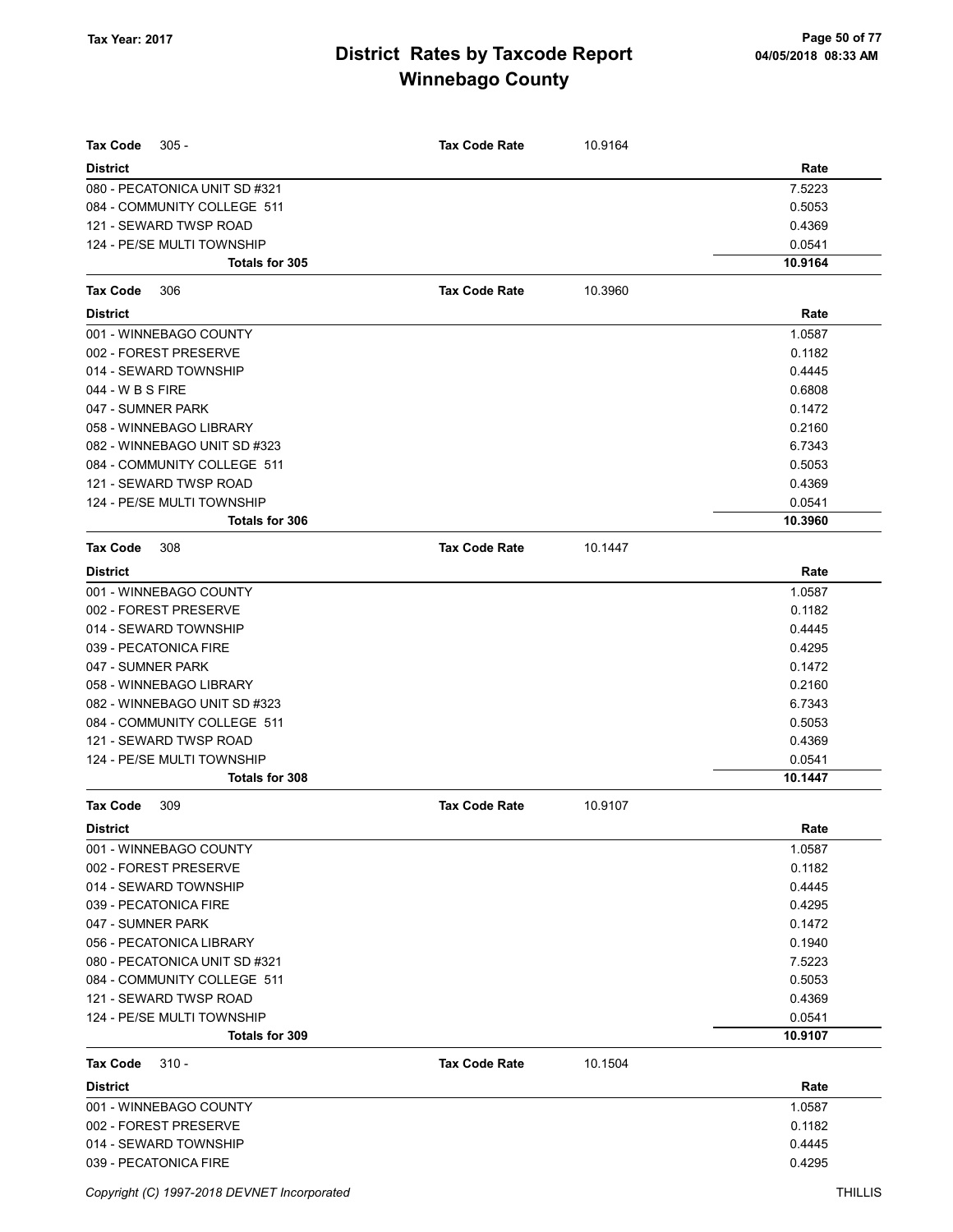| <b>Tax Code</b><br>$310 -$   | <b>Tax Code Rate</b> | 10.1504 |         |
|------------------------------|----------------------|---------|---------|
| <b>District</b>              |                      |         | Rate    |
| 049 - SEWARD PARK DISTRICT   |                      |         | 0.1529  |
| 058 - WINNEBAGO LIBRARY      |                      |         | 0.2160  |
| 082 - WINNEBAGO UNIT SD #323 |                      |         | 6.7343  |
| 084 - COMMUNITY COLLEGE 511  |                      |         | 0.5053  |
| 121 - SEWARD TWSP ROAD       |                      |         | 0.4369  |
| 124 - PE/SE MULTI TOWNSHIP   |                      |         | 0.0541  |
| Totals for 310               |                      |         | 10.1504 |
| <b>Tax Code</b><br>$311 -$   | <b>Tax Code Rate</b> | 10.4017 |         |
| <b>District</b>              |                      |         | Rate    |
| 001 - WINNEBAGO COUNTY       |                      |         | 1.0587  |
| 002 - FOREST PRESERVE        |                      |         | 0.1182  |
| 014 - SEWARD TOWNSHIP        |                      |         | 0.4445  |
| 044 - W B S FIRE             |                      |         | 0.6808  |
| 049 - SEWARD PARK DISTRICT   |                      |         | 0.1529  |
| 058 - WINNEBAGO LIBRARY      |                      |         | 0.2160  |
| 082 - WINNEBAGO UNIT SD #323 |                      |         | 6.7343  |
| 084 - COMMUNITY COLLEGE 511  |                      |         | 0.5053  |
| 121 - SEWARD TWSP ROAD       |                      |         | 0.4369  |
| 124 - PE/SE MULTI TOWNSHIP   |                      |         | 0.0541  |
| Totals for 311               |                      |         | 10.4017 |
| <b>Tax Code</b><br>312       | <b>Tax Code Rate</b> | 10.1227 |         |
| <b>District</b>              |                      |         | Rate    |
| 001 - WINNEBAGO COUNTY       |                      |         | 1.0587  |
| 002 - FOREST PRESERVE        |                      |         | 0.1182  |
| 014 - SEWARD TOWNSHIP        |                      |         | 0.4445  |
| 039 - PECATONICA FIRE        |                      |         | 0.4295  |
| 047 - SUMNER PARK            |                      |         | 0.1472  |
| 056 - PECATONICA LIBRARY     |                      |         | 0.1940  |
| 082 - WINNEBAGO UNIT SD #323 |                      |         | 6.7343  |
| 084 - COMMUNITY COLLEGE 511  |                      |         | 0.5053  |
| 121 - SEWARD TWSP ROAD       |                      |         | 0.4369  |
| 124 - PE/SE MULTI TOWNSHIP   |                      |         | 0.0541  |
| Totals for 312               |                      |         | 10.1227 |
| Tax Code<br>$313 -$          | <b>Tax Code Rate</b> | 10.5055 |         |
| <b>District</b>              |                      |         | Rate    |
| 001 - WINNEBAGO COUNTY       |                      |         | 1.0587  |
| 002 - FOREST PRESERVE        |                      |         | 0.1182  |
| 014 - SEWARD TOWNSHIP        |                      |         | 0.4445  |
| 034 - GERMAN VALLEY FIRE     |                      |         | 0.7846  |
| 049 - SEWARD PARK DISTRICT   |                      |         | 0.1529  |
| 058 - WINNEBAGO LIBRARY      |                      |         | 0.2160  |
| 082 - WINNEBAGO UNIT SD #323 |                      |         | 6.7343  |
| 084 - COMMUNITY COLLEGE 511  |                      |         | 0.5053  |
| 121 - SEWARD TWSP ROAD       |                      |         | 0.4369  |
| 124 - PE/SE MULTI TOWNSHIP   |                      |         | 0.0541  |
| Totals for 313               |                      |         | 10.5055 |
| <b>Tax Code</b><br>$314 -$   | <b>Tax Code Rate</b> | 10.2414 |         |
| <b>District</b>              |                      |         | Rate    |
| 001 - WINNEBAGO COUNTY       |                      |         | 1.0587  |
| 002 - FOREST PRESERVE        |                      |         | 0.1182  |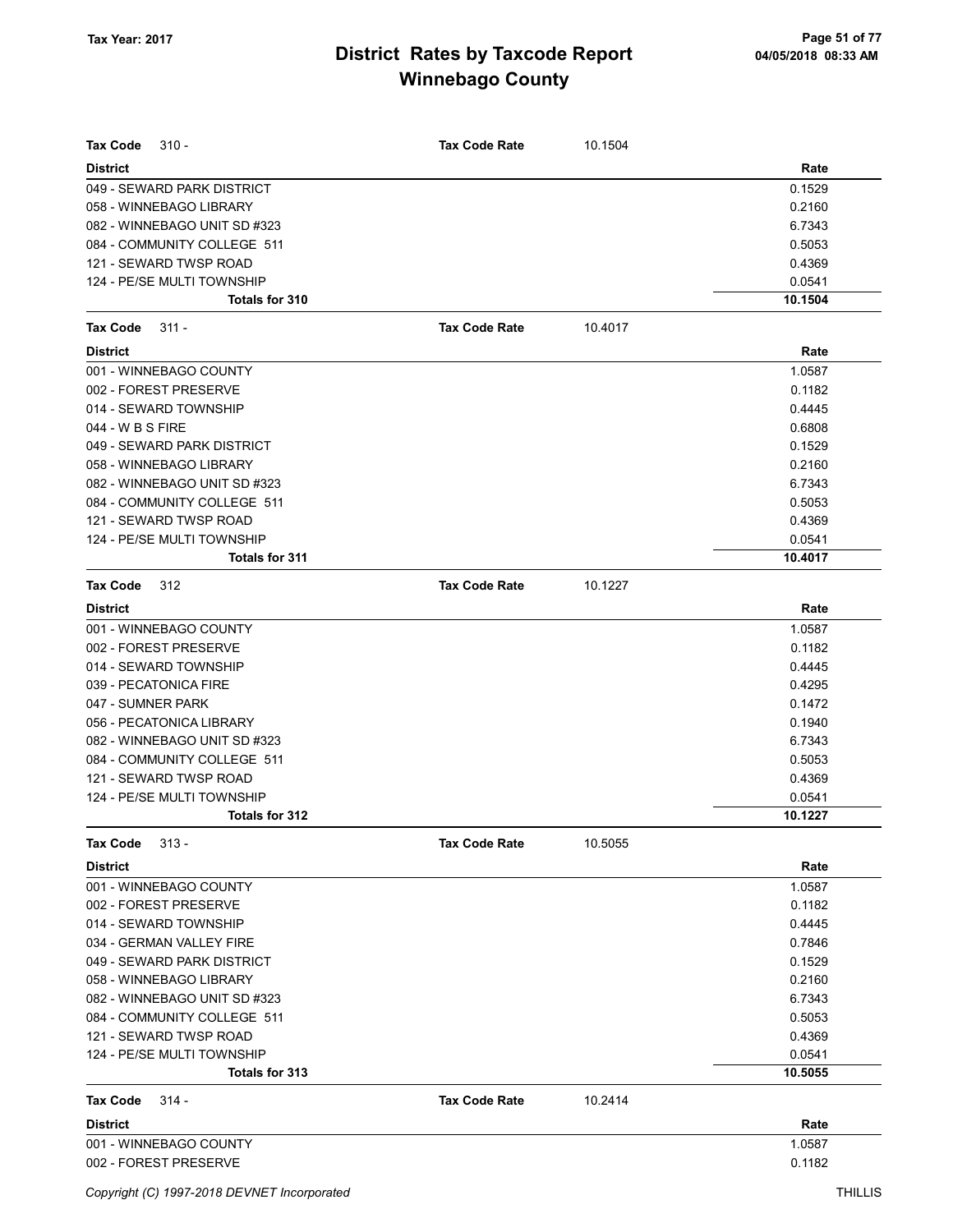| <b>Tax Code</b><br>314 -      | <b>Tax Code Rate</b> | 10.2414 |         |
|-------------------------------|----------------------|---------|---------|
| <b>District</b>               |                      |         | Rate    |
| 014 - SEWARD TOWNSHIP         |                      |         | 0.4445  |
| 039 - PECATONICA FIRE         |                      |         | 0.4295  |
| 049 - SEWARD PARK DISTRICT    |                      |         | 0.1529  |
| 053 - SEWARD SANITARY         |                      |         | 0.0910  |
| 058 - WINNEBAGO LIBRARY       |                      |         | 0.2160  |
| 082 - WINNEBAGO UNIT SD #323  |                      |         | 6.7343  |
| 084 - COMMUNITY COLLEGE 511   |                      |         | 0.5053  |
| 121 - SEWARD TWSP ROAD        |                      |         | 0.4369  |
| 124 - PE/SE MULTI TOWNSHIP    |                      |         | 0.0541  |
| Totals for 314                |                      |         | 10.2414 |
| <b>Tax Code</b><br>315        | <b>Tax Code Rate</b> | 12.7237 |         |
| <b>District</b>               |                      |         | Rate    |
| 001 - WINNEBAGO COUNTY        |                      |         | 1.0587  |
| 002 - FOREST PRESERVE         |                      |         | 0.1182  |
| 016 - WINNEBAGO TOWNSHIP      |                      |         | 0.1705  |
| 023 - ROCKFORD CITY           |                      |         | 3.2517  |
| 048 - WINNEBAGO PARK DISTRICT |                      |         | 0.1325  |
| 059 - ROCKFORD CITY LIBRARY   |                      |         | 0.5091  |
| 062 - RKFD - WINN DRAINAGE    |                      |         | 0.0437  |
| 082 - WINNEBAGO UNIT SD #323  |                      |         | 6.7343  |
| 084 - COMMUNITY COLLEGE 511   |                      |         | 0.5053  |
| 123 - WINNEBAGO TWSP ROAD     |                      |         | 0.1997  |
| Totals for 315                |                      |         | 12.7237 |
| <b>Tax Code</b><br>324 -      | <b>Tax Code Rate</b> | 9.8597  |         |
| <b>District</b>               |                      |         | Rate    |
| 001 - WINNEBAGO COUNTY        |                      |         | 1.0587  |
| 002 - FOREST PRESERVE         |                      |         | 0.1182  |
| 016 - WINNEBAGO TOWNSHIP      |                      |         | 0.1705  |
| 044 - W B S FIRE              |                      |         | 0.6808  |
| 048 - WINNEBAGO PARK DISTRICT |                      |         | 0.1325  |
| 058 - WINNEBAGO LIBRARY       |                      |         | 0.2160  |
| 062 - RKFD - WINN DRAINAGE    |                      |         | 0.0437  |
| 082 - WINNEBAGO UNIT SD #323  |                      |         | 6.7343  |
| 084 - COMMUNITY COLLEGE 511   |                      |         | 0.5053  |
| 123 - WINNEBAGO TWSP ROAD     |                      |         | 0.1997  |
| Totals for 324                |                      |         | 9.8597  |
| $325 -$<br><b>Tax Code</b>    | <b>Tax Code Rate</b> | 10.7426 |         |
| <b>District</b>               |                      |         | Rate    |
| 001 - WINNEBAGO COUNTY        |                      |         | 1.0587  |
| 002 - FOREST PRESERVE         |                      |         | 0.1182  |
| 016 - WINNEBAGO TOWNSHIP      |                      |         | 0.1705  |
| 027 - WINNEBAGO VILLAGE       |                      |         | 0.9266  |
| 044 - W B S FIRE              |                      |         | 0.6808  |
| 048 - WINNEBAGO PARK DISTRICT |                      |         | 0.1325  |
| 058 - WINNEBAGO LIBRARY       |                      |         | 0.2160  |
| 082 - WINNEBAGO UNIT SD #323  |                      |         | 6.7343  |
| 084 - COMMUNITY COLLEGE 511   |                      |         | 0.5053  |
| 123 - WINNEBAGO TWSP ROAD     |                      |         | 0.1997  |
| Totals for 325                |                      |         | 10.7426 |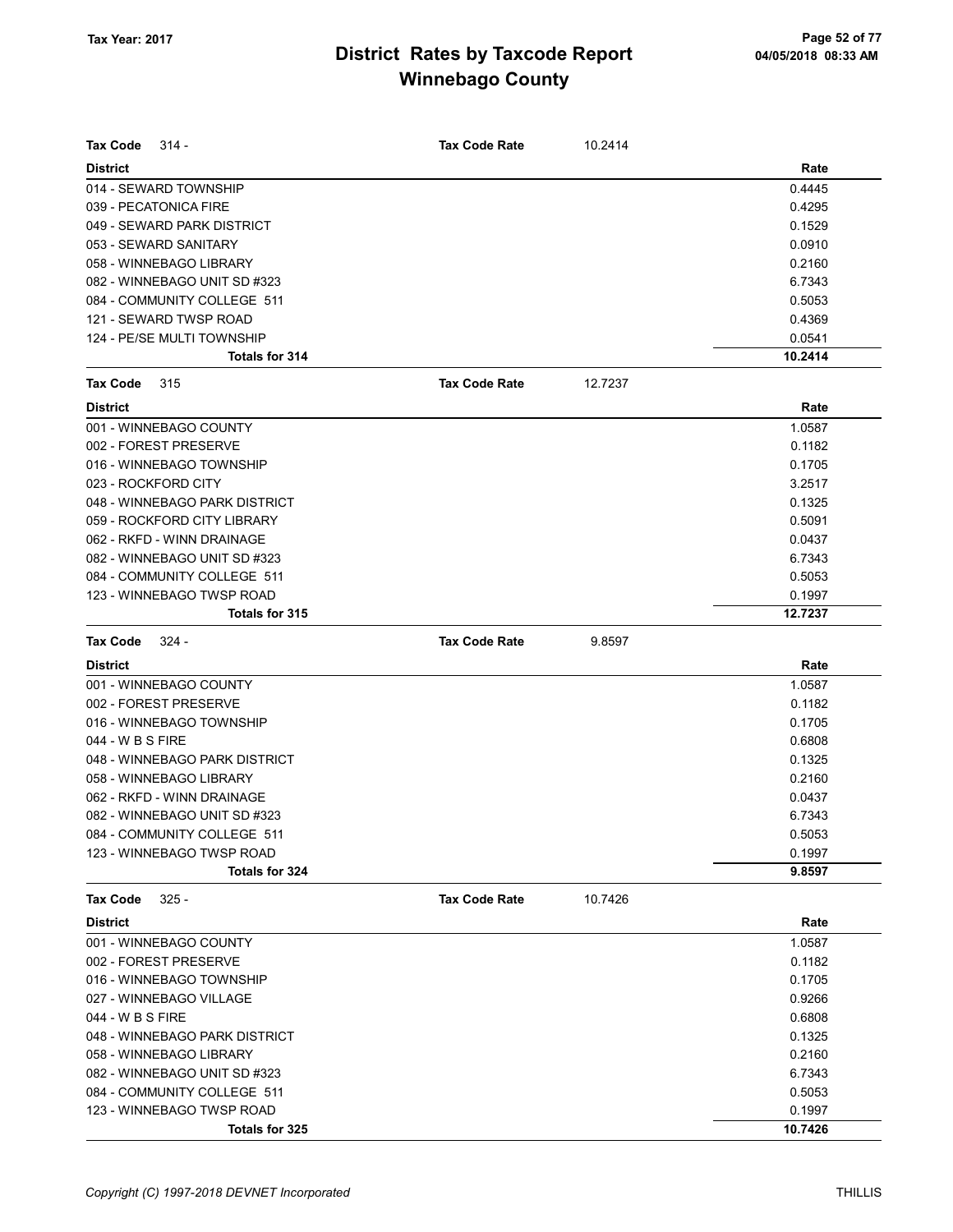| $326 -$<br>Tax Code                   | <b>Tax Code Rate</b> | 9.8160  |         |
|---------------------------------------|----------------------|---------|---------|
| <b>District</b>                       |                      |         | Rate    |
| 001 - WINNEBAGO COUNTY                |                      |         | 1.0587  |
| 002 - FOREST PRESERVE                 |                      |         | 0.1182  |
| 016 - WINNEBAGO TOWNSHIP              |                      |         | 0.1705  |
| 044 - W B S FIRE                      |                      |         | 0.6808  |
| 048 - WINNEBAGO PARK DISTRICT         |                      |         | 0.1325  |
| 058 - WINNEBAGO LIBRARY               |                      |         | 0.2160  |
| 082 - WINNEBAGO UNIT SD #323          |                      |         | 6.7343  |
| 084 - COMMUNITY COLLEGE 511           |                      |         | 0.5053  |
| 123 - WINNEBAGO TWSP ROAD             |                      |         | 0.1997  |
| <b>Totals for 326</b>                 |                      |         | 9.8160  |
| Tax Code<br>327                       | <b>Tax Code Rate</b> | 12.6800 |         |
| <b>District</b>                       |                      |         | Rate    |
| 001 - WINNEBAGO COUNTY                |                      |         | 1.0587  |
| 002 - FOREST PRESERVE                 |                      |         | 0.1182  |
| 016 - WINNEBAGO TOWNSHIP              |                      |         | 0.1705  |
| 023 - ROCKFORD CITY                   |                      |         | 3.2517  |
| 048 - WINNEBAGO PARK DISTRICT         |                      |         | 0.1325  |
| 059 - ROCKFORD CITY LIBRARY           |                      |         | 0.5091  |
| 082 - WINNEBAGO UNIT SD #323          |                      |         | 6.7343  |
| 084 - COMMUNITY COLLEGE 511           |                      |         | 0.5053  |
| 123 - WINNEBAGO TWSP ROAD             |                      |         | 0.1997  |
| <b>Totals for 327</b>                 |                      |         | 12.6800 |
| Tax Code<br>343 -                     | <b>Tax Code Rate</b> | 12.2232 |         |
| <b>District</b>                       |                      |         | Rate    |
| 001 - WINNEBAGO COUNTY                |                      |         | 1.0587  |
| 002 - FOREST PRESERVE                 |                      |         | 0.1182  |
| 004 - CHERRY VALLEY TOWNSHIP          |                      |         | 0.1401  |
| 031 - CHERRY VALLEY FIRE              |                      |         | 1.0261  |
| 046 - ROCKFORD PARK DISTRICT          |                      |         | 1.1371  |
| 051 - ROCK RIVER WATER REC            |                      |         | 0.2040  |
| 060 - GREATER RKFD AIRPORT            |                      |         | 0.1102  |
| 076 - ROCKFORD SCHOOL DIST 205        |                      |         | 7.6496  |
| 084 - COMMUNITY COLLEGE 511           |                      |         | 0.5053  |
| 111 - CHERRY VALLEY TWSP ROAD         |                      |         | 0.2739  |
| <b>Totals for 343</b>                 |                      |         | 12.2232 |
| Tax Code<br>347 - SOUTH BELOIT SSA 10 | <b>Tax Code Rate</b> | 10.2036 |         |
| <b>District</b>                       |                      |         | Rate    |
| 001 - WINNEBAGO COUNTY                |                      |         | 1.0587  |
| 002 - FOREST PRESERVE                 |                      |         | 0.1182  |
| 013 - ROSCOE TOWNSHIP                 |                      |         | 0.1482  |
| 026 - SOUTH BELOIT CITY               |                      |         | 1.1625  |
| 061 - SOUTH BELOIT CITY LIBRARY       |                      |         | 0.2118  |
| 079 - SOUTH BELOIT SD #320            |                      |         | 6.8181  |
| 084 - COMMUNITY COLLEGE 511           |                      |         | 0.5053  |
| 120 - ROSCOE TWSP ROAD                |                      |         | 0.1808  |
| 166 - GARDNER / BLACKHAWK TIF         |                      |         | 0.0000  |
| 174 - SOUTH BELOIT SSA 10             |                      |         | 0.0000  |
| Totals for 347                        |                      |         | 10.2036 |
|                                       |                      |         |         |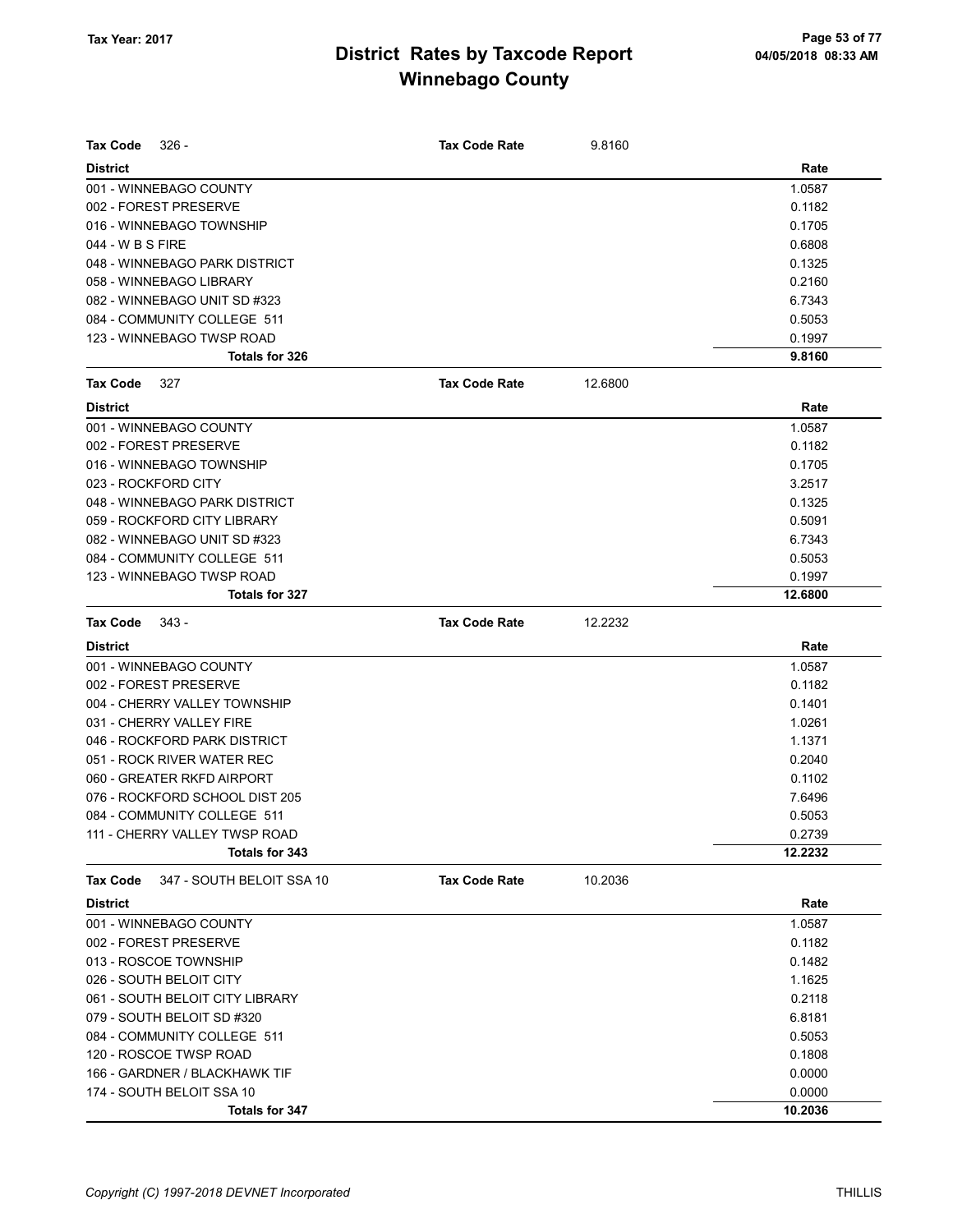| Tax Code        | 348 - SOUTH BELOIT SSA 5          | <b>Tax Code Rate</b> | 10.2308 |         |
|-----------------|-----------------------------------|----------------------|---------|---------|
| <b>District</b> |                                   |                      |         | Rate    |
|                 | 001 - WINNEBAGO COUNTY            |                      |         | 1.0587  |
|                 | 002 - FOREST PRESERVE             |                      |         | 0.1182  |
|                 | 012 - ROCKTON TOWNSHIP            |                      |         | 0.1988  |
|                 | 026 - SOUTH BELOIT CITY           |                      |         | 1.1625  |
|                 | 061 - SOUTH BELOIT CITY LIBRARY   |                      |         | 0.2118  |
|                 | 079 - SOUTH BELOIT SD #320        |                      |         | 6.8181  |
|                 | 084 - COMMUNITY COLLEGE 511       |                      |         | 0.5053  |
|                 | 119 - ROCKTON TWSP ROAD           |                      |         | 0.1574  |
|                 | 166 - GARDNER / BLACKHAWK TIF     |                      |         | 0.0000  |
|                 | 169 - SOUTH BELOIT SSA 5          |                      |         | 0.0000  |
|                 | Totals for 348                    |                      |         | 10.2308 |
| <b>Tax Code</b> | $351 -$                           | <b>Tax Code Rate</b> | 8.6537  |         |
| <b>District</b> |                                   |                      |         | Rate    |
|                 | 001 - WINNEBAGO COUNTY            |                      |         | 1.0587  |
|                 | 002 - FOREST PRESERVE             |                      |         | 0.1182  |
|                 | 011 - ROCKFORD TOWNSHIP           |                      |         | 0.1446  |
|                 | 036 - NEW MILFORD FIRE            |                      |         | 0.5899  |
|                 | 060 - GREATER RKFD AIRPORT        |                      |         | 0.1102  |
|                 | 078 - MERIDIAN SCHOOL DIST 223    |                      |         | 5.9790  |
|                 | 084 - COMMUNITY COLLEGE 511       |                      |         | 0.5053  |
|                 | 118 - ROCKFORD TWSP ROAD          |                      |         | 0.1478  |
|                 | Totals for 351                    |                      |         | 8.6537  |
| Tax Code        | 358 - OLDE RIVER RIDGE PLAT 6 SSA | <b>Tax Code Rate</b> | 10.6527 |         |
| <b>District</b> |                                   |                      |         | Rate    |
|                 | 001 - WINNEBAGO COUNTY            |                      |         | 1.0587  |
|                 | 002 - FOREST PRESERVE             |                      |         | 0.1182  |
|                 | 009 - OWEN TOWNSHIP               |                      |         | 0.1437  |
|                 | 020 - MACHESNEY PARK VILLAGE      |                      |         | 0.0000  |
|                 | 038 - NORTHWEST FIRE              |                      |         | 0.5626  |
|                 | 055 - NORTH SUBURBAN LIBRARY      |                      |         | 0.3023  |
|                 | 060 - GREATER RKFD AIRPORT        |                      |         | 0.1102  |
|                 | 076 - ROCKFORD SCHOOL DIST 205    |                      |         | 7.6496  |
|                 | 084 - COMMUNITY COLLEGE 511       |                      |         | 0.5053  |
|                 | 116 - OWEN TWSP ROAD              |                      |         | 0.2021  |
|                 | 156 - OLDE RIVER RIDGE PLAT 6 SSA |                      |         | 0.0000  |
|                 | Totals for 358                    |                      |         | 10.6527 |
| <b>Tax Code</b> | 359 - OLDE RIVER RIDGE PLAT 6 SSA | <b>Tax Code Rate</b> | 10.6527 |         |
| <b>District</b> |                                   |                      |         | Rate    |
|                 | 001 - WINNEBAGO COUNTY            |                      |         | 1.0587  |
|                 | 002 - FOREST PRESERVE             |                      |         | 0.1182  |
|                 | 009 - OWEN TOWNSHIP               |                      |         | 0.1437  |
|                 | 020 - MACHESNEY PARK VILLAGE      |                      |         | 0.0000  |
|                 | 038 - NORTHWEST FIRE              |                      |         | 0.5626  |
|                 | 055 - NORTH SUBURBAN LIBRARY      |                      |         | 0.3023  |
|                 | 060 - GREATER RKFD AIRPORT        |                      |         | 0.1102  |
|                 | 076 - ROCKFORD SCHOOL DIST 205    |                      |         | 7.6496  |
|                 | 084 - COMMUNITY COLLEGE 511       |                      |         | 0.5053  |
|                 | 116 - OWEN TWSP ROAD              |                      |         | 0.2021  |
|                 | 156 - OLDE RIVER RIDGE PLAT 6 SSA |                      |         | 0.0000  |
|                 | Totals for 359                    |                      |         | 10.6527 |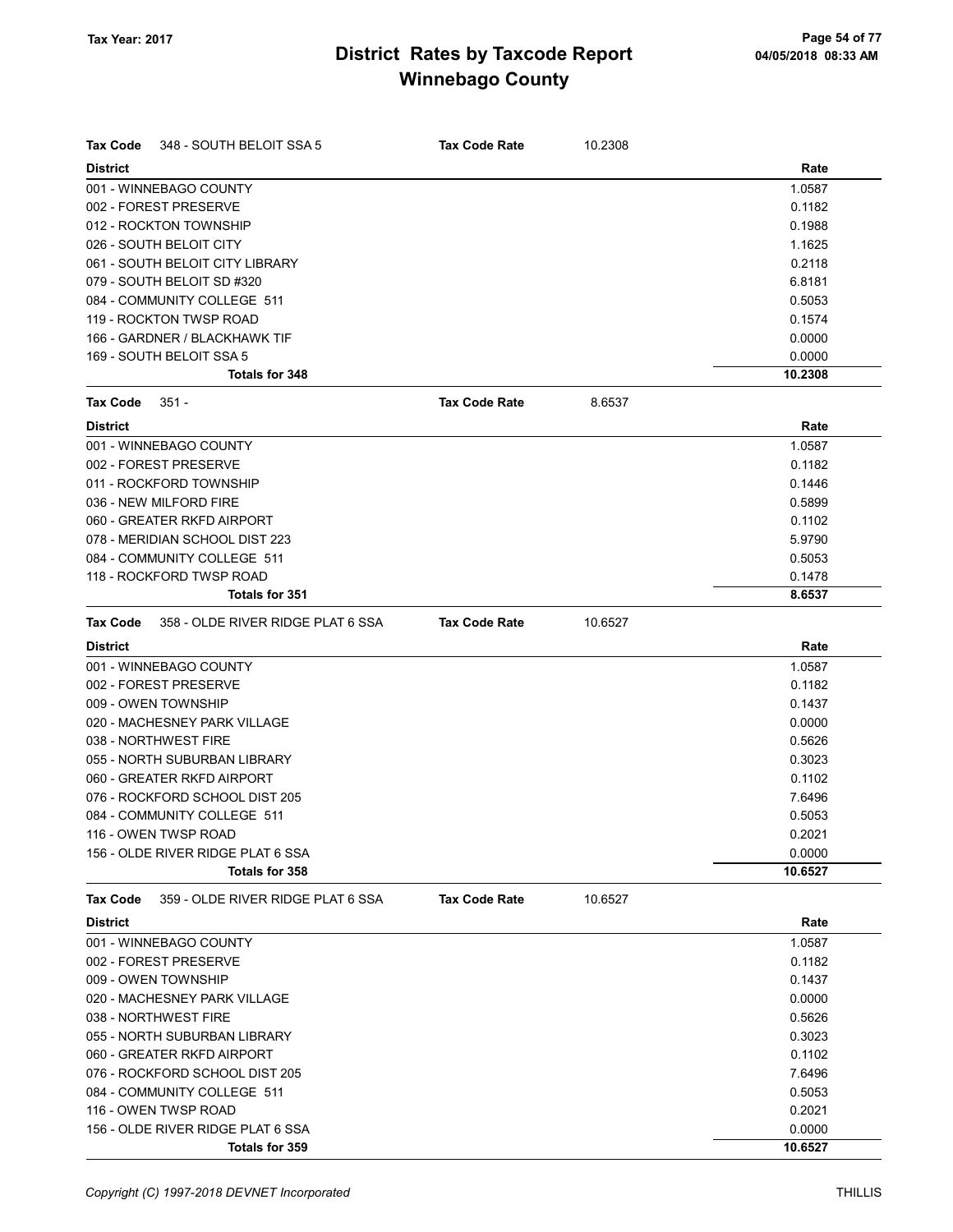| <b>Tax Code</b><br>360 -       | <b>Tax Code Rate</b> | 10.2402 |         |
|--------------------------------|----------------------|---------|---------|
| <b>District</b>                |                      |         | Rate    |
| 001 - WINNEBAGO COUNTY         |                      |         | 1.0587  |
| 002 - FOREST PRESERVE          |                      |         | 0.1182  |
| 009 - OWEN TOWNSHIP            |                      |         | 0.1437  |
| 038 - NORTHWEST FIRE           |                      |         | 0.5626  |
| 076 - ROCKFORD SCHOOL DIST 205 |                      |         | 7.6496  |
| 084 - COMMUNITY COLLEGE 511    |                      |         | 0.5053  |
| 116 - OWEN TWSP ROAD           |                      |         | 0.2021  |
| <b>Totals for 360</b>          |                      |         | 10.2402 |
| <b>Tax Code</b><br>$361 -$     | <b>Tax Code Rate</b> | 13.7526 |         |
| <b>District</b>                |                      |         | Rate    |
| 001 - WINNEBAGO COUNTY         |                      |         | 1.0587  |
| 002 - FOREST PRESERVE          |                      |         | 0.1182  |
| 009 - OWEN TOWNSHIP            |                      |         | 0.1437  |
| 023 - ROCKFORD CITY            |                      |         | 3.2517  |
| 051 - ROCK RIVER WATER REC     |                      |         | 0.2040  |
| 059 - ROCKFORD CITY LIBRARY    |                      |         | 0.5091  |
| 060 - GREATER RKFD AIRPORT     |                      |         | 0.1102  |
| 076 - ROCKFORD SCHOOL DIST 205 |                      |         | 7.6496  |
| 084 - COMMUNITY COLLEGE 511    |                      |         | 0.5053  |
| 116 - OWEN TWSP ROAD           |                      |         | 0.2021  |
| Totals for 361                 |                      |         | 13.7526 |
| <b>Tax Code</b><br>$362 -$     | <b>Tax Code Rate</b> | 9.1596  |         |
| <b>District</b>                |                      |         | Rate    |
| 001 - WINNEBAGO COUNTY         |                      |         | 1.0587  |
| 002 - FOREST PRESERVE          |                      |         | 0.1182  |
| 009 - OWEN TOWNSHIP            |                      |         | 0.1437  |
| 038 - NORTHWEST FIRE           |                      |         | 0.5626  |
| 074 - ROCKTON SCHOOL DIST 140  |                      |         | 3.7926  |
| 077 - HONONEGAH HIGH SD #207   |                      |         | 2.7764  |
| 084 - COMMUNITY COLLEGE 511    |                      |         | 0.5053  |
| 116 - OWEN TWSP ROAD           |                      |         | 0.2021  |
| <b>Totals for 362</b>          |                      |         | 9.1596  |
| Tax Code 363 -                 | <b>Tax Code Rate</b> | 9.5409  |         |
| <b>District</b>                |                      |         | Rate    |
| 001 - WINNEBAGO COUNTY         |                      |         | 1.0587  |
| 002 - FOREST PRESERVE          |                      |         | 0.1182  |
| 009 - OWEN TOWNSHIP            |                      |         | 0.1437  |
| 038 - NORTHWEST FIRE           |                      |         | 0.5626  |
| 058 - WINNEBAGO LIBRARY        |                      |         | 0.2160  |
| 082 - WINNEBAGO UNIT SD #323   |                      |         | 6.7343  |
| 084 - COMMUNITY COLLEGE 511    |                      |         | 0.5053  |
| 116 - OWEN TWSP ROAD           |                      |         | 0.2021  |
| Totals for 363                 |                      |         | 9.5409  |
| Tax Code<br>364 -              | <b>Tax Code Rate</b> | 9.3223  |         |
| <b>District</b>                |                      |         | Rate    |
| 001 - WINNEBAGO COUNTY         |                      |         | 1.0587  |
| 002 - FOREST PRESERVE          |                      |         | 0.1182  |
| 009 - OWEN TOWNSHIP            |                      |         | 0.1437  |
| 041 - ROCKTON FIRE             |                      |         | 0.7253  |
| 074 - ROCKTON SCHOOL DIST 140  |                      |         | 3.7926  |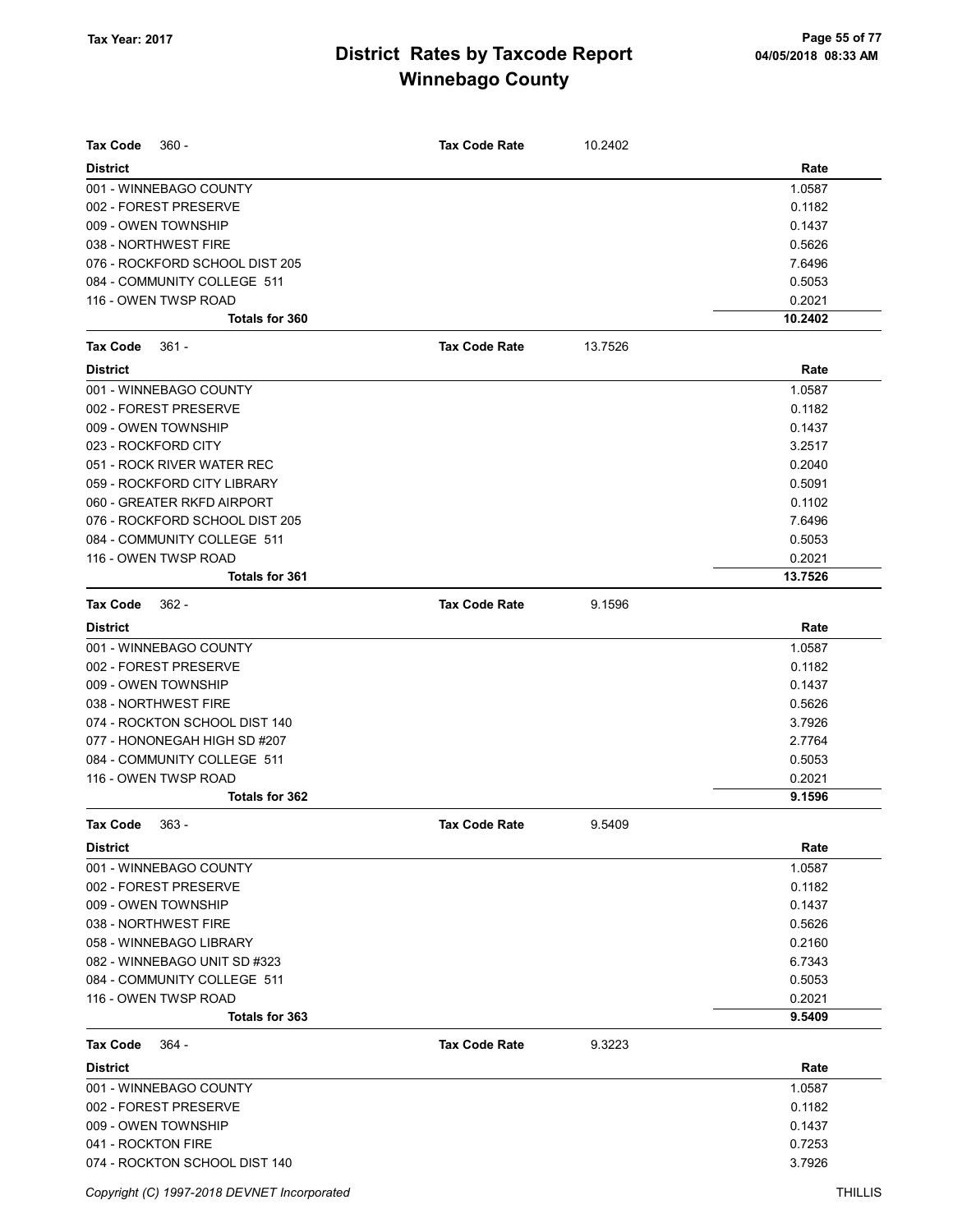| <b>Tax Code</b><br>$364 -$     | <b>Tax Code Rate</b> | 9.3223  |         |
|--------------------------------|----------------------|---------|---------|
| <b>District</b>                |                      |         | Rate    |
| 077 - HONONEGAH HIGH SD #207   |                      |         | 2.7764  |
| 084 - COMMUNITY COLLEGE 511    |                      |         | 0.5053  |
| 116 - OWEN TWSP ROAD           |                      |         | 0.2021  |
| Totals for 364                 |                      |         | 9.3223  |
| <b>Tax Code</b><br>$365 -$     | <b>Tax Code Rate</b> | 10.8567 |         |
| <b>District</b>                |                      |         | Rate    |
| 001 - WINNEBAGO COUNTY         |                      |         | 1.0587  |
| 002 - FOREST PRESERVE          |                      |         | 0.1182  |
| 009 - OWEN TOWNSHIP            |                      |         | 0.1437  |
| 020 - MACHESNEY PARK VILLAGE   |                      |         | 0.0000  |
| 038 - NORTHWEST FIRE           |                      |         | 0.5626  |
| 051 - ROCK RIVER WATER REC     |                      |         | 0.2040  |
| 055 - NORTH SUBURBAN LIBRARY   |                      |         | 0.3023  |
| 060 - GREATER RKFD AIRPORT     |                      |         | 0.1102  |
| 076 - ROCKFORD SCHOOL DIST 205 |                      |         | 7.6496  |
| 084 - COMMUNITY COLLEGE 511    |                      |         | 0.5053  |
| 116 - OWEN TWSP ROAD           |                      |         | 0.2021  |
| <b>Totals for 365</b>          |                      |         | 10.8567 |
| <b>Tax Code</b><br>$366 -$     | <b>Tax Code Rate</b> | 11.1693 |         |
| <b>District</b>                |                      |         | Rate    |
| 001 - WINNEBAGO COUNTY         |                      |         | 1.0587  |
| 002 - FOREST PRESERVE          |                      |         | 0.1182  |
| 004 - CHERRY VALLEY TOWNSHIP   |                      |         | 0.1401  |
| 031 - CHERRY VALLEY FIRE       |                      |         | 1.0261  |
| 054 - CHERRY VALLEY LIBRARY    |                      |         | 0.3974  |
| 076 - ROCKFORD SCHOOL DIST 205 |                      |         | 7.6496  |
| 084 - COMMUNITY COLLEGE 511    |                      |         | 0.5053  |
| 111 - CHERRY VALLEY TWSP ROAD  |                      |         | 0.2739  |
| <b>Totals for 366</b>          |                      |         | 11.1693 |
| $367 -$<br><b>Tax Code</b>     | <b>Tax Code Rate</b> | 9.9830  |         |
| <b>District</b>                |                      |         | Rate    |
| 001 - WINNEBAGO COUNTY         |                      |         | 1.0587  |
| 002 - FOREST PRESERVE          |                      |         | 0.1182  |
| 004 - CHERRY VALLEY TOWNSHIP   |                      |         | 0.1401  |
| 031 - CHERRY VALLEY FIRE       |                      |         | 1.0261  |
| 054 - CHERRY VALLEY LIBRARY    |                      |         | 0.3974  |
| 083 - HIAWATHA SCHOOL DIST 426 |                      |         | 6.3032  |
| 085 - COMMUNITY COLLEGE 523    |                      |         | 0.6654  |
| 111 - CHERRY VALLEY TWSP ROAD  |                      |         | 0.2739  |
| Totals for 367                 |                      |         | 9.9830  |
| <b>Tax Code</b><br>$368 -$     | <b>Tax Code Rate</b> | 10.6527 |         |
| <b>District</b>                |                      |         | Rate    |
| 001 - WINNEBAGO COUNTY         |                      |         | 1.0587  |
| 002 - FOREST PRESERVE          |                      |         | 0.1182  |
| 009 - OWEN TOWNSHIP            |                      |         | 0.1437  |
| 020 - MACHESNEY PARK VILLAGE   |                      |         | 0.0000  |
| 038 - NORTHWEST FIRE           |                      |         | 0.5626  |
| 055 - NORTH SUBURBAN LIBRARY   |                      |         | 0.3023  |
| 060 - GREATER RKFD AIRPORT     |                      |         | 0.1102  |
| 076 - ROCKFORD SCHOOL DIST 205 |                      |         | 7.6496  |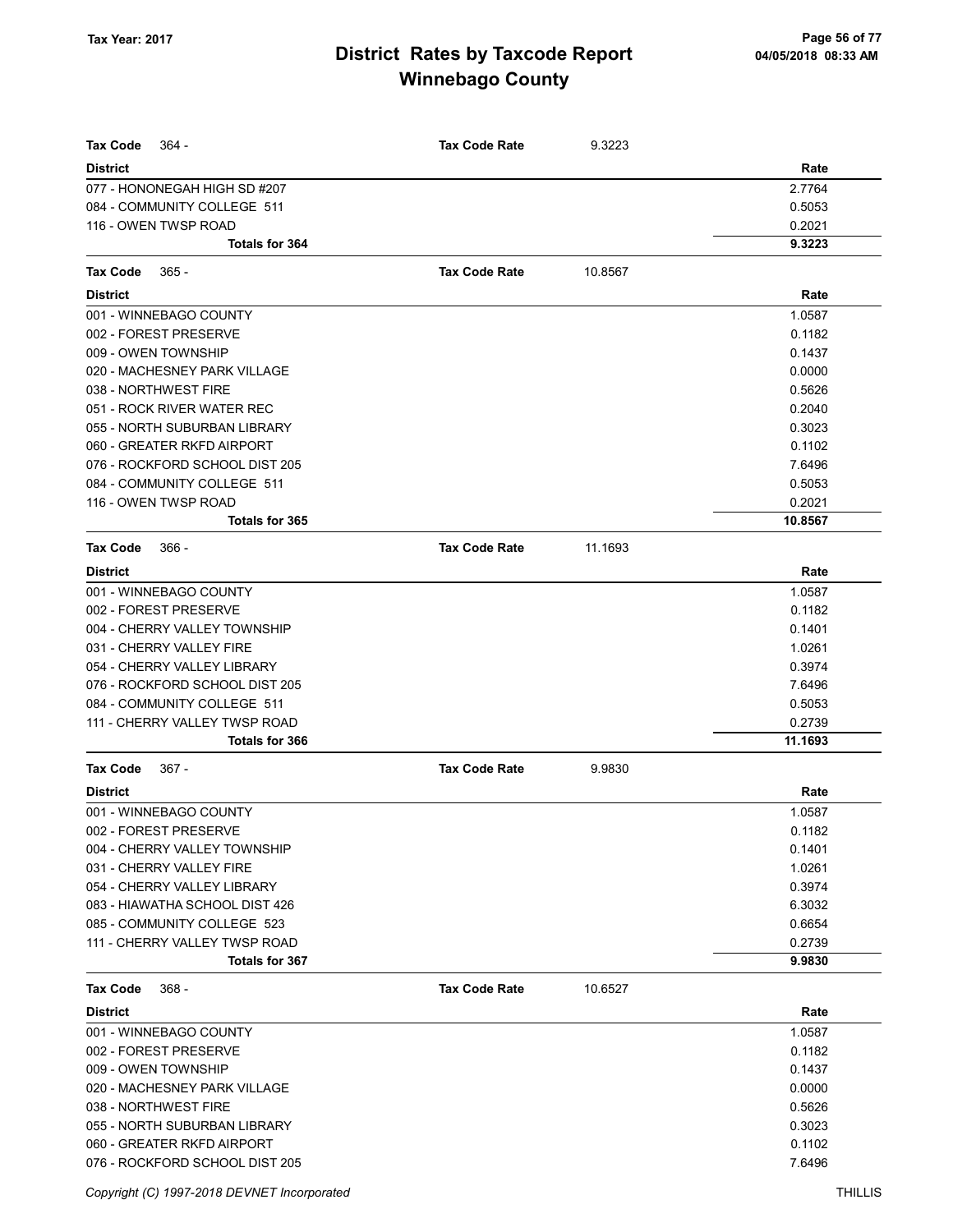| <b>Tax Code</b><br>368 -                                      | <b>Tax Code Rate</b> | 10.6527 |                  |
|---------------------------------------------------------------|----------------------|---------|------------------|
| <b>District</b>                                               |                      |         | Rate             |
| 084 - COMMUNITY COLLEGE 511                                   |                      |         | 0.5053           |
| 116 - OWEN TWSP ROAD                                          |                      |         | 0.2021           |
| <b>Totals for 368</b>                                         |                      |         | 10.6527          |
| <b>Tax Code</b><br>$369 -$                                    | <b>Tax Code Rate</b> | 10.8567 |                  |
| <b>District</b>                                               |                      |         | Rate             |
| 001 - WINNEBAGO COUNTY                                        |                      |         | 1.0587           |
| 002 - FOREST PRESERVE                                         |                      |         | 0.1182           |
| 009 - OWEN TOWNSHIP                                           |                      |         | 0.1437           |
| 038 - NORTHWEST FIRE                                          |                      |         | 0.5626           |
| 051 - ROCK RIVER WATER REC                                    |                      |         | 0.2040           |
| 055 - NORTH SUBURBAN LIBRARY                                  |                      |         | 0.3023           |
| 060 - GREATER RKFD AIRPORT                                    |                      |         | 0.1102           |
| 076 - ROCKFORD SCHOOL DIST 205                                |                      |         | 7.6496           |
| 084 - COMMUNITY COLLEGE 511                                   |                      |         | 0.5053           |
| 116 - OWEN TWSP ROAD                                          |                      |         | 0.2021           |
| <b>Totals for 369</b>                                         |                      |         | 10.8567          |
| <b>Tax Code</b><br>370                                        | <b>Tax Code Rate</b> | 11.8588 |                  |
|                                                               |                      |         |                  |
| <b>District</b>                                               |                      |         | Rate             |
| 001 - WINNEBAGO COUNTY<br>002 - FOREST PRESERVE               |                      |         | 1.0587           |
|                                                               |                      |         | 0.1182           |
| 011 - ROCKFORD TOWNSHIP                                       |                      |         | 0.1446           |
| 021 - NEW MILFORD VILLAGE                                     |                      |         | 0.0000           |
| 036 - NEW MILFORD FIRE                                        |                      |         | 0.5899           |
| 046 - ROCKFORD PARK DISTRICT                                  |                      |         | 1.1371<br>0.3974 |
| 054 - CHERRY VALLEY LIBRARY                                   |                      |         |                  |
| 060 - GREATER RKFD AIRPORT                                    |                      |         | 0.1102           |
| 076 - ROCKFORD SCHOOL DIST 205<br>084 - COMMUNITY COLLEGE 511 |                      |         | 7.6496<br>0.5053 |
| 118 - ROCKFORD TWSP ROAD                                      |                      |         | 0.1478           |
| Totals for 370                                                |                      |         | 11.8588          |
| 372                                                           |                      |         |                  |
| <b>Tax Code</b>                                               | <b>Tax Code Rate</b> | 12.0628 |                  |
| <b>District</b><br>001 - WINNEBAGO COUNTY                     |                      |         | Rate<br>1.0587   |
| 002 - FOREST PRESERVE                                         |                      |         | 0.1182           |
| 011 - ROCKFORD TOWNSHIP                                       |                      |         | 0.1446           |
| 021 - NEW MILFORD VILLAGE                                     |                      |         | 0.0000           |
| 036 - NEW MILFORD FIRE                                        |                      |         | 0.5899           |
| 046 - ROCKFORD PARK DISTRICT                                  |                      |         | 1.1371           |
| 051 - ROCK RIVER WATER REC                                    |                      |         | 0.2040           |
| 054 - CHERRY VALLEY LIBRARY                                   |                      |         | 0.3974           |
| 060 - GREATER RKFD AIRPORT                                    |                      |         | 0.1102           |
| 076 - ROCKFORD SCHOOL DIST 205                                |                      |         | 7.6496           |
| 084 - COMMUNITY COLLEGE 511                                   |                      |         | 0.5053           |
| 118 - ROCKFORD TWSP ROAD                                      |                      |         | 0.1478           |
| Totals for 372                                                |                      |         | 12.0628          |
|                                                               |                      |         |                  |
| <b>Tax Code</b><br>373 -                                      | <b>Tax Code Rate</b> | 10.5283 |                  |
| <b>District</b>                                               |                      |         | Rate             |
| 001 - WINNEBAGO COUNTY                                        |                      |         | 1.0587           |
| 002 - FOREST PRESERVE                                         |                      |         | 0.1182           |
| 011 - ROCKFORD TOWNSHIP                                       |                      |         | 0.1446           |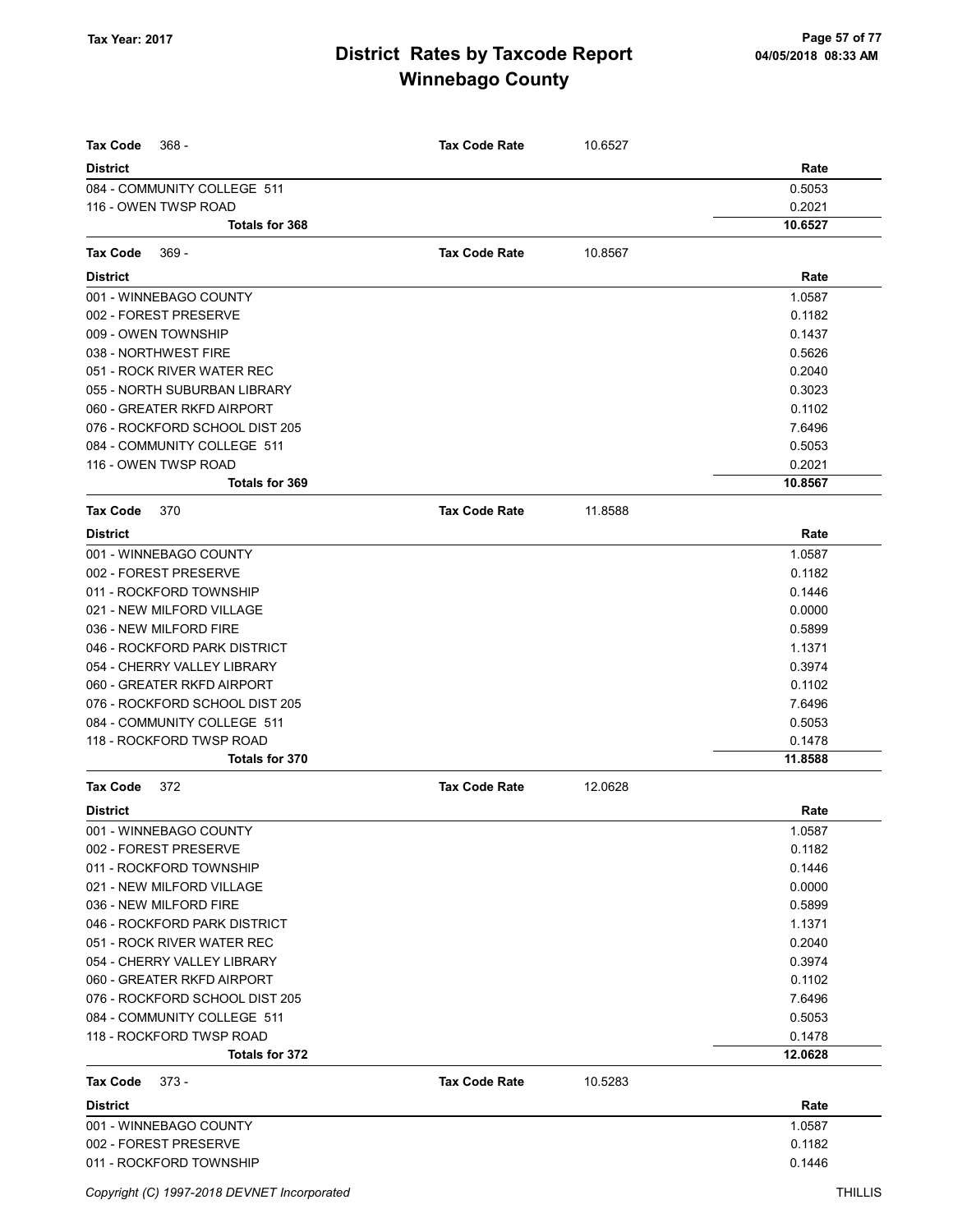| <b>Tax Code</b><br>373 -       | <b>Tax Code Rate</b> | 10.5283 |         |
|--------------------------------|----------------------|---------|---------|
| <b>District</b>                |                      |         | Rate    |
| 021 - NEW MILFORD VILLAGE      |                      |         | 0.0000  |
| 036 - NEW MILFORD FIRE         |                      |         | 0.5899  |
| 051 - ROCK RIVER WATER REC     |                      |         | 0.2040  |
| 060 - GREATER RKFD AIRPORT     |                      |         | 0.1102  |
| 076 - ROCKFORD SCHOOL DIST 205 |                      |         | 7.6496  |
| 084 - COMMUNITY COLLEGE 511    |                      |         | 0.5053  |
| 118 - ROCKFORD TWSP ROAD       |                      |         | 0.1478  |
| Totals for 373                 |                      |         | 10.5283 |
| Tax Code<br>374 -              | <b>Tax Code Rate</b> | 12.2950 |         |
| <b>District</b>                |                      |         | Rate    |
| 001 - WINNEBAGO COUNTY         |                      |         | 1.0587  |
| 002 - FOREST PRESERVE          |                      |         | 0.1182  |
| 011 - ROCKFORD TOWNSHIP        |                      |         | 0.1446  |
| 017 - CHERRY VALLEY VILLAGE    |                      |         | 0.0000  |
| 031 - CHERRY VALLEY FIRE       |                      |         | 1.0261  |
| 046 - ROCKFORD PARK DISTRICT   |                      |         | 1.1371  |
| 054 - CHERRY VALLEY LIBRARY    |                      |         | 0.3974  |
| 060 - GREATER RKFD AIRPORT     |                      |         | 0.1102  |
| 076 - ROCKFORD SCHOOL DIST 205 |                      |         | 7.6496  |
| 084 - COMMUNITY COLLEGE 511    |                      |         | 0.5053  |
| 118 - ROCKFORD TWSP ROAD       |                      |         | 0.1478  |
| Totals for 374                 |                      |         | 12.2950 |
| <b>Tax Code</b><br>378 -       | <b>Tax Code Rate</b> | 12.4990 |         |
| <b>District</b>                |                      |         | Rate    |
| 001 - WINNEBAGO COUNTY         |                      |         | 1.0587  |
| 002 - FOREST PRESERVE          |                      |         | 0.1182  |
| 011 - ROCKFORD TOWNSHIP        |                      |         | 0.1446  |
| 017 - CHERRY VALLEY VILLAGE    |                      |         | 0.0000  |
| 031 - CHERRY VALLEY FIRE       |                      |         | 1.0261  |
| 046 - ROCKFORD PARK DISTRICT   |                      |         | 1.1371  |
| 051 - ROCK RIVER WATER REC     |                      |         | 0.2040  |
| 054 - CHERRY VALLEY LIBRARY    |                      |         | 0.3974  |
| 060 - GREATER RKFD AIRPORT     |                      |         | 0.1102  |
| 076 - ROCKFORD SCHOOL DIST 205 |                      |         | 7.6496  |
| 084 - COMMUNITY COLLEGE 511    |                      |         | 0.5053  |
| 118 - ROCKFORD TWSP ROAD       |                      |         | 0.1478  |
| Totals for 378                 |                      |         | 12.4990 |
| $379 -$<br>Tax Code            | <b>Tax Code Rate</b> | 10.3243 |         |
| <b>District</b>                |                      |         | Rate    |
| 001 - WINNEBAGO COUNTY         |                      |         | 1.0587  |
| 002 - FOREST PRESERVE          |                      |         | 0.1182  |
| 011 - ROCKFORD TOWNSHIP        |                      |         | 0.1446  |
| 021 - NEW MILFORD VILLAGE      |                      |         | 0.0000  |
| 036 - NEW MILFORD FIRE         |                      |         | 0.5899  |
| 060 - GREATER RKFD AIRPORT     |                      |         | 0.1102  |
| 076 - ROCKFORD SCHOOL DIST 205 |                      |         | 7.6496  |
| 084 - COMMUNITY COLLEGE 511    |                      |         | 0.5053  |
| 118 - ROCKFORD TWSP ROAD       |                      |         | 0.1478  |
| Totals for 379                 |                      |         | 10.3243 |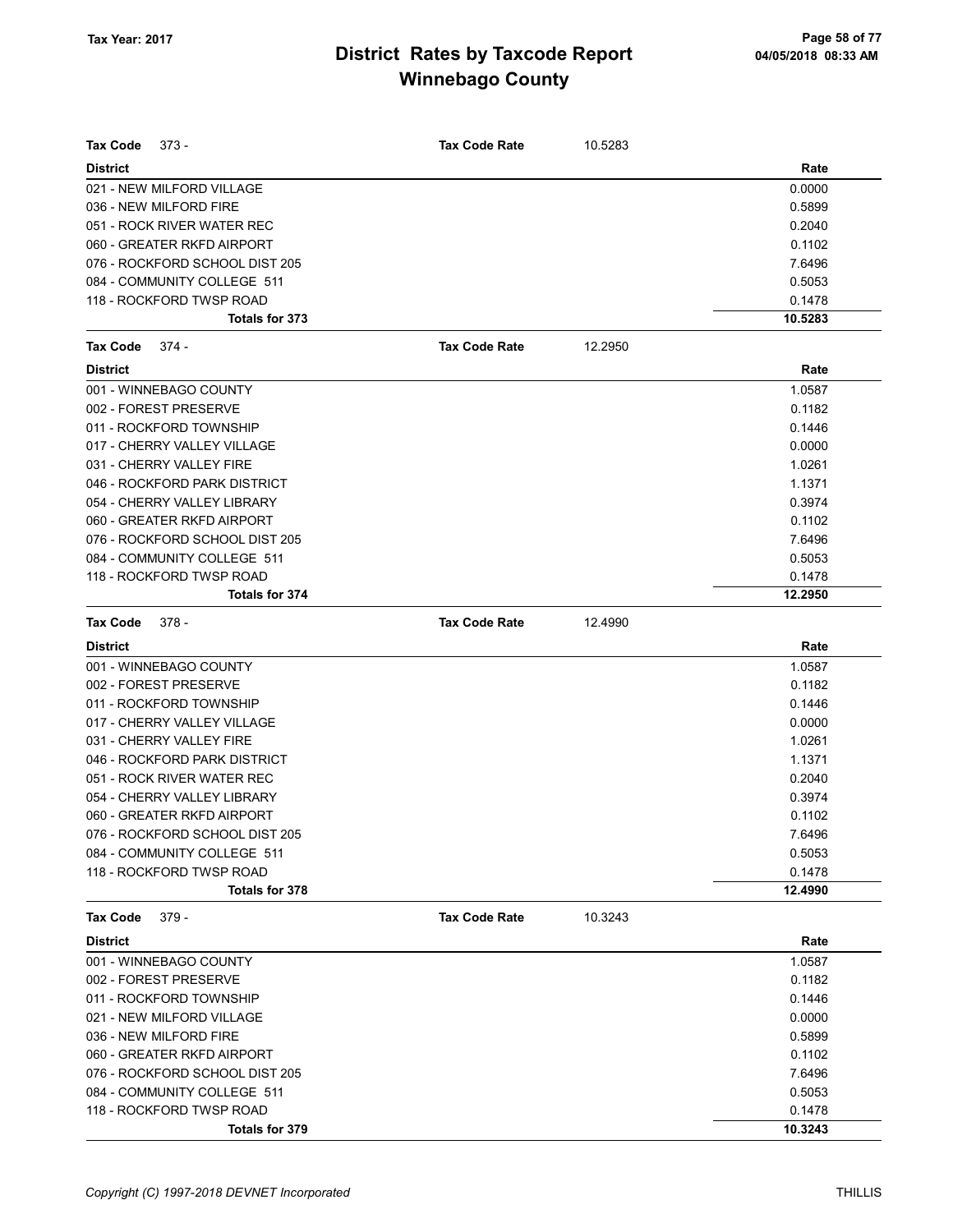| <b>Tax Code</b><br>$380 -$     | <b>Tax Code Rate</b> | 11.4614 |         |
|--------------------------------|----------------------|---------|---------|
| <b>District</b>                |                      |         | Rate    |
| 001 - WINNEBAGO COUNTY         |                      |         | 1.0587  |
| 002 - FOREST PRESERVE          |                      |         | 0.1182  |
| 011 - ROCKFORD TOWNSHIP        |                      |         | 0.1446  |
| 021 - NEW MILFORD VILLAGE      |                      |         | 0.0000  |
| 036 - NEW MILFORD FIRE         |                      |         | 0.5899  |
| 046 - ROCKFORD PARK DISTRICT   |                      |         | 1.1371  |
| 060 - GREATER RKFD AIRPORT     |                      |         | 0.1102  |
| 076 - ROCKFORD SCHOOL DIST 205 |                      |         | 7.6496  |
| 084 - COMMUNITY COLLEGE 511    |                      |         | 0.5053  |
| 118 - ROCKFORD TWSP ROAD       |                      |         | 0.1478  |
| <b>Totals for 380</b>          |                      |         | 11.4614 |
| <b>Tax Code</b><br>381 -       | <b>Tax Code Rate</b> | 13.9210 |         |
| <b>District</b>                |                      |         | Rate    |
| 001 - WINNEBAGO COUNTY         |                      |         | 1.0587  |
| 002 - FOREST PRESERVE          |                      |         | 0.1182  |
| 011 - ROCKFORD TOWNSHIP        |                      |         | 0.1446  |
| 023 - ROCKFORD CITY            |                      |         | 3.2517  |
| 046 - ROCKFORD PARK DISTRICT   |                      |         | 1.1371  |
| 051 - ROCK RIVER WATER REC     |                      |         | 0.2040  |
| 059 - ROCKFORD CITY LIBRARY    |                      |         | 0.5091  |
| 060 - GREATER RKFD AIRPORT     |                      |         | 0.1102  |
| 082 - WINNEBAGO UNIT SD #323   |                      |         | 6.7343  |
| 084 - COMMUNITY COLLEGE 511    |                      |         | 0.5053  |
| 118 - ROCKFORD TWSP ROAD       |                      |         | 0.1478  |
| <b>Totals for 381</b>          |                      |         | 13.9210 |
| <b>Tax Code</b><br>382 -       | <b>Tax Code Rate</b> | 13.7170 |         |
| <b>District</b>                |                      |         | Rate    |
| 001 - WINNEBAGO COUNTY         |                      |         | 1.0587  |
| 002 - FOREST PRESERVE          |                      |         | 0.1182  |
| 011 - ROCKFORD TOWNSHIP        |                      |         | 0.1446  |
| 023 - ROCKFORD CITY            |                      |         | 3.2517  |
| 046 - ROCKFORD PARK DISTRICT   |                      |         | 1.1371  |
| 059 - ROCKFORD CITY LIBRARY    |                      |         | 0.5091  |
| 060 - GREATER RKFD AIRPORT     |                      |         | 0.1102  |
| 082 - WINNEBAGO UNIT SD #323   |                      |         | 6.7343  |
| 084 - COMMUNITY COLLEGE 511    |                      |         | 0.5053  |
| 118 - ROCKFORD TWSP ROAD       |                      |         | 0.1478  |
| Totals for 382                 |                      |         | 13.7170 |
| <b>Tax Code</b><br>383 -       | <b>Tax Code Rate</b> | 14.7539 |         |
| <b>District</b>                |                      |         | Rate    |
| 001 - WINNEBAGO COUNTY         |                      |         | 1.0587  |
| 002 - FOREST PRESERVE          |                      |         |         |
| 004 - CHERRY VALLEY TOWNSHIP   |                      |         | 0.1182  |
|                                |                      |         | 0.1401  |
| 023 - ROCKFORD CITY            |                      |         | 3.2517  |
| 046 - ROCKFORD PARK DISTRICT   |                      |         | 1.1371  |
| 059 - ROCKFORD CITY LIBRARY    |                      |         | 0.5091  |
| 060 - GREATER RKFD AIRPORT     |                      |         | 0.1102  |
| 076 - ROCKFORD SCHOOL DIST 205 |                      |         | 7.6496  |
| 084 - COMMUNITY COLLEGE 511    |                      |         | 0.5053  |
| 111 - CHERRY VALLEY TWSP ROAD  |                      |         | 0.2739  |

Copyright (C) 1997-2018 DEVNET Incorporated THILLIS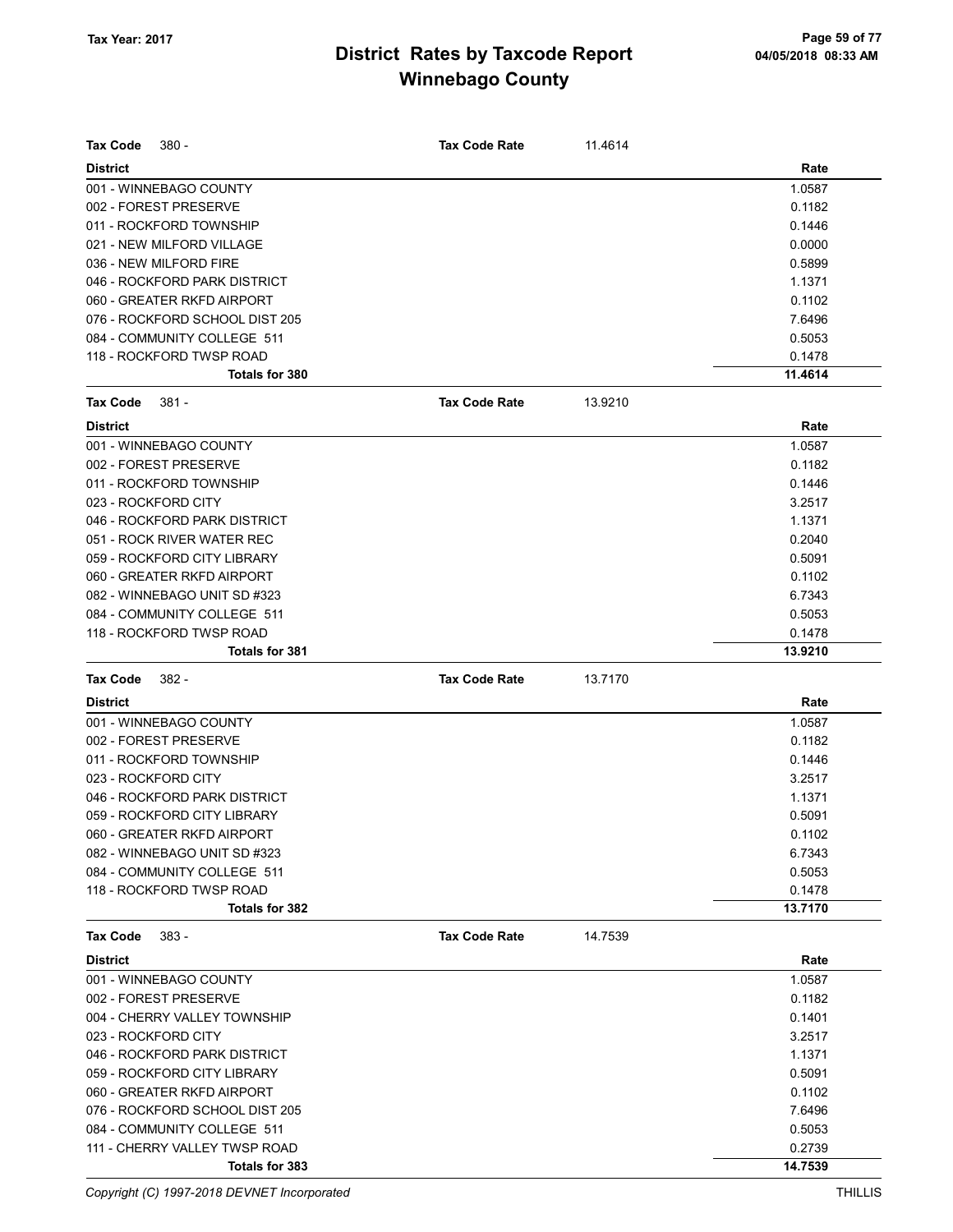| <b>Tax Code</b><br>385 -                          | <b>Tax Code Rate</b> | 11.6654 |                   |
|---------------------------------------------------|----------------------|---------|-------------------|
| <b>District</b>                                   |                      |         | Rate              |
| 001 - WINNEBAGO COUNTY                            |                      |         | 1.0587            |
| 002 - FOREST PRESERVE                             |                      |         | 0.1182            |
| 011 - ROCKFORD TOWNSHIP                           |                      |         | 0.1446            |
| 021 - NEW MILFORD VILLAGE                         |                      |         | 0.0000            |
| 036 - NEW MILFORD FIRE                            |                      |         | 0.5899            |
| 046 - ROCKFORD PARK DISTRICT                      |                      |         | 1.1371            |
| 051 - ROCK RIVER WATER REC                        |                      |         | 0.2040            |
| 060 - GREATER RKFD AIRPORT                        |                      |         | 0.1102            |
| 076 - ROCKFORD SCHOOL DIST 205                    |                      |         | 7.6496            |
| 084 - COMMUNITY COLLEGE 511                       |                      |         | 0.5053            |
| 118 - ROCKFORD TWSP ROAD<br><b>Totals for 385</b> |                      |         | 0.1478<br>11.6654 |
|                                                   |                      |         |                   |
| <b>Tax Code</b><br>386 -                          | <b>Tax Code Rate</b> | 12.4166 |                   |
| <b>District</b>                                   |                      |         | Rate              |
| 001 - WINNEBAGO COUNTY                            |                      |         | 1.0587            |
| 002 - FOREST PRESERVE                             |                      |         | 0.1182            |
| 004 - CHERRY VALLEY TOWNSHIP                      |                      |         | 0.1401            |
| 021 - NEW MILFORD VILLAGE                         |                      |         | 0.0000            |
| 031 - CHERRY VALLEY FIRE                          |                      |         | 1.0261            |
| 046 - ROCKFORD PARK DISTRICT                      |                      |         | 1.1371            |
| 054 - CHERRY VALLEY LIBRARY                       |                      |         | 0.3974            |
| 060 - GREATER RKFD AIRPORT                        |                      |         | 0.1102            |
| 076 - ROCKFORD SCHOOL DIST 205                    |                      |         | 7.6496            |
| 084 - COMMUNITY COLLEGE 511                       |                      |         | 0.5053            |
| 111 - CHERRY VALLEY TWSP ROAD                     |                      |         | 0.2739            |
| Totals for 386                                    |                      |         |                   |
|                                                   |                      |         | 12.4166           |
| <b>Tax Code</b><br>391 -                          | <b>Tax Code Rate</b> | 14.8363 |                   |
| <b>District</b>                                   |                      |         | Rate              |
| 001 - WINNEBAGO COUNTY                            |                      |         | 1.0587            |
| 002 - FOREST PRESERVE                             |                      |         | 0.1182            |
| 011 - ROCKFORD TOWNSHIP                           |                      |         | 0.1446            |
| 023 - ROCKFORD CITY                               |                      |         | 3.2517            |
| 046 - ROCKFORD PARK DISTRICT                      |                      |         | 1.1371            |
| 051 - ROCK RIVER WATER REC                        |                      |         | 0.2040            |
| 059 - ROCKFORD CITY LIBRARY                       |                      |         | 0.5091            |
| 060 - GREATER RKFD AIRPORT                        |                      |         | 0.1102            |
| 076 - ROCKFORD SCHOOL DIST 205                    |                      |         | 7.6496            |
| 084 - COMMUNITY COLLEGE 511                       |                      |         | 0.5053            |
| 093 - NORTH MAIN TIF                              |                      |         | 0.0000            |
| 118 - ROCKFORD TWSP ROAD                          |                      |         | 0.1478            |
| Totals for 391                                    |                      |         | 14.8363           |
| <b>Tax Code</b><br>392 -                          | <b>Tax Code Rate</b> | 14.8363 |                   |
| <b>District</b>                                   |                      |         | Rate              |
| 001 - WINNEBAGO COUNTY                            |                      |         | 1.0587            |
| 002 - FOREST PRESERVE                             |                      |         | 0.1182            |
| 011 - ROCKFORD TOWNSHIP                           |                      |         | 0.1446            |
| 023 - ROCKFORD CITY                               |                      |         | 3.2517            |
| 046 - ROCKFORD PARK DISTRICT                      |                      |         | 1.1371            |
| 051 - ROCK RIVER WATER REC                        |                      |         | 0.2040            |
| 059 - ROCKFORD CITY LIBRARY                       |                      |         | 0.5091            |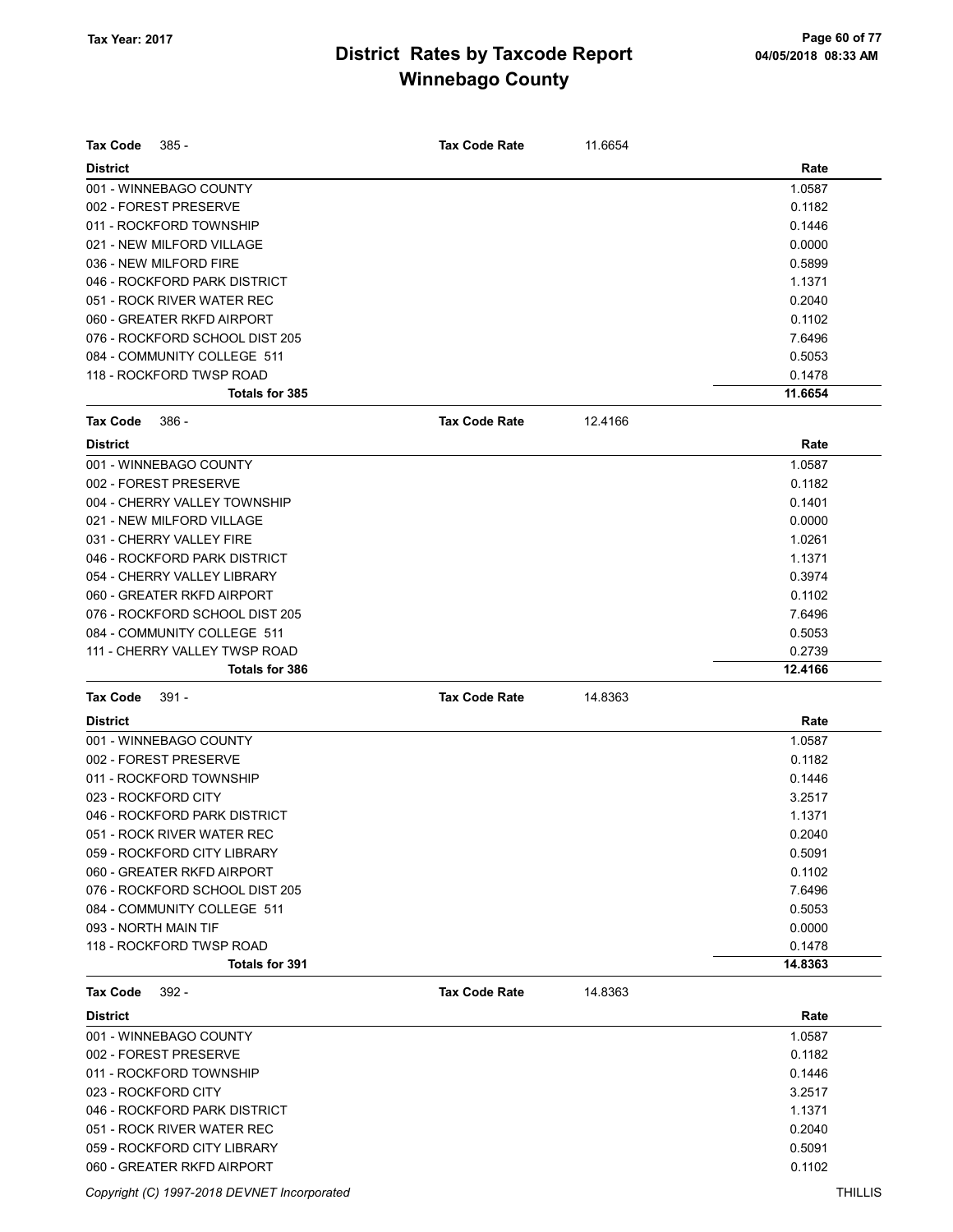| <b>Tax Code</b><br>$392 -$     | <b>Tax Code Rate</b> | 14.8363 |         |
|--------------------------------|----------------------|---------|---------|
| <b>District</b>                |                      |         | Rate    |
| 076 - ROCKFORD SCHOOL DIST 205 |                      |         | 7.6496  |
| 084 - COMMUNITY COLLEGE 511    |                      |         | 0.5053  |
| 094 - GLOBAL TRADE TIF #1      |                      |         | 0.0000  |
| 118 - ROCKFORD TWSP ROAD       |                      |         | 0.1478  |
| Totals for 392                 |                      |         | 14.8363 |
| Tax Code<br>393 -              | <b>Tax Code Rate</b> | 10.7217 |         |
| <b>District</b>                |                      |         | Rate    |
| 001 - WINNEBAGO COUNTY         |                      |         | 1.0587  |
| 002 - FOREST PRESERVE          |                      |         | 0.1182  |
| 011 - ROCKFORD TOWNSHIP        |                      |         | 0.1446  |
| 021 - NEW MILFORD VILLAGE      |                      |         | 0.0000  |
| 036 - NEW MILFORD FIRE         |                      |         | 0.5899  |
| 054 - CHERRY VALLEY LIBRARY    |                      |         | 0.3974  |
| 060 - GREATER RKFD AIRPORT     |                      |         | 0.1102  |
| 076 - ROCKFORD SCHOOL DIST 205 |                      |         | 7.6496  |
| 084 - COMMUNITY COLLEGE 511    |                      |         | 0.5053  |
| 118 - ROCKFORD TWSP ROAD       |                      |         | 0.1478  |
| <b>Totals for 393</b>          |                      |         | 10.7217 |
| <b>Tax Code</b><br>394         | <b>Tax Code Rate</b> | 10.7217 |         |
| <b>District</b>                |                      |         | Rate    |
| 001 - WINNEBAGO COUNTY         |                      |         | 1.0587  |
| 002 - FOREST PRESERVE          |                      |         | 0.1182  |
| 011 - ROCKFORD TOWNSHIP        |                      |         | 0.1446  |
| 017 - CHERRY VALLEY VILLAGE    |                      |         | 0.0000  |
| 036 - NEW MILFORD FIRE         |                      |         | 0.5899  |
| 054 - CHERRY VALLEY LIBRARY    |                      |         | 0.3974  |
| 060 - GREATER RKFD AIRPORT     |                      |         | 0.1102  |
| 076 - ROCKFORD SCHOOL DIST 205 |                      |         | 7.6496  |
| 084 - COMMUNITY COLLEGE 511    |                      |         | 0.5053  |
| 118 - ROCKFORD TWSP ROAD       |                      |         | 0.1478  |
| <b>Totals for 394</b>          |                      |         | 10.7217 |
| <b>Tax Code</b><br>396         | <b>Tax Code Rate</b> | 11.1693 |         |
| <b>District</b>                |                      |         | Rate    |
| 001 - WINNEBAGO COUNTY         |                      |         | 1.0587  |
| 002 - FOREST PRESERVE          |                      |         | 0.1182  |
| 004 - CHERRY VALLEY TOWNSHIP   |                      |         | 0.1401  |
| 017 - CHERRY VALLEY VILLAGE    |                      |         | 0.0000  |
| 031 - CHERRY VALLEY FIRE       |                      |         | 1.0261  |
| 054 - CHERRY VALLEY LIBRARY    |                      |         | 0.3974  |
| 076 - ROCKFORD SCHOOL DIST 205 |                      |         | 7.6496  |
| 084 - COMMUNITY COLLEGE 511    |                      |         | 0.5053  |
| 111 - CHERRY VALLEY TWSP ROAD  |                      |         | 0.2739  |
| Totals for 396                 |                      |         | 11.1693 |
| <b>Tax Code</b><br>397         | <b>Tax Code Rate</b> | 10.7605 |         |
| <b>District</b>                |                      |         | Rate    |
| 001 - WINNEBAGO COUNTY         |                      |         | 1.0587  |
| 002 - FOREST PRESERVE          |                      |         | 0.1182  |
| 011 - ROCKFORD TOWNSHIP        |                      |         | 0.1446  |
| 017 - CHERRY VALLEY VILLAGE    |                      |         | 0.0000  |
| 031 - CHERRY VALLEY FIRE       |                      |         | 1.0261  |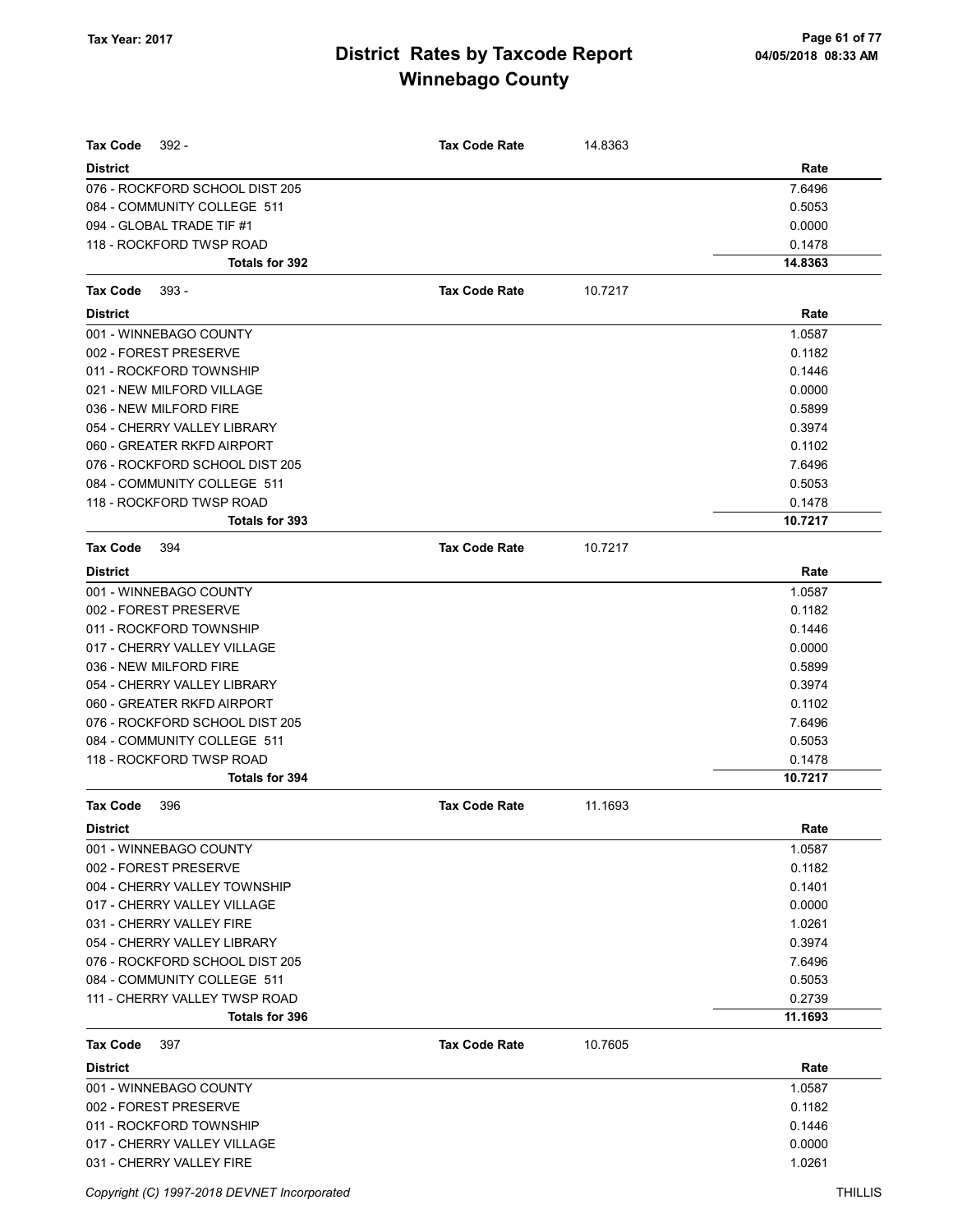| <b>Tax Code</b><br>397                | <b>Tax Code Rate</b> | 10.7605 |         |
|---------------------------------------|----------------------|---------|---------|
| <b>District</b>                       |                      |         | Rate    |
| 060 - GREATER RKFD AIRPORT            |                      |         | 0.1102  |
| 076 - ROCKFORD SCHOOL DIST 205        |                      |         | 7.6496  |
| 084 - COMMUNITY COLLEGE 511           |                      |         | 0.5053  |
| 118 - ROCKFORD TWSP ROAD              |                      |         | 0.1478  |
| Totals for 397                        |                      |         | 10.7605 |
| $400 -$<br>Tax Code                   | <b>Tax Code Rate</b> | 14.8363 |         |
| <b>District</b>                       |                      |         | Rate    |
| 001 - WINNEBAGO COUNTY                |                      |         | 1.0587  |
| 002 - FOREST PRESERVE                 |                      |         | 0.1182  |
| 011 - ROCKFORD TOWNSHIP               |                      |         | 0.1446  |
| 023 - ROCKFORD CITY                   |                      |         | 3.2517  |
| 046 - ROCKFORD PARK DISTRICT          |                      |         | 1.1371  |
| 051 - ROCK RIVER WATER REC            |                      |         | 0.2040  |
| 059 - ROCKFORD CITY LIBRARY           |                      |         | 0.5091  |
| 060 - GREATER RKFD AIRPORT            |                      |         | 0.1102  |
| 076 - ROCKFORD SCHOOL DIST 205        |                      |         | 7.6496  |
| 084 - COMMUNITY COLLEGE 511           |                      |         | 0.5053  |
| 118 - ROCKFORD TWSP ROAD              |                      |         | 0.1478  |
| Totals for 400                        |                      |         | 14.8363 |
| <b>Tax Code</b><br>401 -              | <b>Tax Code Rate</b> | 10.2112 |         |
| <b>District</b>                       |                      |         | Rate    |
| 001 - WINNEBAGO COUNTY                |                      |         | 1.0587  |
| 002 - FOREST PRESERVE                 |                      |         | 0.1182  |
| 012 - ROCKTON TOWNSHIP                |                      |         | 0.1988  |
| 024 - ROCKTON VILLAGE                 |                      |         | 0.6636  |
| 041 - ROCKTON FIRE                    |                      |         | 0.7253  |
| 057 - TALCOTT FREE LIBRARY            |                      |         | 0.2149  |
| 074 - ROCKTON SCHOOL DIST 140         |                      |         | 3.7926  |
| 077 - HONONEGAH HIGH SD #207          |                      |         | 2.7764  |
| 084 - COMMUNITY COLLEGE 511           |                      |         | 0.5053  |
| 119 - ROCKTON TWSP ROAD               |                      |         | 0.1574  |
| 167 - VILLAGE OF ROCKTON DOWNTOWN TIF |                      |         | 0.0000  |
| Totals for 401                        |                      |         | 10.2112 |
| Tax Code<br>402 - WAGON WHEEL TIF     | <b>Tax Code Rate</b> | 10.2112 |         |
| <b>District</b>                       |                      |         | Rate    |
| 001 - WINNEBAGO COUNTY                |                      |         | 1.0587  |
| 002 - FOREST PRESERVE                 |                      |         | 0.1182  |
| 012 - ROCKTON TOWNSHIP                |                      |         | 0.1988  |
| 024 - ROCKTON VILLAGE                 |                      |         | 0.6636  |
| 041 - ROCKTON FIRE                    |                      |         | 0.7253  |
| 057 - TALCOTT FREE LIBRARY            |                      |         | 0.2149  |
| 074 - ROCKTON SCHOOL DIST 140         |                      |         | 3.7926  |
| 077 - HONONEGAH HIGH SD #207          |                      |         | 2.7764  |
| 084 - COMMUNITY COLLEGE 511           |                      |         | 0.5053  |
| 119 - ROCKTON TWSP ROAD               |                      |         | 0.1574  |
| 125 - WAGON WHEEL TIF                 |                      |         | 0.0000  |
| Totals for 402                        |                      |         | 10.2112 |
| 403 - RIVER OAKS TIF<br>Tax Code      | <b>Tax Code Rate</b> | 14.8363 |         |
| <b>District</b>                       |                      |         | Rate    |
| 001 - WINNEBAGO COUNTY                |                      |         | 1.0587  |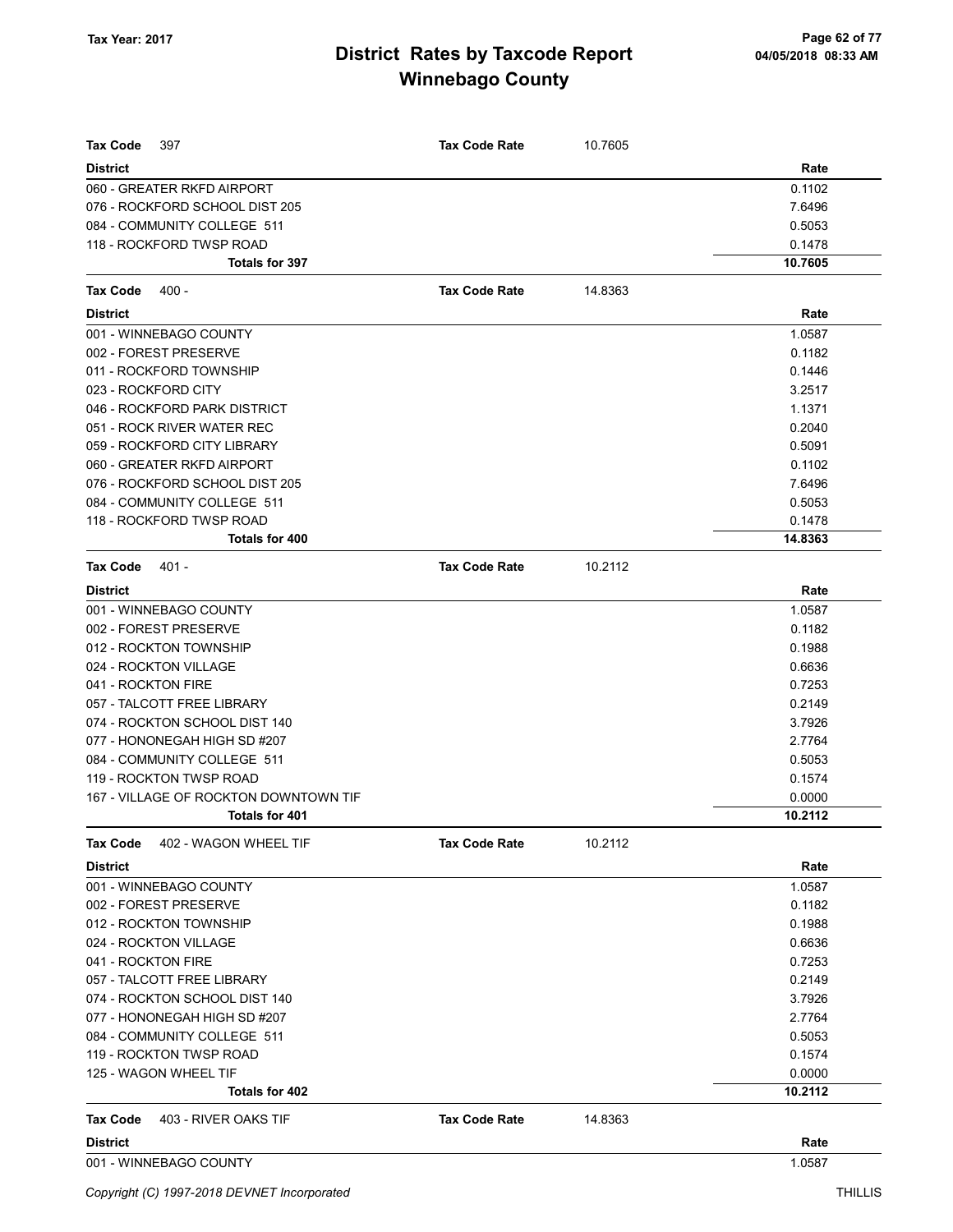| <b>Tax Code</b><br>403 - RIVER OAKS TIF            | <b>Tax Code Rate</b> | 14.8363 |         |
|----------------------------------------------------|----------------------|---------|---------|
| <b>District</b>                                    |                      |         | Rate    |
| 002 - FOREST PRESERVE                              |                      |         | 0.1182  |
| 011 - ROCKFORD TOWNSHIP                            |                      |         | 0.1446  |
| 023 - ROCKFORD CITY                                |                      |         | 3.2517  |
| 046 - ROCKFORD PARK DISTRICT                       |                      |         | 1.1371  |
| 051 - ROCK RIVER WATER REC                         |                      |         | 0.2040  |
| 059 - ROCKFORD CITY LIBRARY                        |                      |         | 0.5091  |
| 060 - GREATER RKFD AIRPORT                         |                      |         | 0.1102  |
| 076 - ROCKFORD SCHOOL DIST 205                     |                      |         | 7.6496  |
| 084 - COMMUNITY COLLEGE 511                        |                      |         | 0.5053  |
| 118 - ROCKFORD TWSP ROAD                           |                      |         | 0.1478  |
| 126 - RIVER OAKS TIF                               |                      |         | 0.0000  |
| <b>Totals for 403</b>                              |                      |         | 14.8363 |
| 404 - GARRISON SCHOOL TIF<br><b>Tax Code</b>       | <b>Tax Code Rate</b> | 14.8363 |         |
| <b>District</b>                                    |                      |         | Rate    |
| 001 - WINNEBAGO COUNTY                             |                      |         | 1.0587  |
| 002 - FOREST PRESERVE                              |                      |         | 0.1182  |
| 011 - ROCKFORD TOWNSHIP                            |                      |         | 0.1446  |
| 023 - ROCKFORD CITY                                |                      |         | 3.2517  |
| 046 - ROCKFORD PARK DISTRICT                       |                      |         | 1.1371  |
| 051 - ROCK RIVER WATER REC                         |                      |         | 0.2040  |
| 059 - ROCKFORD CITY LIBRARY                        |                      |         | 0.5091  |
| 060 - GREATER RKFD AIRPORT                         |                      |         | 0.1102  |
| 076 - ROCKFORD SCHOOL DIST 205                     |                      |         | 7.6496  |
| 084 - COMMUNITY COLLEGE 511                        |                      |         | 0.5053  |
| 118 - ROCKFORD TWSP ROAD                           |                      |         | 0.1478  |
| 127 - GARRISON SCHOOL TIF                          |                      |         | 0.0000  |
| <b>Totals for 404</b>                              |                      |         | 14.8363 |
| <b>Tax Code</b><br>405 - KISHWAUKEE & HARRISON TIF | <b>Tax Code Rate</b> | 14.8363 |         |
| <b>District</b>                                    |                      |         | Rate    |
| 001 - WINNEBAGO COUNTY                             |                      |         | 1.0587  |
| 002 - FOREST PRESERVE                              |                      |         | 0.1182  |
| 011 - ROCKFORD TOWNSHIP                            |                      |         | 0.1446  |
| 023 - ROCKFORD CITY                                |                      |         | 3.2517  |
| 046 - ROCKFORD PARK DISTRICT                       |                      |         | 1.1371  |
| 051 - ROCK RIVER WATER REC                         |                      |         | 0.2040  |
| 059 - ROCKFORD CITY LIBRARY                        |                      |         | 0.5091  |
| 060 - GREATER RKFD AIRPORT                         |                      |         | 0.1102  |
| 076 - ROCKFORD SCHOOL DIST 205                     |                      |         | 7.6496  |
| 084 - COMMUNITY COLLEGE 511                        |                      |         | 0.5053  |
| 118 - ROCKFORD TWSP ROAD                           |                      |         | 0.1478  |
| 128 - KISHWAUKEE & HARRISON TIF                    |                      |         | 0.0000  |
| <b>Totals for 405</b>                              |                      |         | 14.8363 |
| <b>Tax Code</b><br>406 - LINCOLNWOOD TIF #2        | <b>Tax Code Rate</b> | 14.8363 |         |
| <b>District</b>                                    |                      |         | Rate    |
| 001 - WINNEBAGO COUNTY                             |                      |         | 1.0587  |
| 002 - FOREST PRESERVE                              |                      |         | 0.1182  |
| 011 - ROCKFORD TOWNSHIP                            |                      |         | 0.1446  |
| 023 - ROCKFORD CITY                                |                      |         | 3.2517  |
| 046 - ROCKFORD PARK DISTRICT                       |                      |         | 1.1371  |
| 051 - ROCK RIVER WATER REC                         |                      |         | 0.2040  |
| 059 - ROCKFORD CITY LIBRARY                        |                      |         | 0.5091  |
|                                                    |                      |         |         |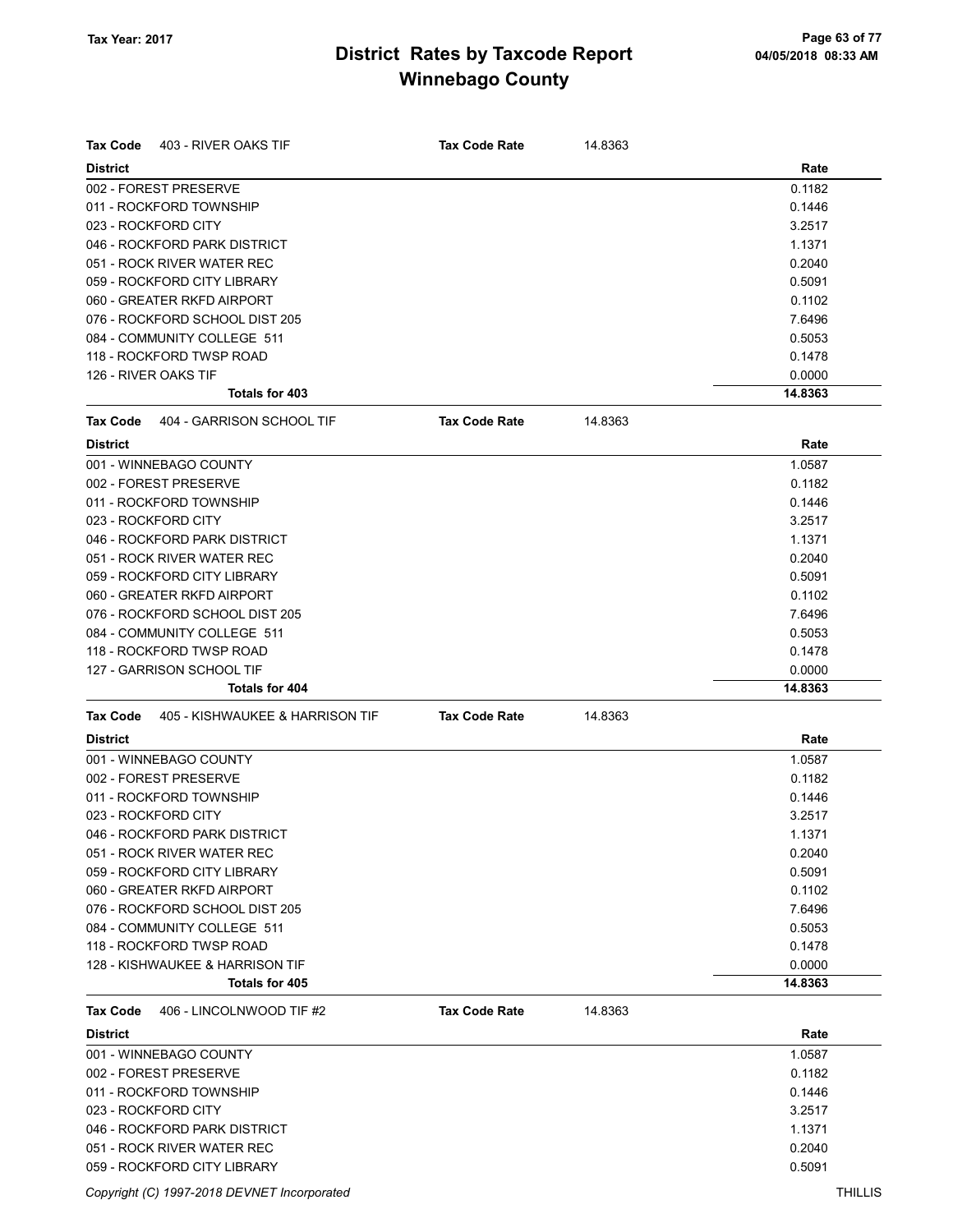| Tax Code<br>406 - LINCOLNWOOD TIF #2         | <b>Tax Code Rate</b> | 14.8363 |         |
|----------------------------------------------|----------------------|---------|---------|
| <b>District</b>                              |                      |         | Rate    |
| 060 - GREATER RKFD AIRPORT                   |                      |         | 0.1102  |
| 076 - ROCKFORD SCHOOL DIST 205               |                      |         | 7.6496  |
| 084 - COMMUNITY COLLEGE 511                  |                      |         | 0.5053  |
| 118 - ROCKFORD TWSP ROAD                     |                      |         | 0.1478  |
| 129 - LINCOLNWOOD TIF #2                     |                      |         | 0.0000  |
| Totals for 406                               |                      |         | 14.8363 |
| <b>Tax Code</b><br>407 - HOPE VI TIF         | <b>Tax Code Rate</b> | 14.8363 |         |
| <b>District</b>                              |                      |         | Rate    |
| 001 - WINNEBAGO COUNTY                       |                      |         | 1.0587  |
| 002 - FOREST PRESERVE                        |                      |         | 0.1182  |
| 011 - ROCKFORD TOWNSHIP                      |                      |         | 0.1446  |
| 023 - ROCKFORD CITY                          |                      |         | 3.2517  |
| 046 - ROCKFORD PARK DISTRICT                 |                      |         | 1.1371  |
| 051 - ROCK RIVER WATER REC                   |                      |         | 0.2040  |
| 059 - ROCKFORD CITY LIBRARY                  |                      |         | 0.5091  |
| 060 - GREATER RKFD AIRPORT                   |                      |         | 0.1102  |
| 076 - ROCKFORD SCHOOL DIST 205               |                      |         | 7.6496  |
| 084 - COMMUNITY COLLEGE 511                  |                      |         | 0.5053  |
| 118 - ROCKFORD TWSP ROAD                     |                      |         | 0.1478  |
| 130 - HOPE VI TIF                            |                      |         | 0.0000  |
| <b>Totals for 407</b>                        |                      |         | 14.8363 |
| 409 - NORTH 2ND / LOVES PARK TIF<br>Tax Code | <b>Tax Code Rate</b> | 11.9246 |         |
| <b>District</b>                              |                      |         | Rate    |
| 001 - WINNEBAGO COUNTY                       |                      |         | 1.0587  |
| 002 - FOREST PRESERVE                        |                      |         | 0.1182  |
| 011 - ROCKFORD TOWNSHIP                      |                      |         | 0.1446  |
| 019 - LOVES PARK CITY                        |                      |         | 0.0000  |
| 046 - ROCKFORD PARK DISTRICT                 |                      |         | 1.1371  |
| 051 - ROCK RIVER WATER REC                   |                      |         | 0.2040  |
| 055 - NORTH SUBURBAN LIBRARY                 |                      |         | 0.3023  |
| 060 - GREATER RKFD AIRPORT                   |                      |         | 0.1102  |
| 070 - HARLEM SCHOOL DIST 122                 |                      |         | 8.1964  |
| 084 - COMMUNITY COLLEGE 511                  |                      |         | 0.5053  |
| 118 - ROCKFORD TWSP ROAD                     |                      |         | 0.1478  |
| 132 - NORTH 2ND TIF LOVES PARK               |                      |         | 0.0000  |
| Totals for 409                               |                      |         | 11.9246 |
| 410 - GLOBAL TRADE TIF #2<br>Tax Code        | <b>Tax Code Rate</b> | 14.8363 |         |
| <b>District</b>                              |                      |         | Rate    |
| 001 - WINNEBAGO COUNTY                       |                      |         | 1.0587  |
| 002 - FOREST PRESERVE                        |                      |         | 0.1182  |
| 011 - ROCKFORD TOWNSHIP                      |                      |         | 0.1446  |
| 023 - ROCKFORD CITY                          |                      |         | 3.2517  |
| 046 - ROCKFORD PARK DISTRICT                 |                      |         | 1.1371  |
| 051 - ROCK RIVER WATER REC                   |                      |         | 0.2040  |
| 059 - ROCKFORD CITY LIBRARY                  |                      |         | 0.5091  |
| 060 - GREATER RKFD AIRPORT                   |                      |         | 0.1102  |
| 076 - ROCKFORD SCHOOL DIST 205               |                      |         | 7.6496  |
| 084 - COMMUNITY COLLEGE 511                  |                      |         | 0.5053  |
| 118 - ROCKFORD TWSP ROAD                     |                      |         | 0.1478  |
| 133 - GLOBAL TRADE TIF #2                    |                      |         | 0.0000  |
| Totals for 410                               |                      |         | 14.8363 |

Copyright (C) 1997-2018 DEVNET Incorporated THILLIS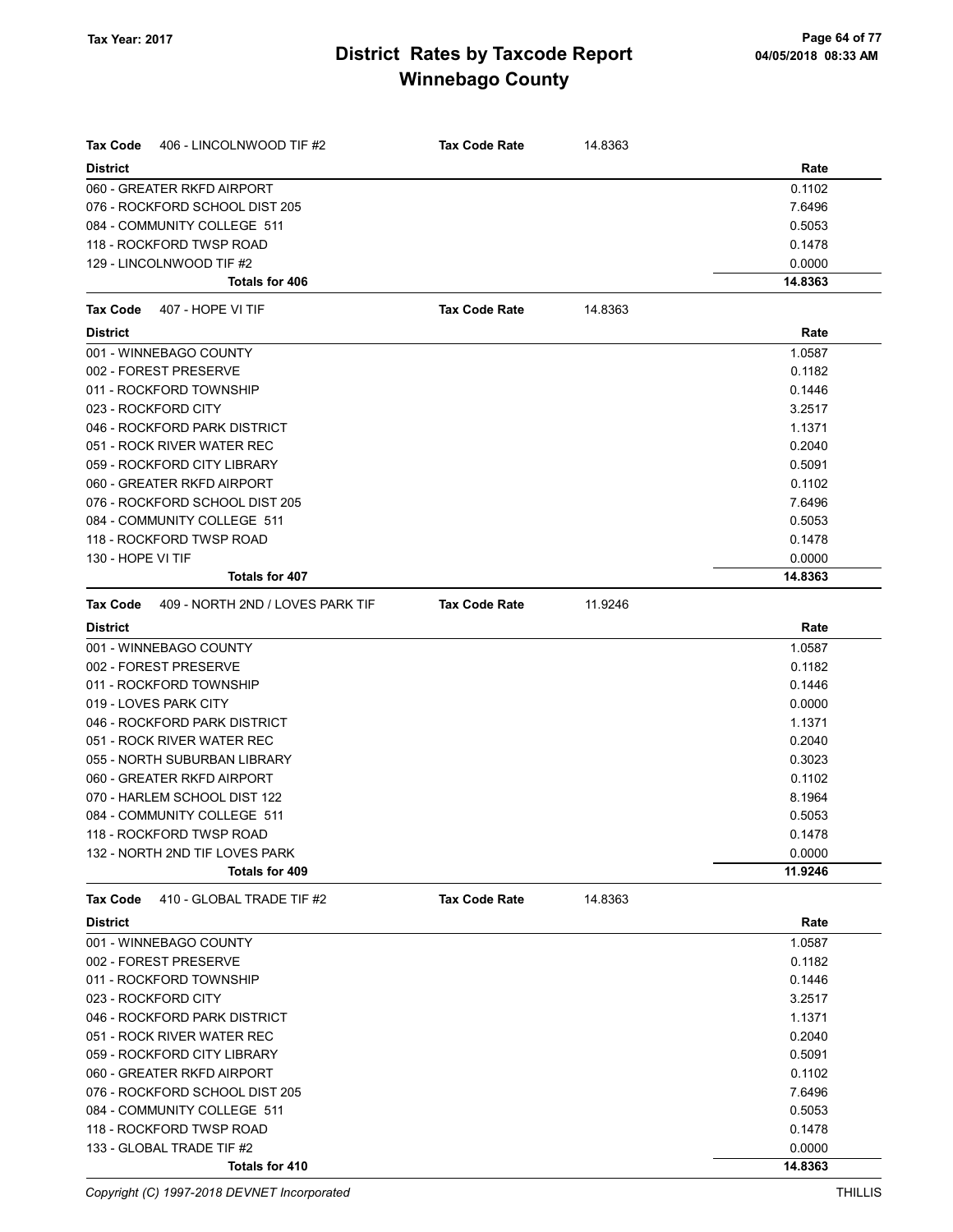| Tax Code<br>411 - GLOBAL TRADE TIF #2                    | <b>Tax Code Rate</b> | 14.6323 |         |
|----------------------------------------------------------|----------------------|---------|---------|
| <b>District</b>                                          |                      |         | Rate    |
| 001 - WINNEBAGO COUNTY                                   |                      |         | 1.0587  |
| 002 - FOREST PRESERVE                                    |                      |         | 0.1182  |
| 011 - ROCKFORD TOWNSHIP                                  |                      |         | 0.1446  |
| 023 - ROCKFORD CITY                                      |                      |         | 3.2517  |
| 046 - ROCKFORD PARK DISTRICT                             |                      |         | 1.1371  |
| 059 - ROCKFORD CITY LIBRARY                              |                      |         | 0.5091  |
| 060 - GREATER RKFD AIRPORT                               |                      |         | 0.1102  |
| 076 - ROCKFORD SCHOOL DIST 205                           |                      |         | 7.6496  |
| 084 - COMMUNITY COLLEGE 511                              |                      |         | 0.5053  |
| 118 - ROCKFORD TWSP ROAD                                 |                      |         | 0.1478  |
| 133 - GLOBAL TRADE TIF #2                                |                      |         | 0.0000  |
| <b>Totals for 411</b>                                    |                      |         | 14.6323 |
| 412 - ASSISTED LIVING / RIVER HOUSING<br><b>Tax Code</b> | <b>Tax Code Rate</b> | 14.8363 |         |
| <b>District</b>                                          |                      |         | Rate    |
| 001 - WINNEBAGO COUNTY                                   |                      |         | 1.0587  |
| 002 - FOREST PRESERVE                                    |                      |         | 0.1182  |
| 011 - ROCKFORD TOWNSHIP                                  |                      |         | 0.1446  |
| 023 - ROCKFORD CITY                                      |                      |         | 3.2517  |
| 046 - ROCKFORD PARK DISTRICT                             |                      |         | 1.1371  |
| 051 - ROCK RIVER WATER REC                               |                      |         | 0.2040  |
| 059 - ROCKFORD CITY LIBRARY                              |                      |         | 0.5091  |
| 060 - GREATER RKFD AIRPORT                               |                      |         | 0.1102  |
| 076 - ROCKFORD SCHOOL DIST 205                           |                      |         | 7.6496  |
| 084 - COMMUNITY COLLEGE 511                              |                      |         | 0.5053  |
| 118 - ROCKFORD TWSP ROAD                                 |                      |         | 0.1478  |
| 134 - ASSISTED LIVING/ RIVER HOUSING TIF                 |                      |         | 0.0000  |
| Totals for 412                                           |                      |         | 14.8363 |
| 413 - NORTH 2ND / MACHESNEY PARK TIF<br>Tax Code         | <b>Tax Code Rate</b> | 11.2151 |         |
| <b>District</b>                                          |                      |         | Rate    |
| 001 - WINNEBAGO COUNTY                                   |                      |         | 1.0587  |
| 002 - FOREST PRESERVE                                    |                      |         | 0.1182  |
| 006 - HARLEM TOWNSHIP                                    |                      |         | 0.1114  |
| 020 - MACHESNEY PARK VILLAGE                             |                      |         | 0.0000  |
| 035 - HARLEM-ROSCOE FIRE                                 |                      |         | 0.7649  |
| 055 - NORTH SUBURBAN LIBRARY                             |                      |         | 0.3023  |
| 060 - GREATER RKFD AIRPORT                               |                      |         | 0.1102  |
| 070 - HARLEM SCHOOL DIST 122                             |                      |         | 8.1964  |
| 084 - COMMUNITY COLLEGE 511                              |                      |         | 0.5053  |
| 113 - HARLEM TWSP ROAD                                   |                      |         | 0.0477  |
| 135 - NORTH 2ND TIF MACHESNEY PARK                       |                      |         | 0.0000  |
| Totals for 413                                           |                      |         | 11.2151 |
| 414 - NORTH 2ND / MACHESNEY PARK TIF<br>Tax Code         | <b>Tax Code Rate</b> | 11.4191 |         |
| <b>District</b>                                          |                      |         | Rate    |
| 001 - WINNEBAGO COUNTY                                   |                      |         | 1.0587  |
| 002 - FOREST PRESERVE                                    |                      |         | 0.1182  |
| 006 - HARLEM TOWNSHIP                                    |                      |         | 0.1114  |
| 020 - MACHESNEY PARK VILLAGE                             |                      |         | 0.0000  |
| 035 - HARLEM-ROSCOE FIRE                                 |                      |         | 0.7649  |
| 051 - ROCK RIVER WATER REC                               |                      |         | 0.2040  |
| 055 - NORTH SUBURBAN LIBRARY                             |                      |         | 0.3023  |
| 060 - GREATER RKFD AIRPORT                               |                      |         | 0.1102  |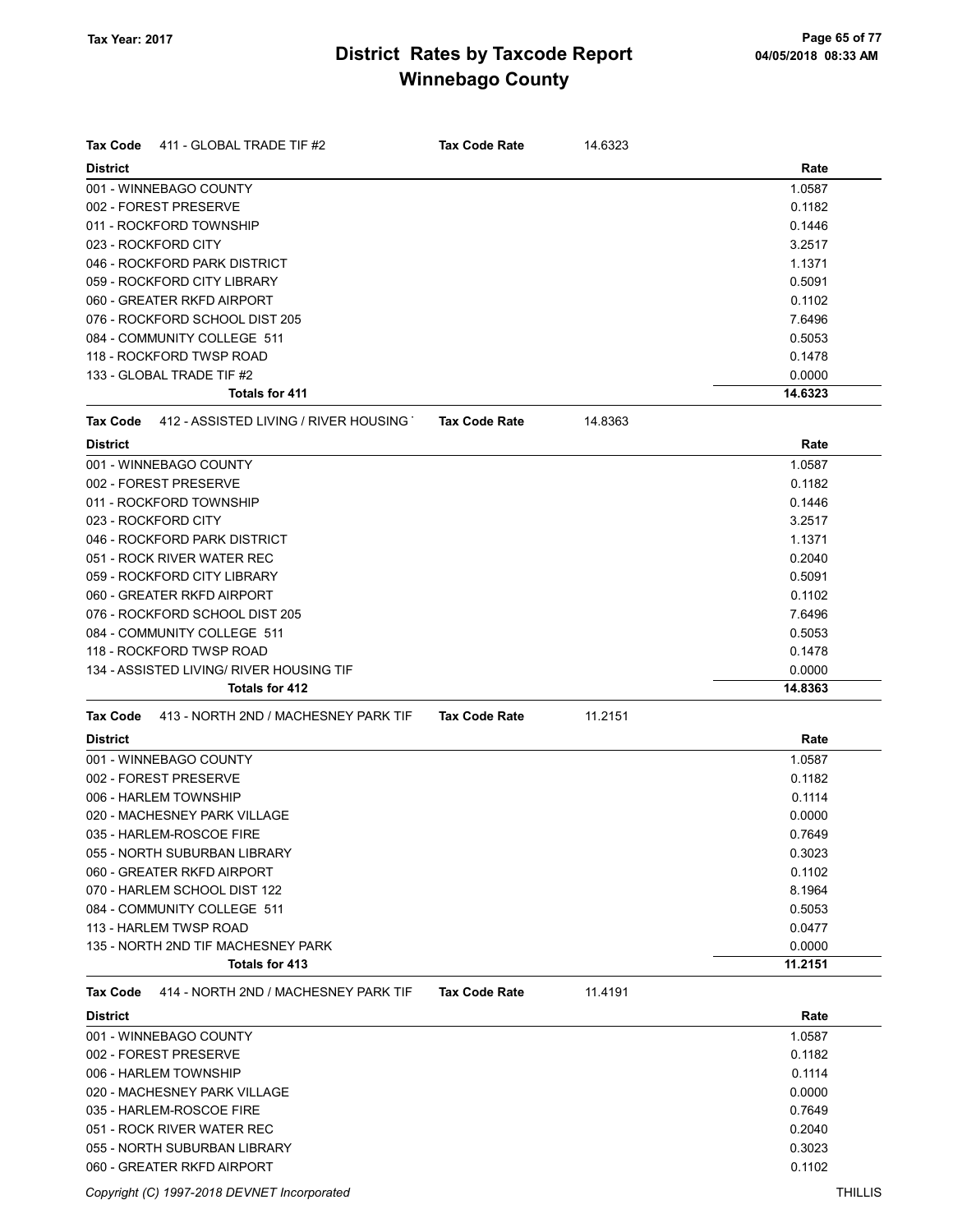| <b>Tax Code</b><br>414 - NORTH 2ND / MACHESNEY PARK TIF | <b>Tax Code Rate</b> | 11.4191 |         |
|---------------------------------------------------------|----------------------|---------|---------|
| <b>District</b>                                         |                      |         | Rate    |
| 070 - HARLEM SCHOOL DIST 122                            |                      |         | 8.1964  |
| 084 - COMMUNITY COLLEGE 511                             |                      |         | 0.5053  |
| 113 - HARLEM TWSP ROAD                                  |                      |         | 0.0477  |
| 135 - NORTH 2ND TIF MACHESNEY PARK                      |                      |         | 0.0000  |
| Totals for 414                                          |                      |         | 11.4191 |
| Tax Code<br>416 -                                       | <b>Tax Code Rate</b> | 11.1115 |         |
| <b>District</b>                                         |                      |         | Rate    |
| 001 - WINNEBAGO COUNTY                                  |                      |         | 1.0587  |
| 002 - FOREST PRESERVE                                   |                      |         | 0.1182  |
| 006 - HARLEM TOWNSHIP                                   |                      |         | 0.1114  |
| 020 - MACHESNEY PARK VILLAGE                            |                      |         | 0.0000  |
| 037 - NORTH PARK FIRE                                   |                      |         | 0.4573  |
| 051 - ROCK RIVER WATER REC                              |                      |         | 0.2040  |
| 055 - NORTH SUBURBAN LIBRARY                            |                      |         | 0.3023  |
| 060 - GREATER RKFD AIRPORT                              |                      |         | 0.1102  |
| 070 - HARLEM SCHOOL DIST 122                            |                      |         | 8.1964  |
| 084 - COMMUNITY COLLEGE 511                             |                      |         | 0.5053  |
| 113 - HARLEM TWSP ROAD                                  |                      |         | 0.0477  |
| 135 - NORTH 2ND TIF MACHESNEY PARK                      |                      |         | 0.0000  |
| <b>Totals for 416</b>                                   |                      |         | 11.1115 |
| Tax Code<br>417 - MAIN/WHITMAN TIF                      | <b>Tax Code Rate</b> | 14.8363 |         |
| <b>District</b>                                         |                      |         | Rate    |
| 001 - WINNEBAGO COUNTY                                  |                      |         | 1.0587  |
| 002 - FOREST PRESERVE                                   |                      |         | 0.1182  |
| 011 - ROCKFORD TOWNSHIP                                 |                      |         | 0.1446  |
| 023 - ROCKFORD CITY                                     |                      |         | 3.2517  |
| 046 - ROCKFORD PARK DISTRICT                            |                      |         | 1.1371  |
| 051 - ROCK RIVER WATER REC                              |                      |         | 0.2040  |
| 059 - ROCKFORD CITY LIBRARY                             |                      |         | 0.5091  |
| 060 - GREATER RKFD AIRPORT                              |                      |         | 0.1102  |
| 076 - ROCKFORD SCHOOL DIST 205                          |                      |         | 7.6496  |
| 084 - COMMUNITY COLLEGE 511                             |                      |         | 0.5053  |
| 118 - ROCKFORD TWSP ROAD                                |                      |         | 0.1478  |
| 137 - MAIN & WHITMAN TIF                                |                      |         | 0.0000  |
| Totals for 417                                          |                      |         | 14.8363 |
| Tax Code<br>418 - MIDTOWN TIF                           | <b>Tax Code Rate</b> | 14.8363 |         |
| <b>District</b>                                         |                      |         | Rate    |
| 001 - WINNEBAGO COUNTY                                  |                      |         | 1.0587  |
| 002 - FOREST PRESERVE                                   |                      |         | 0.1182  |
| 011 - ROCKFORD TOWNSHIP                                 |                      |         | 0.1446  |
| 023 - ROCKFORD CITY                                     |                      |         | 3.2517  |
| 046 - ROCKFORD PARK DISTRICT                            |                      |         | 1.1371  |
| 051 - ROCK RIVER WATER REC                              |                      |         | 0.2040  |
| 059 - ROCKFORD CITY LIBRARY                             |                      |         | 0.5091  |
| 060 - GREATER RKFD AIRPORT                              |                      |         | 0.1102  |
| 076 - ROCKFORD SCHOOL DIST 205                          |                      |         | 7.6496  |
| 084 - COMMUNITY COLLEGE 511                             |                      |         | 0.5053  |
| 118 - ROCKFORD TWSP ROAD                                |                      |         | 0.1478  |
| 138 - MIDTOWN TIF                                       |                      |         | 0.0000  |
| Totals for 418                                          |                      |         | 14.8363 |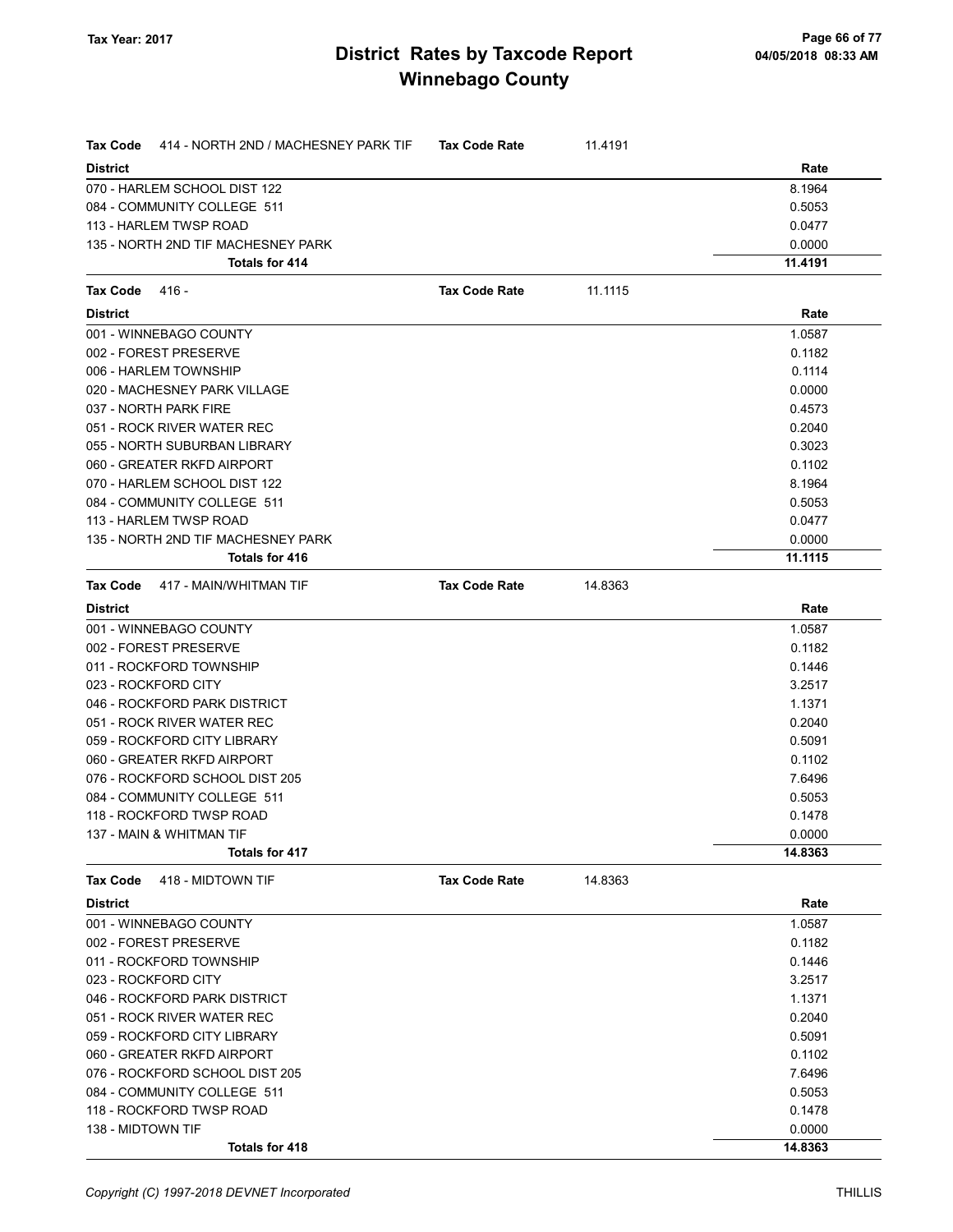| <b>Tax Code</b><br>419 - KISH/HAR TIF #2          | <b>Tax Code Rate</b> | 14.8363 |         |
|---------------------------------------------------|----------------------|---------|---------|
| <b>District</b>                                   |                      |         | Rate    |
| 001 - WINNEBAGO COUNTY                            |                      |         | 1.0587  |
| 002 - FOREST PRESERVE                             |                      |         | 0.1182  |
| 011 - ROCKFORD TOWNSHIP                           |                      |         | 0.1446  |
| 023 - ROCKFORD CITY                               |                      |         | 3.2517  |
| 046 - ROCKFORD PARK DISTRICT                      |                      |         | 1.1371  |
| 051 - ROCK RIVER WATER REC                        |                      |         | 0.2040  |
| 059 - ROCKFORD CITY LIBRARY                       |                      |         | 0.5091  |
| 060 - GREATER RKFD AIRPORT                        |                      |         | 0.1102  |
| 076 - ROCKFORD SCHOOL DIST 205                    |                      |         | 7.6496  |
| 084 - COMMUNITY COLLEGE 511                       |                      |         | 0.5053  |
| 118 - ROCKFORD TWSP ROAD                          |                      |         | 0.1478  |
| 139 - KISHWAUKEE & HARRISON TIF #2                |                      |         | 0.0000  |
| <b>Totals for 419</b>                             |                      |         | 14.8363 |
| <b>Tax Code</b><br>420 -                          | <b>Tax Code Rate</b> | 10.2112 |         |
| <b>District</b>                                   |                      |         | Rate    |
| 001 - WINNEBAGO COUNTY                            |                      |         | 1.0587  |
| 002 - FOREST PRESERVE                             |                      |         | 0.1182  |
| 012 - ROCKTON TOWNSHIP                            |                      |         | 0.1988  |
| 024 - ROCKTON VILLAGE                             |                      |         | 0.6636  |
| 041 - ROCKTON FIRE                                |                      |         | 0.7253  |
| 057 - TALCOTT FREE LIBRARY                        |                      |         | 0.2149  |
| 074 - ROCKTON SCHOOL DIST 140                     |                      |         | 3.7926  |
| 077 - HONONEGAH HIGH SD #207                      |                      |         | 2.7764  |
| 084 - COMMUNITY COLLEGE 511                       |                      |         | 0.5053  |
| 119 - ROCKTON TWSP ROAD                           |                      |         | 0.1574  |
| 140 - FORMER BELOIT CORP TIF                      |                      |         | 0.0000  |
| Totals for 420                                    |                      |         | 10.2112 |
| <b>Tax Code</b><br>421 - GLOBAL TRADE TIF #3      | <b>Tax Code Rate</b> | 14.8363 |         |
| <b>District</b>                                   |                      |         | Rate    |
| 001 - WINNEBAGO COUNTY                            |                      |         | 1.0587  |
| 002 - FOREST PRESERVE                             |                      |         | 0.1182  |
| 011 - ROCKFORD TOWNSHIP                           |                      |         | 0.1446  |
| 023 - ROCKFORD CITY                               |                      |         | 3.2517  |
| 046 - ROCKFORD PARK DISTRICT                      |                      |         | 1.1371  |
| 051 - ROCK RIVER WATER REC                        |                      |         | 0.2040  |
| 059 - ROCKFORD CITY LIBRARY                       |                      |         | 0.5091  |
| 060 - GREATER RKFD AIRPORT                        |                      |         | 0.1102  |
| 076 - ROCKFORD SCHOOL DIST 205                    |                      |         | 7.6496  |
| 084 - COMMUNITY COLLEGE 511                       |                      |         | 0.5053  |
| 118 - ROCKFORD TWSP ROAD                          |                      |         | 0.1478  |
| 141 - GLOBAL TRADE TIF #3                         |                      |         | 0.0000  |
| Totals for 421                                    |                      |         | 14.8363 |
| 422 - RIVER DISTRICT NORTH TIF<br><b>Tax Code</b> | <b>Tax Code Rate</b> | 14.8363 |         |
| <b>District</b>                                   |                      |         | Rate    |
| 001 - WINNEBAGO COUNTY                            |                      |         | 1.0587  |
| 002 - FOREST PRESERVE                             |                      |         | 0.1182  |
| 011 - ROCKFORD TOWNSHIP                           |                      |         | 0.1446  |
| 023 - ROCKFORD CITY                               |                      |         | 3.2517  |
| 046 - ROCKFORD PARK DISTRICT                      |                      |         | 1.1371  |
| 051 - ROCK RIVER WATER REC                        |                      |         | 0.2040  |
| 059 - ROCKFORD CITY LIBRARY                       |                      |         | 0.5091  |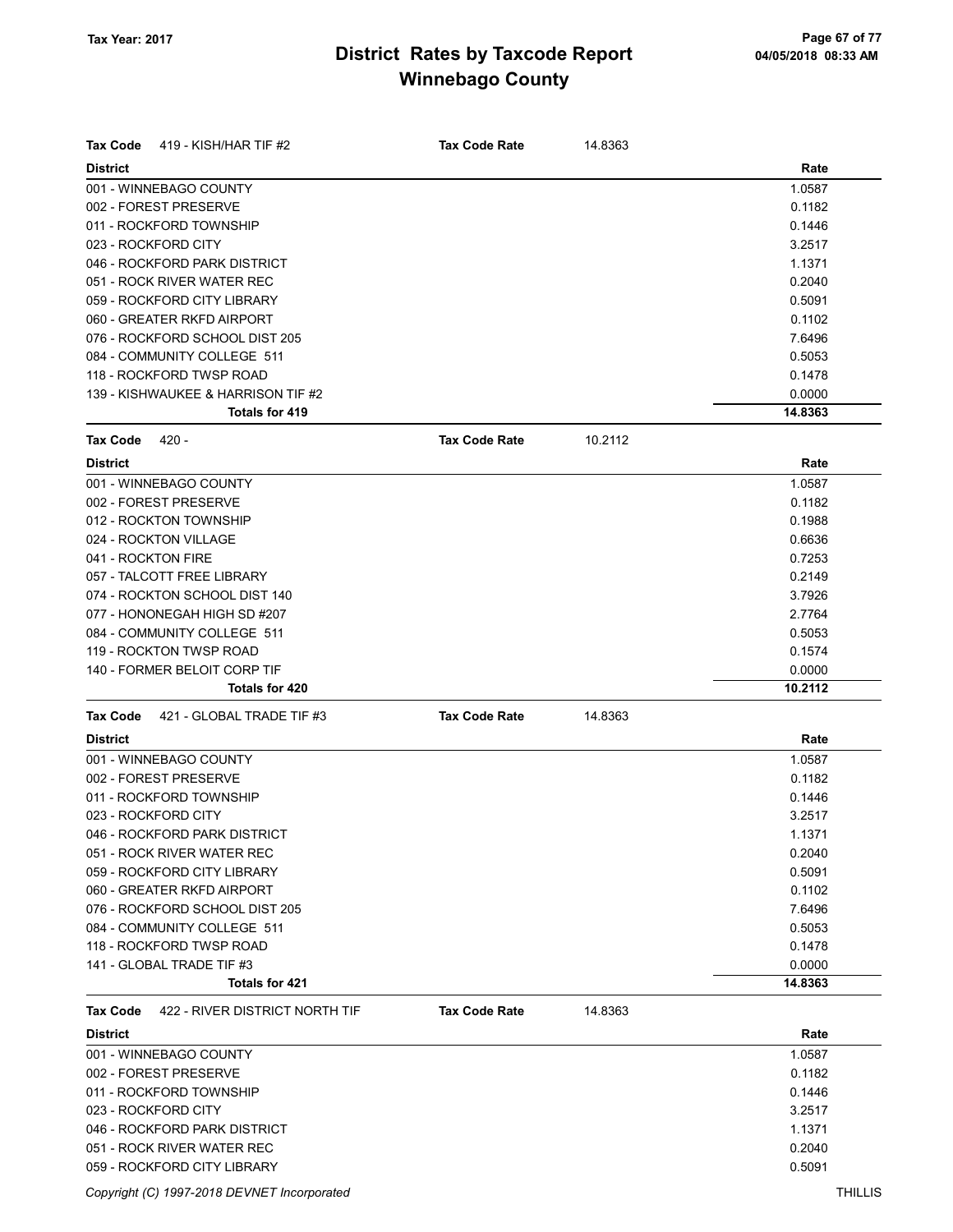| Tax Code<br>422 - RIVER DISTRICT NORTH TIF       | <b>Tax Code Rate</b> | 14.8363 |         |
|--------------------------------------------------|----------------------|---------|---------|
| <b>District</b>                                  |                      |         | Rate    |
| 060 - GREATER RKFD AIRPORT                       |                      |         | 0.1102  |
| 076 - ROCKFORD SCHOOL DIST 205                   |                      |         | 7.6496  |
| 084 - COMMUNITY COLLEGE 511                      |                      |         | 0.5053  |
| 118 - ROCKFORD TWSP ROAD                         |                      |         | 0.1478  |
| 142 - RIVER DISTRICT NORTH TIF                   |                      |         | 0.0000  |
| Totals for 422                                   |                      |         | 14.8363 |
| Tax Code<br>423 -                                | <b>Tax Code Rate</b> | 14.8363 |         |
| <b>District</b>                                  |                      |         | Rate    |
| 001 - WINNEBAGO COUNTY                           |                      |         | 1.0587  |
| 002 - FOREST PRESERVE                            |                      |         | 0.1182  |
| 011 - ROCKFORD TOWNSHIP                          |                      |         | 0.1446  |
| 023 - ROCKFORD CITY                              |                      |         | 3.2517  |
| 046 - ROCKFORD PARK DISTRICT                     |                      |         | 1.1371  |
| 051 - ROCK RIVER WATER REC                       |                      |         | 0.2040  |
| 059 - ROCKFORD CITY LIBRARY                      |                      |         | 0.5091  |
| 060 - GREATER RKFD AIRPORT                       |                      |         | 0.1102  |
| 076 - ROCKFORD SCHOOL DIST 205                   |                      |         | 7.6496  |
| 084 - COMMUNITY COLLEGE 511                      |                      |         | 0.5053  |
| 118 - ROCKFORD TWSP ROAD                         |                      |         | 0.1478  |
| 143 - BROADWAY TIF                               |                      |         | 0.0000  |
| Totals for 423                                   |                      |         | 14.8363 |
| 424 - EAST RIVER TIF<br>Tax Code                 | <b>Tax Code Rate</b> | 14.8363 |         |
| <b>District</b>                                  |                      |         | Rate    |
| 001 - WINNEBAGO COUNTY                           |                      |         | 1.0587  |
| 002 - FOREST PRESERVE                            |                      |         | 0.1182  |
| 011 - ROCKFORD TOWNSHIP                          |                      |         | 0.1446  |
| 023 - ROCKFORD CITY                              |                      |         | 3.2517  |
| 046 - ROCKFORD PARK DISTRICT                     |                      |         | 1.1371  |
| 051 - ROCK RIVER WATER REC                       |                      |         | 0.2040  |
| 059 - ROCKFORD CITY LIBRARY                      |                      |         | 0.5091  |
| 060 - GREATER RKFD AIRPORT                       |                      |         | 0.1102  |
| 076 - ROCKFORD SCHOOL DIST 205                   |                      |         | 7.6496  |
| 084 - COMMUNITY COLLEGE 511                      |                      |         | 0.5053  |
| 118 - ROCKFORD TWSP ROAD                         |                      |         | 0.1478  |
| 144 - EAST RIVER TIF                             |                      |         | 0.0000  |
| Totals for 424                                   |                      |         | 14.8363 |
| 425 - SUMNER ROAD / GROVE STREET TIF<br>Tax Code | <b>Tax Code Rate</b> | 11.1376 |         |
| <b>District</b>                                  |                      |         | Rate    |
| 001 - WINNEBAGO COUNTY                           |                      |         | 1.0587  |
| 002 - FOREST PRESERVE                            |                      |         | 0.1182  |
| 010 - PECATONICA TOWNSHIP                        |                      |         | 0.1828  |
| 022 - PECATONICA VILLAGE                         |                      |         | 0.7382  |
| 039 - PECATONICA FIRE                            |                      |         | 0.4295  |
| 047 - SUMNER PARK                                |                      |         | 0.1472  |
| 056 - PECATONICA LIBRARY                         |                      |         | 0.1940  |
| 080 - PECATONICA UNIT SD #321                    |                      |         | 7.5223  |
| 084 - COMMUNITY COLLEGE 511                      |                      |         | 0.5053  |
| 117 - PECATONICA TWSP ROAD                       |                      |         | 0.1873  |
| 124 - PE/SE MULTI TOWNSHIP                       |                      |         | 0.0541  |
| 145 - SUMNER ROAD / GROVE ST TIF                 |                      |         | 0.0000  |
| Totals for 425                                   |                      |         | 11.1376 |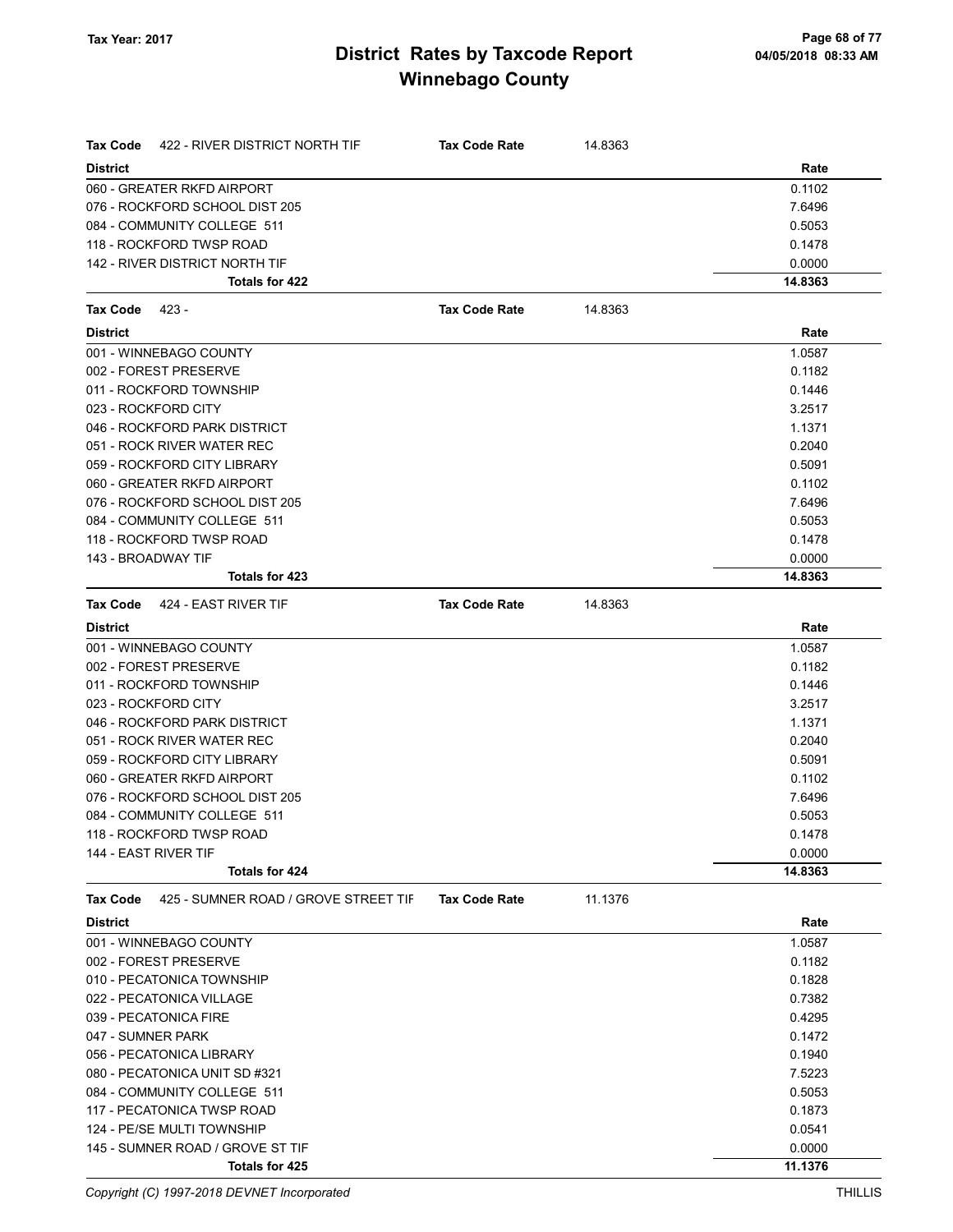| Tax Code<br>426 - LOVES PARK CORPORATE CENTER T          | <b>Tax Code Rate</b> | 11.3778 |         |
|----------------------------------------------------------|----------------------|---------|---------|
| <b>District</b>                                          |                      |         | Rate    |
| 001 - WINNEBAGO COUNTY                                   |                      |         | 1.0587  |
| 002 - FOREST PRESERVE                                    |                      |         | 0.1182  |
| 011 - ROCKFORD TOWNSHIP                                  |                      |         | 0.1446  |
| 019 - LOVES PARK CITY                                    |                      |         | 0.0000  |
| 046 - ROCKFORD PARK DISTRICT                             |                      |         | 1.1371  |
| 051 - ROCK RIVER WATER REC                               |                      |         | 0.2040  |
| 055 - NORTH SUBURBAN LIBRARY                             |                      |         | 0.3023  |
| 060 - GREATER RKFD AIRPORT                               |                      |         | 0.1102  |
| 076 - ROCKFORD SCHOOL DIST 205                           |                      |         | 7.6496  |
| 084 - COMMUNITY COLLEGE 511                              |                      |         | 0.5053  |
| 118 - ROCKFORD TWSP ROAD                                 |                      |         | 0.1478  |
| 146 - LOVES PARK CORP CENTER TIF                         |                      |         | 0.0000  |
| Totals for 426                                           |                      |         | 11.3778 |
| 427 - LOVES PARK CORPORATE CENTER T<br>Tax Code          | <b>Tax Code Rate</b> | 11.0405 |         |
| <b>District</b>                                          |                      |         | Rate    |
| 001 - WINNEBAGO COUNTY                                   |                      |         | 1.0587  |
| 002 - FOREST PRESERVE                                    |                      |         | 0.1182  |
| 006 - HARLEM TOWNSHIP                                    |                      |         | 0.1114  |
| 019 - LOVES PARK CITY                                    |                      |         | 0.0000  |
| 046 - ROCKFORD PARK DISTRICT                             |                      |         | 1.1371  |
| 055 - NORTH SUBURBAN LIBRARY                             |                      |         | 0.3023  |
| 060 - GREATER RKFD AIRPORT                               |                      |         | 0.1102  |
| 076 - ROCKFORD SCHOOL DIST 205                           |                      |         | 7.6496  |
| 084 - COMMUNITY COLLEGE 511                              |                      |         | 0.5053  |
| 113 - HARLEM TWSP ROAD                                   |                      |         | 0.0477  |
| 146 - LOVES PARK CORP CENTER TIF                         |                      |         | 0.0000  |
| Totals for 427                                           |                      |         | 11.0405 |
| Tax Code<br>428 - LOVES PARK CORPORATE CENTER T          | <b>Tax Code Rate</b> | 11.2445 |         |
| <b>District</b>                                          |                      |         | Rate    |
| 001 - WINNEBAGO COUNTY                                   |                      |         | 1.0587  |
| 002 - FOREST PRESERVE                                    |                      |         | 0.1182  |
| 006 - HARLEM TOWNSHIP                                    |                      |         | 0.1114  |
| 019 - LOVES PARK CITY                                    |                      |         | 0.0000  |
| 046 - ROCKFORD PARK DISTRICT                             |                      |         | 1.1371  |
| 051 - ROCK RIVER WATER REC                               |                      |         | 0.2040  |
| 055 - NORTH SUBURBAN LIBRARY                             |                      |         | 0.3023  |
| 060 - GREATER RKFD AIRPORT                               |                      |         | 0.1102  |
| 076 - ROCKFORD SCHOOL DIST 205                           |                      |         | 7.6496  |
| 084 - COMMUNITY COLLEGE 511                              |                      |         | 0.5053  |
| 113 - HARLEM TWSP ROAD                                   |                      |         | 0.0477  |
| 146 - LOVES PARK CORP CENTER TIF                         |                      |         | 0.0000  |
| Totals for 428                                           |                      |         | 11.2445 |
| 429 - Weststone Industrial Business Park TIF<br>Tax Code | <b>Tax Code Rate</b> | 10.6683 |         |
| <b>District</b>                                          |                      |         | Rate    |
| 001 - WINNEBAGO COUNTY                                   |                      |         | 1.0587  |
| 002 - FOREST PRESERVE                                    |                      |         | 0.1182  |
| 006 - HARLEM TOWNSHIP                                    |                      |         | 0.1114  |
| 020 - MACHESNEY PARK VILLAGE                             |                      |         | 0.0000  |
| 035 - HARLEM-ROSCOE FIRE                                 |                      |         | 0.7649  |
| 055 - NORTH SUBURBAN LIBRARY                             |                      |         | 0.3023  |

060 - GREATER RKFD AIRPORT **1.1102** and 2.1102

Copyright (C) 1997-2018 DEVNET Incorporated THILLIS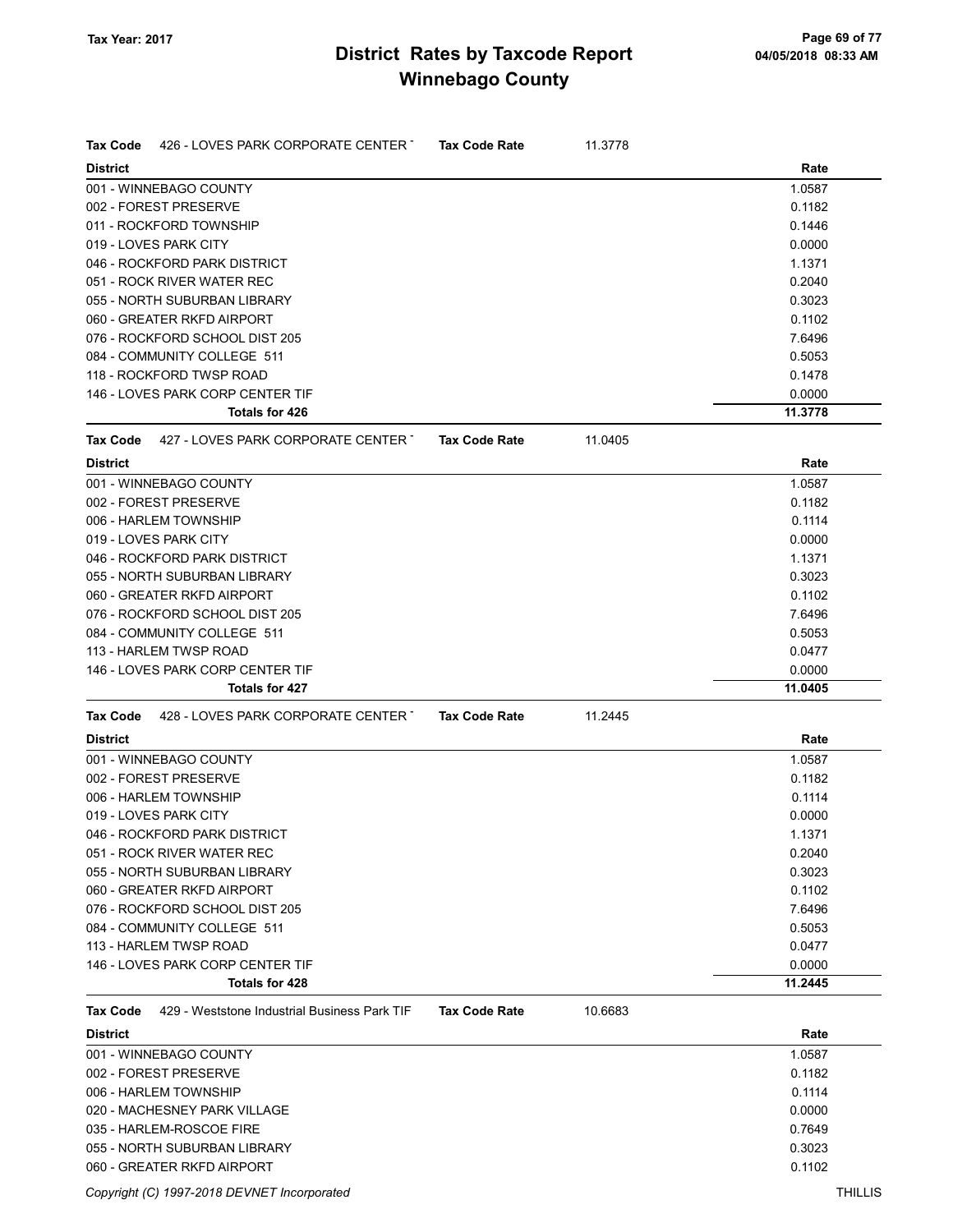| <b>Tax Code</b><br>429 - Weststone Industrial Business Park TIF | <b>Tax Code Rate</b> | 10.6683 |         |
|-----------------------------------------------------------------|----------------------|---------|---------|
| <b>District</b>                                                 |                      |         | Rate    |
| 076 - ROCKFORD SCHOOL DIST 205                                  |                      |         | 7.6496  |
| 084 - COMMUNITY COLLEGE 511                                     |                      |         | 0.5053  |
| 113 - HARLEM TWSP ROAD                                          |                      |         | 0.0477  |
| 147 - WESTSTONE TIF                                             |                      |         | 0.0000  |
| <b>Totals for 429</b>                                           |                      |         | 10.6683 |
| <b>Tax Code</b><br>430 -                                        | <b>Tax Code Rate</b> | 10.8723 |         |
| <b>District</b>                                                 |                      |         | Rate    |
| 001 - WINNEBAGO COUNTY                                          |                      |         | 1.0587  |
| 002 - FOREST PRESERVE                                           |                      |         | 0.1182  |
| 006 - HARLEM TOWNSHIP                                           |                      |         | 0.1114  |
| 020 - MACHESNEY PARK VILLAGE                                    |                      |         | 0.0000  |
| 035 - HARLEM-ROSCOE FIRE                                        |                      |         | 0.7649  |
| 051 - ROCK RIVER WATER REC                                      |                      |         | 0.2040  |
| 055 - NORTH SUBURBAN LIBRARY                                    |                      |         | 0.3023  |
| 060 - GREATER RKFD AIRPORT                                      |                      |         | 0.1102  |
| 076 - ROCKFORD SCHOOL DIST 205                                  |                      |         | 7.6496  |
| 084 - COMMUNITY COLLEGE 511                                     |                      |         | 0.5053  |
| 113 - HARLEM TWSP ROAD                                          |                      |         | 0.0477  |
| 147 - WESTSTONE TIF                                             |                      |         | 0.0000  |
| Totals for 430                                                  |                      |         | 10.8723 |
| 431 - Weststone Industrial Business Park TIF<br><b>Tax Code</b> | <b>Tax Code Rate</b> | 10.8723 |         |
| <b>District</b>                                                 |                      |         | Rate    |
| 001 - WINNEBAGO COUNTY                                          |                      |         | 1.0587  |
| 002 - FOREST PRESERVE                                           |                      |         | 0.1182  |
| 006 - HARLEM TOWNSHIP                                           |                      |         | 0.1114  |
| 035 - HARLEM-ROSCOE FIRE                                        |                      |         | 0.7649  |
| 051 - ROCK RIVER WATER REC                                      |                      |         | 0.2040  |
| 055 - NORTH SUBURBAN LIBRARY                                    |                      |         | 0.3023  |
| 060 - GREATER RKFD AIRPORT                                      |                      |         | 0.1102  |
| 076 - ROCKFORD SCHOOL DIST 205                                  |                      |         | 7.6496  |
| 084 - COMMUNITY COLLEGE 511                                     |                      |         | 0.5053  |
| 113 - HARLEM TWSP ROAD                                          |                      |         | 0.0477  |
| 147 - WESTSTONE TIF                                             |                      |         | 0.0000  |
| <b>Totals for 431</b>                                           |                      |         | 10.8723 |
| 432 - Weststone Industrial Business Park TIF<br><b>Tax Code</b> | <b>Tax Code Rate</b> | 10.6683 |         |
| <b>District</b>                                                 |                      |         | Rate    |
| 001 - WINNEBAGO COUNTY                                          |                      |         | 1.0587  |
| 002 - FOREST PRESERVE                                           |                      |         | 0.1182  |
| 006 - HARLEM TOWNSHIP                                           |                      |         | 0.1114  |
| 035 - HARLEM-ROSCOE FIRE                                        |                      |         | 0.7649  |
| 055 - NORTH SUBURBAN LIBRARY                                    |                      |         | 0.3023  |
| 060 - GREATER RKFD AIRPORT                                      |                      |         | 0.1102  |
| 076 - ROCKFORD SCHOOL DIST 205                                  |                      |         | 7.6496  |
| 084 - COMMUNITY COLLEGE 511                                     |                      |         | 0.5053  |
| 113 - HARLEM TWSP ROAD                                          |                      |         | 0.0477  |
| 147 - WESTSTONE TIF                                             |                      |         | 0.0000  |
| <b>Totals for 432</b>                                           |                      |         | 10.6683 |
| <b>Tax Code</b><br>433 - North Willow Creek Ind Business Park T | <b>Tax Code Rate</b> | 11.4191 |         |

#### District

001 - WINNEBAGO COUNTY **1.0587** 

Rate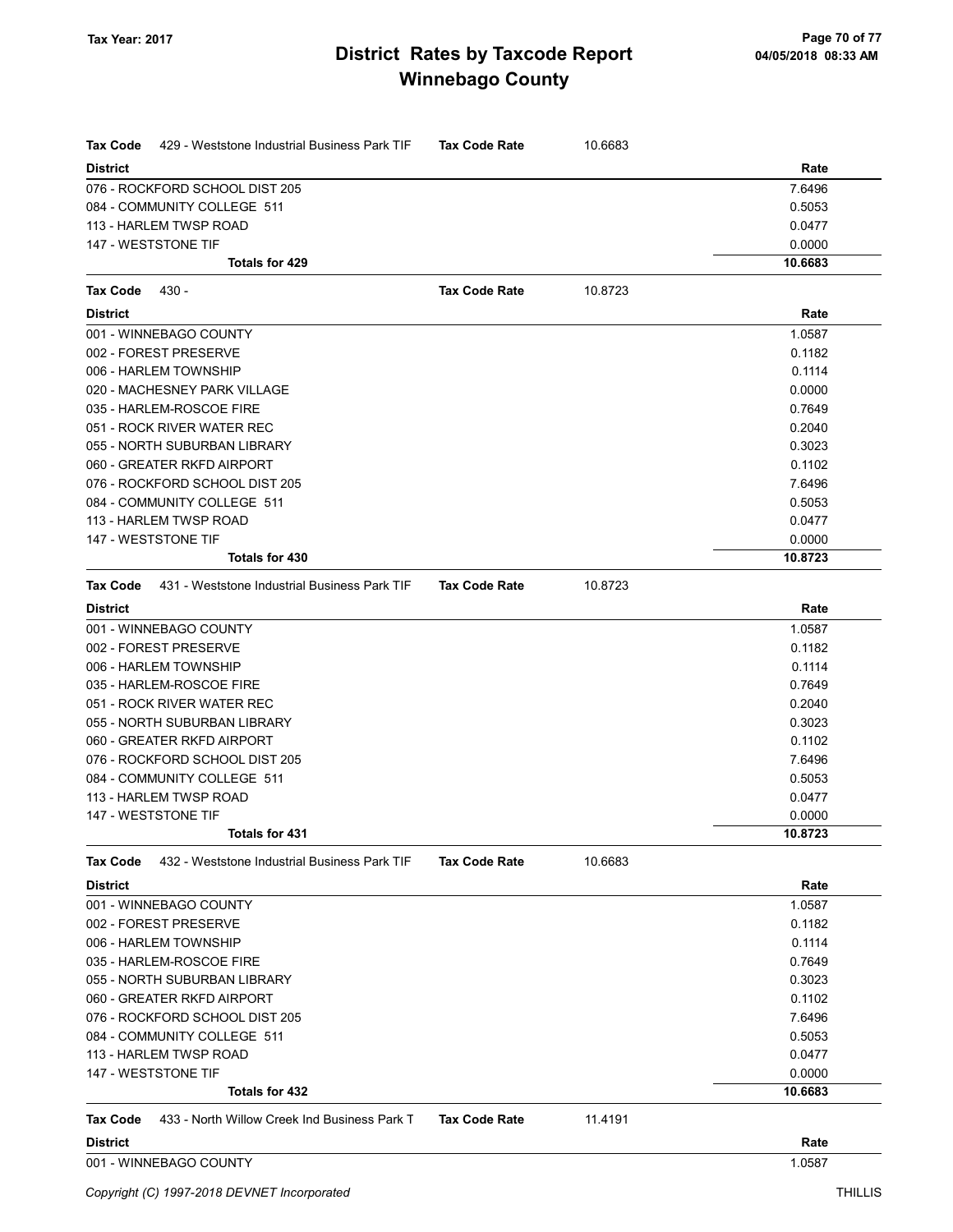| <b>Tax Code</b><br>433 - North Willow Creek Ind Business Park T | <b>Tax Code Rate</b> | 11.4191 |         |
|-----------------------------------------------------------------|----------------------|---------|---------|
| <b>District</b>                                                 |                      |         | Rate    |
| 002 - FOREST PRESERVE                                           |                      |         | 0.1182  |
| 006 - HARLEM TOWNSHIP                                           |                      |         | 0.1114  |
| 020 - MACHESNEY PARK VILLAGE                                    |                      |         | 0.0000  |
| 035 - HARLEM-ROSCOE FIRE                                        |                      |         | 0.7649  |
| 051 - ROCK RIVER WATER REC                                      |                      |         | 0.2040  |
| 055 - NORTH SUBURBAN LIBRARY                                    |                      |         | 0.3023  |
| 060 - GREATER RKFD AIRPORT                                      |                      |         | 0.1102  |
| 070 - HARLEM SCHOOL DIST 122                                    |                      |         | 8.1964  |
| 084 - COMMUNITY COLLEGE 511                                     |                      |         | 0.5053  |
| 113 - HARLEM TWSP ROAD                                          |                      |         | 0.0477  |
| 148 - NORTH WILLOW CREEK TIF                                    |                      |         | 0.0000  |
| <b>Totals for 433</b>                                           |                      |         | 11.4191 |
| 434 - South Willow Creek Ind Business Park 1<br><b>Tax Code</b> | <b>Tax Code Rate</b> | 11.4191 |         |
| <b>District</b>                                                 |                      |         | Rate    |
| 001 - WINNEBAGO COUNTY                                          |                      |         | 1.0587  |
| 002 - FOREST PRESERVE                                           |                      |         | 0.1182  |
| 006 - HARLEM TOWNSHIP                                           |                      |         | 0.1114  |
| 035 - HARLEM-ROSCOE FIRE                                        |                      |         | 0.7649  |
| 051 - ROCK RIVER WATER REC                                      |                      |         | 0.2040  |
| 055 - NORTH SUBURBAN LIBRARY                                    |                      |         | 0.3023  |
| 060 - GREATER RKFD AIRPORT                                      |                      |         | 0.1102  |
| 070 - HARLEM SCHOOL DIST 122                                    |                      |         | 8.1964  |
| 084 - COMMUNITY COLLEGE 511                                     |                      |         | 0.5053  |
| 113 - HARLEM TWSP ROAD                                          |                      |         | 0.0477  |
| 149 - SOUTH WILLOW CREEK TIF                                    |                      |         | 0.0000  |
| <b>Totals for 434</b>                                           |                      |         | 11.4191 |
| $435 -$<br>Tax Code                                             | <b>Tax Code Rate</b> | 11.4191 |         |
| <b>District</b>                                                 |                      |         | Rate    |
| 001 - WINNEBAGO COUNTY                                          |                      |         | 1.0587  |
| 002 - FOREST PRESERVE                                           |                      |         | 0.1182  |
| 006 - HARLEM TOWNSHIP                                           |                      |         | 0.1114  |
| 020 - MACHESNEY PARK VILLAGE                                    |                      |         | 0.0000  |
| 035 - HARLEM-ROSCOE FIRE                                        |                      |         | 0.7649  |
| 051 - ROCK RIVER WATER REC                                      |                      |         | 0.2040  |
| 055 - NORTH SUBURBAN LIBRARY                                    |                      |         | 0.3023  |
| 060 - GREATER RKFD AIRPORT                                      |                      |         | 0.1102  |
| 070 - HARLEM SCHOOL DIST 122                                    |                      |         | 8.1964  |
| 084 - COMMUNITY COLLEGE 511                                     |                      |         | 0.5053  |
| 113 - HARLEM TWSP ROAD                                          |                      |         | 0.0477  |
| 149 - SOUTH WILLOW CREEK TIF                                    |                      |         | 0.0000  |
| Totals for 435                                                  |                      |         | 11.4191 |
| 438 - I-39 / BAXTER ROAD TIF<br>Tax Code                        | <b>Tax Code Rate</b> | 10.7217 |         |
| <b>District</b>                                                 |                      |         | Rate    |
| 001 - WINNEBAGO COUNTY                                          |                      |         | 1.0587  |
| 002 - FOREST PRESERVE                                           |                      |         | 0.1182  |
| 011 - ROCKFORD TOWNSHIP                                         |                      |         | 0.1446  |
| 036 - NEW MILFORD FIRE                                          |                      |         | 0.5899  |
| 054 - CHERRY VALLEY LIBRARY                                     |                      |         | 0.3974  |
| 060 - GREATER RKFD AIRPORT                                      |                      |         | 0.1102  |
| 076 - ROCKFORD SCHOOL DIST 205                                  |                      |         | 7.6496  |
| 084 - COMMUNITY COLLEGE 511                                     |                      |         | 0.5053  |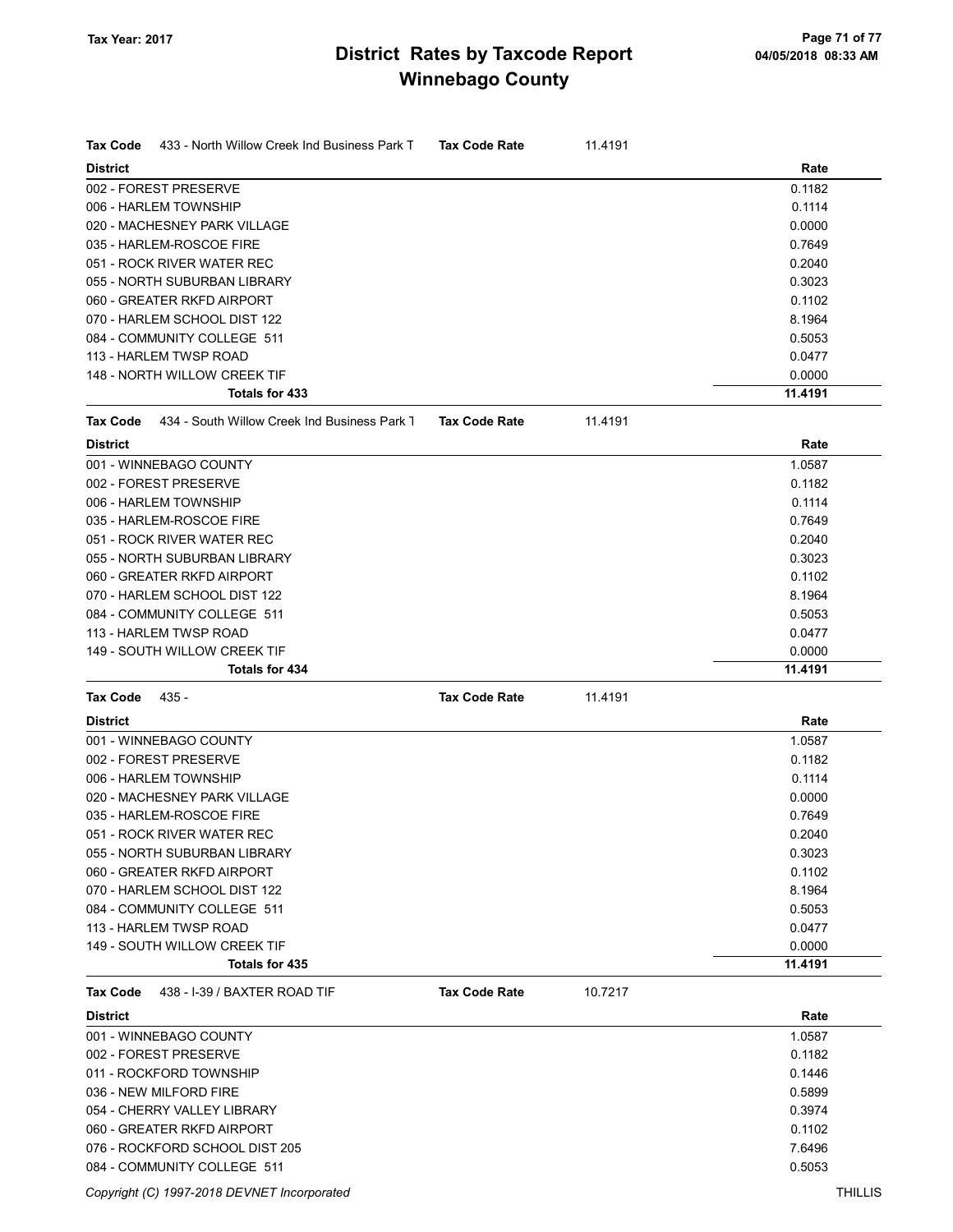| Tax Code<br>438 - I-39 / BAXTER ROAD TIF        | <b>Tax Code Rate</b> | 10.7217 |         |
|-------------------------------------------------|----------------------|---------|---------|
| <b>District</b>                                 |                      |         | Rate    |
| 118 - ROCKFORD TWSP ROAD                        |                      |         | 0.1478  |
| 151 - I-39 / BAXTER ROAD TIF                    |                      |         | 0.0000  |
| Totals for 438                                  |                      |         | 10.7217 |
| <b>Tax Code</b><br>439 - I-39 / BAXTER ROAD TIF | <b>Tax Code Rate</b> | 11.1579 |         |
| <b>District</b>                                 |                      |         | Rate    |
| 001 - WINNEBAGO COUNTY                          |                      |         | 1.0587  |
| 002 - FOREST PRESERVE                           |                      |         | 0.1182  |
| 011 - ROCKFORD TOWNSHIP                         |                      |         | 0.1446  |
| 017 - CHERRY VALLEY VILLAGE                     |                      |         | 0.0000  |
| 031 - CHERRY VALLEY FIRE                        |                      |         | 1.0261  |
| 054 - CHERRY VALLEY LIBRARY                     |                      |         | 0.3974  |
| 060 - GREATER RKFD AIRPORT                      |                      |         | 0.1102  |
| 076 - ROCKFORD SCHOOL DIST 205                  |                      |         | 7.6496  |
| 084 - COMMUNITY COLLEGE 511                     |                      |         | 0.5053  |
| 118 - ROCKFORD TWSP ROAD                        |                      |         | 0.1478  |
| 151 - I-39 / BAXTER ROAD TIF                    |                      |         | 0.0000  |
| Totals for 439                                  |                      |         | 11.1579 |
| <b>Tax Code</b><br>440 -                        | <b>Tax Code Rate</b> | 11.2795 |         |
| <b>District</b>                                 |                      |         | Rate    |
| 001 - WINNEBAGO COUNTY                          |                      |         | 1.0587  |
| 002 - FOREST PRESERVE                           |                      |         | 0.1182  |
| 004 - CHERRY VALLEY TOWNSHIP                    |                      |         | 0.1401  |
| 017 - CHERRY VALLEY VILLAGE                     |                      |         | 0.0000  |
| 031 - CHERRY VALLEY FIRE                        |                      |         | 1.0261  |
| 054 - CHERRY VALLEY LIBRARY                     |                      |         | 0.3974  |
| 060 - GREATER RKFD AIRPORT                      |                      |         | 0.1102  |
| 076 - ROCKFORD SCHOOL DIST 205                  |                      |         | 7.6496  |
| 084 - COMMUNITY COLLEGE 511                     |                      |         | 0.5053  |
| 111 - CHERRY VALLEY TWSP ROAD                   |                      |         | 0.2739  |
| 151 - I-39 / BAXTER ROAD TIF                    |                      |         | 0.0000  |
| Totals for 440                                  |                      |         | 11.2795 |
| Tax Code<br>441 - I-39 / BAXTER ROAD TIF        | <b>Tax Code Rate</b> | 10.7217 |         |
| <b>District</b>                                 |                      |         | Rate    |
| 001 - WINNEBAGO COUNTY                          |                      |         | 1.0587  |
| 002 - FOREST PRESERVE                           |                      |         | 0.1182  |
| 011 - ROCKFORD TOWNSHIP                         |                      |         | 0.1446  |
| 021 - NEW MILFORD VILLAGE                       |                      |         | 0.0000  |
| 036 - NEW MILFORD FIRE                          |                      |         | 0.5899  |
| 054 - CHERRY VALLEY LIBRARY                     |                      |         | 0.3974  |
| 060 - GREATER RKFD AIRPORT                      |                      |         | 0.1102  |
| 076 - ROCKFORD SCHOOL DIST 205                  |                      |         | 7.6496  |
| 084 - COMMUNITY COLLEGE 511                     |                      |         | 0.5053  |
| 118 - ROCKFORD TWSP ROAD                        |                      |         | 0.1478  |
| 151 - I-39 / BAXTER ROAD TIF                    |                      |         | 0.0000  |
| Totals for 441                                  |                      |         | 10.7217 |
| Tax Code 442 - ZENITH CUTTER TIF                | <b>Tax Code Rate</b> | 11.7913 |         |
| <b>District</b>                                 |                      |         | Rate    |
| 001 - WINNEBAGO COUNTY                          |                      |         | 1.0587  |
| 002 - FOREST PRESERVE                           |                      |         | 0.1182  |
| 006 - HARLEM TOWNSHIP                           |                      |         | 0.1114  |
|                                                 |                      |         |         |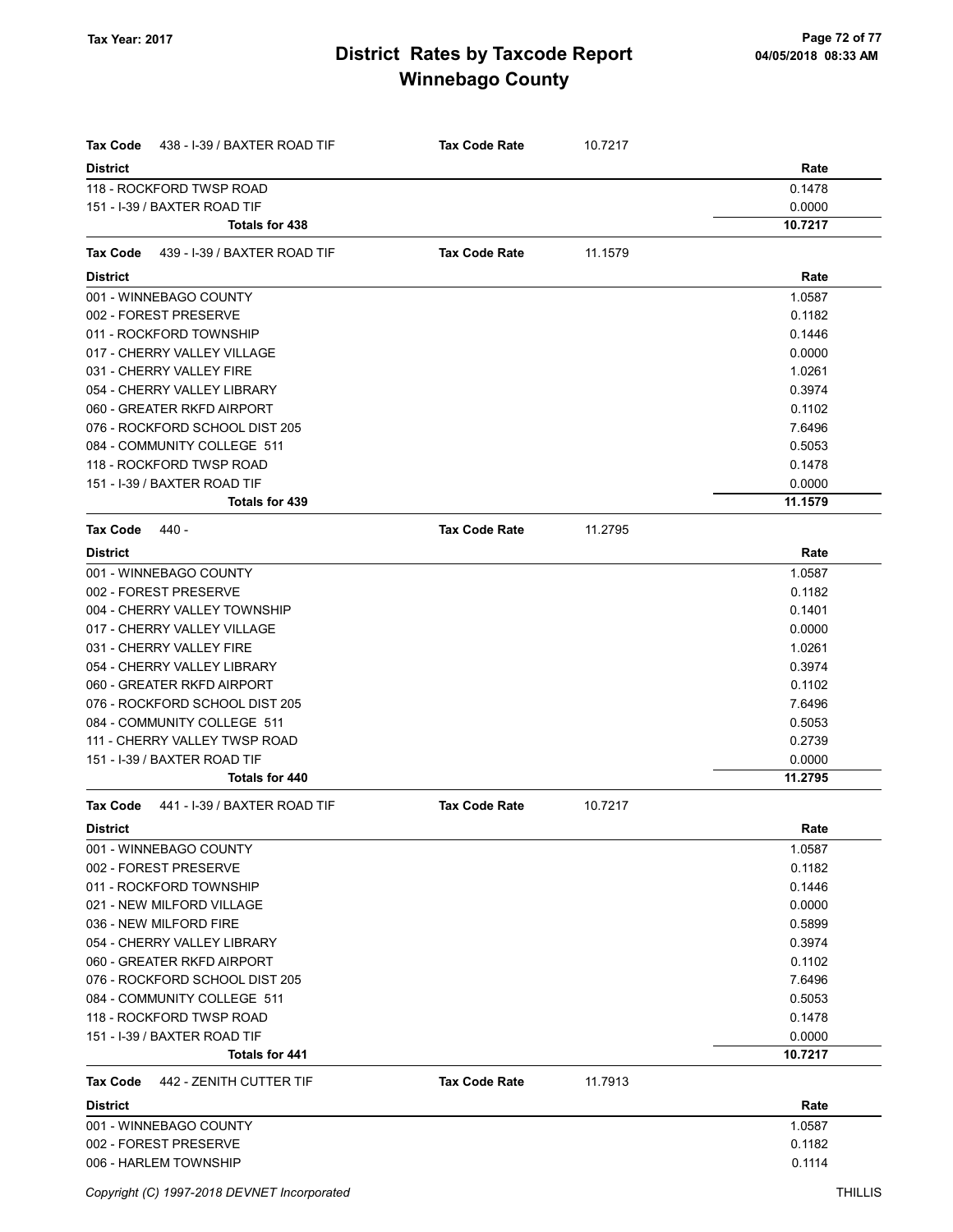| <b>Tax Code</b><br>442 - ZENITH CUTTER TIF              | <b>Tax Code Rate</b> | 11.7913 |         |
|---------------------------------------------------------|----------------------|---------|---------|
| <b>District</b>                                         |                      |         | Rate    |
| 019 - LOVES PARK CITY                                   |                      |         | 0.0000  |
| 046 - ROCKFORD PARK DISTRICT                            |                      |         | 1.1371  |
| 051 - ROCK RIVER WATER REC                              |                      |         | 0.2040  |
| 055 - NORTH SUBURBAN LIBRARY                            |                      |         | 0.3023  |
| 060 - GREATER RKFD AIRPORT                              |                      |         | 0.1102  |
| 070 - HARLEM SCHOOL DIST 122                            |                      |         | 8.1964  |
| 084 - COMMUNITY COLLEGE 511                             |                      |         | 0.5053  |
| 113 - HARLEM TWSP ROAD                                  |                      |         | 0.0477  |
| 152 - ZENITH CUTTER TIF                                 |                      |         | 0.0000  |
| Totals for 442                                          |                      |         | 11.7913 |
| 443 - SPRING CREEK LAKES TIF<br><b>Tax Code</b>         | <b>Tax Code Rate</b> | 9.9034  |         |
| <b>District</b>                                         |                      |         | Rate    |
| 001 - WINNEBAGO COUNTY                                  |                      |         | 1.0587  |
| 002 - FOREST PRESERVE                                   |                      |         | 0.1182  |
| 006 - HARLEM TOWNSHIP                                   |                      |         | 0.1114  |
| 019 - LOVES PARK CITY                                   |                      |         | 0.0000  |
| 055 - NORTH SUBURBAN LIBRARY                            |                      |         | 0.3023  |
| 060 - GREATER RKFD AIRPORT                              |                      |         | 0.1102  |
| 076 - ROCKFORD SCHOOL DIST 205                          |                      |         | 7.6496  |
| 084 - COMMUNITY COLLEGE 511                             |                      |         | 0.5053  |
| 113 - HARLEM TWSP ROAD                                  |                      |         | 0.0477  |
| 153 - SPRING CREEK LAKES TIF                            |                      |         | 0.0000  |
| <b>Totals for 443</b>                                   |                      |         | 9.9034  |
| 444 - SPRING CREEK LAKES TIF<br><b>Tax Code</b>         | <b>Tax Code Rate</b> | 11.2445 |         |
| <b>District</b>                                         |                      |         | Rate    |
| 001 - WINNEBAGO COUNTY                                  |                      |         | 1.0587  |
| 002 - FOREST PRESERVE                                   |                      |         | 0.1182  |
| 006 - HARLEM TOWNSHIP                                   |                      |         | 0.1114  |
| 019 - LOVES PARK CITY                                   |                      |         | 0.0000  |
| 046 - ROCKFORD PARK DISTRICT                            |                      |         | 1.1371  |
| 051 - ROCK RIVER WATER REC                              |                      |         | 0.2040  |
| 055 - NORTH SUBURBAN LIBRARY                            |                      |         | 0.3023  |
| 060 - GREATER RKFD AIRPORT                              |                      |         | 0.1102  |
| 076 - ROCKFORD SCHOOL DIST 205                          |                      |         | 7.6496  |
| 084 - COMMUNITY COLLEGE 511                             |                      |         | 0.5053  |
| 113 - HARLEM TWSP ROAD                                  |                      |         | 0.0477  |
| 153 - SPRING CREEK LAKES TIF                            |                      |         | 0.0000  |
| Totals for 444                                          |                      |         | 11.2445 |
| 447 - Former Warner Electric Brake & Clutch<br>Tax Code | <b>Tax Code Rate</b> | 10.8111 |         |
| <b>District</b>                                         |                      |         | Rate    |
| 001 - WINNEBAGO COUNTY                                  |                      |         | 1.0587  |
| 002 - FOREST PRESERVE                                   |                      |         | 0.1182  |
| 013 - ROSCOE TOWNSHIP                                   |                      |         | 0.1482  |
| 025 - ROSCOE VILLAGE                                    |                      |         | 0.6667  |
| 035 - HARLEM-ROSCOE FIRE                                |                      |         | 0.7649  |
| 055 - NORTH SUBURBAN LIBRARY                            |                      |         | 0.3023  |
| 071 - KINNIKINNICK SD #131                              |                      |         | 4.2896  |
| 077 - HONONEGAH HIGH SD #207                            |                      |         | 2.7764  |
| 084 - COMMUNITY COLLEGE 511                             |                      |         | 0.5053  |
| 120 - ROSCOE TWSP ROAD                                  |                      |         | 0.1808  |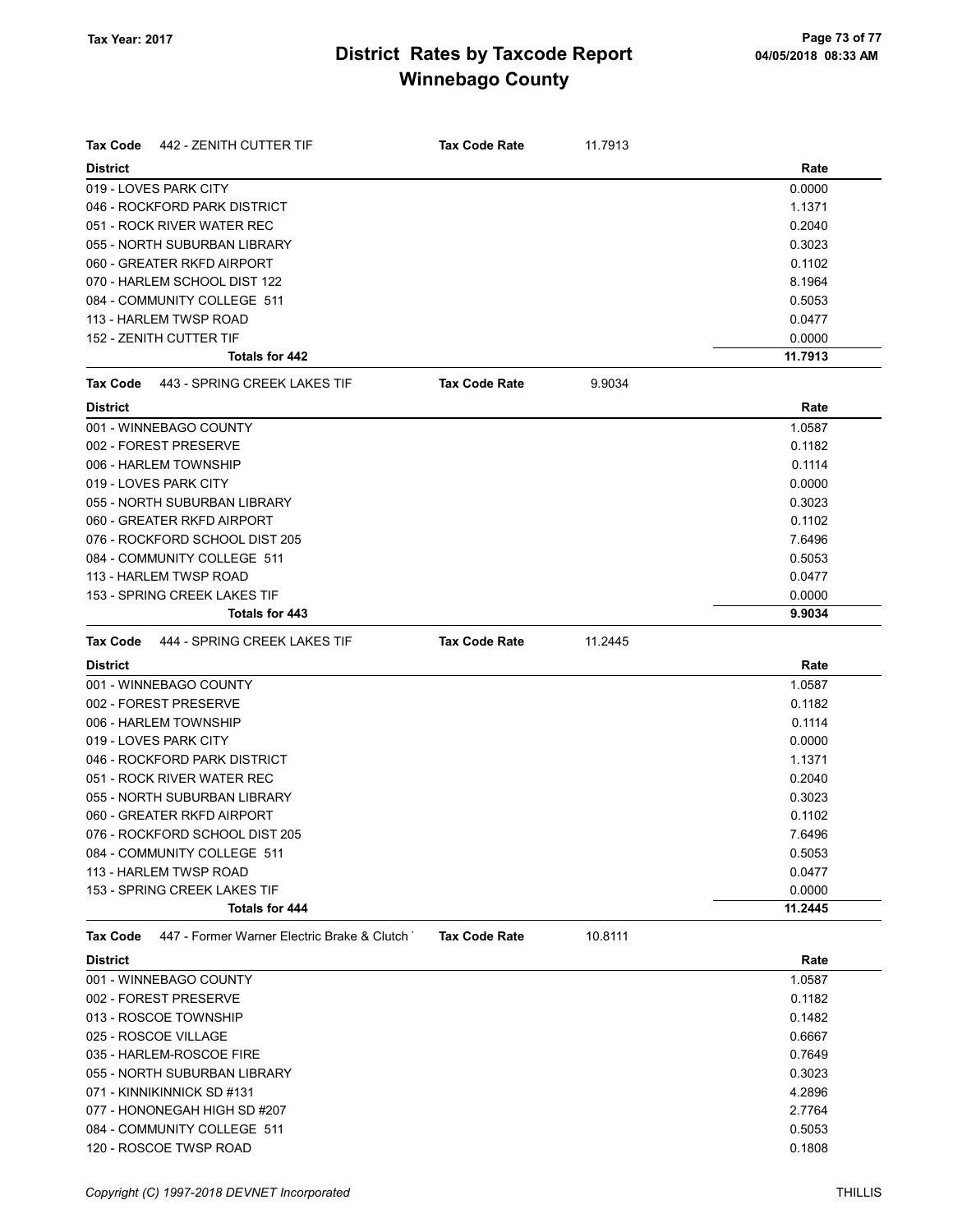| Tax Code        | 447 - Former Warner Electric Brake & Clutch | <b>Tax Code Rate</b> | 10.8111 |         |
|-----------------|---------------------------------------------|----------------------|---------|---------|
| <b>District</b> |                                             |                      |         | Rate    |
|                 | 154 - FORMER WARNER ELECTRIC TIF            |                      |         | 0.0000  |
|                 | Totals for 447                              |                      |         | 10.8111 |
| Tax Code        | 448 - SPRING CREEK LAKES TIF                | <b>Tax Code Rate</b> | 11.3778 |         |
| <b>District</b> |                                             |                      |         | Rate    |
|                 | 001 - WINNEBAGO COUNTY                      |                      |         | 1.0587  |
|                 | 002 - FOREST PRESERVE                       |                      |         | 0.1182  |
|                 | 011 - ROCKFORD TOWNSHIP                     |                      |         | 0.1446  |
|                 | 019 - LOVES PARK CITY                       |                      |         | 0.0000  |
|                 | 046 - ROCKFORD PARK DISTRICT                |                      |         | 1.1371  |
|                 | 051 - ROCK RIVER WATER REC                  |                      |         | 0.2040  |
|                 | 055 - NORTH SUBURBAN LIBRARY                |                      |         | 0.3023  |
|                 | 060 - GREATER RKFD AIRPORT                  |                      |         | 0.1102  |
|                 | 076 - ROCKFORD SCHOOL DIST 205              |                      |         | 7.6496  |
|                 | 084 - COMMUNITY COLLEGE 511                 |                      |         | 0.5053  |
|                 | 118 - ROCKFORD TWSP ROAD                    |                      |         | 0.1478  |
|                 | 153 - SPRING CREEK LAKES TIF                |                      |         | 0.0000  |
|                 | Totals for 448                              |                      |         | 11.3778 |
| Tax Code        | 450 - JEFFERSON / NORTH 3RD ST TIF          | <b>Tax Code Rate</b> | 14.8363 |         |
| <b>District</b> |                                             |                      |         | Rate    |
|                 | 001 - WINNEBAGO COUNTY                      |                      |         | 1.0587  |
|                 | 002 - FOREST PRESERVE                       |                      |         | 0.1182  |
|                 | 011 - ROCKFORD TOWNSHIP                     |                      |         | 0.1446  |
|                 | 023 - ROCKFORD CITY                         |                      |         | 3.2517  |
|                 | 046 - ROCKFORD PARK DISTRICT                |                      |         | 1.1371  |
|                 | 051 - ROCK RIVER WATER REC                  |                      |         | 0.2040  |
|                 | 059 - ROCKFORD CITY LIBRARY                 |                      |         | 0.5091  |
|                 | 060 - GREATER RKFD AIRPORT                  |                      |         | 0.1102  |
|                 | 076 - ROCKFORD SCHOOL DIST 205              |                      |         | 7.6496  |
|                 | 084 - COMMUNITY COLLEGE 511                 |                      |         | 0.5053  |
|                 | 118 - ROCKFORD TWSP ROAD                    |                      |         | 0.1478  |
|                 | 157 - JEFFERSON / NORTH 3RD ST TIF          |                      |         | 0.0000  |
|                 | Totals for 450                              |                      |         | 14.8363 |
| Tax Code        | 451 -                                       | Tax Code Rate        | 14.8363 |         |
| <b>District</b> |                                             |                      |         | Rate    |
|                 | 001 - WINNEBAGO COUNTY                      |                      |         | 1.0587  |
|                 | 002 - FOREST PRESERVE                       |                      |         | 0.1182  |
|                 | 011 - ROCKFORD TOWNSHIP                     |                      |         | 0.1446  |
|                 | 023 - ROCKFORD CITY                         |                      |         | 3.2517  |
|                 | 046 - ROCKFORD PARK DISTRICT                |                      |         | 1.1371  |
|                 | 051 - ROCK RIVER WATER REC                  |                      |         | 0.2040  |
|                 | 059 - ROCKFORD CITY LIBRARY                 |                      |         | 0.5091  |
|                 | 060 - GREATER RKFD AIRPORT                  |                      |         | 0.1102  |
|                 | 076 - ROCKFORD SCHOOL DIST 205              |                      |         | 7.6496  |
|                 | 084 - COMMUNITY COLLEGE 511                 |                      |         | 0.5053  |
|                 | 118 - ROCKFORD TWSP ROAD                    |                      |         | 0.1478  |
|                 | 159 - MULFORD & EAST STATE STREET TIF       |                      |         | 0.0000  |
|                 | Totals for 451                              |                      |         | 14.8363 |
| Tax Code        | 452 - I-39 / BAXTER ROAD TIF                | <b>Tax Code Rate</b> | 10.7217 |         |
| <b>District</b> |                                             |                      |         | Rate    |
|                 | 001 - WINNEBAGO COUNTY                      |                      |         | 1.0587  |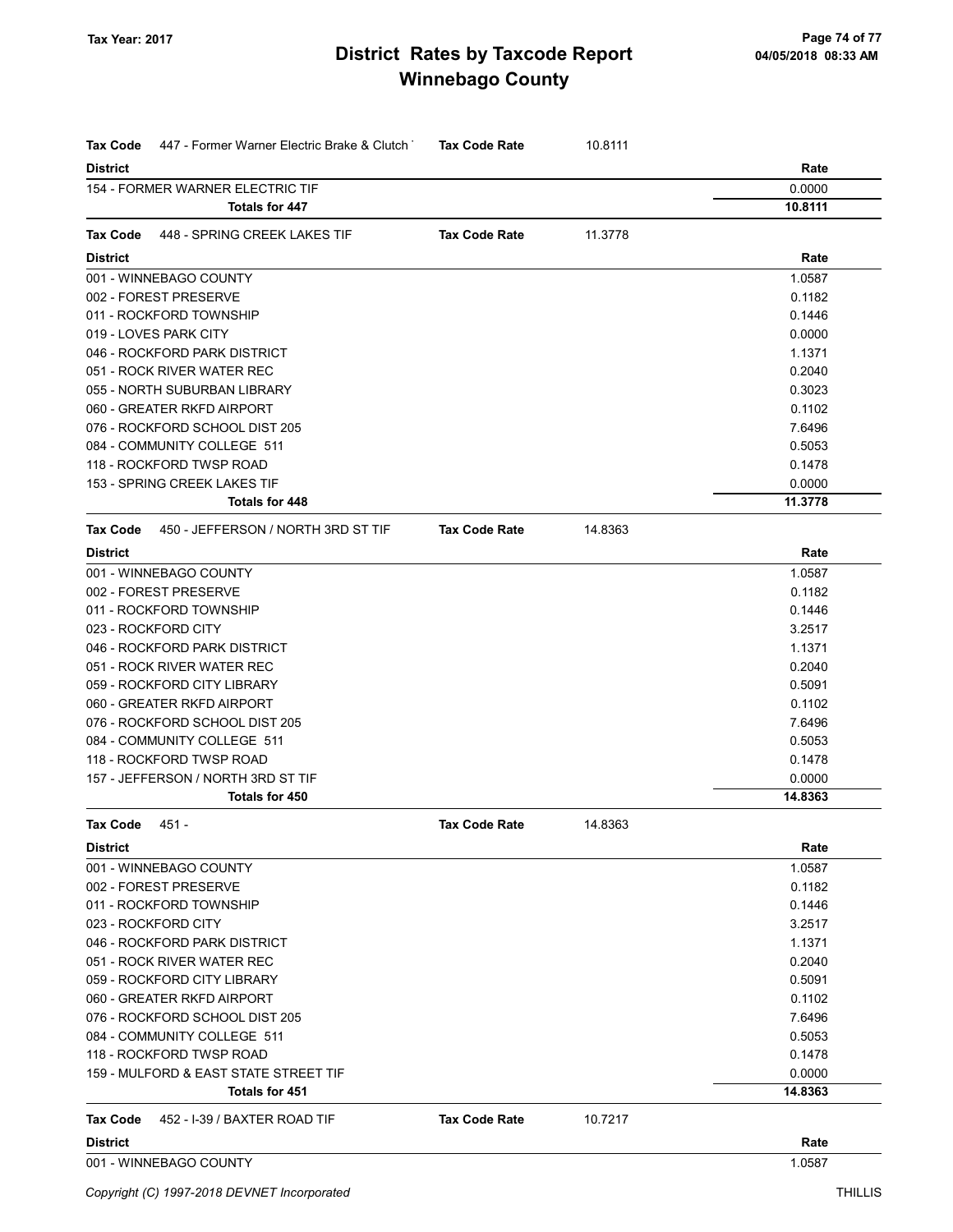| <b>Tax Code</b> | 452 - I-39 / BAXTER ROAD TIF     | <b>Tax Code Rate</b> | 10.7217 |         |
|-----------------|----------------------------------|----------------------|---------|---------|
| <b>District</b> |                                  |                      |         | Rate    |
|                 | 002 - FOREST PRESERVE            |                      |         | 0.1182  |
|                 | 011 - ROCKFORD TOWNSHIP          |                      |         | 0.1446  |
|                 | 017 - CHERRY VALLEY VILLAGE      |                      |         | 0.0000  |
|                 | 036 - NEW MILFORD FIRE           |                      |         | 0.5899  |
|                 | 054 - CHERRY VALLEY LIBRARY      |                      |         | 0.3974  |
|                 | 060 - GREATER RKFD AIRPORT       |                      |         | 0.1102  |
|                 | 076 - ROCKFORD SCHOOL DIST 205   |                      |         | 7.6496  |
|                 | 084 - COMMUNITY COLLEGE 511      |                      |         | 0.5053  |
|                 | 118 - ROCKFORD TWSP ROAD         |                      |         | 0.1478  |
|                 | 151 - I-39 / BAXTER ROAD TIF     |                      |         | 0.0000  |
|                 | <b>Totals for 452</b>            |                      |         | 10.7217 |
| <b>Tax Code</b> | 453 - GLOBAL TRADEPARK SOUTH TIF | <b>Tax Code Rate</b> | 12.9617 |         |
| <b>District</b> |                                  |                      |         | Rate    |
|                 | 001 - WINNEBAGO COUNTY           |                      |         | 1.0587  |
|                 | 002 - FOREST PRESERVE            |                      |         | 0.1182  |
|                 | 011 - ROCKFORD TOWNSHIP          |                      |         | 0.1446  |
|                 | 023 - ROCKFORD CITY              |                      |         | 3.2517  |
|                 | 046 - ROCKFORD PARK DISTRICT     |                      |         | 1.1371  |
|                 | 059 - ROCKFORD CITY LIBRARY      |                      |         | 0.5091  |
|                 | 060 - GREATER RKFD AIRPORT       |                      |         | 0.1102  |
|                 | 078 - MERIDIAN SCHOOL DIST 223   |                      |         | 5.9790  |
|                 | 084 - COMMUNITY COLLEGE 511      |                      |         | 0.5053  |
|                 | 118 - ROCKFORD TWSP ROAD         |                      |         | 0.1478  |
|                 | 150 - GLOBAL TRADEPARK SOUTH TIF |                      |         | 0.0000  |
|                 | Totals for 453                   |                      |         | 12.9617 |
| Tax Code        | 454 - SPRING CREEK LAKES TIF     | <b>Tax Code Rate</b> | 11.0405 |         |
| <b>District</b> |                                  |                      |         | Rate    |
|                 | 001 - WINNEBAGO COUNTY           |                      |         | 1.0587  |
|                 | 002 - FOREST PRESERVE            |                      |         | 0.1182  |
|                 | 006 - HARLEM TOWNSHIP            |                      |         | 0.1114  |
|                 | 019 - LOVES PARK CITY            |                      |         | 0.0000  |
|                 | 046 - ROCKFORD PARK DISTRICT     |                      |         | 1.1371  |
|                 | 055 - NORTH SUBURBAN LIBRARY     |                      |         | 0.3023  |
|                 | 060 - GREATER RKFD AIRPORT       |                      |         | 0.1102  |
|                 | 076 - ROCKFORD SCHOOL DIST 205   |                      |         | 7.6496  |
|                 | 084 - COMMUNITY COLLEGE 511      |                      |         | 0.5053  |
|                 | 113 - HARLEM TWSP ROAD           |                      |         | 0.0477  |
|                 | 153 - SPRING CREEK LAKES TIF     |                      |         | 0.0000  |
|                 | Totals for 454                   |                      |         | 11.0405 |
| Tax Code        | 455 - AUBURN STREET TIF          | <b>Tax Code Rate</b> | 14.8363 |         |
| <b>District</b> |                                  |                      |         | Rate    |
|                 | 001 - WINNEBAGO COUNTY           |                      |         | 1.0587  |
|                 | 002 - FOREST PRESERVE            |                      |         | 0.1182  |
|                 | 011 - ROCKFORD TOWNSHIP          |                      |         | 0.1446  |
|                 | 023 - ROCKFORD CITY              |                      |         | 3.2517  |
|                 | 046 - ROCKFORD PARK DISTRICT     |                      |         | 1.1371  |
|                 | 051 - ROCK RIVER WATER REC       |                      |         | 0.2040  |
|                 |                                  |                      |         |         |
|                 | 059 - ROCKFORD CITY LIBRARY      |                      |         | 0.5091  |
|                 | 060 - GREATER RKFD AIRPORT       |                      |         | 0.1102  |
|                 | 076 - ROCKFORD SCHOOL DIST 205   |                      |         | 7.6496  |

Copyright (C) 1997-2018 DEVNET Incorporated THILLIS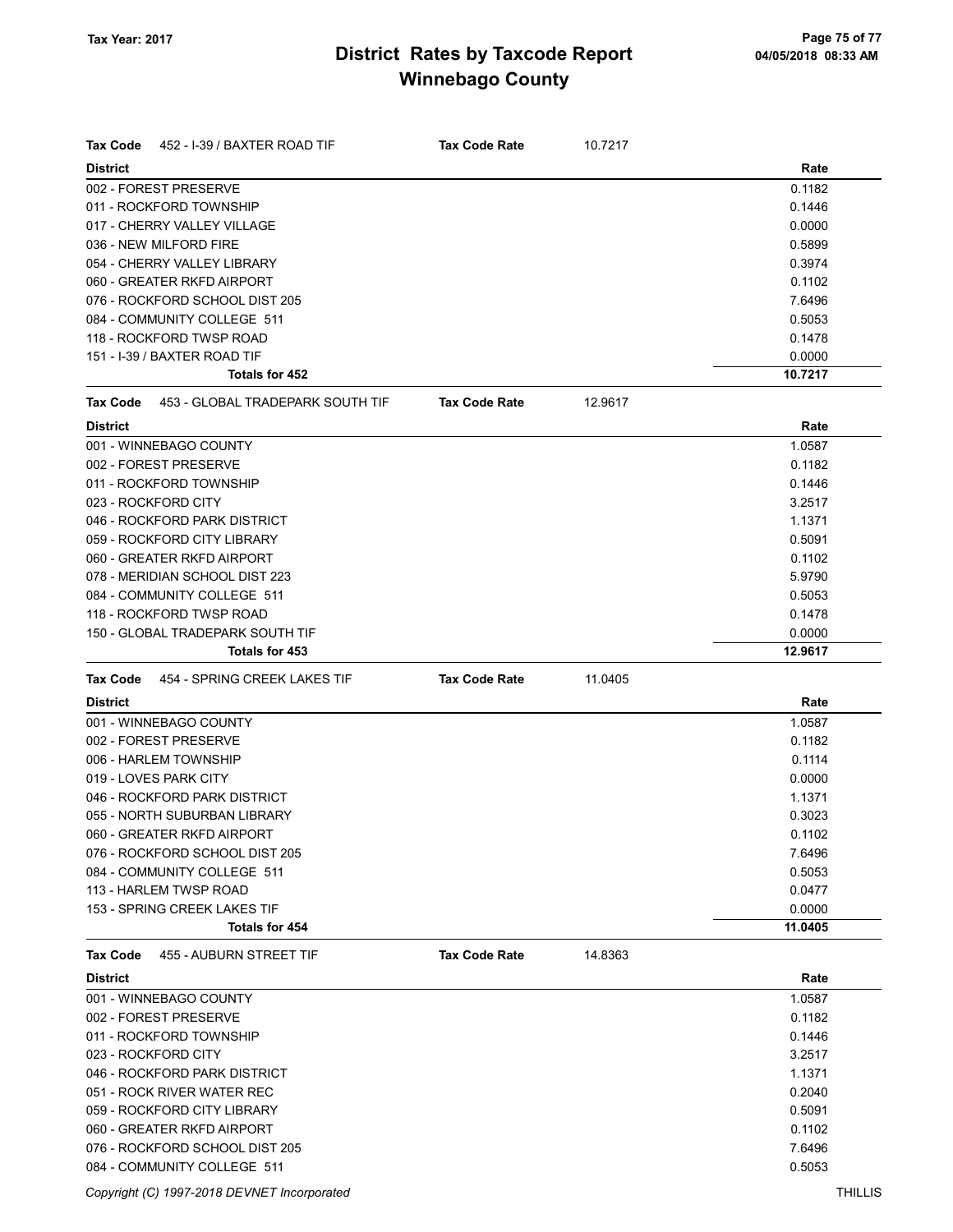| <b>Tax Code</b><br>455 - AUBURN STREET TIF       | <b>Tax Code Rate</b> | 14.8363 |         |
|--------------------------------------------------|----------------------|---------|---------|
| <b>District</b>                                  |                      |         | Rate    |
| 118 - ROCKFORD TWSP ROAD                         |                      |         | 0.1478  |
| 164 - AUBURN STREET TIF                          |                      |         | 0.0000  |
| <b>Totals for 455</b>                            |                      |         | 14.8363 |
| <b>Tax Code</b><br>456 - FOREST HILLS ROAD TIF   | <b>Tax Code Rate</b> | 11.9246 |         |
| <b>District</b>                                  |                      |         | Rate    |
| 001 - WINNEBAGO COUNTY                           |                      |         | 1.0587  |
| 002 - FOREST PRESERVE                            |                      |         | 0.1182  |
| 011 - ROCKFORD TOWNSHIP                          |                      |         | 0.1446  |
| 019 - LOVES PARK CITY                            |                      |         | 0.0000  |
| 046 - ROCKFORD PARK DISTRICT                     |                      |         | 1.1371  |
| 051 - ROCK RIVER WATER REC                       |                      |         | 0.2040  |
| 055 - NORTH SUBURBAN LIBRARY                     |                      |         | 0.3023  |
| 060 - GREATER RKFD AIRPORT                       |                      |         | 0.1102  |
| 070 - HARLEM SCHOOL DIST 122                     |                      |         | 8.1964  |
| 084 - COMMUNITY COLLEGE 511                      |                      |         | 0.5053  |
| 118 - ROCKFORD TWSP ROAD                         |                      |         | 0.1478  |
| 165 - FOREST HILLS ROAD TIF                      |                      |         | 0.0000  |
| <b>Totals for 456</b>                            |                      |         | 11.9246 |
| 457 - GARDNER / BLACKHAWK TIF<br><b>Tax Code</b> | <b>Tax Code Rate</b> | 10.2036 |         |
| <b>District</b>                                  |                      |         | Rate    |
| 001 - WINNEBAGO COUNTY                           |                      |         | 1.0587  |
| 002 - FOREST PRESERVE                            |                      |         | 0.1182  |
| 013 - ROSCOE TOWNSHIP                            |                      |         | 0.1482  |
| 026 - SOUTH BELOIT CITY                          |                      |         | 1.1625  |
| 061 - SOUTH BELOIT CITY LIBRARY                  |                      |         | 0.2118  |
| 079 - SOUTH BELOIT SD #320                       |                      |         | 6.8181  |
| 084 - COMMUNITY COLLEGE 511                      |                      |         | 0.5053  |
| 120 - ROSCOE TWSP ROAD                           |                      |         | 0.1808  |
| 166 - GARDNER / BLACKHAWK TIF                    |                      |         | 0.0000  |
| <b>Totals for 457</b>                            |                      |         | 10.2036 |
| <b>Tax Code</b><br>458 -                         | <b>Tax Code Rate</b> | 10.2308 |         |
| <b>District</b>                                  |                      |         | Rate    |
| 001 - WINNEBAGO COUNTY                           |                      |         | 1.0587  |
| 002 - FOREST PRESERVE                            |                      |         | 0.1182  |
| 012 - ROCKTON TOWNSHIP                           |                      |         | 0.1988  |
| 026 - SOUTH BELOIT CITY                          |                      |         | 1.1625  |
| 061 - SOUTH BELOIT CITY LIBRARY                  |                      |         | 0.2118  |
| 079 - SOUTH BELOIT SD #320                       |                      |         | 6.8181  |
| 084 - COMMUNITY COLLEGE 511                      |                      |         | 0.5053  |
| 119 - ROCKTON TWSP ROAD                          |                      |         | 0.1574  |
| 166 - GARDNER / BLACKHAWK TIF                    |                      |         | 0.0000  |
| Totals for 458                                   |                      |         | 10.2308 |
| 459 - GARDNER / BLACKHAWK TIF<br><b>Tax Code</b> | <b>Tax Code Rate</b> | 10.2308 |         |
| <b>District</b>                                  |                      |         | Rate    |
| 001 - WINNEBAGO COUNTY                           |                      |         | 1.0587  |
| 002 - FOREST PRESERVE                            |                      |         | 0.1182  |
| 012 - ROCKTON TOWNSHIP                           |                      |         | 0.1988  |
| 026 - SOUTH BELOIT CITY                          |                      |         | 1.1625  |
| 061 - SOUTH BELOIT CITY LIBRARY                  |                      |         | 0.2118  |
| 079 - SOUTH BELOIT SD #320                       |                      |         | 6.8181  |